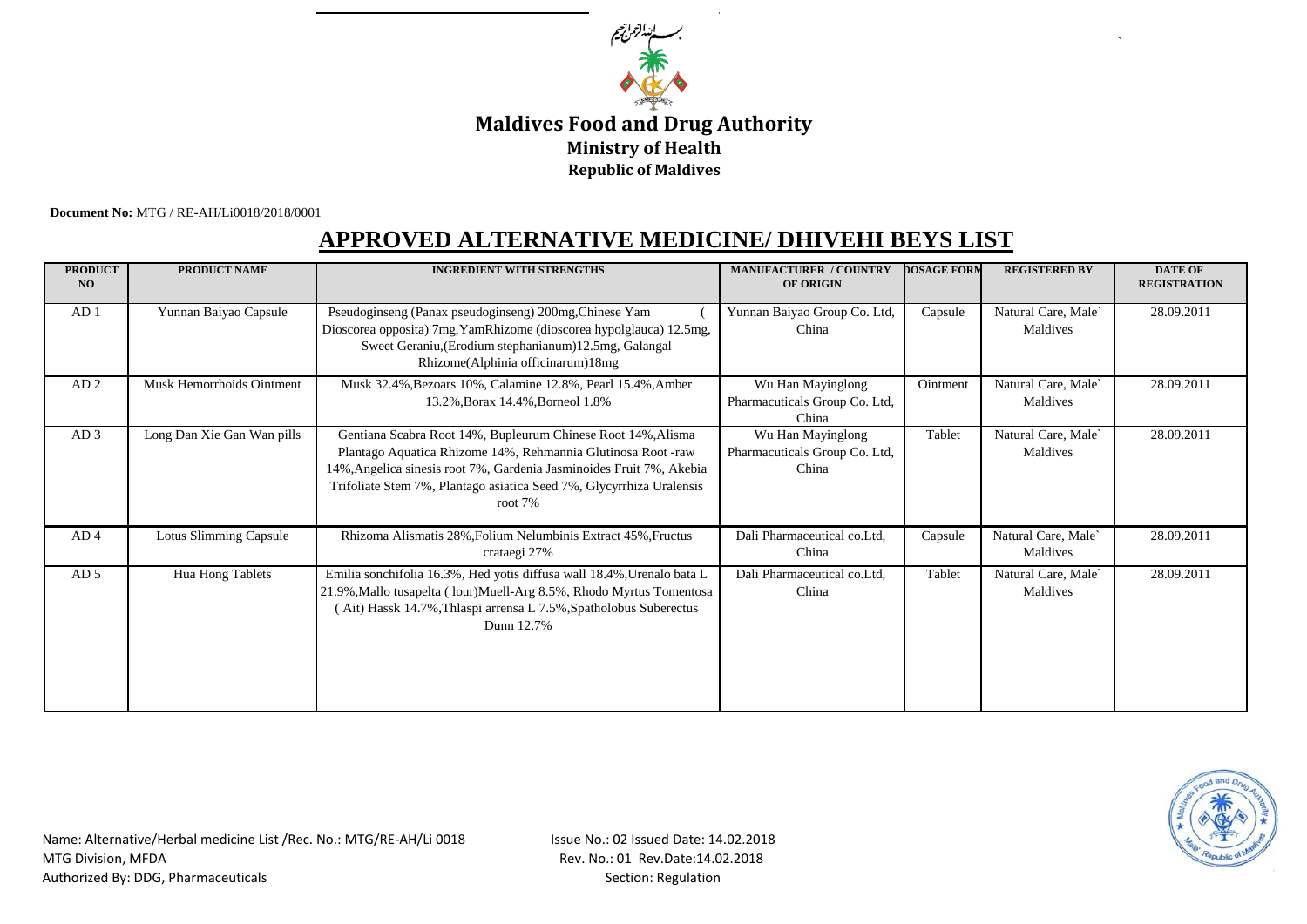| AD <sub>6</sub> | Gui Ling Ji Capsules       | Squama Manis 15mg, Encephalon Passeris 10mg, Radix Achyranthis<br>Bidentatae 10mg, Flos Caryophylli 15mg, Encephalon Passeris 10mg,<br>Radix Achyranthis Bidentatae 10mg, Herba Cynomorii 5mg, Radix<br>Rehmanniae preparata 5mg, Fructus Psoraleae 10mg, Semen Cuscutae<br>5mg, Cortex Eucommiae 5mg, Fossilia Spiriferis 10mg, Herba Cistanches<br>10mg, Radix et Rhizoma Glycyrrhizae 10mg, Radix Asparagi 5mg, Herba<br>Epimedii 10mg, Halitum 5mg, Fructus Amomi 5mg, Radix Ginseng 50mg,<br>Cornuu Cervi Pantotrichum 10mg, Hippocampus 10mg, Fructus Lycii<br>10mg | Dali Pharmaceutical co.Ltd,<br>China                                       | Capsule | Natural Care, Male<br>Maldives | 28.09.2011 |
|-----------------|----------------------------|---------------------------------------------------------------------------------------------------------------------------------------------------------------------------------------------------------------------------------------------------------------------------------------------------------------------------------------------------------------------------------------------------------------------------------------------------------------------------------------------------------------------------------------------------------------------------|----------------------------------------------------------------------------|---------|--------------------------------|------------|
| ${\rm AD}$ 7    | Yang Xue Sheng fa Jiaonang | Prepared Rehmannia Root 10.8%, Angelica Sinesis 6.12%, Notopterygium<br>Root 3.58%, Pawpaw 6.1%, Hemlock Parsley Root 5.45%, Herb Ace                                                                                                                                                                                                                                                                                                                                                                                                                                     | Beijing Tong Ren Tang co.Ltd,<br>China                                     | Capsule | Natural Care, Male<br>Maldives | 28.09.2011 |
| AD <sub>8</sub> | Yin Qiao Jie Du Wan        | Lonicera japonica flower 18%, Forsythia suspense fruit 18%, Arctium<br>lappa fruit 11%, Platycodon grandiflorum root 11%, Platycodon<br>grandiflorum root 11%, Mentha haplocalyx herb, Glycine max bean-prep<br>9%, Glycyrrhiza uralensis root 9%, Lophatherum gracile herb,                                                                                                                                                                                                                                                                                              | Shan Xi Guang Yu Yuan Guo<br>Limited company of Chinese<br>Medicine, China | Capsule | Natural Care, Male<br>Maldives | 28.09.2011 |
| AD <sub>9</sub> | Bu Zhong Yi Qi Wan Pills   | Lonicera japonica flower 18%, Arctium lappa fruit 11%, Platycodon<br>grandiflorum root 11%, Mentha haplocalyx herb, Glycine max bean-prep<br>9%, Glycyrrhiza uralensis root 9%, Lophatherum gracile herb,<br>Schizonepeta tenuifolia herb 6%, Schizonepeta tenuifolia herb 6%                                                                                                                                                                                                                                                                                             | Lan Hou Foci Pharmacutical<br>Factory, China                               | Tablet  | Natural Care, Male<br>Maldives | 28.09.2011 |
| AD 10           | Tian Wang Bu Xin Dan Pills | Radix Astragali 27.78%, Rhizoma Astractylodis Macrocephalae 8.33%,<br>Radix codonopsis 8.33%, Radix angelica sinensis 8.33%, Pericarpium<br>citric reticifugae 8.33%, Rhizoma cimicfugae 8.33%, Radix bulpeuri<br>recence 2.78%, Zizphi jujubae, Radix rehmannae 29.63%, Radix angelica<br>sinesis 7.41%, Fructus sinesis                                                                                                                                                                                                                                                 | Lan Zhou Foci Pharmacuticals<br>Factory, China.                            | Tablet  | Natural Care, Male<br>Maldives |            |
| AD11            | Jian Pi Wan Pills          | Radix Codonopsis 16%, Fructus Crataegi 12%, Rhizoma Aurantii<br>Immaturus 24%, Pericarpium Citri Reticulatae 16%, Fructus Hordei<br>Germinatus 16%                                                                                                                                                                                                                                                                                                                                                                                                                        | Lan Zhou Foci Pharmacuticals<br>Factory, China.                            | Tablet  | Natural Care, Male<br>Maldives |            |

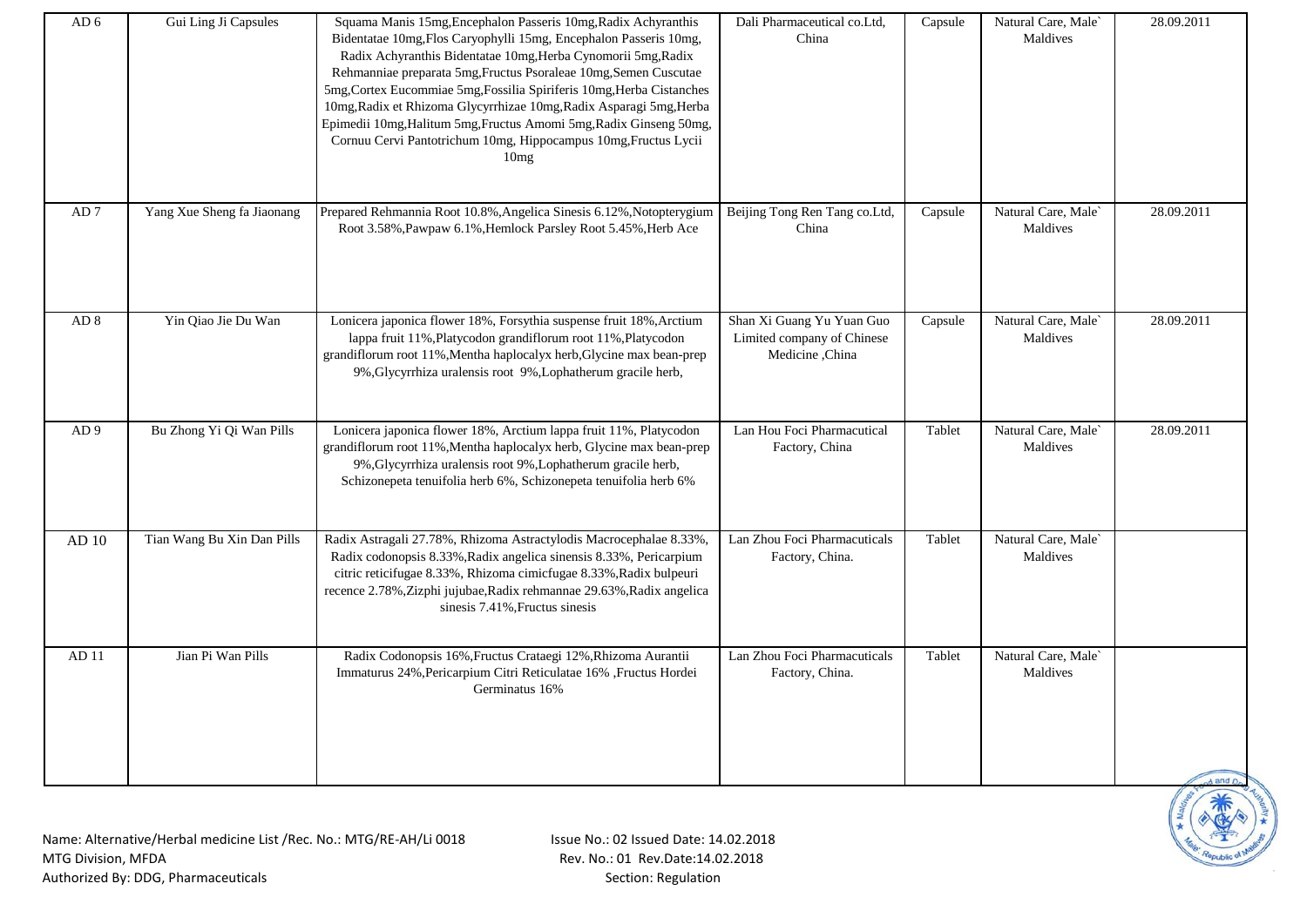| AD 12 | Yu Dai Wan Pills          | Radix Rehmanniae Preparata 12.5%, Radix Paeoniae Alba<br>15.625%, Radix Angelica Sinesis 9.375%, Rhizoma Chuanxiong<br>3.125%, Cotex Phellodendri 6.250%, Rhizoma Alpiniae Officinarum<br>6.250%, Cortex Ailanthi 48.875%                                                                  | Lan Zhou Foci Pharmacuticals<br>Factory, China. | Tablet | Natural Care, Male<br>Maldives          |  |
|-------|---------------------------|--------------------------------------------------------------------------------------------------------------------------------------------------------------------------------------------------------------------------------------------------------------------------------------------|-------------------------------------------------|--------|-----------------------------------------|--|
| AD 13 | Dang Gui Su Pills         | Radix Angelicae Sinesis 100%,                                                                                                                                                                                                                                                              | Lan Zhou Foci Pharmacuticals<br>Factory, China. | Tablet | Chinese Health Care,<br>Male`, Maldives |  |
| AD 14 | Xiao Yao Wan Pills        | Radix Bupleuri 14.286%, Radix Angelicae Sinesis 14.286%, Radix<br>Paeoniae Alba 14.286%, Rhizoma Atractylodis Macrocephalae<br>14.286%, Poria 14.286%, Rhizoma Zingiberia Recens 14.286%, Radix<br>Glycyrrhizae 11.428%, Herba Menthae 2.856%                                              | Lan Zhou Foci Pharmacuticals<br>Factory, China. | Tablet | Natural Care, Male<br>Maldives          |  |
| AD 15 | Xiang Sha Liu Jun Zi Wan  | Radix Bupleuri 14.286% , Radix Angelicae Sinesis 14.286%, Radix<br>Paeoniae Alba 14.286%, Rhizoma Atractylodis Macrocephalae<br>14.286%, Poria 14.286%, Rhizoma Zingiberia Recens 14.286%, Radix<br>Glycyrrhizae 11.428%, Herba Menthae 2.856%                                             | Lan Zhou Foci Pharmacuticals<br>Factory, China. | Tablet | Natural Care, Male<br>Maldives          |  |
| AD 16 | Jin Suo Gu Jing Wan Pills | Semen Astragali Complanati 16.67% , Semen Euryales 16.67%, Os<br>Raconis 8.33%, Stamen Nelumbinis 16.67%, Concha Ostreae<br>8.33%, Semen Nelumbinis 33.33%                                                                                                                                 | Lan Zhou Foci Pharmacuticals<br>Factory, China. | Tablet | Natural Care, Male<br>Maldives          |  |
| AD 17 | Fu Ke Zhong Zi Wan Pills  | Radix Rehmanniae Preparatea 23.53%, Rhizoma Chuanxiong 8.82%,<br>Folium Artemisae Argyi 8.82%, Radix Scutellariae 5.89%, Rhizoma<br>Cyperi 11.76%, Radix Paeoniae Alba 5.89%, Cortex Eucommiae<br>11.76%, Radix Angelicae Sinesis 8.82% , Colla Corri Asini 5.89%,<br>Radixi Dipsaci 8.82% | Lan Zhou Foci Pharmacuticals<br>Factory, China. | Tablet | Chinese Health Care,<br>Male`, Maldives |  |

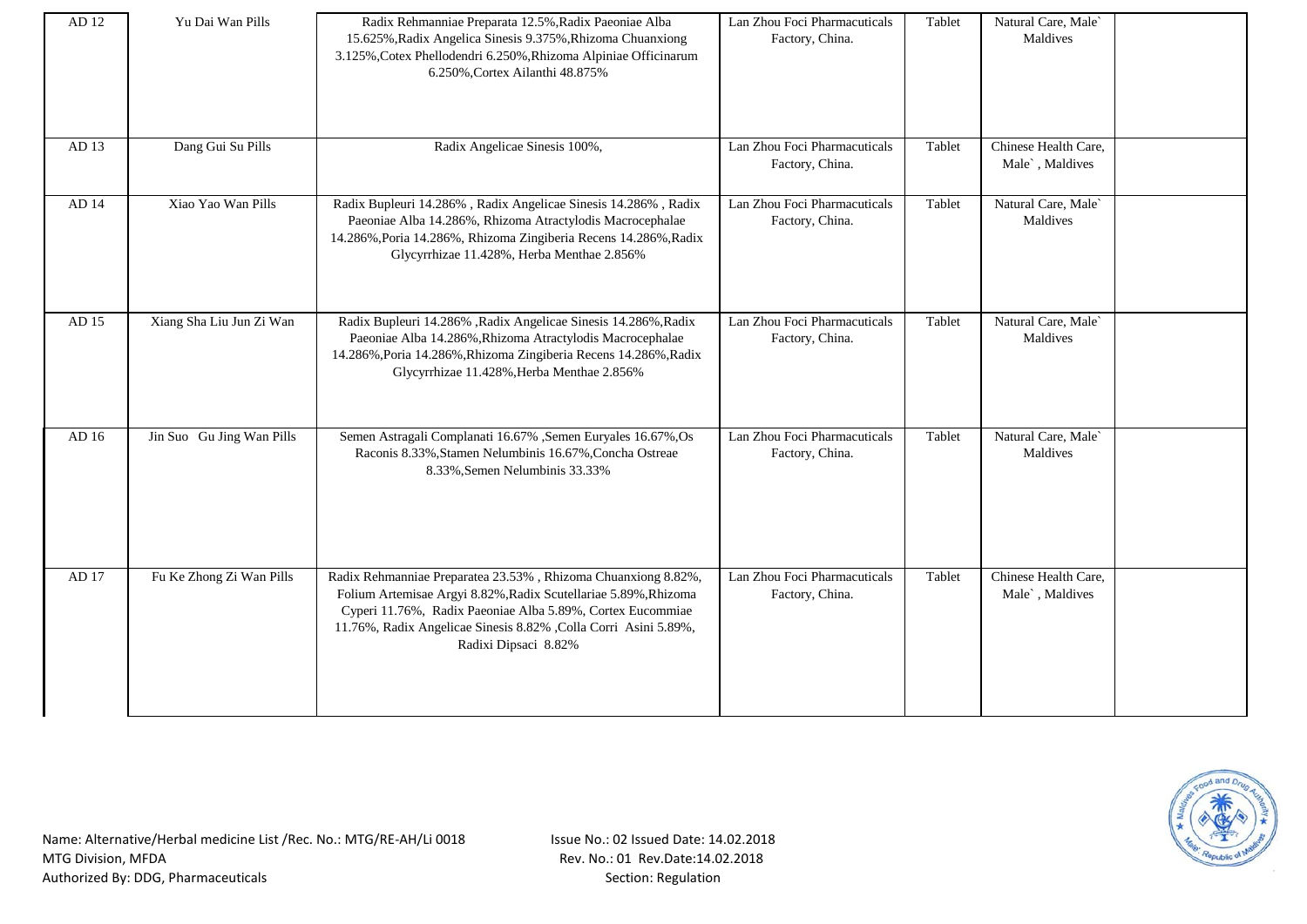| AD 18   | Chuan Xiong Cha Tiao San pills                       | Herba Menthae 32.66%, Rhizoma Chuanxing 16.33%, Herb<br>Scizonepetae 16.33% , Radixi Saposhnikoviae 6.12%, Rhizoma Seu<br>Radix Notopterygii 8.16%, Radixi Angelicae Dahuricae 8.16%, Radixi<br>Glycyrrhizae 8.16%, Herba Asari 4.08%                                                                                                                                                                 | Lan Zhou Foci Pharmacuticals<br>Factory, China.      | Tablet              | Chinese Health Care,<br>Male`, Maldives        |  |
|---------|------------------------------------------------------|-------------------------------------------------------------------------------------------------------------------------------------------------------------------------------------------------------------------------------------------------------------------------------------------------------------------------------------------------------------------------------------------------------|------------------------------------------------------|---------------------|------------------------------------------------|--|
| AD 19   | Ashtachooram powder                                  | Officianale, Piper longumn, Piper nigram, Carum carvi, Trachy<br>sepermum ammi                                                                                                                                                                                                                                                                                                                        | Sri Dhanwantari Matam<br>Ayuruvedics Pvt. Ltd, India | Powder              | ADK Company Pvt Ltd,<br>Male`, Maldives        |  |
| $AD$ 20 | Rasnadi chooram Powder for<br>external use           | Pipper lonum, Piper nigram, Pluchea lancelota, Cedrus<br>deodrara, Glycyrrtiza glabra, Picrorrhiza glabra, Pierorrhiza kurroa, Cyperus<br>rotundus, Sida alba, Caxuma longa, Sidegartusa                                                                                                                                                                                                              | Sri Dhanwantari Matam<br>Ayuruvedics Pvt. Ltd, India | Powder              | <b>ADK</b> Company Pvt<br>Ltd, Male`, Maldives |  |
| AD 21   | Thaleesapathradi choornam<br>powder for external use | Abies webbiana lindle, Cynnamomum zeylanicomnees, Pipper<br>longumm, Piper nigrum, Zingiber officinale, Cinchona officinale                                                                                                                                                                                                                                                                           | Sri Dhanwantari Matam<br>Ayuruvedics Pvt. Ltd, India | Powder              | <b>ADK</b> Company Pvt<br>Ltd, Male`, Maldives |  |
| AD 22   | Special Chyavanaprasam (In<br>Kashayam)              | Body rejuvinator for internal use (presentation: In traditional clay pots of<br>300 g)Gemelina arborea, Aegle marmelos, Vilis vinifera, Desmodium<br>gangeticum, Embilica officinale, Solanum indicum, Pseudathira<br>viscida, Phaseolus trilobus, Teramnus labialis, Premana<br>latifolia, Piperlongum, Boerhavia diffusa, Cow Ghee 15ml, Gingely oil<br>5ml, Cane Sugar 10ml, Molostermma adakodien | Sri Dhanwantari Matam<br>Ayuruvedics Pvt. Ltd, India | Traditional<br>Clay | <b>ADK</b> Company Pvt<br>Ltd, Male`, Maldives |  |
| AD 23   | Abhayarishtam                                        | Kashyam Termainalica chebula, Phyllanthus embilical, Piper<br>longunm, Feronia elephantum, Symplocos laurina, Piper nigrum, Cinesugar<br>0.25ml                                                                                                                                                                                                                                                       | Sri Dhanwantari Matam<br>Ayuruvedics Pvt. Ltd, India | Oral<br>Suspension  | <b>ADK</b> Company Pvt<br>Ltd, Male`, Maldives |  |
| AD 24   | Ashokaristam                                         | Kashayam Saraca asoca, Cane Suga                                                                                                                                                                                                                                                                                                                                                                      | Sri Dhanwantari Matam<br>Ayuruvedics Pvt. Ltd, India | Oral<br>Suspension  | <b>ADK</b> Company Pvt<br>Ltd, Male`, Maldives |  |

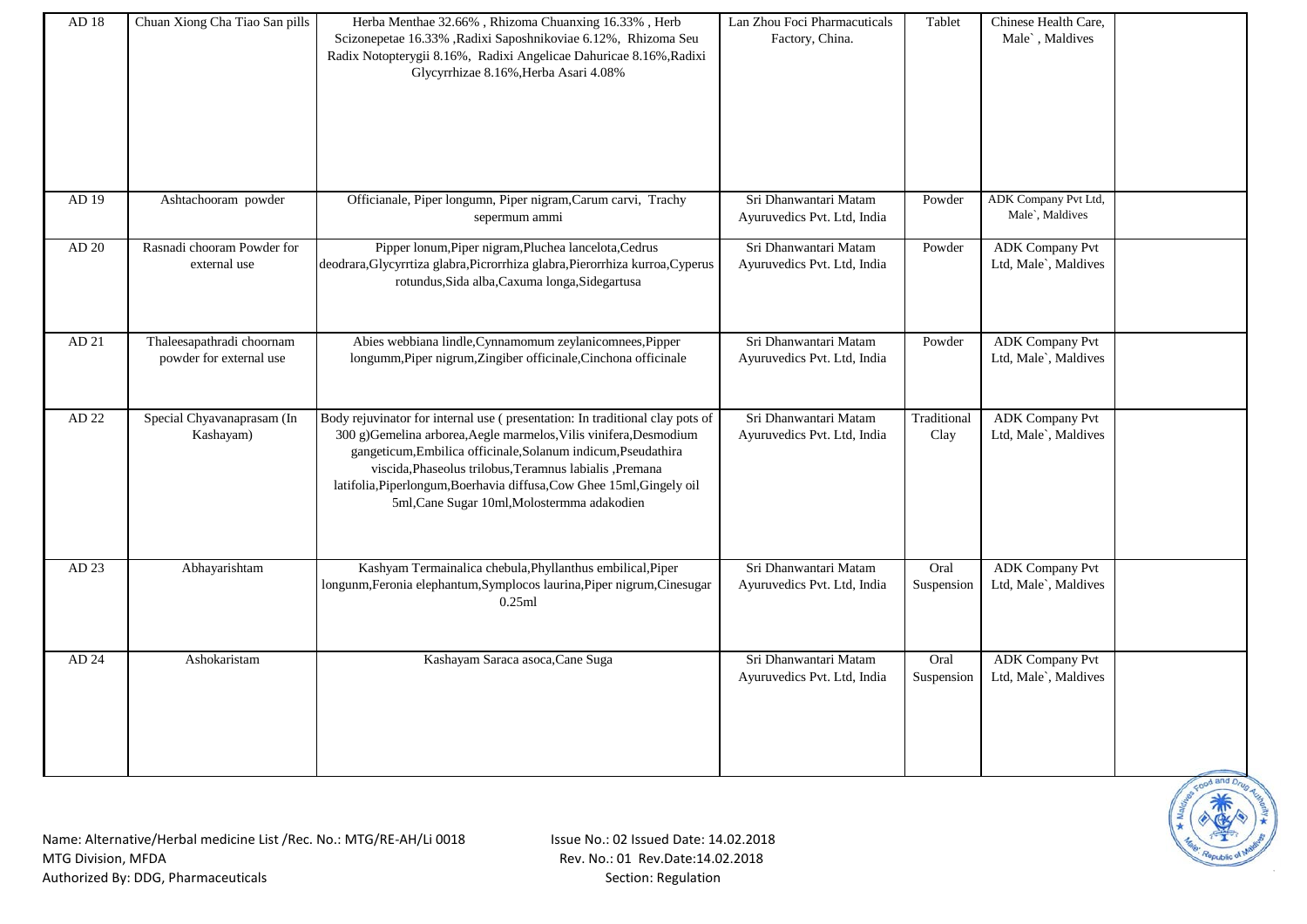| AD 25 | Amrutarishtam liquid for internal | In KashayamTinospora cordifolia, Aegle marmelos, Desmodium                                                                                                   | Sri Dhanwantari Matam       | Oral       | <b>ADK Company Pvt</b> |  |
|-------|-----------------------------------|--------------------------------------------------------------------------------------------------------------------------------------------------------------|-----------------------------|------------|------------------------|--|
|       | use.In Kashaym                    | gangeticum, Pseudarthira viscida, Tribulus terrestris                                                                                                        | Ayuruvedics Pvt. Ltd, India | Suspension | Ltd, Male`, Maldives   |  |
|       |                                   |                                                                                                                                                              |                             |            |                        |  |
|       |                                   |                                                                                                                                                              |                             |            |                        |  |
| AD 26 | Dasamoolarishtam                  | KashayamGemlina arborea, Desmodium gangeticum, Pesudasthria                                                                                                  | Sri Dhanwantari Matam       | Oral       | <b>ADK</b> Company Pvt |  |
|       |                                   | viscida, Solanum indicum, Plumbago roseae, Tribulus tessistris, Acacia<br>summa, Cedrus deodare, Schleichera trijuga, Tinospora cordifolia                   | Ayuruvedics Pvt. Ltd, India | Suspension | Ltd, Male`, Maldives   |  |
| AD 27 | Balarishtam                       | Kashayam, Sida acuta burn and root, Withania somnifera, Cane sugar                                                                                           | Sri Dhanwantari Matam       | Oral       | <b>ADK</b> Company Pvt |  |
|       |                                   |                                                                                                                                                              | Ayuruvedics Pvt. Ltd, India | Suspension | Ltd, Male`, Maldives   |  |
|       |                                   |                                                                                                                                                              |                             |            |                        |  |
| AD 28 | Dasamoola Kaduthrayam             | Uraria picta, Gmelina arbora, Solanum indicum, Desmodium gangeticum,                                                                                         | Sri Dhanwantari Matam       | Oral       | <b>ADK</b> Company Pvt |  |
|       | Kashyam                           | Tribulus tessestris, Premna latifolia, Zingiber officinale, Piper nigrum,<br>Miesostylis wallichi                                                            | Ayuruvedics Pvt. Ltd, India | Suspension | Ltd, Male`, Maldives   |  |
| AD 29 | Lohasavam                         | KashayamTesminalia chebula, Berberis aristata, Berberis aristata, Solanvm                                                                                    | Sri Dhanwantari Matam       | Oral       | <b>ADK</b> Company Pvt |  |
|       |                                   | indicum, Ricinus communis, Picrorrhiza kurroa, Woodfordia<br>fruticosa, Axadiracta indica, Embilica officinale, Zingiher officnale                           | Ayuruvedics Pvt. Ltd, India | Suspension | Ltd, Male`, Maldives   |  |
| AD 30 | Punarnavasam                      | Tesminalia chebula, Berberis aristata, Berberis aristata, Solanym                                                                                            | Sri Dhanwantari Matam       | Tablet     | <b>ADK</b> Company Pvt |  |
|       |                                   | indicum, Ricinus communis, Picrorrhiza kurroa, Woodfordia<br>fruticosa, Axadiracta indica, Embilica officinale, Zingiher officnale                           | Ayuruvedics Pvt. Ltd, India |            | Ltd, Male`, Maldives   |  |
| AD 31 | Sukumaram kashayam                | Uraria picta, Tribulus tessetris, Desmodium gongeticum, Gemelina                                                                                             | Sri Dhanwantari Matam       | Oral       | <b>ADK</b> Company Pvt |  |
|       |                                   | arborea, Premna latifolia ®, Desmostachya bipinnata, Monochoria                                                                                              | Ayuruvedics Pvt. Ltd, India | Suspension | Ltd, Male`, Maldives   |  |
|       |                                   | hastefolia, Piper longunm, Vistis vinifera, Aegle masmelos, Ricinus                                                                                          |                             |            |                        |  |
|       |                                   | communis®,Leptadenia reticulata,zingiber officinale,Solanum indicumm                                                                                         |                             |            |                        |  |
|       |                                   |                                                                                                                                                              |                             |            |                        |  |
|       |                                   |                                                                                                                                                              |                             |            |                        |  |
|       |                                   |                                                                                                                                                              |                             |            |                        |  |
| AD 32 | Indukantham kashayam              | Desmodium gangeticum, Piper longum, Solanum surattens, Proper                                                                                                | Sri Dhanwantari Matam       | Oral       | <b>ADK Company Pvt</b> |  |
|       |                                   | cahba, Tribulus terrestris, Uraria arborea, Solanum indicum, Gemelina<br>arborea ,Premna latifolia,Cedrus deodara,Piper retrospectrum,Zingiber<br>officenale | Ayuruvedics Pvt. Ltd, India | Suspension | Ltd, Male`, Maldives   |  |
|       |                                   |                                                                                                                                                              |                             |            |                        |  |
|       |                                   |                                                                                                                                                              |                             |            |                        |  |



Name: Alternative/Herbal medicine List /Rec. No.: MTG/RE-AH/Li 0018 MTG Division, MFDA Authorized By: DDG, Pharmaceuticals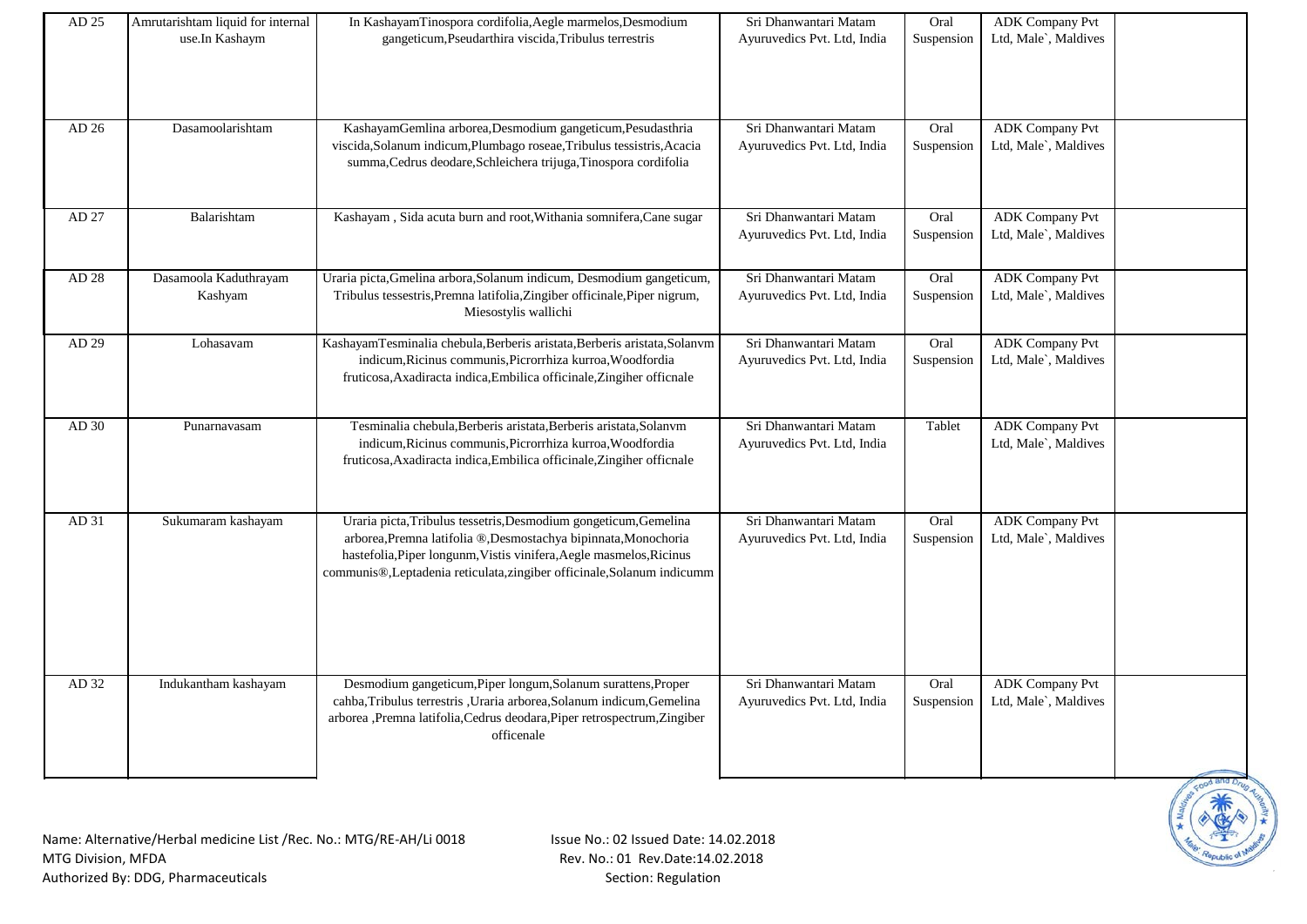| AD 33 | Chandraprabha gulika                                                       | Piper longum, Piper cahba , Piper nigrum , Zingiber officinale, Embilica<br>officinale, Terminalia chebula, Cinnamomum zeylanicum, Acorus<br>calamus, Cedrus deodara, Curcuma longa, Cyprus rotundus, Embelia<br>ribes, Aconitum heterrophyllum, Corton oblongifolius                                                                                                                        | Sri Dhanwantari Matam<br>Ayuruvedics Pvt. Ltd, India   | Tablet | <b>ADK Company Pvt</b><br>Ltd, Male`, Maldives |  |
|-------|----------------------------------------------------------------------------|----------------------------------------------------------------------------------------------------------------------------------------------------------------------------------------------------------------------------------------------------------------------------------------------------------------------------------------------------------------------------------------------|--------------------------------------------------------|--------|------------------------------------------------|--|
| AD 34 | Yogarajagulggulu guilka                                                    | Plumbago rosea, Piper lingum, Piper retrospectrum, Zingiber<br>officinale, Picrorshiza kussoa, Terminalia chebula, Acorus calamus, Piper<br>chaba, Cuminum cyminum, Acontum hetrophyllumwall                                                                                                                                                                                                 | Sri Dhanwantari Matam<br>Ayuruvedics Pvt. Ltd, India   | Tablet | <b>ADK</b> Company Pvt<br>Ltd, Male`, Maldives |  |
| AD 35 | Shatavarigulam                                                             | Swarasam, Asparagus racemosus, Cane sugar, Cow gehee                                                                                                                                                                                                                                                                                                                                         | Sri Dhanwantari Matam<br>Ayuruvedics Pvt. Ltd, India   | Tablet | <b>ADK Company Pvt</b><br>Ltd, Male`, Maldives |  |
| AD 36 | APHRO-D (Phrodiasic powder<br>for internal use.% of Active and<br>Passive) | Astracantja longifolia 90gm, 15.0%, Withania somnifera 90gm, 12.0%,<br>Muchunaprurita 90gm, 20.0%, Ipomia palmta 1kg, 15.0%, Asparagus<br>ractmoseus 1kg, 8.0%, Cow milk 4L, 10.0%, Phaseoles radiatus 100g, 5%<br>,Sugar 8kg, 5.0%,Cow ghee 360gm, 7.0%                                                                                                                                     | Sri Dhanwantari Matam<br>Ayuruvedics Pvt. Ltd, India   | Powder | <b>ADK Company Pvt</b><br>Ltd, Male`, Maldives |  |
| AD 37 | D- ARTH (% of Active and<br>Passive)                                       | Sidarestusa 40mg10.0%, Hegle marmelos 40mg, 5.0%, Gemila arobora<br>40gm, 3.0%, Sterospermum chelenobdes 40mg, 3.0%, Asterachantha<br>longifolia 40gm, 2.5%, Bremna intergrifolia 40mg 2.0%, Aspragus<br>racemosus 40gm, 5.0%, Crateva nurvala 40mg, 3.0%, Recinus communis<br>40mg, 2.5%, Ordina woodier 40mg, 2.5%, Merrimia tridentate 40mg,<br>3.5%, Strobilanthus kunthinus 40mg, 3.55% | Sri Dhanwantari Matam<br>Ayuruvedics Pvt. Ltd, India   | Tablet | <b>ADK Company Pvt</b><br>Ltd, Male`, Maldives |  |
| AD 38 | Cystone Tab                                                                | Didymocarpus pedicellata 65 mg, Saxifraga ligulata 49 mg, Rubia<br>cordifolia 16 mg, Cyperus scariosus 16 mg, Achyranthes aspera 16<br>mg, Onosma bracteatum 16 mg, Vernonia cinerea 16 mg, Shilajeet<br>(Purified) 13 mg, Hajrul yahood bhasma 16 mg                                                                                                                                        | The Himalaya Drug Company,<br>Makali, Bangalore, Inida | Tablet | <b>ADK Company Pvt</b><br>Ltd, Male`, Maldives |  |

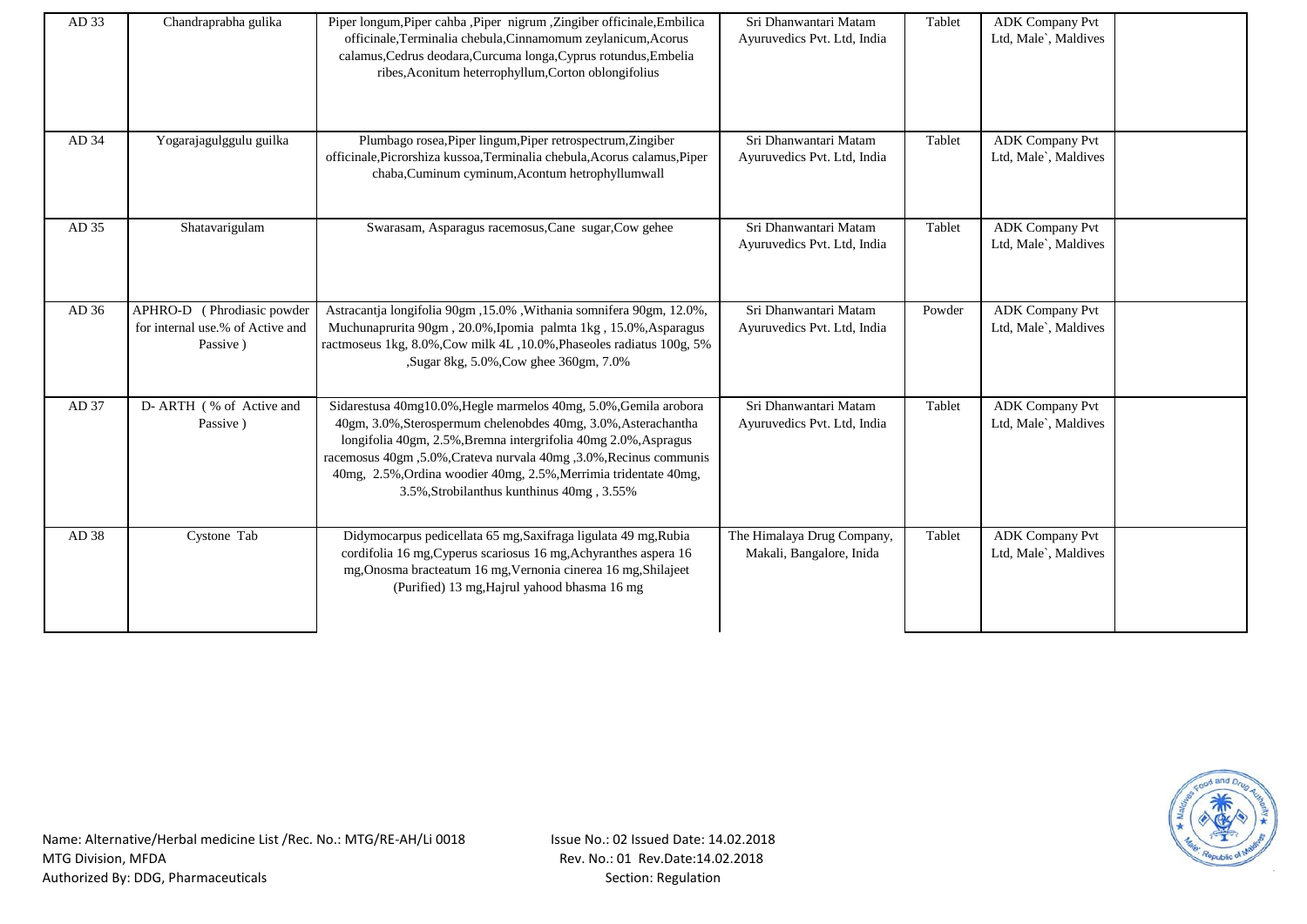| AD 39 | Mentat Tab   | Brahmi (Bacopa monnieri) 136mg, Mandukaparni (Centella asiatica)<br>70mg, Ashvagandha (Withania Somnifera) 52mg, Vishnukrantha<br>(Evolvulus alsinoides) 52mg, Jatamansi (Nardostachys jatamansi)<br>52mg, Tagara(Valeriana wallichii) 50mg, Vidanga(Embelia ribes)<br>50mg, Vatadha(Prunus amygdalus) 50mg, Haritaki(Terminalia chebula)<br>36mg, Amalaki (Emblica officinalis) 36mg, Guduchi (Tinospora cordifolia)<br>36mg,Jyotishmati(Celastrus paniculatus) 32mg,Shyonaka(Oroxylum<br>indicum) 32mg, Brahmi (Bacopa monnieri) 80mg, Kapikachchu (Mucuna<br>pruriens) 18mg, Ela (Elettaria cardamomum) 18mg, Arjuna (Terminalia<br>arjuna) 18mg, Shatapushpa (Foeniculum vulgare) 18mg, Vidari (Ipomoea<br>digitata)18mg,Salabmisri (Orchis mascula)18mg,Srungavera (Zingiber<br>officinale) 14mg, Vibhitaki (Terminalia bellerica) 14mg, Jatiphalam<br>(Myristica fragrans) 14mg, Lavanga (Syzygium aromaticum)<br>10mg, Muktapishti 3mg | The Himalaya Drug Company,<br>Makali, Bangalore, Inida | Tablet      | <b>ADK Company Pvt</b><br>Ltd, Male`, Maldives |           |
|-------|--------------|-----------------------------------------------------------------------------------------------------------------------------------------------------------------------------------------------------------------------------------------------------------------------------------------------------------------------------------------------------------------------------------------------------------------------------------------------------------------------------------------------------------------------------------------------------------------------------------------------------------------------------------------------------------------------------------------------------------------------------------------------------------------------------------------------------------------------------------------------------------------------------------------------------------------------------------------------|--------------------------------------------------------|-------------|------------------------------------------------|-----------|
| AD 40 | Gasex tablet | Prativisha (Aconitum palmatum Syn. A.bisma) 65mg, Cowrie bhasma<br>32mg, Shankh bhasma 32mg, Maricha (Piper nigrum) 19mg, Vidanga<br>(Embelia ribes) 22mg, Triphala 22mg, Sunthi (Zingiber officinale) 22mg                                                                                                                                                                                                                                                                                                                                                                                                                                                                                                                                                                                                                                                                                                                                   | The Himalaya Drug Company,<br>Makali, Bangalore, Inida | Tablet      | <b>ADK Company Pvt</b><br>Ltd, Male`, Maldives |           |
| AD 41 | Live 52 syp  | Each teaspoonful (5ml) of Liv.52 syrup contains, Himsra (Capparis<br>spinosa) 34mg, Kasani (Cichorium intybus) 34mg, Kakamachi<br>(Solanum nigrum) 16mg, Arjuna (Terminalia arjuna) 16mg, Kasamarda<br>(Cassia occidentalis) 8mg, Biranjasipha (Achillea millefolium) 8mg,<br>Jhavuka (Tamarix gallica) 8mg                                                                                                                                                                                                                                                                                                                                                                                                                                                                                                                                                                                                                                   | The Himalaya Drug Company,<br>Makali, Bangalore, Inida | Oral liquid | <b>ADK Company Pvt</b><br>Ltd, Male`, Maldives |           |
| AD 42 | Pilex Tab    | Guggulu (Commiphora wightii Syn. Balsamodendron mukul)<br>0.26mg, Mineral pitch / Shilajeet 32mg, Neem (Melia azadirachta Syn.<br>Azadirachta indica)14mg, Tree turmeric/Daruharidra/(Berberis aristata)<br>64mg,Indian gooseberry /Amalaki /(Emblica officinalis)32mg,Chebulic<br>myrobalan / Haritaki / (Terminalia chebula) 32mg, Beleric<br>myrobalan/Vibhitaki/(Terminalia bellirica)32mg,Indian laburnum /<br>Aragvadha / (Cassia fistula) 32mg, Orchid Tree/Kanchanara /(Bauhinia<br>variegata) 32mg, Cobra's Saffron / Nagakesara / (Mesua ferrea) 6mg                                                                                                                                                                                                                                                                                                                                                                                | The Himalaya Drug Company,<br>Makali, Bangalore, Inida | Tablet      | <b>ADK Company Pvt</b><br>Ltd, Male`, Maldives | ood and D |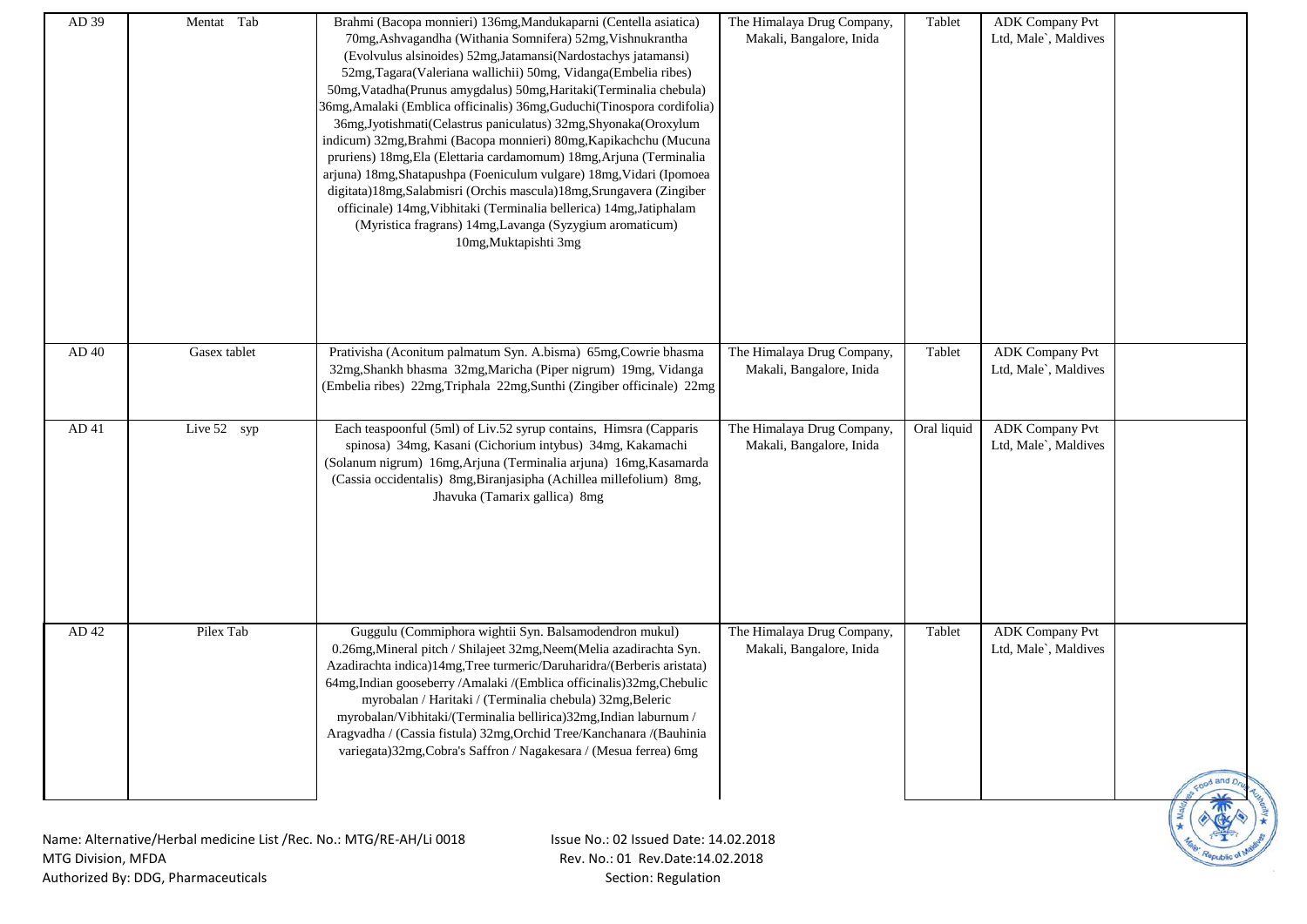| AD 43                | Rumalaya Tab                                                        | Mahayograj guggul 0.324g, Shankh bhasma 130mg, Shilajeet (Purified)<br>32mg,Latakasthuri (Abelmoschus moschatus) 20mg,Swarnamakshik<br>bhasma 10mg, Maharasnadi quath 130mg, Manjishtha (Rubia<br>cordifolia) 38mg, Shigru (Moringa pterygosperma) 32mg, Gokshura<br>(Tribulus terrestris) 32mg                              | The Himalaya Drug Company,<br>Makali, Bangalore, Inida | Tablet      | <b>ADK Company Pvt</b><br>Ltd, Male`, Maldives |           |
|----------------------|---------------------------------------------------------------------|------------------------------------------------------------------------------------------------------------------------------------------------------------------------------------------------------------------------------------------------------------------------------------------------------------------------------|--------------------------------------------------------|-------------|------------------------------------------------|-----------|
| AD 44                | Clarina Cream                                                       | Kumari (Aloe barbadensis Syn. A.vera) 200mg, Badama (Prunus<br>amygdalus) 10mg, Matsyakshi (Alternanthera sessilis) 10mg, Manjishtha<br>(Rubia cordifolia) 5mg, Tankana 12.5mg, Yashad bhasma 12.5mg, Base<br>q.s. ad. 750mg                                                                                                 | The Himalaya Drug Company,<br>Makali, Bangalore, Inida | Cream       | <b>ADK</b> Company Pvt<br>Ltd, Male`, Maldives |           |
| AD 45                | Rumalaya gel 30 mg                                                  | Nirguni (Vitex negundo) 7.5mg, Devadaru (Cedrus deodara)<br>7.5mg, Sunthi (Zingiber officinale) 7.5mg, Shallaki (Boswellia Serrata)<br>7.5mg, Pudina (Mentha arvensis) 60mg, Tvak (Cinnamomum zeylanicum)<br>30mg, Sarala (Pinus roxburghii) 55mg, Gandhapura taila (Gaultheria<br>fragrantissima) 55mg, Base q.s. ad 770 mg | The Himalaya Drug Company,<br>Makali, Bangalore, Inida | Gel         | <b>ADK Company Pvt</b><br>Ltd, Male`, Maldives |           |
| AD 46                | Rumalaya liniment 60 ml                                             | Bakuchi (Psoralea corylifolia) 35mg, Maricha (Piper nigrum) 35mg, Tila<br>(Sesamum indicum) 365mg, Gandhapura taila (Gaultheria<br>fragrantissima) 350mg, Sarala (Pinus roxburghii) 50mg, Karpura<br>(Cinnamomum camphora) 90mg, Pudina satva (Mentha arvensis)<br>40mg, Ajamoda satva (Carum copticum) 35mg                 | The Himalaya Drug Company,<br>Makali, Bangalore, Inida | Ointment    | <b>ADK</b> Company Pvt<br>Ltd, Male`, Maldives |           |
| AD 47                | Rumalaya Forte Tab                                                  | Shallaki (Boswellia serrata) 240mg, Guggul (Commiphora wightii)<br>200mg, Rasna (Alpinia galanga) 70mg, Yashti madhu (Glycyrrhiza glabra)<br>70mg, Gokshura (Tribulus terrestris) 60mg, Guduchi (Tinospora<br>cordifolia) 60mg                                                                                               | The Himalaya Drug Company,<br>Makali, Bangalore, Inida | Tablet      | <b>ADK Company Pvt</b><br>Ltd, Male`, Maldives |           |
| AD 48                | Septilin                                                            | Each teaspoonful (5ml) of Septilin syrup contains, Guggulu<br>80mg, Maharasnadi quath 30mg, Manjishtha (Rubia cordifolia)<br>15mg, Guduchi (Tinospora cordifolia) 14mg, Trikatu 13mg, Kushtha<br>(Saussurea lappa) 13mg, Amalaki (Emblica officinalis) 8mg, Yashti-<br>madhhu (Glycyrrhiza glabra) 6mg                       | The Himalaya Drug Company,<br>Makali, Bangalore, Inida | Oral liquid | <b>ADK Company Pvt</b><br>Ltd, Male`, Maldives |           |
| AD 49                | Septilin 60 mg                                                      | Guggulu 0.324g, Shankh bhashma 64mg, Maharasnadi quath<br>130mg, Guduchi (Tinospora cordifolia) 98mg, Manjishtha (Rubia<br>cordifolia) 64mg, Amalaki (Emblica officinalis) 32mg, Shigru (Moringa<br>pterygosperma) 32mg, Yashti-madhhu (Glycyrrhiza glabra) 12mg                                                             | The Himalaya Drug Company,<br>Makali, Bangalore, India | Tablet      | <b>ADK Company Pvt</b><br>Ltd, Male`, Maldives | ood and p |
| $MTC$ Division $MTD$ | Name: Alternative/Herbal medicine List /Rec. No.: MTG/RE-AH/Li 0018 | Issue No.: 02 Issued Date: 14.02.2018<br>Dou No : 01 Dou Data: 14 03 2010                                                                                                                                                                                                                                                    |                                                        |             |                                                |           |

Republic of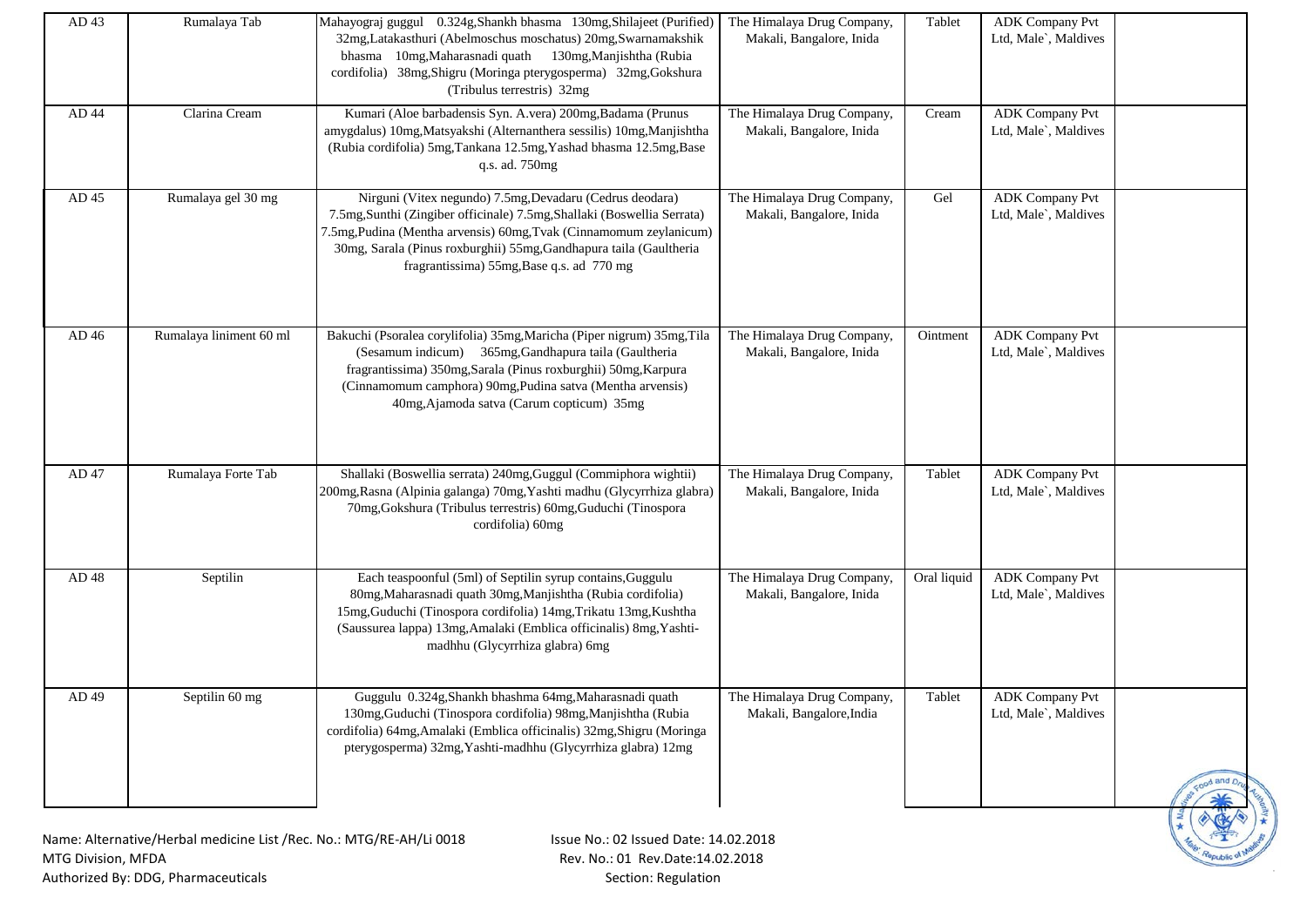| AD 50 | Liv 52 Oral liquids           | Each ml of Liv52 Oral liquids contains, Himsra (Capparis spinosa)<br>17mg, Kasani (Cichorium intybus) 17mg, Kakamachi (Solanum nigrum)<br>8mg, Arjuna (Terminalia arjuna) 8mg, Kasamarda (Cassia occidentalis)<br>4mg, Biranjasipha (Achillea millefolium) 4mg, Jhavuka (Tamarix<br>gallica) 4mg                                                                                                                                                                                                                                                                                                                                             | The Himalaya Drug Company,<br>Makali, Bangalore, India | Oral liquids       | <b>ADK Company Pvt</b><br>Ltd, Male`, Maldives |  |
|-------|-------------------------------|----------------------------------------------------------------------------------------------------------------------------------------------------------------------------------------------------------------------------------------------------------------------------------------------------------------------------------------------------------------------------------------------------------------------------------------------------------------------------------------------------------------------------------------------------------------------------------------------------------------------------------------------|--------------------------------------------------------|--------------------|------------------------------------------------|--|
| AD 51 | Liv-52 Ds Syrup               | Each 5 ml of Liv.52 DS syrup contains, Himsra (Capparis spinosa)<br>68mg, Kasani (Cichorium intybus) 68mg, Kakamachi (Solanum nigrum)<br>32mg, Arjuna (Terminalia arjuna) 32mg, Kasamarda (Cassia<br>occidentalis) 16mg, Biranjasipha (Achillea millefolium) 16mg, Jhavuka<br>(Tamarix gallica) 16mg                                                                                                                                                                                                                                                                                                                                         | The Himalaya Drug Company,<br>Makali, Bangalore, India | Oral<br>Suspension | <b>ADK Company Pvt</b><br>Ltd, Male`, Maldives |  |
| AD 52 | Cystone syrup, 5ml            | Each 5 ml contains:, Gokshura (Tribulus terrestris) 91mg, Punarnava<br>(Boerhaavia diffusa) 67mg, Pasanabheda (Saxifraga ligulata Syn.<br>Bergenia ligulata / ciliata) 53mg, Mustaka (Cyperus rotundus)<br>42mg, Kulattha (Dolichos biflorus) 21mg, Satavari (Asparagus<br>racemosus) 21mg, Ushira (Vetiveria zizanioides) 21mg, Trikatu<br>20mg, Karchura (Curcuma zedoaria) 14mg, Saindhava 50mg, Suvarchika<br>42.5mg, Yavakshara 5mg, Narasara 2.5mg                                                                                                                                                                                     | The Himalaya Drug Company,<br>Makali, Bangalore, India | Oral<br>Suspension | <b>ADK</b> Company Pvt<br>Ltd, Male`, Maldives |  |
| AD 53 | Diakof linctus dry cough, 5ml | Guggulu (Balsamodendron mukul Syn. Commiphora wightii) (Purified)<br>35mg, Draksha (Vitis vinifera) 35mg, Vishnupriya (Ocimum sanctum<br>Syn.O.tenuiflorum) 25mg,Jufa (Hyssopus officinalis) 25mg,Guduchi<br>(Tinospora cordifolia) 20mg, Vasaka(Adhatoda vasica Syn.A.zeylanica)<br>15mg, Jaatipatree [Myristica fragrans (Mace)] 15mg, Yashti-madhu<br>(Glycyrrhiza glabra) 15mg, Gojihva (Onosma bracteatum)<br>10mg, Neelapuspha (Viola odorata) 10mg, Triphala 9mg, Trikatu<br>9mg, Vidanga (Embelia ribes) 8mg, Kantakari (Solanum xanthocarpum<br>Syn. S.surattense) 8mg, Taja (Cinnamomum cassia) 8mg, Navasagara<br>3 <sub>mg</sub> | The Himalaya Drug Company,<br>Makali, Bangalore, India | Oral<br>Suspension | <b>ADK</b> Company Pvt<br>Ltd, Male`, Maldives |  |
| AD 54 | C--Codliver Oil               | Cod liver oil B.P 300mg                                                                                                                                                                                                                                                                                                                                                                                                                                                                                                                                                                                                                      | Cipla Ltd, India                                       | Capsule            |                                                |  |
| AD 55 | Alsactil                      | Allium sativum 100mg, Glycyrrhiza glabra 100mg, Hemidesmus indicus<br>100mg, Terminalia chebula 100mg, Ricinus communis 100mg                                                                                                                                                                                                                                                                                                                                                                                                                                                                                                                | Kerala Ayurveda Pharmacy<br>Ltd, India                 | Tablet             | <b>ADK</b> Company Pvt<br>Ltd, Male`, Maldives |  |

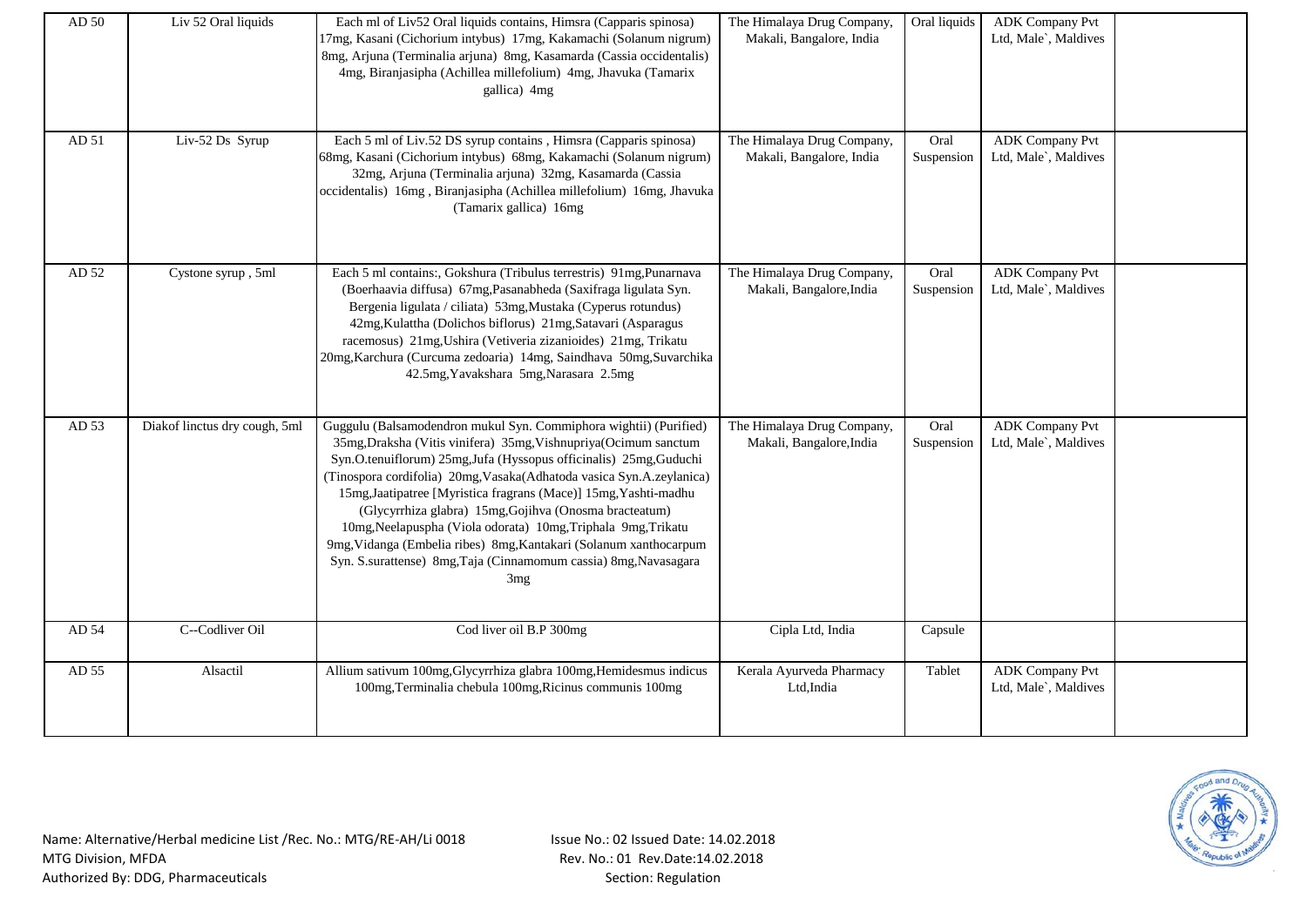| AD 56 | Liposem            | Terminalia arjuna 20mg, Tribulus terrestris 20mg, Pndanus tectorius<br>20mg, Plumbago indica 20mg, Musa paradisiaca 20mg, Madhuca indica<br>20mg, Salacia oblonga 20mg, Celastrus paniculata 20mg, Glucurrhiza<br>glabra 20mg, Strobilanthus sp. 20mg, Commiphora mukul 20mg, Boswellia<br>serrata 20mg, White betumin 20mg, Salmalia malabarica 20mg, Garcinia<br>cambogia 20mg, Annabhedi sindooram 10mg | Kerala Ayurveda Pharmacy Ltd,<br>India               | Oral<br>Suspension | <b>ADK Company Pvt</b><br>Ltd, Male`, Maldives |  |
|-------|--------------------|------------------------------------------------------------------------------------------------------------------------------------------------------------------------------------------------------------------------------------------------------------------------------------------------------------------------------------------------------------------------------------------------------------|------------------------------------------------------|--------------------|------------------------------------------------|--|
| AD 57 | Myaxyl oil         | Asterachantha longifolia 0.5g, Alpinia galanga 0.5g, Strychnos nuxvomica<br>0.5g, Santalum album 0.5g, Cedrus deodara 0.5g, Tabernaemontana<br>dichoton 0.5g, Seasame oil 10ml, Eucalyptus oil for fragrance 1%                                                                                                                                                                                            | Kerala Ayurveda Pharmacy<br>Ltd, India               | Oil                | <b>ADK Company Pvt</b><br>Ltd, Male`, Maldives |  |
| AD 58 | Raasnagugul        | Yogarajagulgulu 100mg, Rasnerandadi Kwath 100ml, Boswellia serrata<br>100mg, Alpinia galanga 50mg, Cedrus deodara 25g, Astercantha longifolia<br>25mg, Ricinus communis 25mg, Vitex negundo 25mg, Withania somnifera<br>25mg, Zingiber officinale 25mg                                                                                                                                                     | Kerala Ayurveda Pharmacy<br>Ltd, India               | Tablet             | <b>ADK Company Pvt</b><br>Ltd, Male`, Maldives |  |
| AD 59 | Ashokaristam       | Trachy spermum ammi, Zingiber officinale, Carcum carvi, Adhatoda<br>vasica, Termainalia bellerica, Cyperus rotunda linn, Kaempferia rotnud<br>linn, Cuminium cyminum, Wood fordia and ruticosa                                                                                                                                                                                                             | Sri Dhanwantari Matam<br>Ayuruvedics Pvt. Ltd, India | Oral<br>Suspension | <b>ADK Company Pvt</b><br>Ltd, Male`, Maldives |  |
| AD 60 | Bala Thailam 100ml | Milk 267ml, Sida cordifolia 139g, Sesame oil 100ml, Glycyrhiza glabra<br>0.3g, Rubia cordifolia 0.3 mg, Kaempferia rotunda0.3g, Eletteria<br>cardamomum 0.3g, Piper longum 0.3g, Cinnamomum zeylanicum<br>0.3g, Holorrhena antydysenteria 0.3g, Holostemma adakodien<br>0.3g, Phaseolus mungo 0.3g, Teramnus labialis 0.3g, Phaseolus radiatus<br>0.3 <sub>g</sub>                                         | Kerala Ayurveda Pharmacy<br>Ltd, India               | Cream              | <b>ADK Company Pvt</b><br>Ltd, Male`, Maldives |  |

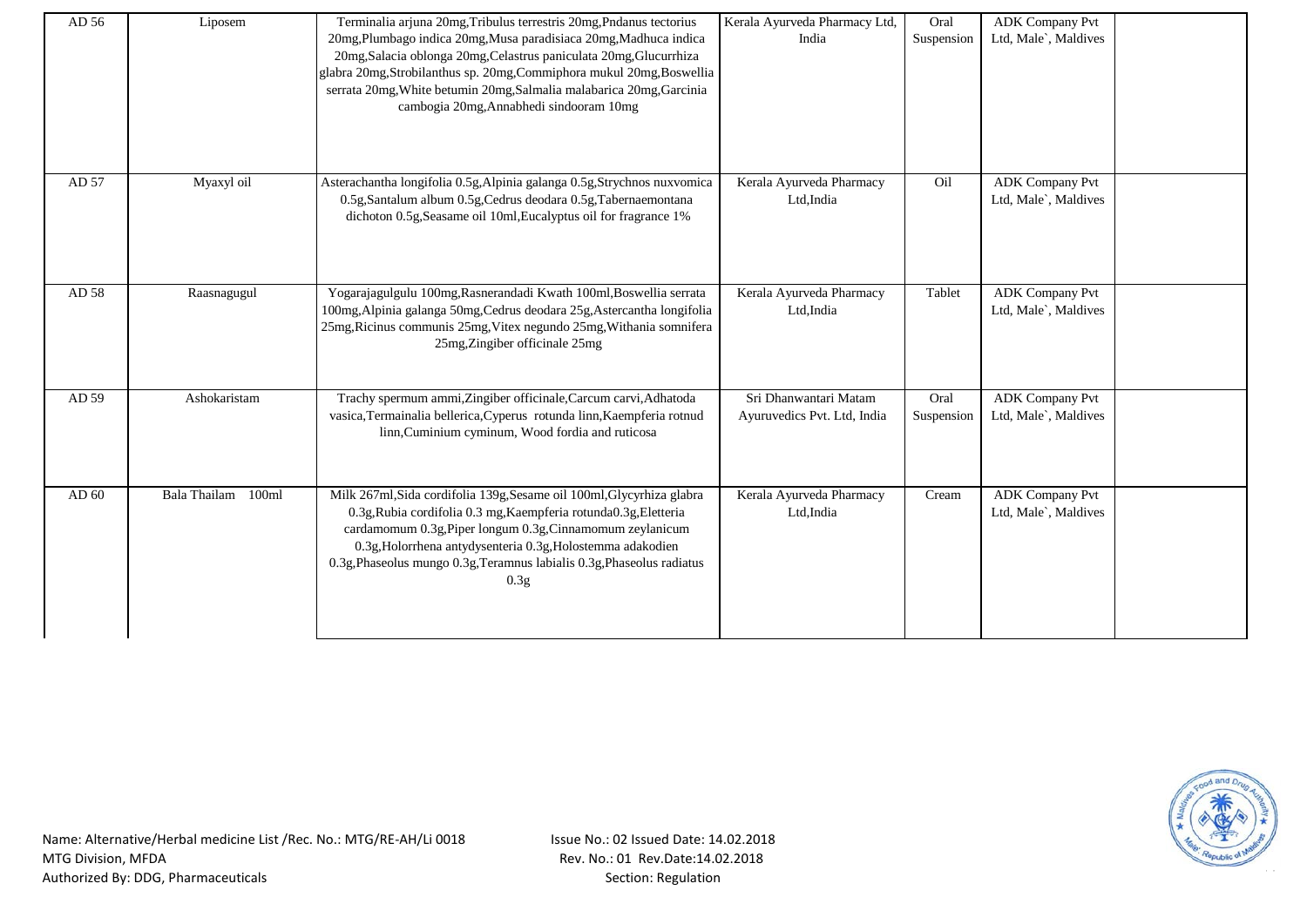| AD 61 | Chyavanaprasam Pills 100g                                           | Sugar 60g, Ghee 7.2g, Honey 7.2g, Sesame oil 7.2g, Emblica officinlais    | Kerala Ayurveda Pharmacy Ltd, | Pills      | <b>ADK Company Pvt</b> |           |
|-------|---------------------------------------------------------------------|---------------------------------------------------------------------------|-------------------------------|------------|------------------------|-----------|
|       |                                                                     | 6.66g, Maranta sp.3.33g, Ipomoea digitata 2.4g, Piper sp. 1.66g, Sida sp. | India                         |            | Ltd, Male`, Maldives   |           |
|       |                                                                     | 0.8g, Gmelina arborea 0.8g, Aegle marmelos                                |                               |            |                        |           |
|       |                                                                     | 0.8g,Stereospermumsuvaeolens0.8g,Oroxylum indicum 0.8g,Premna             |                               |            |                        |           |
|       |                                                                     | latifolia 0.8g, Desmodium ganeticum 0.8g, Pseudarthria viscida            |                               |            |                        |           |
|       |                                                                     | 0.8g, Solanum sp. 0.8g, Solamun indicum 0.8g, Phaseolus mungo             |                               |            |                        |           |
|       |                                                                     | 0.8g, Phaseolus radiatus 0.8g, Mucuna prurita 0.8g, Piper longum          |                               |            |                        |           |
|       |                                                                     | 0.8g, Tinospora cordifolia 0.8g, Cyperus rotundus 0.8g, Terminalia        |                               |            |                        |           |
|       |                                                                     | Chebula 0.8g, Vitis vinifera 0.8g, Dolichos biflorus 0.8g, Hercleum       |                               |            |                        |           |
|       |                                                                     | candollianum 0.8g, Boerhaavia diffusa 0.8g, Withania somnifera            |                               |            |                        |           |
|       |                                                                     | 0.8g, Ficus hispida 0.8g, Phyllanthus niruri 0.8g, Asparagus racemosa     |                               |            |                        |           |
|       |                                                                     | 0.8g, Holostemma adakodien 0.26g, Eletteria cardamomum                    |                               |            |                        |           |
|       |                                                                     | 0.16g, Cinnamomum zeylanicum 0.16g, Pogostemon paniculata                 |                               |            |                        |           |
|       |                                                                     | 0.16g, Mesua ferrea 0.16gg                                                |                               |            |                        |           |
|       |                                                                     |                                                                           |                               |            |                        |           |
|       |                                                                     |                                                                           |                               |            |                        |           |
|       |                                                                     |                                                                           |                               |            |                        |           |
| AD 62 | Dasamoolakaduthrayam Kwath                                          | Each ml is prepared out of Gmelina arborea 9.0g, Aegle marmelos           | Kerala Ayurveda Pharmacy Ltd, | Oral       | <b>ADK Company Pvt</b> |           |
|       |                                                                     | 9.0g, Stereospermum suvaeolens 9.0g, Oroxlum indicum 9.0gPremna           | India                         | Suspension | Ltd, Male`, Maldives   |           |
|       |                                                                     | latifolia 9.0g, Desmodium gangeticum 9.0g, Pseudarthria viscida           |                               |            |                        |           |
|       |                                                                     | 9.0g, Solanum sp. 9.0g, Solanum surettense 9.0g, Tribulus terrestris      |                               |            |                        |           |
|       |                                                                     | 9.0g, Adathoda vasaka 9.0g, Zingiber officinale 9.0g, Piper nigrum        |                               |            |                        |           |
|       |                                                                     | 6.76g, Piper longum 6.76g                                                 |                               |            |                        |           |
|       |                                                                     |                                                                           |                               |            |                        |           |
|       |                                                                     |                                                                           |                               |            |                        |           |
| AD 63 | Dasmoolam Kwat                                                      | each ml is prepared out of Gmelina arborea 9.0g, Aegle marmelos           | Kerala Ayurveda Pharmacy      | Oral       | <b>ADK Company Pvt</b> |           |
|       |                                                                     | 9.0g, Stereospermum suvaeolens 9.0g, Oroxlum indicum 9.0gPremna           | Ltd, India                    | Suspension | Ltd, Male`, Maldives   |           |
|       |                                                                     | latifolia 9.0g, Desmodium gangeticum 9.0g, Pseudarthria viscida           |                               |            |                        |           |
|       |                                                                     | 9.0g, Solanum sp. 9.0g, Solanum surettense 9.0g, Tribulus terrestris      |                               |            |                        |           |
|       |                                                                     | 9.0g, Solanum sp. 12.5g                                                   |                               |            |                        |           |
|       |                                                                     |                                                                           |                               |            |                        |           |
|       |                                                                     |                                                                           |                               |            |                        |           |
| AD 64 | Pinda Thailam                                                       | Each 100ml is prepared out of Sesame oil 50ml, Ghee 25ml, Castor oil      | Kerala Ayurveda Pharmacy      | Oral       | <b>ADK</b> Company Pvt |           |
|       |                                                                     | 25ml, Hemidesmus indicus 4.3g, Rubia cordifolia 3.25g, Boswellia serrata  | Ltd, India                    | Suspension | Ltd, Male`, Maldives   |           |
|       |                                                                     | 1.62g                                                                     |                               |            |                        |           |
|       |                                                                     |                                                                           |                               |            |                        |           |
|       |                                                                     |                                                                           |                               |            |                        |           |
|       |                                                                     |                                                                           |                               |            |                        |           |
|       |                                                                     |                                                                           |                               |            |                        |           |
|       |                                                                     |                                                                           |                               |            |                        |           |
|       |                                                                     |                                                                           |                               |            |                        |           |
| AD 63 | Annaru syrup                                                        | Pomegranate extract, Rose rose water, sugar                               | M.M.M Clinic, Male`, Maldives | Oral       | M.M.M Clinic, Male`,   |           |
|       |                                                                     |                                                                           |                               | Suspension | Maldives               |           |
|       |                                                                     |                                                                           |                               |            |                        |           |
|       |                                                                     |                                                                           |                               |            |                        | ood and D |
|       |                                                                     |                                                                           |                               |            |                        |           |
|       |                                                                     |                                                                           |                               |            |                        |           |
|       | Name: Alternative/Herbal medicine List /Rec. No.: MTG/RE-AH/Li 0018 | Issue No.: 02 Issued Date: 14.02.2018                                     |                               |            |                        |           |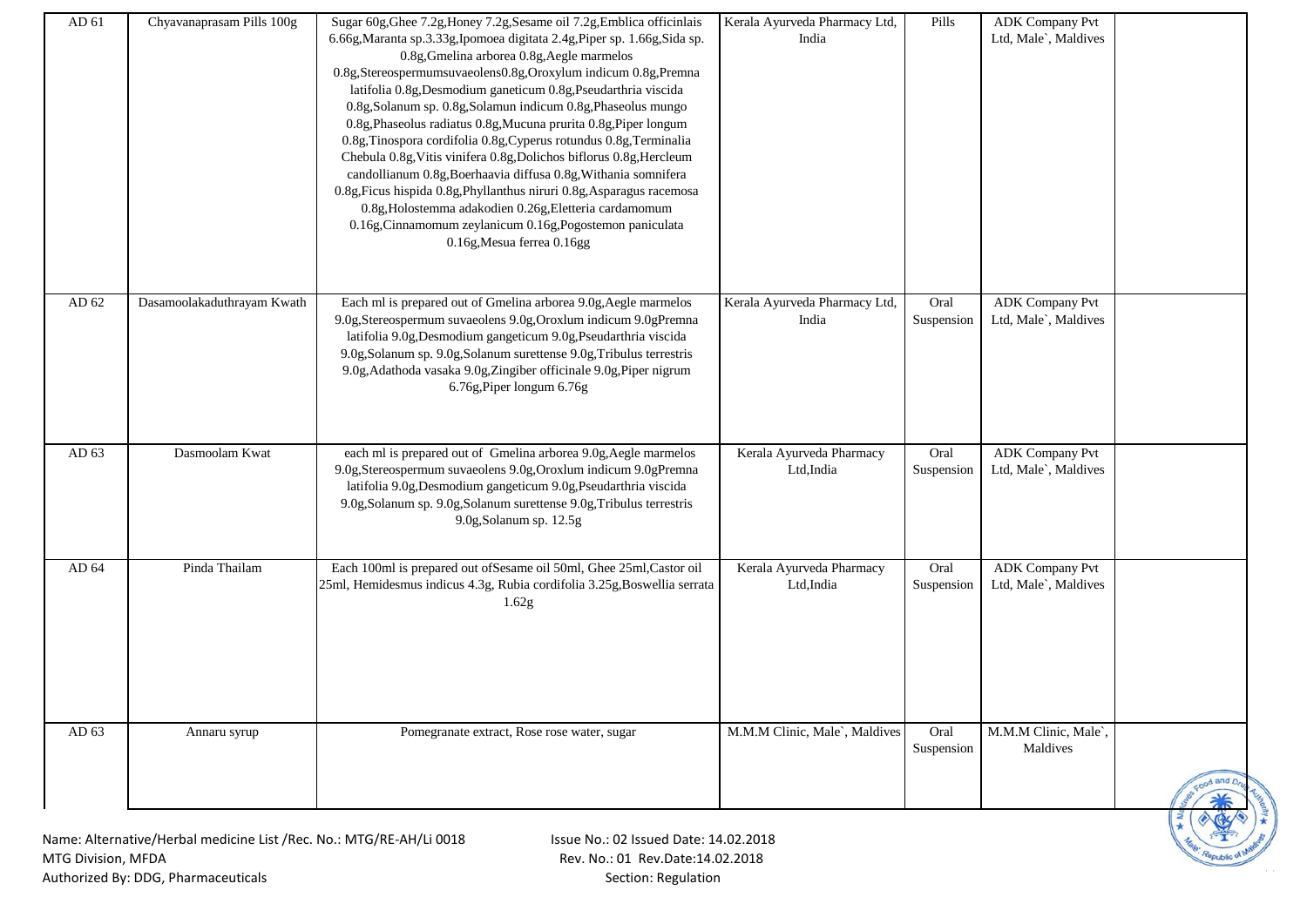| AD 64 | Baraka Syrup     | Marigold flower, Chebulic Mycrobalan, Belliric Mycrobalan, Emblic<br>Mycrobalan, Sugar, Water             | M.M.M Clinic, Male`, Maldives | Oral<br>Suspension | M.M.M Clinic, Male`,<br>Maldives |                  |
|-------|------------------|-----------------------------------------------------------------------------------------------------------|-------------------------------|--------------------|----------------------------------|------------------|
| AD 65 | Baansaa Syrup    | Malabar nut leaf, Liquorice, Licorice Borage flower, Dried grapes, Sugar<br>,Water                        | M.M.M Clinic, Male`, Maldives | Oral<br>Suspension | M.M.M Clinic, Male`,<br>Maldives |                  |
| AD 66 | Bazabaazu Syrup  | Mace,Nutmeg,Clove,Root of banana tree,Sugar,Water                                                         | M.M.M Clinic, Male`, Maldives | Oral<br>Suspension | M.M.M Clinic, Male`,<br>Maldives |                  |
| AD 67 | Fooru Syrup      | Cardamon, Common lime seed Clove, Cinnamon, Sugar, Water                                                  | M.M.M Clinic, Male`, Maldives | Oral<br>Suspension | M.M.M Clinic, Male`,<br>Maldives |                  |
| AD 68 | Fonima Syrup     | Indian Valerian, Saffron, Withania Somnifera, Liquorice, Sugar, Water                                     | M.M.M Clinic, Male`, Maldives | Oral<br>Suspension | M.M.M Clinic, Male<br>Maldives   |                  |
| AD 69 | Gawzebaan Syrup  | Borage, Liquorice, Dried grapes, Sugar, Water                                                             | M.M.M Clinic, Male`, Maldives | Oral<br>Suspension | M.M.M Clinic, Male<br>Maldives   |                  |
| AD 70 | Hiri Syrup       | Hirikulhlha dried plant, Sugar, Water                                                                     | M.M.M Clinic, Male`, Maldives | Oral<br>Suspension | M.M.M Clinic, Male`,<br>Maldives |                  |
| AD 71 | Kalhudhiri Syrup | Black Caraway, Jambolan, Indian Mulberry, Fish<br>born, Emblic, Myrobalan, Drumstick(young), Sugar, Water | M.M.M Clinic, Male`, Maldives | Oral<br>Suspension | M.M.M Clinic, Male<br>Maldives   |                  |
| AD 72 | Kadhuru Syrup    | Date, Henna Foliage, Pamegranate foliage, Coriander, Sugar, Water                                         | M.M.M Clinic, Male`, Maldives | Oral<br>Suspension | M.M.M Clinic, Male`,<br>Maldives |                  |
| AD 73 | Kandho Syrup     | Squill, Ajwan Licorice, Fig, Mint leaves, Sugar, Water                                                    | M.M.M Clinic, Male`, Maldives | Oral<br>Suspension | M.M.M Clinic, Male`<br>Maldives  |                  |
| AD 74 | Veymui Syrup     | Liquorice, Saffron, Sugar, Water                                                                          | M.M.M Clinic, Male`, Maldives | Oral<br>Suspension | M.M.M Clinic, Male`<br>Maldives  |                  |
| AD 75 | Bageechaa Arag   | Chervil dried leaves, Water                                                                               | M.M.M Clinic, Male`, Maldives | Oral<br>Suspension | M.M.M Clinic, Male<br>Maldives   | cood and Dr<br>兼 |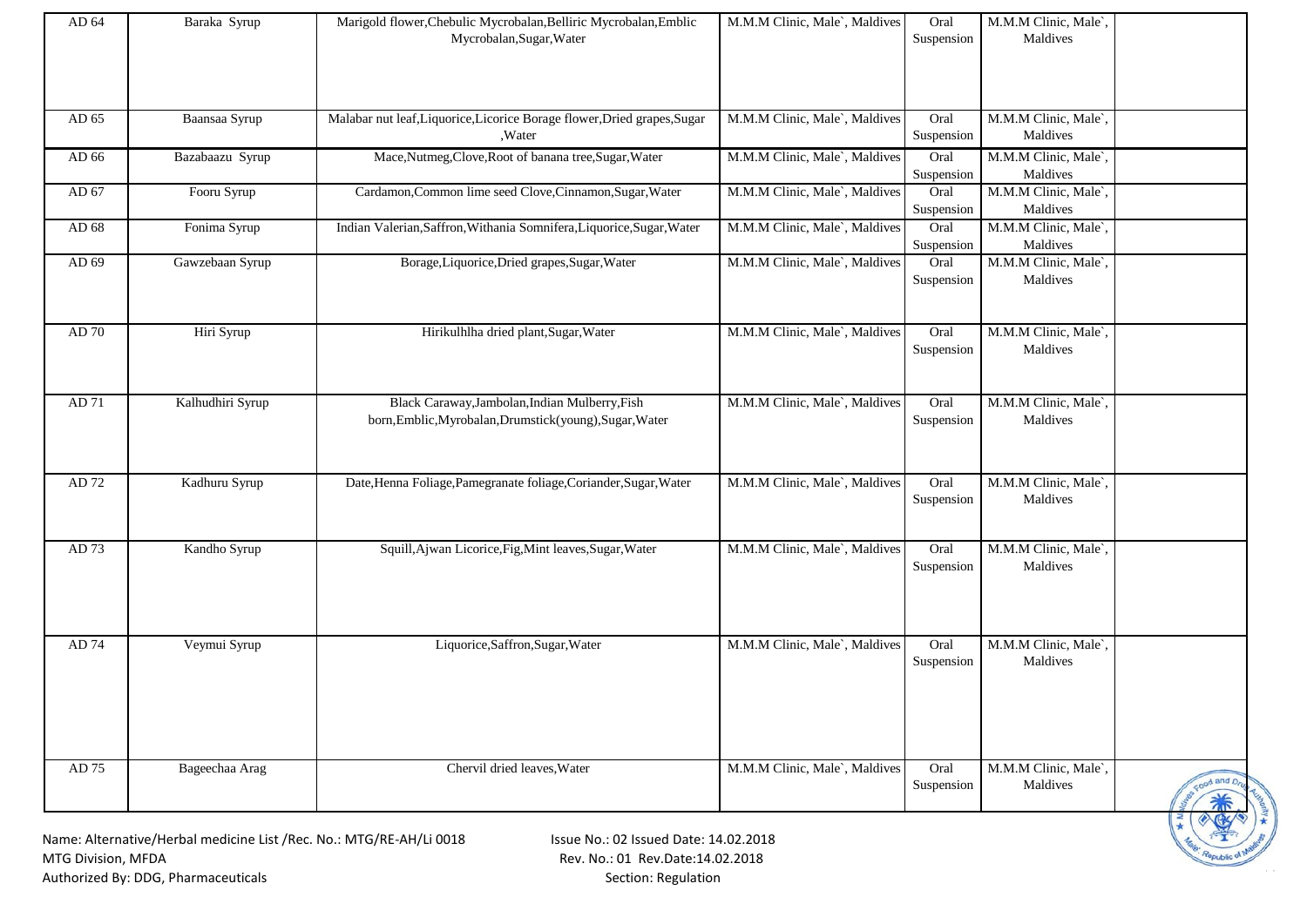| AD 76     | Baansaa Araq      | Chervil dried leaves, Water                                                                               | M.M.M Clinic, Male`, Maldives | Oral<br>Suspension | M.M.M Clinic, Male`,<br>Maldives              |              |
|-----------|-------------------|-----------------------------------------------------------------------------------------------------------|-------------------------------|--------------------|-----------------------------------------------|--------------|
| AD 77     | Dhavihgandhu Araq | Fennel seed, Water                                                                                        | M.M.M Clinic, Male`, Maldives | Oral<br>Suspension | M.M.M Clinic, Male`,<br>Maldives              |              |
| AD 78     | Emmuli Arag       | Root of Madder tree, Water                                                                                | M.M.M Clinic, Male`, Maldives | Oral<br>Suspension | M.M.M Clinic, Male <sup>'</sup> ,<br>Maldives |              |
| AD 79     | Kashigo Araq      | Caltrops, Aerva lanata, Sandal wood, Cubeb, Water                                                         | M.M.M Clinic, Male`, Maldives | Oral<br>Suspension | M.M.M Clinic, Male`,<br>Maldives              |              |
| AD $80\,$ | Kolizan Araq      | Galingale, Long papper, Olhunsuvaali, Chinese cinnamon, Sweet flag, Water   M.M.M Clinic, Male`, Maldives |                               | Oral<br>Suspension | M.M.M Clinic, Male <sup>'</sup> ,<br>Maldives |              |
| AD 81     | Mirihi Araq       | Dried leaf of Wedelia, Water                                                                              | M.M.M Clinic, Male`, Maldives | Oral<br>Suspension | M.M.M Clinic, Male<br>Maldives                |              |
| AD 82     | Maavaharu Araq    | Ambergiris, Saffron, Small red onion, Ginger (raw), Mint leaves, Salep,<br>Honey, Pomegranate extract     | M.M.M Clinic, Male`, Maldives | Oral<br>Suspension | M.M.M Clinic, Male<br>Maldives                |              |
| AD 83     | Mahuluboa Arag    | Lucie Cherry, Water                                                                                       | M.M.M Clinic, Male`, Maldives | Oral<br>Suspension | M.M.M Clinic, Male <sup>'</sup> ,<br>Maldives |              |
| AD 84     | Okkafa Araq       | Lucie Cherry, Water, Sea island, Lucie Cherry, Ambergiris,                                                | M.M.M Clinic, Male`, Maldives | Oral<br>Suspension | M.M.M Clinic, Male <sup>'</sup> ,<br>Maldives |              |
| AD 83     | Thavah Araq       | Double coconut, Deer horn, Aerva lanata, Kalhagaari, Water                                                | M.M.M Clinic, Male`, Maldives | Oral<br>Suspension | M.M.M Clinic, Male`.<br>Maldives              |              |
| AD 84     | Karanfoo Balm     | Clove oil, Thymol, Menthol, White Vesline                                                                 | M.M.M Clinic, Male`, Maldives | Balm               | M.M.M Clinic, Male`,<br>Maldives              | Food and Dru |

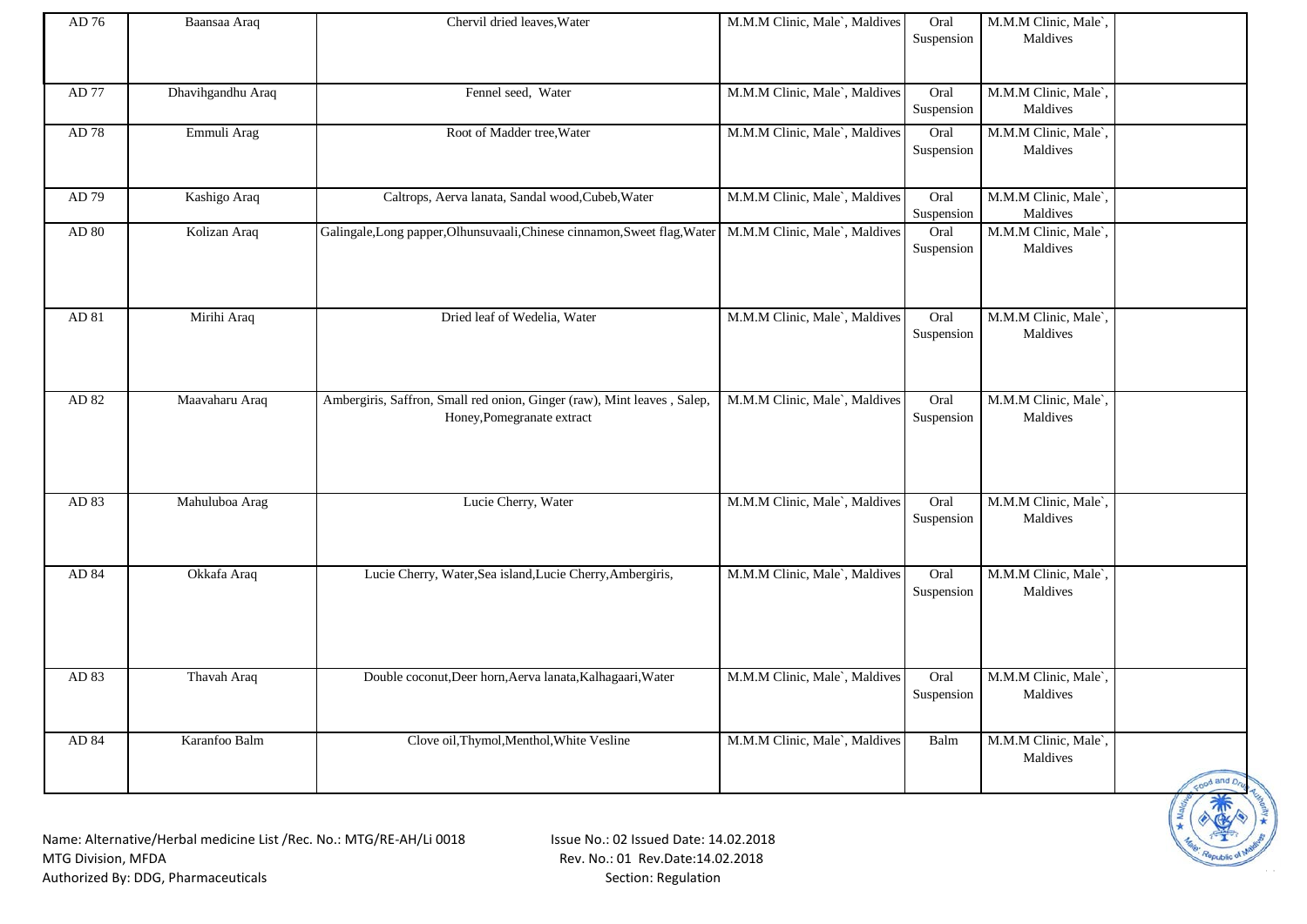| AD 85 | Lansimoo Balm      | Fragrant root of vetver grass, Menthol, Thymol, Camphor, White Vesline   M.M.M Clinic, Male`, Maldives                      |                               | Balm     | M.M.M Clinic, Male`,<br>Maldives |                         |
|-------|--------------------|-----------------------------------------------------------------------------------------------------------------------------|-------------------------------|----------|----------------------------------|-------------------------|
| AD 86 | Anbihi Theyo       | Garcinia, Turmeric, Aloe vera, Alum, Olive oil, Oil of Sesamum                                                              | M.M.M Clinic, Male`, Maldives | Oil      | M.M.M Clinic, Male`<br>Maldives  |                         |
| AD 87 | Akara Theyo        | Pillitory root, Fragrant Aloewood, Olive oil, Resin of Mastic tree                                                          | M.M.M Clinic, Male`, Maldives | Oil      | M.M.M Clinic, Male`,<br>Maldives |                         |
| AD 88 | Huisun Thryo       | Costus root, Olive oil                                                                                                      | M.M.M Clinic, Male`, Maldives | Oil      | M.M.M Clinic, Male`.<br>Maldives |                         |
| AD 89 | Hamudheli Ointment | Carbon, Rashuvandhu, White Vesline                                                                                          | M.M.M Clinic, Male`, Maldives | Ointment | M.M.M Clinic, Male`,<br>Maldives |                         |
| AD 90 | Z-Oinment          | Zinc oxide, Boric powder, White Vesline                                                                                     | M.M.M Clinic, Male`, Maldives | Ointment | M.M.M Clinic, Male`,<br>Maldives |                         |
| AD 91 | Aspara Capsules    | Asparagus , Bitter guard, Garlic, Dreid Ginger                                                                              | M.M.M Clinic, Male`, Maldives | Capsule  | M.M.M Clinic, Male`,<br>Maldives |                         |
| AD 92 | Fonima Capsules    | Indian valerian, Saffron, Withania Somnifera, Licorice                                                                      | M.M.M Clinic, Male`, Maldives | Capsule  | M.M.M Clinic, Male`,<br>Maldives |                         |
| AD 93 | HK-apsules         | Flower of Tounefortia Argentia, Bitter guard, Black pepper, Fenugreek,<br>Mace, Dried Ginger, Java pepper, Seed of Cardamon | M.M.M Clinic, Male`, Maldives | Capsule  | M.M.M Clinic, Male<br>Maldives   |                         |
| AD 94 | Kolizan Capsule    | Galingale, Chinese cinnamon, Sweet flag, Long papper, Olhunsuvaali                                                          | M.M.M Clinic, Male`, Maldives | Capsule  | M.M.M Clinic, Male`,<br>Maldives |                         |
| AD 93 | Sanaa Capsule      | Leaves of Senna, Fennel seed, Chebulic Myrobalan, Chinese cinnamon                                                          | M.M.M Clinic, Male`, Maldives | Capsule  | M.M.M Clinic, Male<br>Maldives   |                         |
| AD 94 | Vahfofa Capsule    | Leaves of Indian Acalypha, Ajwan, Fennel, Haagoashi, Chinese cinnamon                                                       | M.M.M Clinic, Male`, Maldives | Capsule  | M.M.M Clinic, Male`,<br>Maldives |                         |
| AD 95 | Kinbi Lotion       | Havandhu beys, Barringtonia Asiatica foliage, Water                                                                         | M.M.M Clinic, Male`, Maldives | Lotion   | M.M.M Clinic, Male`,<br>Maldives |                         |
| AD 96 | Neem Lotion        | Extract leaves of Margosa tree, Sandalwood, White spirit, Water                                                             | M.M.M Clinic, Male`, Maldives | Lotion   | M.M.M Clinic, Male<br>Maldives   | sood and D <sub>n</sub> |
|       |                    | Name: Alternative/Herbal medicine List /Rec No : MTG/RF-AH/Li 0018<br>Isque No: O2 Issued Date: 14.02.2018                  |                               |          |                                  |                         |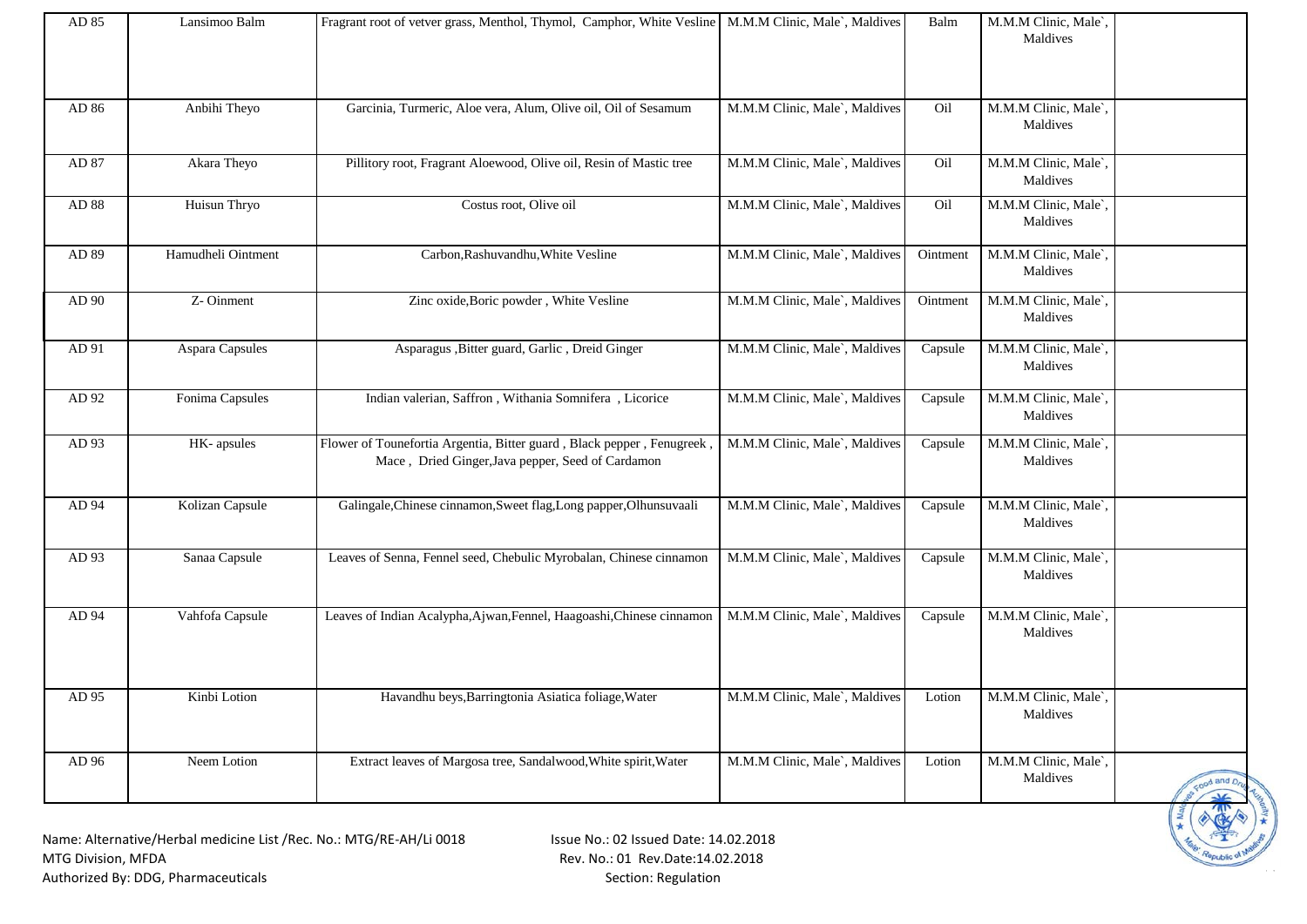| AD 97              | Tulsi Lotion                                                        | Leaves of Sweet basil, Sandalwood, Water                                                                                                                                                                                                                                                                                                                                                                                                                                                                                                                                                                                                                                                                                                                                                                                                                              | M.M.M Clinic, Male`, Maldives                          | Lotion             | M.M.M Clinic, Male`,<br>Maldives               |            |
|--------------------|---------------------------------------------------------------------|-----------------------------------------------------------------------------------------------------------------------------------------------------------------------------------------------------------------------------------------------------------------------------------------------------------------------------------------------------------------------------------------------------------------------------------------------------------------------------------------------------------------------------------------------------------------------------------------------------------------------------------------------------------------------------------------------------------------------------------------------------------------------------------------------------------------------------------------------------------------------|--------------------------------------------------------|--------------------|------------------------------------------------|------------|
| AD 98              | Meybis mixture                                                      | Grape vine, Dill, Gulucoazu, Salt, Water                                                                                                                                                                                                                                                                                                                                                                                                                                                                                                                                                                                                                                                                                                                                                                                                                              | M.M.M Clinic, Male`, Maldives                          | Oral<br>Suspension | M.M.M Clinic, Male`,<br>Maldives               |            |
| AD 99              | Velabuli Scalp Stimulant                                            | Cassytha Filiformis ,Talinum Patents , Lucie Cherry,Euphobia<br>thymifolia, Ipil-ipil ,Turmeric,Henna flower, Hernandia flower, Kellinga<br>,Amber, Aclipta prostrata                                                                                                                                                                                                                                                                                                                                                                                                                                                                                                                                                                                                                                                                                                 | M.M.M Clinic, Male`, Maldives                          | Oil                | M.M.M Clinic, Male`,<br>Maldives               |            |
| AD 100             | Ruggalu Plaster                                                     | Tylophora cordifolia, Pouzolzia zeylanica, Dhiyakanfathi, Commelina<br>bengalensis, Psilotumnudum, Theyofilaa, Raaroshi faiy, Aloe vera,<br>Rashuvandhu, Orpiment, Crocodile, born, Young lime, Garcinia<br>cambogia                                                                                                                                                                                                                                                                                                                                                                                                                                                                                                                                                                                                                                                  | M.M.M Clinic, Male`, Maldives                          | Plaster            | M.M.M Clinic, Male`,<br>Maldives               |            |
| AD 101             | <b>Lukol Tablet</b>                                                 | Dhataki (Woodfordia fruticosa) 40mg, Kokilaksha (Hygrophila<br>auriculata Syn. Asteracantha longifolia) 40mg, Shatavari (Asparagus<br>racemosus) 40mg,Sarpagandha (Rauwolfia serpentina) 20mg,Punarnava<br>(Boerhaavia diffusa) 10mg, Vasaka (Adhatoda zeylanica) 10mg, Puga<br>(Areca catechu) 20mg, Jatiphalam (Myristica fragrans) 16mg, Ela<br>(Elettaria cardamomum) 11mg, Nagkesara (Mesua ferrea) 11mg, Jeeraka<br>(Cuminum cyminum) 10mg, Chandana (Santalum album) 10mg, Bilva<br>(Aegle marmelos) 5mg, Sunthi (Zingiber officinale) 5mg, Triphala<br>5mg, Maricha (Piper nigrum) 5mg, Hyamaraka (Wrightia tinctoria)<br>5mg, Guggulu (Commiphora wightii) 5mg, Palasa (Butea frondosa Syn.<br>B.monosperma) 4mg, Shilajeet (Purified) 9mg, Praval bhasma 7mg, Loh<br>bhasma 5mg,Trivang 5mg,Nirgundi (Vitex negundo) 1.6mg,Haridra<br>(Curcuma longa) 1.6mg | The Himalaya Drug Company,<br>Makali, Bangalore, India | Tablet             | <b>ADK</b> Company Pvt<br>Ltd, Male`, Maldives |            |
| AD 102             | V-gel, for external gel                                             | Triphala 4.0mg, Satapatri 3.6mg, Ela (Elettaria cardamomum)<br>3.6mg, Punarnava (Boerhaavia diffusa) 3.6mg, Shaileyam (Parmelia<br>perlata) 2.0mg,                                                                                                                                                                                                                                                                                                                                                                                                                                                                                                                                                                                                                                                                                                                    | The Himalaya Drug Company,<br>Makali, Bangalore, India | Gel                | <b>ADK Company Pvt</b><br>Ltd, Male`, Maldives |            |
| ${\rm AD}$ 103     | Reosto Tablets                                                      | Arjuna (Terminalia arjuna) 45mg, Guggul (Commiphora wightii) 235mg The Himalaya Drug Company,<br>Ashvagandha (Withania Somnifera) 45mg, Bala / (Sida cordifolia) 45mg,<br>Rasna (Vanda roxburghii) 50mg, Godanti Bhasma (Natural Calcium)<br>120mg, Kukkutandatvak bhasma 35mg                                                                                                                                                                                                                                                                                                                                                                                                                                                                                                                                                                                        | Makali, Bangalore, India                               | Tablet             | <b>ADK</b> Company Pvt<br>Ltd, Male`, Maldives | tood and p |
|                    | Name: Alternative/Herbal medicine List /Rec. No.: MTG/RE-AH/Li 0018 | Issue No.: 02 Issued Date: 14.02.2018                                                                                                                                                                                                                                                                                                                                                                                                                                                                                                                                                                                                                                                                                                                                                                                                                                 |                                                        |                    |                                                |            |
| MTG Division, MFDA |                                                                     | Rev. No.: 01 Rev.Date:14.02.2018                                                                                                                                                                                                                                                                                                                                                                                                                                                                                                                                                                                                                                                                                                                                                                                                                                      |                                                        |                    |                                                |            |
|                    | Authorized By: DDG, Pharmaceuticals                                 | Section: Regulation                                                                                                                                                                                                                                                                                                                                                                                                                                                                                                                                                                                                                                                                                                                                                                                                                                                   |                                                        |                    |                                                |            |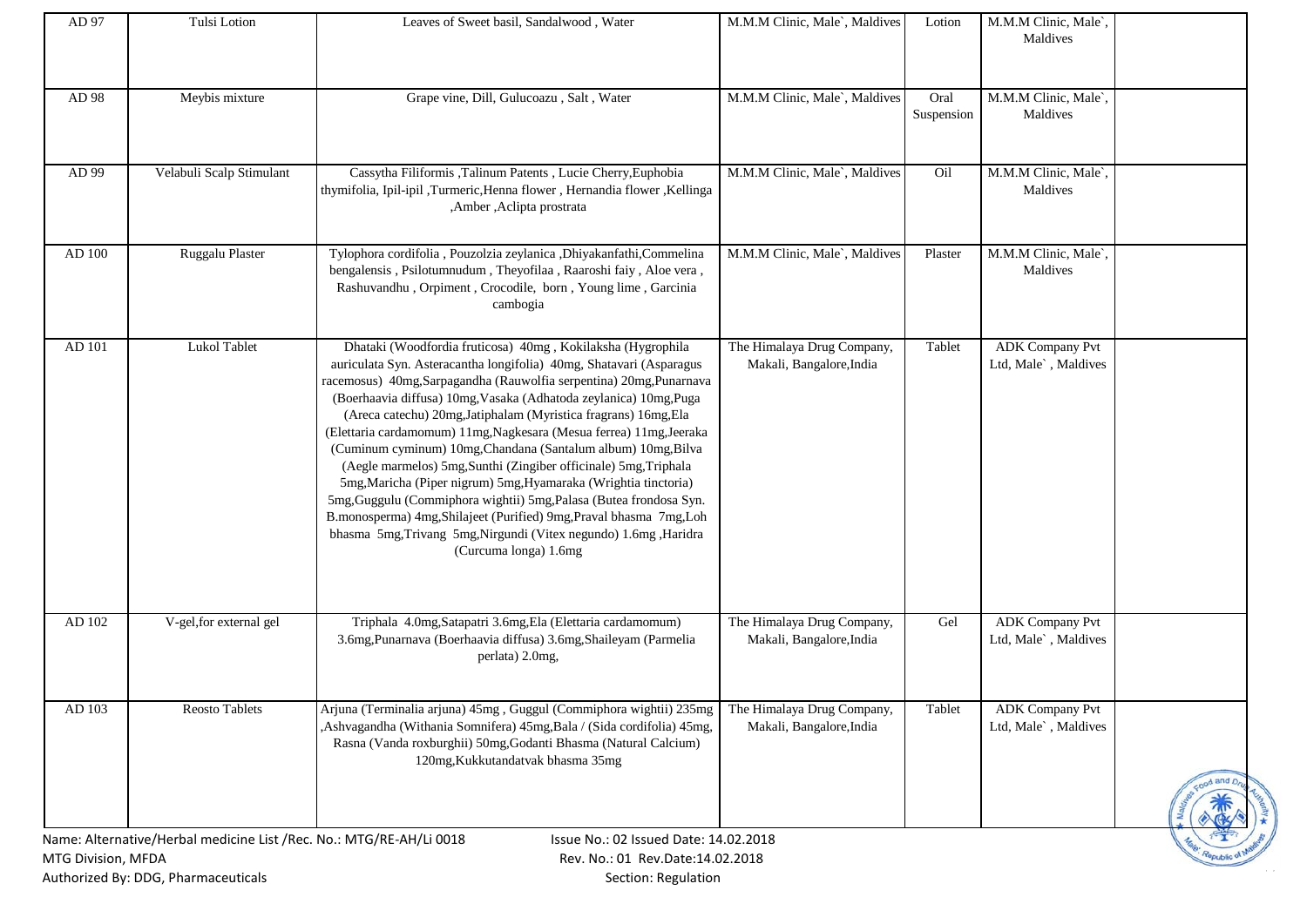| AD 103 | Dibeticon Tablet               | Meshashringi 30mg, Pitasara 20mg, Yashti-madhu (Glycyrrhiza glabra)<br>20mg, Saptarangi (Casearia esculenta) 20mg, Jambu 20mg, Shatavari<br>(Asparagus racemosus)20mg,Punarnava (Boerhaavia diffusa)<br>20mg, Mundatika (Sphaeranthus indicus) 10mg, Guduchi (Tinospora<br>cordifolia) 10mg, Kairata (Swertia chirata Syn.<br>S.chirayita)10mg,Gokshura (Tribulus terrestris) 10mg,Bhumyaamlaki<br>(Phyllanthus amarus) 10mg, Gumbhari (Gmelina arborea) 10mg, Karpasi<br>(Gossypium herbaceum) 10mg, Daru haridra (Berberis aristata)<br>5mg, Kumari (Aloe vera Syn. A.barbadensis) 5mg, Triphala 3mg, Guggul<br>(Commiphora wightii) 30mg, Shilajeet (purified) 30mg, Sushavi<br>(Momordica charantia) 20mg, Maricha (Piper nigrum) 20mg, Vishnu<br>priya10mg,Atibala (Abutilon indicum) 10mg,Haridra (Curcuma longa)<br>10mg, Jungli palak (Rumex maritimus) 5mg, Vidangadi lauham<br>27mg, Vang bhasma 5mg, Abhrak bhasma 10mg, Praval bhasma<br>10mg, Praval bhasma 10mg, Akik pishti 5mg, Shingraf 5mg, Yashad | The Himalaya Drug Company,<br>Makali, Bangalore, India | Tablet  | <b>ADK</b> Company Pvt<br>Ltd, Male`, Maldives |  |
|--------|--------------------------------|----------------------------------------------------------------------------------------------------------------------------------------------------------------------------------------------------------------------------------------------------------------------------------------------------------------------------------------------------------------------------------------------------------------------------------------------------------------------------------------------------------------------------------------------------------------------------------------------------------------------------------------------------------------------------------------------------------------------------------------------------------------------------------------------------------------------------------------------------------------------------------------------------------------------------------------------------------------------------------------------------------------------|--------------------------------------------------------|---------|------------------------------------------------|--|
|        |                                | bhasma 5mg, Trikatu 5mg                                                                                                                                                                                                                                                                                                                                                                                                                                                                                                                                                                                                                                                                                                                                                                                                                                                                                                                                                                                              |                                                        |         |                                                |  |
| AD 104 | Herbolax Tablet                | Trivruth 70mg, Haritaki (Terminalia chebula) 50mg, Kasani (Cichorium<br>intybus) 50mg, Kasamarda (Cassia occidentalis) 50mg, Kakamachi<br>(Solanum nigrum) 40mg, Yasthi-madhu (Glycyrrhiza glabra)<br>40mg, Yasthi-madhu (Glycyrrhiza glabra) 40mg, Sunthi (Zingiber<br>officinale) 45mg, Vidanga (Embelia ribes)10mg                                                                                                                                                                                                                                                                                                                                                                                                                                                                                                                                                                                                                                                                                                | The Himalaya Drug Company,<br>Makali, Bangalore, India | Tablet  | <b>ADK</b> Company Pvt<br>Ltd, Male`, Maldives |  |
| AD 105 | Himcospaz soft gelatin capsule | Sati (Curcuma zedoaria) 25.5mg, Sunthi (Zingiber offcinale)<br>24mg, Ajamoda (Apium graveolens) 96mg                                                                                                                                                                                                                                                                                                                                                                                                                                                                                                                                                                                                                                                                                                                                                                                                                                                                                                                 | The Himalaya Drug Company,<br>Makali, Bangalore, India | Capsule | <b>ADK</b> Company Pvt<br>Ltd, Male`, Maldives |  |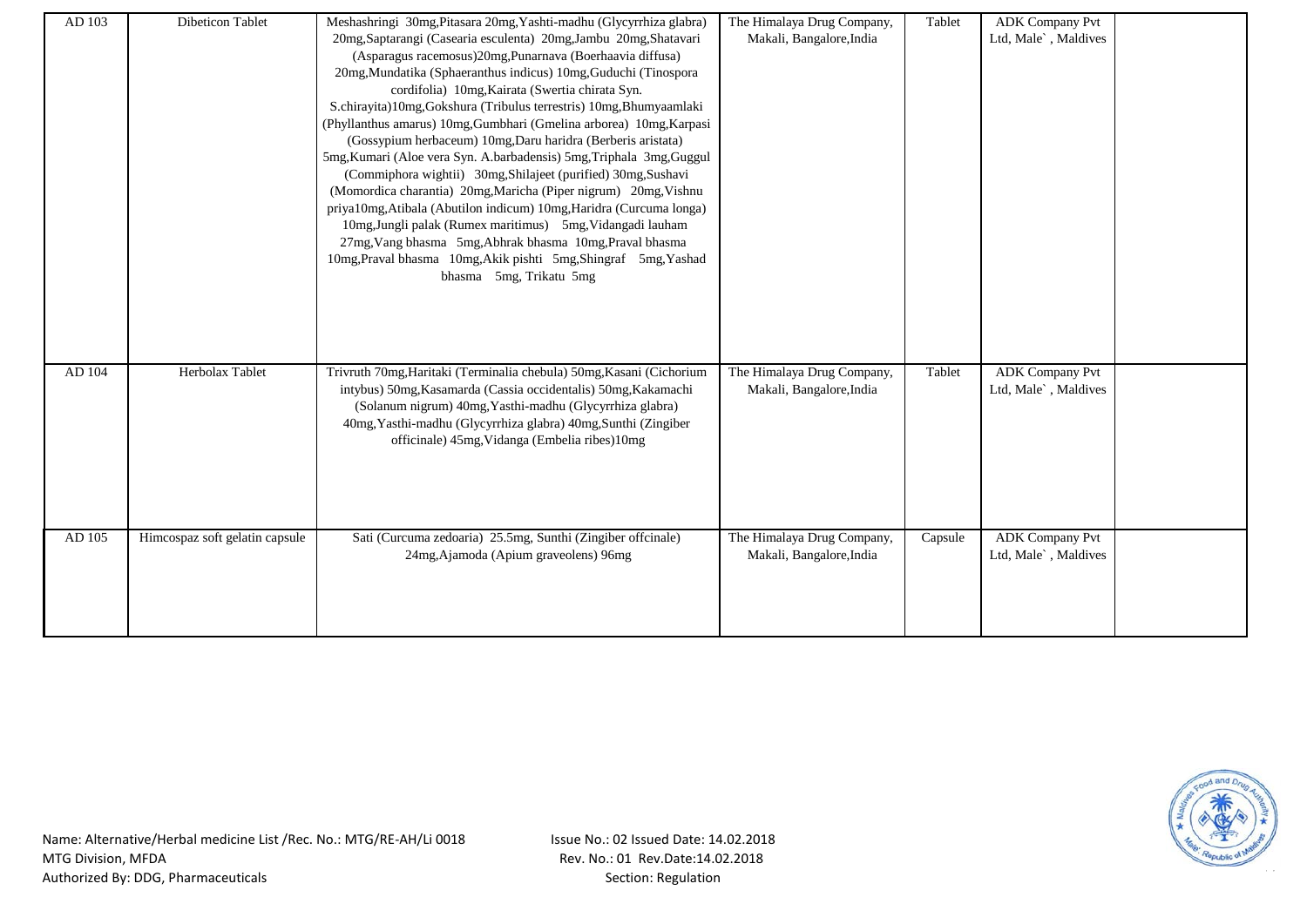| AD 106 | Evecare syrup 200ml | Each teaspoonful (5 ml) of Evecare syrup contains: Gandapushpa (Saraca<br>indica Syn. S.asoca) 50mg, Dashamoola 33mg, Lodhra (Symplocos<br>racemosa) 33mg, Guduchi (Tinospora cordifolia) 33mg, Kakmachi (<br>Solanum nigrum) 33mg, Punarnava (Boerhaavia diffusa) 32mg, Shatavari<br>(Asparagus racemosus) 32mg, Narikela (Cocos nucifera) 32mg, Kumari<br>(Aloe vera Syn. A.barbadensis) 25mg, Chandana (Santalul album)<br>25mg, Babbula (Acacia arabica Syn.A.nilotica) 25mg, Musta (Cyperus<br>rotundus) 25mg, Anantamul (Hemidesmus indicus) 25mg, Anantamul (<br>Hemidesmus indicus) 25mg, Tri phala 20mg, Basaka (Adhatoda vasica<br>Syn.A.zeylanica) 20mg,Manjishtha (Rupia cordifolia) 20mg,Tri katu<br>20mg, Shalmali (Bombax malabaricum Syn.B. ceiba) 12mg, Shilageet 5mg | The Himalaya Drug Company,<br>Makali, Bangalore, India | Oral<br>Suspension | <b>ADK Company Pvt</b><br>Ltd, Male`, Maldives |  |
|--------|---------------------|----------------------------------------------------------------------------------------------------------------------------------------------------------------------------------------------------------------------------------------------------------------------------------------------------------------------------------------------------------------------------------------------------------------------------------------------------------------------------------------------------------------------------------------------------------------------------------------------------------------------------------------------------------------------------------------------------------------------------------------------------------------------------------------|--------------------------------------------------------|--------------------|------------------------------------------------|--|
| AD 107 | Confido Tablet      | Salabmisri (Orchis mascula) 78mg, Kokilaksha (Astercantha longifolia<br>Syn. Hygrophila auriculata) 38mg, Vanya kahu (Lactuca scariola Syn.<br>L.serriola) 20mg, Kapikachchhu (Mucuna pruriens) 20mg, Suvarnavang<br>20mg, Sarpagandha (Rauwolfia serpentina)<br>(Standardised to contain 1.5mg of the total alkaloids), Vriddadaru<br>(Argyreia speciosa Syn. A.nervosa) 38mg, Gokshura (Tribulus terrestris)<br>38mg, Jeevanti (Leptadenia reticulata) 38mg, Shaileyam (Parmelia<br>perlata) 20mg                                                                                                                                                                                                                                                                                    | The Himalaya Drug Company,<br>Makali, Bangalore, India | Tablet             | <b>ADK Company Pvt</b><br>Ltd, Male`, Maldives |  |
| AD 108 | Himcolin gel        | Jyotishmati (Celastrus paniculatus) 200mg, Lathakasthuri (Hibiscus<br>abelmoschus) 150mg, Nirgundi (Vitex negundo) 100mg, Vathada (Prunus<br>amygdalus) 100mg, Karpas (Gossypium herbaceum) 50mg, Mukulaka<br>(Pistacia vera) 50mg, Jatiphalam (Myristicia fragrans) 30mg, Jaatipatree<br>[Myristica fragrans (Mace)] 30mg, Lavanga (Syzygium aromaticum)<br>30mg, Taja (Cinnamomum cassia) 3mg                                                                                                                                                                                                                                                                                                                                                                                        | The Himalaya Drug Company,<br>Makali, Bangalore, India | Gel                | <b>ADK Company Pvt</b><br>Ltd, Male`, Maldives |  |
| AD 109 | Pillex Ointment 30g | Lajjalu (Mimosa pudica) 5 %, Bhringaraja (Eclipta prostrata Syn.<br>E.alba)3%, Nirgundi (Vitex negundo) 3%, Zergul (Calendula officinalis)<br>$2$ %, Karpoora (Cinnamomum camphora) $1.225$ %, Tankana $\,$ 1 %, Yashad<br>bhasma , Base q.s. ad. 100 %                                                                                                                                                                                                                                                                                                                                                                                                                                                                                                                                | The Himalaya Drug Company,<br>Makali, Bangalore, India | Ointment           | <b>ADK Company Pvt</b><br>Ltd, Male`, Maldives |  |

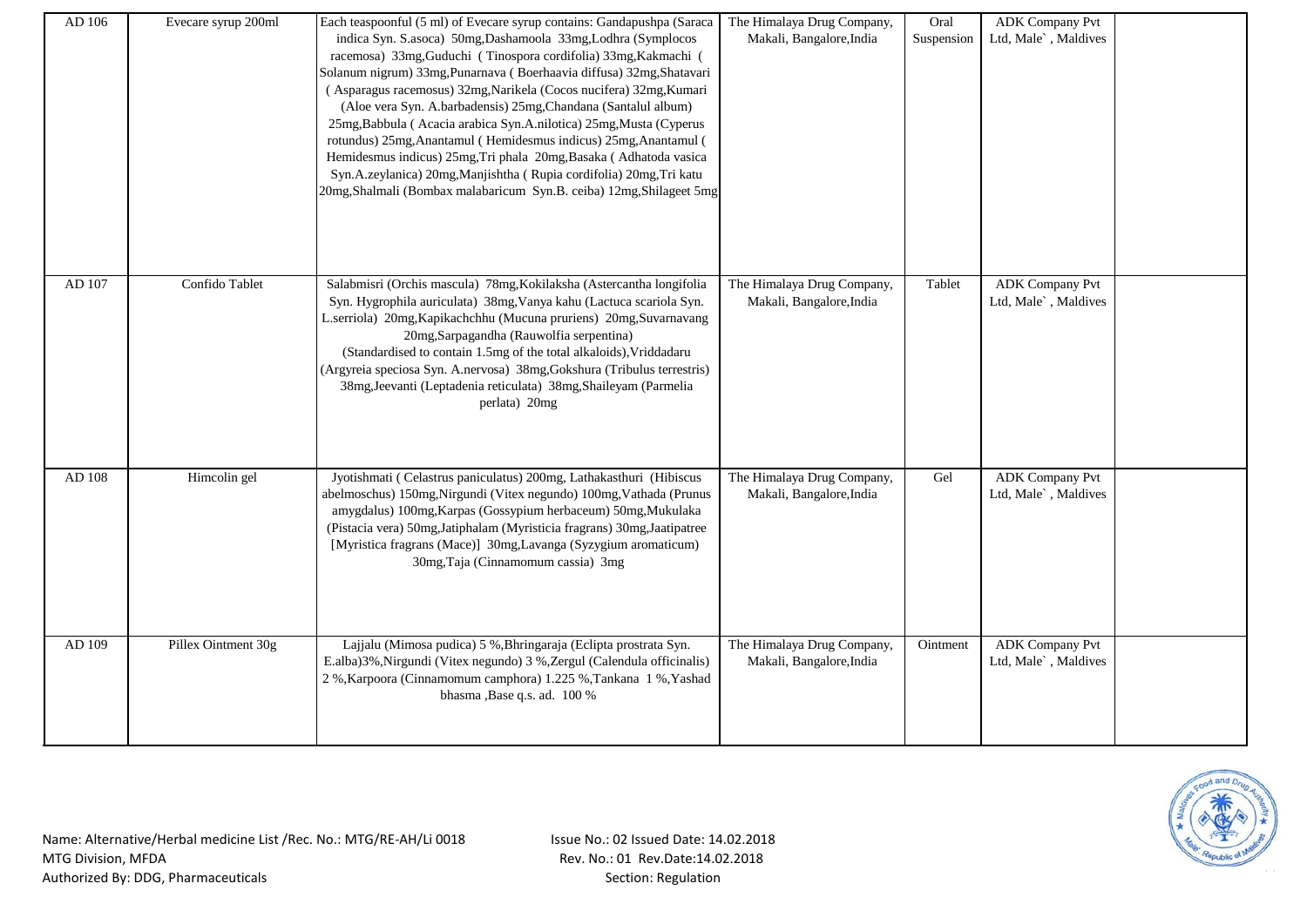| AD 116 | Tentex Forte Tablet   | Latakasthuri (Abelmoschus moschatus)10mg,Ashvagandha (Withania<br>somnifera) 65mg, Vriddadaru (Argyreia speciosa Syn. A.nervosa) 32mg,<br>Kapikachchhu (Mucuna pruriens)32mg, Trivang 32mg, Shilajeet<br>32mg, Kumkuma (Crocus sativus) 25mg, Shudha kupilu (Strychnos nux<br>vomica) 16mg, Makardhwaj 16mg, Salabmisri (Orchis mascula)<br>16mg, Akarakarabha (Anacyclus pyrethrum) 16mg, Bala (Sida cordifolia)<br>16mg, Shalmali (Bombax ceiba) 16mg, Maricha (Piper nigrum) 5mg | The Himalaya Drug Company,<br>Makali, Bangalore, India | Tablet  | <b>ADK Company Pvt</b><br>Ltd, Male`, Maldives |  |
|--------|-----------------------|-------------------------------------------------------------------------------------------------------------------------------------------------------------------------------------------------------------------------------------------------------------------------------------------------------------------------------------------------------------------------------------------------------------------------------------------------------------------------------------|--------------------------------------------------------|---------|------------------------------------------------|--|
| AD 117 | Talekt Syrup          | Haridra (Curcuma longa) 36mg, Aragvadha (Cassia fistula) 36mg, Nimba<br>(Azadirachta indica) 32mg, Guduchi (Tinospora cordifolia)<br>32mg, Triphala 31mg, Vidanga (Embelia ribes) 31mg, Bhringaraja<br>(Eclipta alba Syn. E.prostrata) 31mg, Yavatikta (Andrographis<br>paniculata) 31mg                                                                                                                                                                                            | The Himalaya Drug Company,<br>Makali, Bangalore, India | Capsule | <b>ADK Company Pvt</b><br>Ltd, Male`, Maldives |  |
| AD 118 | Speman Tablet         | Salabmisri (Orchis mascula) 130mg, Kokilaksha (Hygrophila auriculata<br>Syn. Asteracantha longifolia) 64mg, Vanya kahu (Lactuca scariola Syn.<br>L.serriola) 32mg, Kapikachchhu (Mucuna pruriens) 32mg, Suvarnavang<br>(Mosaic gold) 32mg, Vriddadaru (Argyreia speciosa Syn.<br>A.nervosa)64mg,Gokshura (Tribulus terrestris) 64mg,Jeevanti<br>(Leptadenia reticulata) 64mg, Shaileyam (Parmelia perlata) 32mg                                                                     | The Himalaya Drug Company,<br>Makali, Bangalore, India | Tablet  | <b>ADK Company Pvt</b><br>Ltd, Male`, Maldives |  |
| AD 119 | <b>Styplon Tablet</b> | Vasaka (Adhatoda vasica) 30mg, Amalaki (Emblica officinalis)<br>130mg, Durva (Cynodon dactylon) 30mg, Nagkesara (Mesua ferrea)<br>60mg, Lajjalu (Mimosa pudica) 30mg, Lodhra (Symplocos racemosa)<br>65mg, Chandana (Santalum album) 65mg, Anantamul (Hemidesmus<br>indicus) 65mg, Praval pishti 130mg, Sourashtri bhasma<br>30mg, Trinakantamani pishti 30mg                                                                                                                       | The Himalaya Drug Company,<br>Makali, Bangalore, India | Tablet  | <b>ADK</b> Company Pvt<br>Ltd, Male`, Maldives |  |

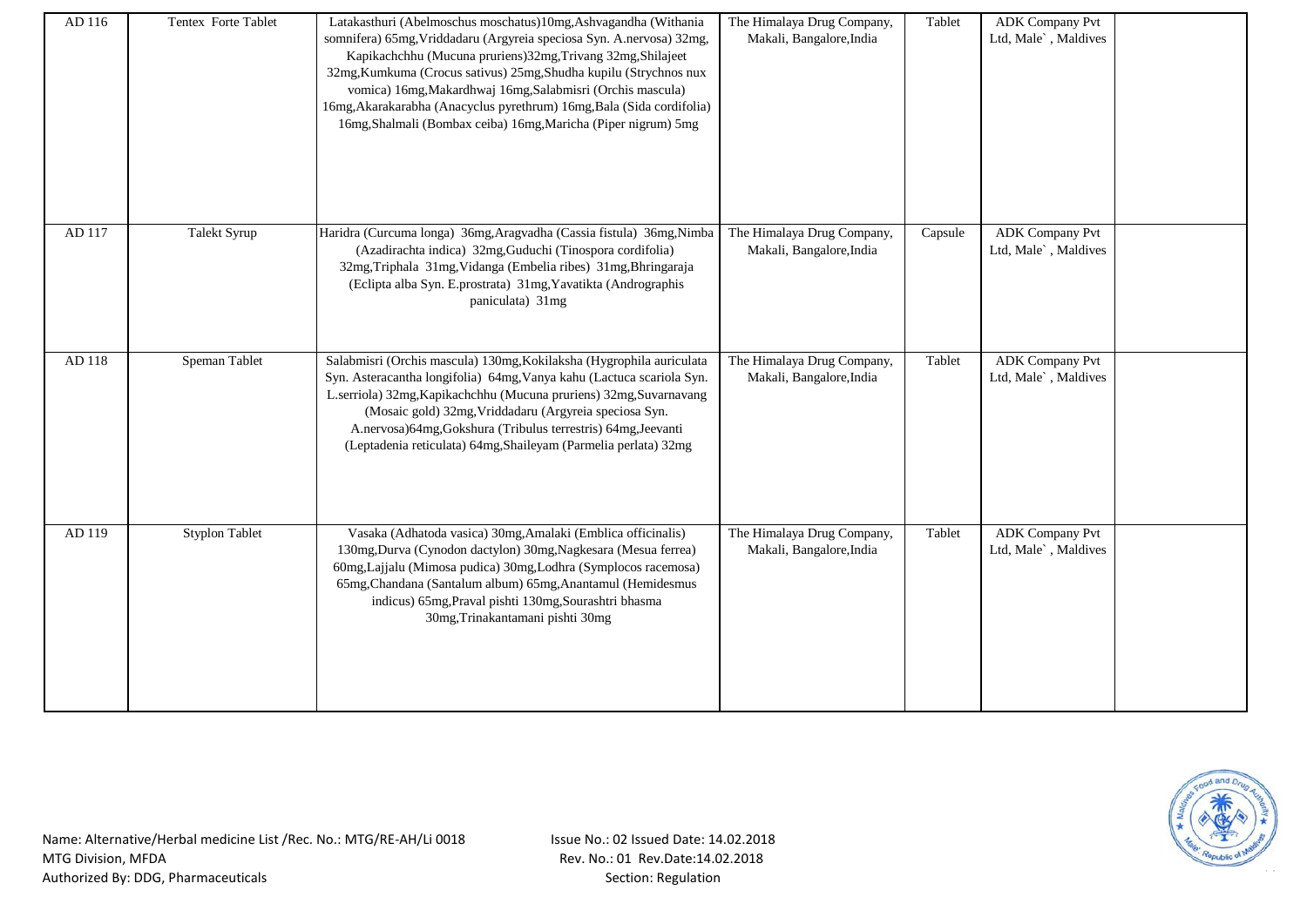| AD 120 | <b>Evecare Capsules</b> | Ashoka (Saraca indica Syn. S.asoca) 85mg, Dashamoola 35mg, Lodhra<br>(Symplocos racemosa) 35mg, Guduchi (Tinospora cordifolia)<br>35mg, Kakamachi (Solanum nigrum) 35mg, Punarnava (Boerhaavia<br>diffusa) 35mg, Shatavari (Asparagus racemosus) 35mg, Kumari (Aloe<br>vera) 25mg, Chandana (Santalum album) 25mg, Musta (Cyperus rotundus)<br>25mg, Vasaka (Adhatoda vasica Syn. A.zeylanica) 20mg, Triphala<br>20mg, Trikatu 20mg, Shalmali (Bombax malabaricum Syn. B.ceiba)<br>15mg, Kasisa godanti bhasma 35mg, Yashada bhasma 35mg | The Himalaya Drug Company,<br>Makali, Bangalore, India | Capsule            | <b>ADK Company Pvt</b><br>Ltd, Male`, Maldives |  |
|--------|-------------------------|------------------------------------------------------------------------------------------------------------------------------------------------------------------------------------------------------------------------------------------------------------------------------------------------------------------------------------------------------------------------------------------------------------------------------------------------------------------------------------------------------------------------------------------|--------------------------------------------------------|--------------------|------------------------------------------------|--|
| AD 121 | Koflet lozenges         | Trikatu 40mg, Khadira (Acacia catechu) 35mg, Haritaki (Terminalia<br>chebula) 25mg,Lavanga (Syzygium aromaticum) 20mg,Ela (Elettaria<br>cardamomum) 2.5mg, Tvak (Cinnamomum zeylanicum) 2.5mg                                                                                                                                                                                                                                                                                                                                            | The Himalaya Drug Company,<br>Makali, Bangalore, India | Lozenges           | <b>ADK Company Pvt</b><br>Ltd, Male`, Maldives |  |
| AD 122 | Menosan Tablet          | Ashoka (Saraca indica) 130mg, Shatavari (Asparagus racemosus) 110mg,<br>Kukkutandatvak bhasma 125mg, Zahar mohra bhasma 125mg, Haritaki<br>(Terminalia chebula) 110mg, Bala (Sida cordifolia) 105mg, Yashtimadhu<br>(Glycyrrhiza glabra) 100mg, Mandukaparni (Centella asiatica) 50mg                                                                                                                                                                                                                                                    | The Himalaya Drug Company,<br>Makali, Bangalore, India | Tablet             | <b>ADK Company Pvt</b><br>Ltd, Male`, Maldives |  |
| AD 123 | Himplasia Tablet        | Gokshura (Tribulus terrestris) 140 mg, Putikaranja (Caesalpinia<br>bonducella) 120 mg, Puga (Areca catechu) 100 mg, Shatavari (Asparagus<br>racemosus) 80 mg, Varuna (Crataeva nurvala) 80 mg, Akika pishti 80 mg                                                                                                                                                                                                                                                                                                                        | The Himalaya Drug Company,<br>Makali, Bangalore, India | Tablet             | <b>ADK Company Pvt</b><br>Ltd, Male`, Maldives |  |
| AD 124 | Himcocid Syrup          | Each teaspoonful (5ml) of Himcocid suspension contains, Varatika Syn<br>Cowrie bhasma 350mg, Dugdhapashana 350mg, Mouktika sukti Syn.<br>Mouktika bhasma 75mg                                                                                                                                                                                                                                                                                                                                                                            | The Himalaya Drug Company,<br>Makali, Bangalore, India | Oral<br>Suspension | <b>ADK Company Pvt</b><br>Ltd, Male`, Maldives |  |
| AD 125 | Purim Tablet            | Haridra (Curcuma longa) 36mg, Aragvadha (Cassia fistula)<br>36mg, Bakuchi (Psoralea corylifolia) 36mg, Kushta (Saussurea lappa)<br>36mg, Katuka (Picrorhiza kurroa) 36mg, Nimba (Azadirachta indica Syn.<br>Melia azadirachta) 32mg, Guduchi (Tinospora cordifolia) 32mg, Triphala<br>31mg, Vidanga (Embelia ribes) 31mg, Bhringaraja (Eclipta alba Syn.<br>E.prostrata) 31mg                                                                                                                                                            | The Himalaya Drug Company,<br>Makali, Bangalore, India | Tablet             | <b>ADK</b> Company Pvt<br>Ltd, Male`, Maldives |  |

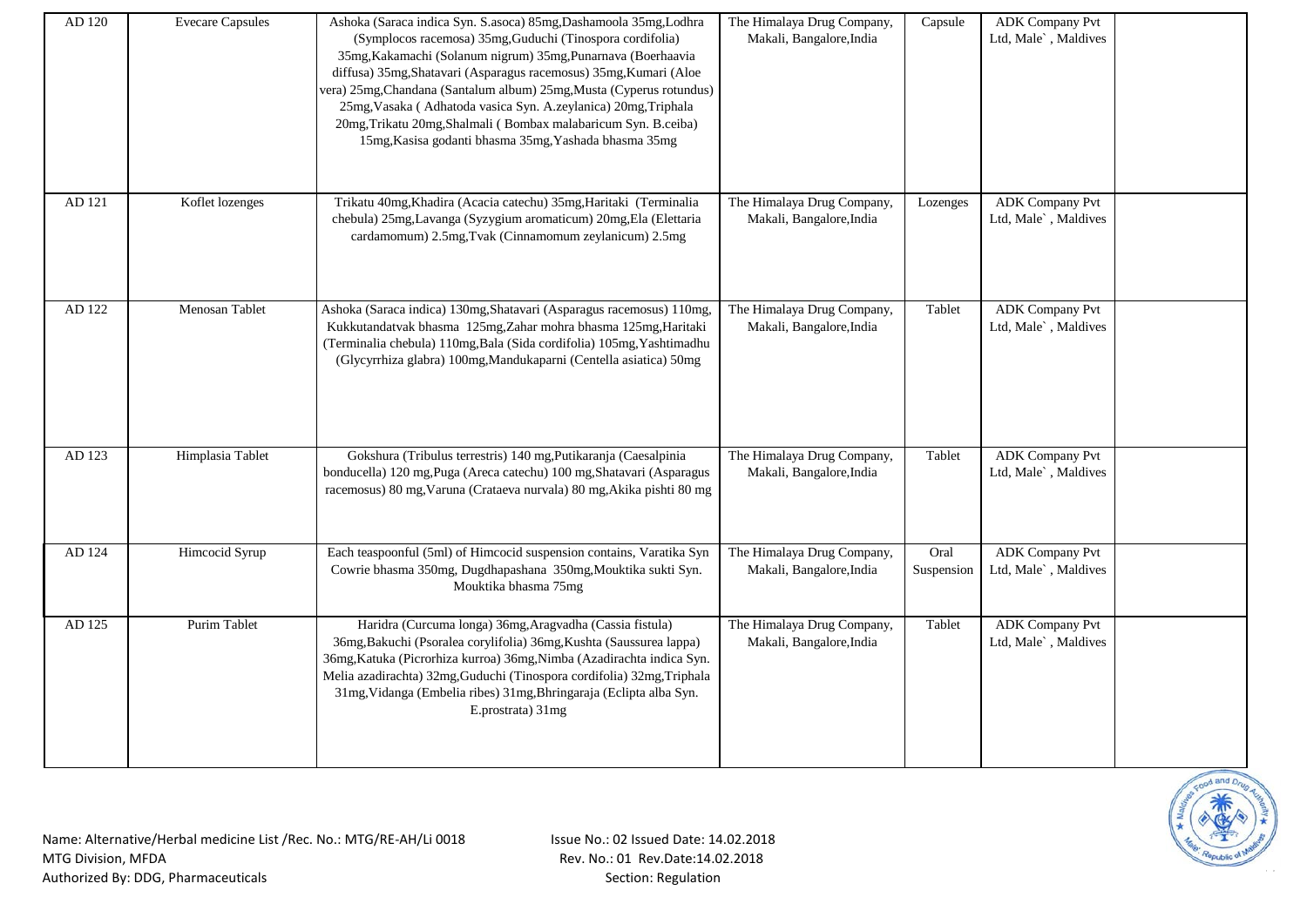| AD 126 | Mentat Syrup  | Each teaspoonful (5 ml) of Mentat syrup contains, Brahmi (Bacopa                                                                              | The Himalaya Drug Company,                             | Oral       | <b>ADK Company Pvt</b>                         |  |
|--------|---------------|-----------------------------------------------------------------------------------------------------------------------------------------------|--------------------------------------------------------|------------|------------------------------------------------|--|
|        |               | monnieri) 144mg, Mandukaparani (Centella asiatica) 70mg, Ashvagandha                                                                          | Makali, Bangalore, India                               | Suspension | Ltd, Male`, Maldives                           |  |
|        |               | (Withania somnifera) 52mg, Vishnukrantha (Evolvulus alsinoides)                                                                               |                                                        |            |                                                |  |
|        |               | 52mg, Jatamansi (Nardostachys jatamansi) 52mg, Tagara (Valeriana                                                                              |                                                        |            |                                                |  |
|        |               | wallichii Syn. V.jatamansi) 50mg, Vidanga (Embelia ribes)                                                                                     |                                                        |            |                                                |  |
|        |               | 50mg, Vatadha (Prunus amygdalus) 50mg, Vacha (Acorus calamus)                                                                                 |                                                        |            |                                                |  |
|        |               | 42mg, Haritaki (Terminalia chebula) 36mg, Amalaki (Emblica officinalis)                                                                       |                                                        |            |                                                |  |
|        |               | 36mg, Amalaki (Emblica officinalis) 36mg, Guduchi (Tinospora                                                                                  |                                                        |            |                                                |  |
|        |               | cordifolia) 36mg, Jyotishmati (Celastrus paniculatus) 32mg, Shyonaka                                                                          |                                                        |            |                                                |  |
|        |               | (Oroxylum indicum) 32mg, Kapikachchhu (Mucuna pruriens) 1.8mg, Ela                                                                            |                                                        |            |                                                |  |
|        |               | (Elettaria cardamomum) 1.8mg, Arjuna (Terminalia arjuna)                                                                                      |                                                        |            |                                                |  |
|        |               | 1.8mg, Shatapushpa (Foeniculum vulgare) 1.8mg, Vidari (Ipomoea                                                                                |                                                        |            |                                                |  |
|        |               | digitata) 1.8mg, Salabmisri (Orchis mascula) 1.8mg, Sunthi (Zingiber                                                                          |                                                        |            |                                                |  |
|        |               | officinale) 1.4mg, Vibhitaki (Terminalia belirica                                                                                             |                                                        |            |                                                |  |
|        |               | Syn.T.bellirica)1.4mg,Jatiphalam (Myristica fragrans) 1.4mg,Lavanga                                                                           |                                                        |            |                                                |  |
|        |               | (Syzygium aromaticum) 1.0mg                                                                                                                   |                                                        |            |                                                |  |
|        |               |                                                                                                                                               |                                                        |            |                                                |  |
|        |               |                                                                                                                                               |                                                        |            |                                                |  |
|        |               |                                                                                                                                               |                                                        |            |                                                |  |
|        |               |                                                                                                                                               |                                                        |            |                                                |  |
| AD 127 |               |                                                                                                                                               |                                                        | Oral       |                                                |  |
|        | Renalka syrup | Each teaspoonful (5ml) of Renalka syrup contains, Gokshura (Tribulus<br>terrestris) 50mg, Varuna (Crataeva magna Syn. C.nurvala) 50mg, Sariva | The Himalaya Drug Company,<br>Makali, Bangalore, India | Suspension | <b>ADK</b> Company Pvt<br>Ltd, Male`, Maldives |  |
|        |               | (Hemidesmus indicus) 50mg, Musta (Cyperus rotundus) 50mg, Ushira                                                                              |                                                        |            |                                                |  |
|        |               | (Vetiveria zizanioides) 50mg, Shatavari (Asparagus racemosus)                                                                                 |                                                        |            |                                                |  |
|        |               | 50mg, Trikatu 16.50mg, Ela (Elettaria cardamomum) 16.50mg, Ela                                                                                |                                                        |            |                                                |  |
|        |               | (Elettaria cardamomum) 16.50mg, Kshara parpati 75mg                                                                                           |                                                        |            |                                                |  |
|        |               |                                                                                                                                               |                                                        |            |                                                |  |
|        |               |                                                                                                                                               |                                                        |            |                                                |  |
|        |               |                                                                                                                                               |                                                        |            |                                                |  |

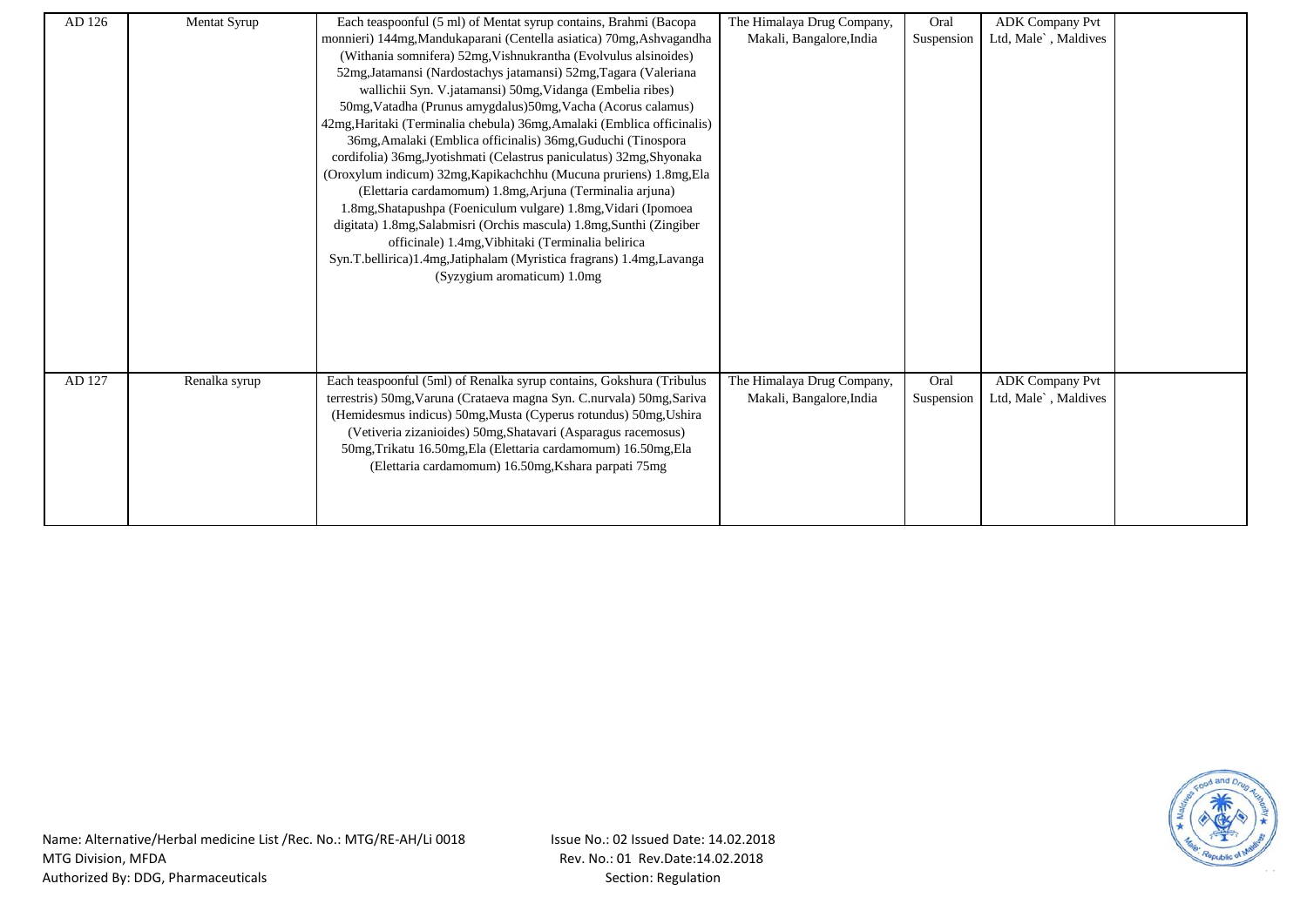| AD 128 | Geriforte syrup              | Each teaspoonful (5ml) of Geriforte syrup contains, Chyavanprash        | The Himalaya Drug Company, | Oral       | <b>ADK Company Pvt</b> |  |
|--------|------------------------------|-------------------------------------------------------------------------|----------------------------|------------|------------------------|--|
|        |                              | concentrate 100mg, Shilajeet (Purified) 20mg, Kumkuma (Crocus sativus)  | Makali, Bangalore, India   | Suspension | Ltd, Male`, Maldives   |  |
|        |                              | 5mg, Himsra (Capparis spinosa) 20mg, Kasani (Cichorium intybus)         |                            |            |                        |  |
|        |                              | 20mg, Daruharidra (Berberis aristata) 15mg, Vasaka (Adhatoda vasica     |                            |            |                        |  |
|        |                              | Syn. A.zeylanica) 15mg, Kakamachi (Solanum nigrum) 10mg, Arjuna         |                            |            |                        |  |
|        |                              | (Terminalia arjuna) 10mg, Ashvagandha (Withania somnifera)              |                            |            |                        |  |
|        |                              | 10mg, Guduchi (Tinospora cordifolia) 10mg, Draksha (Vitis vinifera)     |                            |            |                        |  |
|        |                              | 10mg, Punarnava (Boerhaavia diffusa) 10mg, Kharjura (Phoenix            |                            |            |                        |  |
|        |                              | dactylifera) 10mg, Biranjasipha (Achillea millefolium) 5mg, Jhavuka     |                            |            |                        |  |
|        |                              | (Tamarix gallica) 5mg, Kasamarda (Cassia occidentalis) 5mg, Shatavari   |                            |            |                        |  |
|        |                              | (Asparagus racemosus) 5mg, Yashti-madhu (Glycyrrhiza glabra)            |                            |            |                        |  |
|        |                              | 5mg, Mandukaparni (Centella asiatica) 5mg, Haritaki (Terminalia         |                            |            |                        |  |
|        |                              | chebula) 5mg, Vidanga (Embelia ribes) 5mg, Mundi (Sphaeranthus          |                            |            |                        |  |
|        |                              | indicus) 5mg, Gokshura (Tribulus terrestris) 5mg, Kapikachchu (Mucuna   |                            |            |                        |  |
|        |                              | pruriens) 2.5mg, Jatiphalam (Myristica fragrans) 2.5mg, Pippali (Piper  |                            |            |                        |  |
|        |                              | longum) 2.5mg, Jaatipatree [Myristica fragrans (Mace)] 2.5mg, Lavanga   |                            |            |                        |  |
|        |                              | (Syzygium aromaticum) 2.5mg, Ela (Elettaria cardamomum)                 |                            |            |                        |  |
|        |                              | 2.5mg, Yawani (Carum copticum Syn. Trachyspermum ammi)                  |                            |            |                        |  |
|        |                              | 2.5mg, Haridra (Curcuma longa) 2.5mg, Musali (Asparagus adscendens)     |                            |            |                        |  |
|        |                              | 2.5mg, Udakiryaka (Caesalpinia digyna) 2.5mg, Bhringaraja (Eclipta alba |                            |            |                        |  |
|        |                              | Syn. E.prostata) 2.5mg, Jyothishmati (Celastrus paniculatus)            |                            |            |                        |  |
|        |                              | 2.5mg, Vriddadaru (Argyreia nervosa) 2.5mg                              |                            |            |                        |  |
|        |                              |                                                                         |                            |            |                        |  |
|        |                              |                                                                         |                            |            |                        |  |
|        |                              |                                                                         |                            |            |                        |  |
|        |                              |                                                                         |                            |            |                        |  |
|        |                              |                                                                         |                            |            |                        |  |
| AD 129 | <b>Tentex Royal Capsules</b> | Kokilaksha (Asteracantha longifolia) 145mg, Vathada (Prunus             | The Himalaya Drug Company, | Capsule    | <b>ADK</b> Company Pvt |  |
|        |                              | amygdalus) 126mg, Sunishannaka (Blepharis edulis) 115mg, Kumkuma        | Makali, Bangalore, India   |            | Ltd, Male`, Maldives   |  |
|        |                              | (Crocus sativus) 14mg, Gokshura (Tribulus terrestris) 100mg             |                            |            |                        |  |
|        |                              |                                                                         |                            |            |                        |  |
|        |                              |                                                                         |                            |            |                        |  |
|        |                              |                                                                         |                            |            |                        |  |
|        |                              |                                                                         |                            |            |                        |  |
| AD 130 | Herbolax Capsules            | Trivruth (Ipomoea turpethum Syn. Operculina turpethum) 70mg,            | The Himalaya Drug Company, | Capsule    | <b>ADK Company Pvt</b> |  |
|        |                              | Haritaki (Terminalia chebula) 50mg, Kasani (Cichorium intybus)          | Makali, Bangalore, India   |            | Ltd, Male`, Maldives   |  |
|        |                              | 50mg, Kasamarda (Cassia occidentalis) 50mg, Kakamachi (Solanum          |                            |            |                        |  |
|        |                              | nigrum) 40mg, Yasthi-madhu (Glycyrrhiza glabra) 40mg, Sunthi            |                            |            |                        |  |
|        |                              | (Zingiber officinale) 45mg, Vidanga (Embelia ribes) 10mg                |                            |            |                        |  |
|        |                              |                                                                         |                            |            |                        |  |
|        |                              |                                                                         |                            |            |                        |  |
|        |                              |                                                                         |                            |            |                        |  |

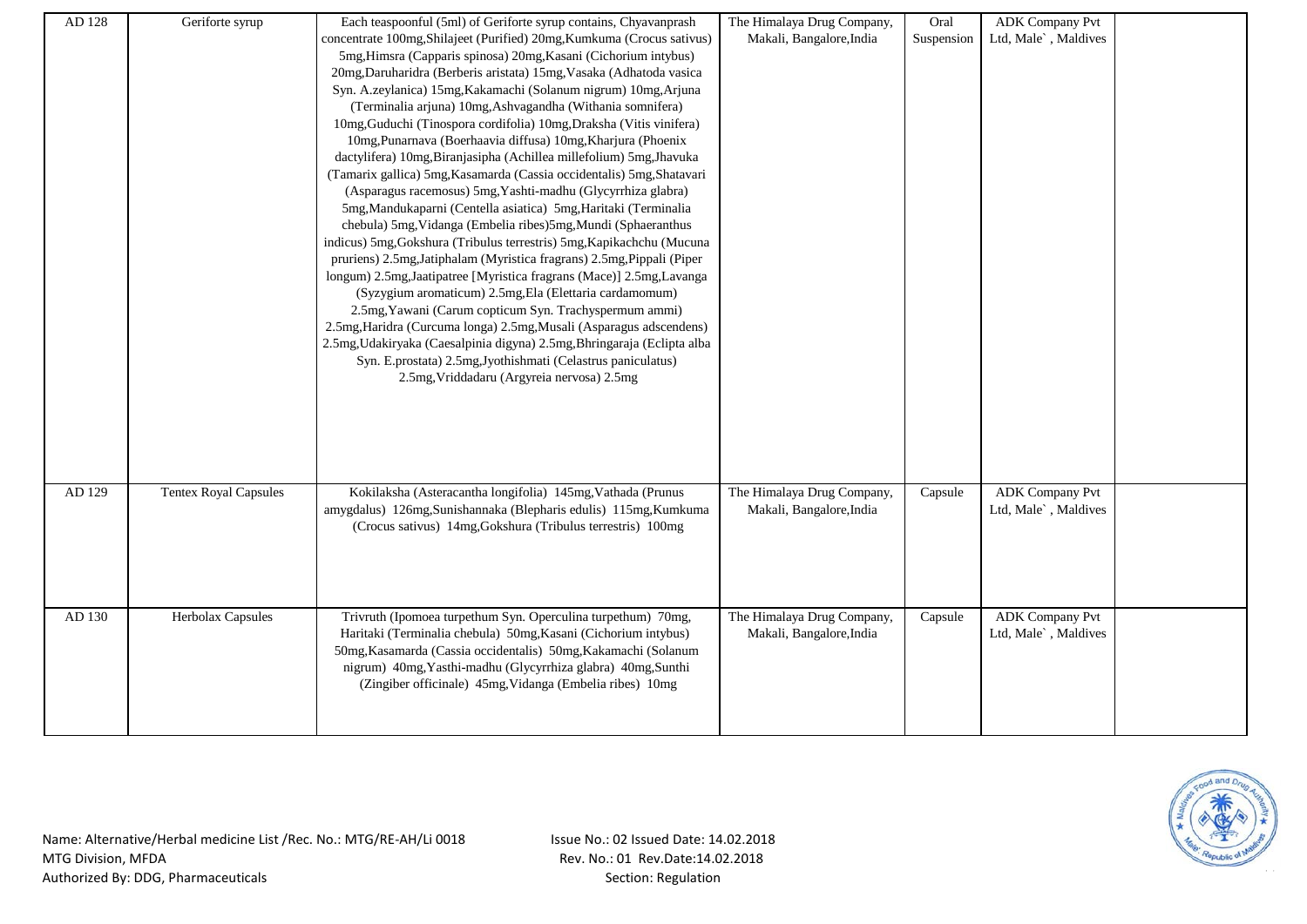| AD 131 | Koflet Syrup       | Each teaspoonful (5ml) of Koflet syrup contains, Madhu<br>(Meldespumatum Syn. Mel depuratum) 1.25mg, Guggulu<br>(Balsamodendron mukul 35mg Syn. Commiphora wightii), Vishnupriya<br>(Ocimum sanctum Syn. O.tenuiflorum) 25mg, Jufa (Hyssopus officinalis)<br>25mg, Guduchi (Tinospora cordifolia) 20mg, Vasaka (Adhatoda vasica<br>Syn. A.zeylanica) 15mg, Jaatipatree [Myristica fragrans (Mace)]<br>15mg, Yashti-madhu (Glycyrrhiza glabra) 15mg, Gojihva (Onosma<br>bracteatum) 10mg, Neelapuspha (Viola odorata) 10mg, Triphala<br>9mg, Trikatu 9mg, Vidanga (Embelia ribes) 8mg,                                                                                                                                                                                                                                                                                                                                                                                                                                                                                                            | The Himalaya Drug Company,<br>Makali, Bangalore, India | Oral<br>Suspension | <b>ADK Company Pvt</b><br>Ltd, Male`, Maldives |  |
|--------|--------------------|--------------------------------------------------------------------------------------------------------------------------------------------------------------------------------------------------------------------------------------------------------------------------------------------------------------------------------------------------------------------------------------------------------------------------------------------------------------------------------------------------------------------------------------------------------------------------------------------------------------------------------------------------------------------------------------------------------------------------------------------------------------------------------------------------------------------------------------------------------------------------------------------------------------------------------------------------------------------------------------------------------------------------------------------------------------------------------------------------|--------------------------------------------------------|--------------------|------------------------------------------------|--|
| AD 132 | Diabecon Ds Tablet | Meshashringi (Gymnema sylvestre) 60mg, Pitasara (Pterocarpus<br>marsupium) 40mg, Yashti-madhu (Glycyrrhiza glabra) 40mg, Saptarangi<br>(Casearia esculenta) 40mg, Jambu (Eugenia jambolana Syn. Syzygium<br>cumini) 40mg, Shatavari (Asparagus racemosus) 40mg, Punarnava<br>(Boerhaavia diffusa) 40mg, Mundatika (Sphaeranthus indicus)<br>20mg, Guduchi (Tinospora cordifolia) 20mg, Kairata (Swertia chirata Syn.<br>S.chirayita)20mg,Gokshura (Tribulus terrestris) 20mg,Bhumyaamlaki<br>(Phyllanthus amarus) 20mg, Gumbhari (Gmelina arborea) 20mg, Karpasi<br>(Gossypium herbaceum) 20mg, Daru haridra (Berberis aristata)<br>10mg, Kumari (Aloe vera Syn. A.barbadensis) 10mg, Triphala<br>6mg, Vindangadi lauham 54mg, Sushavi (Momordica charantia)<br>40mg, Maricha (Piper nigrum) 20mg, Tulasi (Ocimum sanctum Syn.<br>O.tenuiflorum) 20mg, Atibala (Abutilon indicum) 20mg, Abhrak bhasma<br>20mg, Praval bhasma 20mg, Jungli palak (Rumex maritimus) 10mg, Vang<br>bhasam 10mg, Haridra (Curcuma longa) 20mg, Akika pishti<br>10mg, Shingraf 10mg, Yashad bhasma 10mg, Trikatu 10mg | The Himalaya Drug Company,<br>Makali, Bangalore, India | Tablet             | <b>ADK Company Pvt</b><br>Ltd, Male`, Maldives |  |
| AD 133 | Talekt Syrup       | Each 5 ml. of Talekt syrup contains, Haridra (Curcuma longa)<br>18mg, Aragvadha (Cassia fistula) 18mg, Nimba (Azadirachta indica)<br>16mg, Guduchi (Tinospora cordifolia) 16mg, Triphala 15.5mg, Vidanga<br>(Embelia ribes) 15.5mg, Bhringaraja (Eclipta alba Syn. E.prostrata)<br>15.5mg, Yavatikta (Andrographis paniculata)                                                                                                                                                                                                                                                                                                                                                                                                                                                                                                                                                                                                                                                                                                                                                                   | The Himalaya Drug Company,<br>Makali, Bangalore, India | Oral<br>Suspension | <b>ADK</b> Company Pvt<br>Ltd, Male`, Maldives |  |

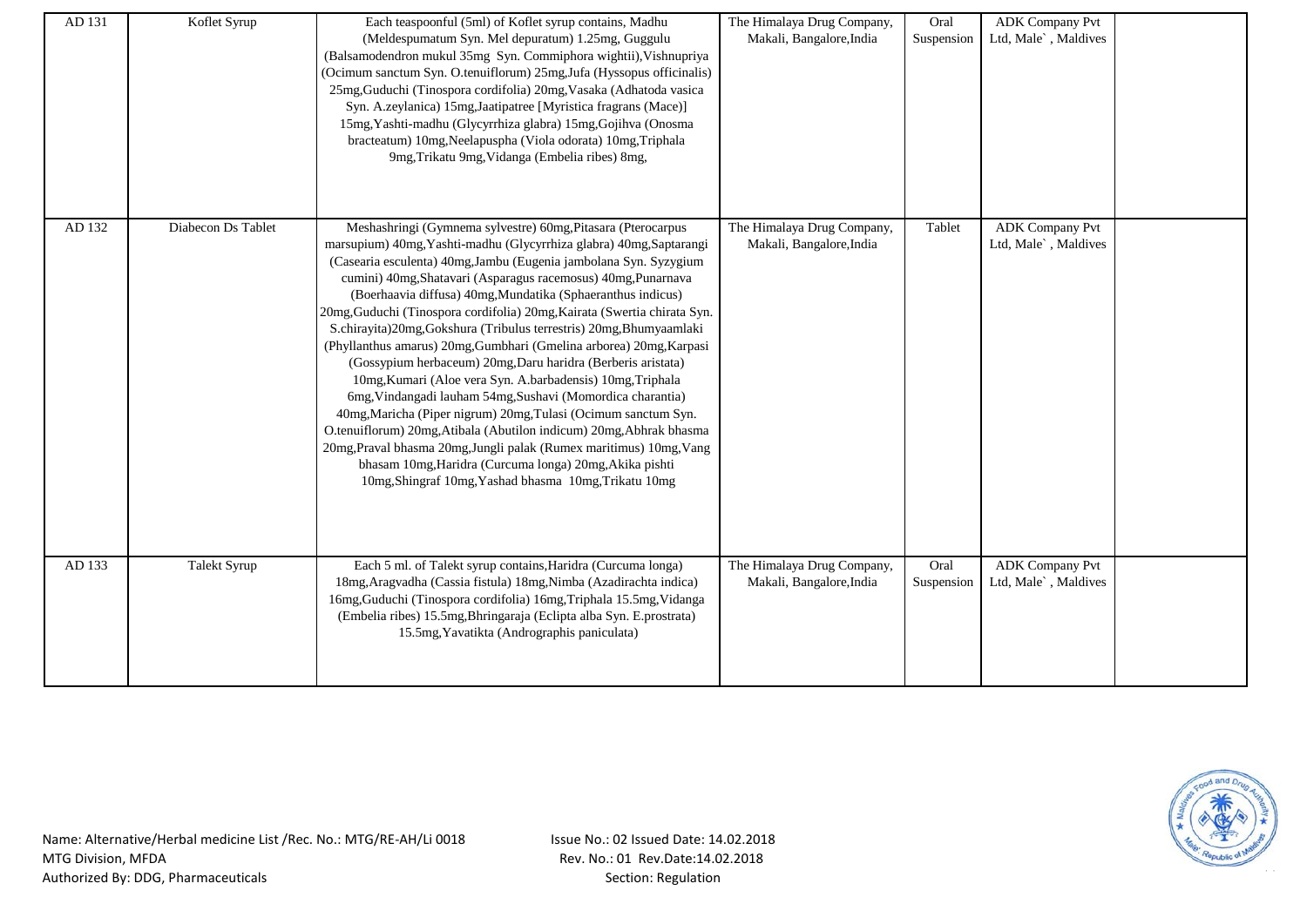| AD 134 | Geriforte Tablet | Chyavanprash concentrate 100mg, Himsra (Capparis spinosa)              | The Himalaya Drug Company, | Tablet | <b>ADK Company Pvt</b> |  |
|--------|------------------|------------------------------------------------------------------------|----------------------------|--------|------------------------|--|
|        |                  | 13.8mg, Kasani (Cichorium intybus) 13.8mg, Daruharidra (Berberis       | Makali, Bangalore, India   |        | Ltd, Male`, Maldives   |  |
|        |                  | aristata) 10mg, Daruharidra (Berberis aristata) 10mg, Kakamachi        |                            |        |                        |  |
|        |                  | (Solanum nigrum) 6.4mg, Arjuna (Terminalia arjuna) 6.4mg, Biranjasipha |                            |        |                        |  |
|        |                  | (Achillea millefolium) 3.2mg, Kasamarda (Cassia occidentalis)          |                            |        |                        |  |
|        |                  | 3.2mg, Jhavuka (Tamarix gallica) 3.2mg, Ashvagandha (Withania          |                            |        |                        |  |
|        |                  | somnifera) 30mg, Shatavari (Asparagus racemosus) 20mg, Yashti-madhu    |                            |        |                        |  |
|        |                  | (Glycyrrhiza glabra) 20mg, Mandukaparni (Centella asiatic)             |                            |        |                        |  |
|        |                  | 20mg, Shilajeet (purified) 20mg, Haritaki (Terminalia chebula)         |                            |        |                        |  |
|        |                  | 15mg, Makardhwai 10mg, Musali (Asparagus adscendens)                   |                            |        |                        |  |
|        |                  | 10mg, Udakiryaka (Caesalpinia digyna) 10mg, Kapikachchu (Mucuna        |                            |        |                        |  |
|        |                  | pruriens) 10mg, Jatiphalam (Myristica fragrans) 10mg, Bhringaraja      |                            |        |                        |  |
|        |                  | (Eclipta alba Syn. E.prostrata) 10mg, Vriddadaru (Argyreia speciosa)   |                            |        |                        |  |
|        |                  | 10mg, Abhrak bhasma 10mg, Jasad bhasma 10mg, Kumkuma (Crocus           |                            |        |                        |  |
|        |                  | sativus) 7mg, Mandur bhasma 5mg, Lavanga (Syzygium aromaticum)         |                            |        |                        |  |
|        |                  | 5mg, Ela (Elettaria cardamomum) 5mg, Yawani (Carum copticum Syn.       |                            |        |                        |  |
|        |                  | Trachyspermum ammi) 5mg, Pippali (Piper longum) 10mg, Jaatipatree      |                            |        |                        |  |
|        |                  | [Myristica fragrans (Mace)] 10mg, Bhringaraja (Eclipta alba Syn.       |                            |        |                        |  |
|        |                  | E.prostrata) 10mg, Vriddadaru (Argyreia speciosa) 10mg, Abhrak bhasma  |                            |        |                        |  |
|        |                  | 10mg, Jasad bhasma 10mg, Kumkuma (Crocus sativus) 7mg, Mandur          |                            |        |                        |  |
|        |                  | bhasma 5mg, Lavanga (Syzygium aromaticum) 5mg, Ela (Elettaria          |                            |        |                        |  |
|        |                  | cardamomum) 5mg, Yawani (Carum copticum Syn. Trachyspermum             |                            |        |                        |  |
|        |                  | ammi) 5mg, Haridra (Curcuma longa) 5mg, Jyothishmati (Celastrus        |                            |        |                        |  |
|        |                  | paniculatus) 5mg, Loh bhasma 5mg6p                                     |                            |        |                        |  |
|        |                  |                                                                        |                            |        |                        |  |
|        |                  |                                                                        |                            |        |                        |  |
|        |                  |                                                                        |                            |        |                        |  |
|        |                  |                                                                        |                            |        |                        |  |
|        |                  |                                                                        |                            |        |                        |  |
|        |                  |                                                                        |                            |        |                        |  |
|        |                  |                                                                        |                            |        |                        |  |

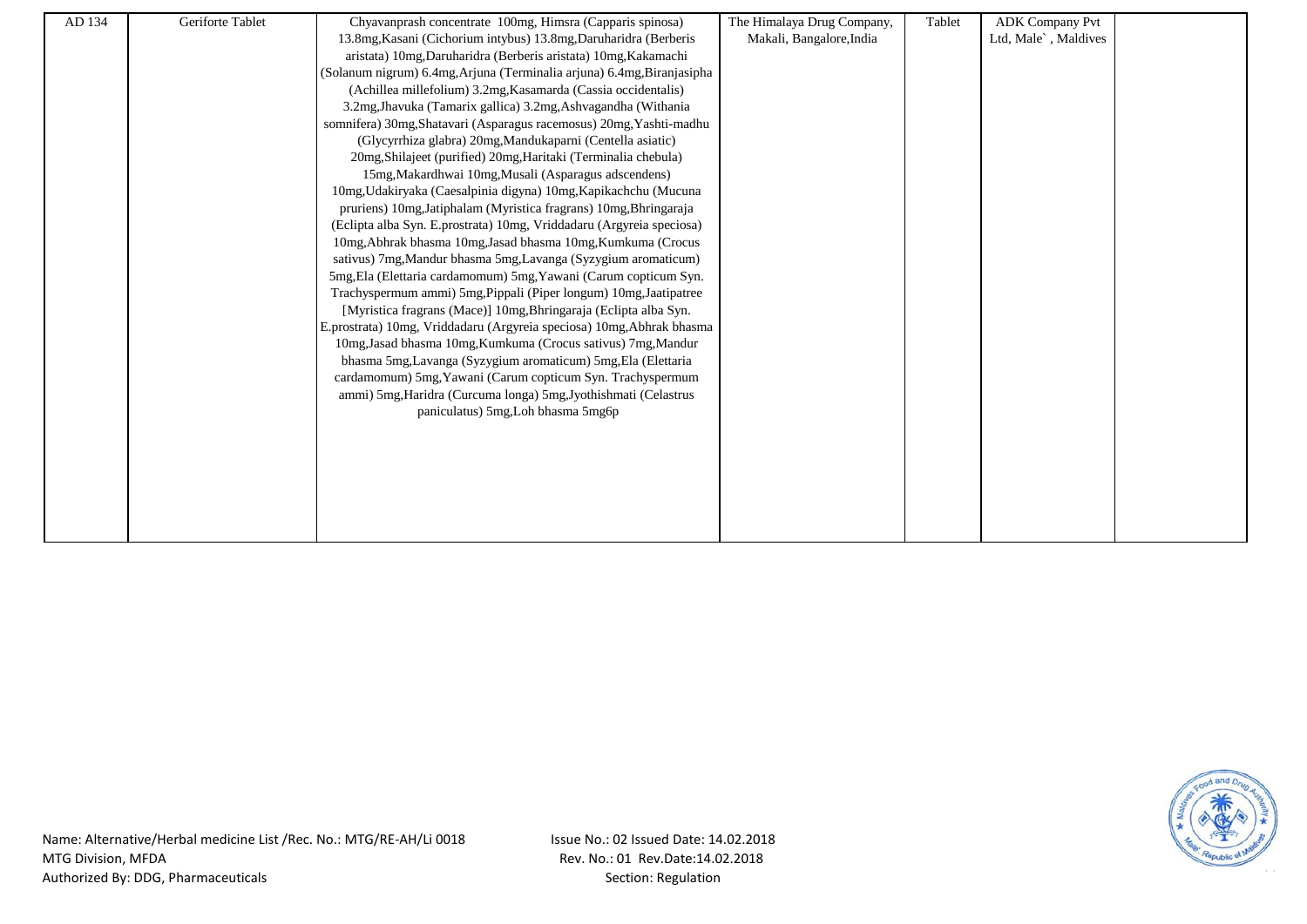| Makali, Bangalore, India<br>20mg, Badranj boya (Nepeta hindostana) 20mg, Dashamoola<br>Ltd, Male`, Maldives<br>20mg, Guduchi (Tinospora cordifolia) 10mg, Amalaki (Emblica<br>officinalis) 10mg, Haritaki (Terminalia chebula) 10mg, Bhringaraja<br>(Eclipta alba Syn. E.prostrata) 10mg, Yashti-madhu (Glycyrrhiza glabra)<br>10mg, Shatavari (Asparagus racemosus) 10mg, Punarnava (Boerhaavia<br>diffusa) 10mg, Guggulu (Balsamodendron mukul Syn. Commiphora<br>wightii) 30mg, Shilajeet 20mg, Shilajeet 20mg, Mandukaparni (Centella<br>asiatica) 10mg, Shankhapushpi (Convolvulus pluricaulis) 10mg, Vishnu<br>priya (Ocimum sanctum Syn. O.tenuiflorum)10mg,Jatamansi<br>(Nardostachys jatamansi) 10mg, Pippali (Piper longum) 10mg, Yavani<br>(Carum copticum Syn. Trachyspermum ammi) 10mg, Sunthi (Zingiber<br>officinale) 10mg, Nagapashana bhasma 10mg, Shankh bhasma<br>10mg, Makardhwaj 10mg, Musta (Cyperus rotundus) 5mg, Vacha (Acorus<br>calamus) 5mg, Vidanga (Embelia ribes) 5mg, Lavanga (Syzygium<br>aromaticum) 5mg, Jyotishmati (Celastrus paniculatus) 5mg, Chandana<br>(Santalum album) 5mg, Ela (Elettaria cardamomum) 5mg, Shatapushpa<br>(Foeniculum vulgare) 5mg, Satapatrika (Rosa damascena Syn.<br>R.centifolia) 5mg, Tavak patra (Cinnamomum cassia) 5mg, Abhrak<br>bhasma 5mg, Mukta pishti (Pearl pishti) 5mg, Akik pishti (Agate pishti)<br>5mg, Yeshab pishti (Vyomashma pishti) 5mg, Yakut pishti (Manikya<br>pishti) 5mg, Praval pishti (Coral pishti) 5mg, Kumkuma (Crocus sativus)<br>2mg<br>Liv 52 Tablet<br>Himsra (Capparis spinosa) 65mg, Kasani (Cichorium intybus)<br>The Himalaya Drug Company,<br><b>ADK Company Pvt</b><br>AD 136<br>Tablet<br>65mg, Mandur , bashma 33mg, Kakamachi (Solanum<br>Makali, Bangalore, India<br>Ltd, Male`, Maldives<br>nigrum) 32mg ,Arjuna (Terminalia arjuna) 32mg , Kasamarda (Cassia<br>occidentalis) 16mg ,Biranjasipha (Achillea millefolium) 16mg,Jhavuka<br>(Tamarix gallica) 16mg<br>AD 137<br>Jeeraka (Cuminum cyminum) 75 mg, Trikatu 50 mg, Pudina (Mentha<br>The Himalaya Drug Company,<br><b>ADK</b> Company Pvt<br>Gasex Syrup<br>Oral<br>arvensis) 30 mg, Shatapushpa (Foeniculum vulgare) 30 mg, Ela (Elettaria<br>Makali, Bangalore, India<br>Ltd, Male`, Maldives<br>Suspension<br>cardamomum) 25 mg, Ajamoda (Apium graveolens) 15 mg, Dhanyaka<br>(Coriandrum sativum) 12.5 mg, Haridra (Curcuma longa) 12.5 mg<br>Name: Alternative/Herbal medicine List /Rec. No.: MTG/RE-AH/Li 0018<br>Issue No.: 02 Issued Date: 14.02.2018<br>MTG Division, MFDA<br>Rev. No.: 01 Rev.Date:14.02.2018<br>Authorized By: DDG, Pharmaceuticals<br>Section: Regulation | AD 135 | Abana Tablet | Arjuna (Terminalia arjuna)30mg,Ashvagandha (Withania somnifera) | The Himalaya Drug Company, | Tablet | <b>ADK Company Pvt</b> |  |
|---------------------------------------------------------------------------------------------------------------------------------------------------------------------------------------------------------------------------------------------------------------------------------------------------------------------------------------------------------------------------------------------------------------------------------------------------------------------------------------------------------------------------------------------------------------------------------------------------------------------------------------------------------------------------------------------------------------------------------------------------------------------------------------------------------------------------------------------------------------------------------------------------------------------------------------------------------------------------------------------------------------------------------------------------------------------------------------------------------------------------------------------------------------------------------------------------------------------------------------------------------------------------------------------------------------------------------------------------------------------------------------------------------------------------------------------------------------------------------------------------------------------------------------------------------------------------------------------------------------------------------------------------------------------------------------------------------------------------------------------------------------------------------------------------------------------------------------------------------------------------------------------------------------------------------------------------------------------------------------------------------------------------------------------------------------------------------------------------------------------------------------------------------------------------------------------------------------------------------------------------------------------------------------------------------------------------------------------------------------------------------------------------------------------------------------------------------------------------------------------------------------------------------------------------------------------------------------------------------------------------------------------------------------|--------|--------------|-----------------------------------------------------------------|----------------------------|--------|------------------------|--|
|                                                                                                                                                                                                                                                                                                                                                                                                                                                                                                                                                                                                                                                                                                                                                                                                                                                                                                                                                                                                                                                                                                                                                                                                                                                                                                                                                                                                                                                                                                                                                                                                                                                                                                                                                                                                                                                                                                                                                                                                                                                                                                                                                                                                                                                                                                                                                                                                                                                                                                                                                                                                                                                               |        |              |                                                                 |                            |        |                        |  |
|                                                                                                                                                                                                                                                                                                                                                                                                                                                                                                                                                                                                                                                                                                                                                                                                                                                                                                                                                                                                                                                                                                                                                                                                                                                                                                                                                                                                                                                                                                                                                                                                                                                                                                                                                                                                                                                                                                                                                                                                                                                                                                                                                                                                                                                                                                                                                                                                                                                                                                                                                                                                                                                               |        |              |                                                                 |                            |        |                        |  |
|                                                                                                                                                                                                                                                                                                                                                                                                                                                                                                                                                                                                                                                                                                                                                                                                                                                                                                                                                                                                                                                                                                                                                                                                                                                                                                                                                                                                                                                                                                                                                                                                                                                                                                                                                                                                                                                                                                                                                                                                                                                                                                                                                                                                                                                                                                                                                                                                                                                                                                                                                                                                                                                               |        |              |                                                                 |                            |        |                        |  |
|                                                                                                                                                                                                                                                                                                                                                                                                                                                                                                                                                                                                                                                                                                                                                                                                                                                                                                                                                                                                                                                                                                                                                                                                                                                                                                                                                                                                                                                                                                                                                                                                                                                                                                                                                                                                                                                                                                                                                                                                                                                                                                                                                                                                                                                                                                                                                                                                                                                                                                                                                                                                                                                               |        |              |                                                                 |                            |        |                        |  |
|                                                                                                                                                                                                                                                                                                                                                                                                                                                                                                                                                                                                                                                                                                                                                                                                                                                                                                                                                                                                                                                                                                                                                                                                                                                                                                                                                                                                                                                                                                                                                                                                                                                                                                                                                                                                                                                                                                                                                                                                                                                                                                                                                                                                                                                                                                                                                                                                                                                                                                                                                                                                                                                               |        |              |                                                                 |                            |        |                        |  |
|                                                                                                                                                                                                                                                                                                                                                                                                                                                                                                                                                                                                                                                                                                                                                                                                                                                                                                                                                                                                                                                                                                                                                                                                                                                                                                                                                                                                                                                                                                                                                                                                                                                                                                                                                                                                                                                                                                                                                                                                                                                                                                                                                                                                                                                                                                                                                                                                                                                                                                                                                                                                                                                               |        |              |                                                                 |                            |        |                        |  |
|                                                                                                                                                                                                                                                                                                                                                                                                                                                                                                                                                                                                                                                                                                                                                                                                                                                                                                                                                                                                                                                                                                                                                                                                                                                                                                                                                                                                                                                                                                                                                                                                                                                                                                                                                                                                                                                                                                                                                                                                                                                                                                                                                                                                                                                                                                                                                                                                                                                                                                                                                                                                                                                               |        |              |                                                                 |                            |        |                        |  |
|                                                                                                                                                                                                                                                                                                                                                                                                                                                                                                                                                                                                                                                                                                                                                                                                                                                                                                                                                                                                                                                                                                                                                                                                                                                                                                                                                                                                                                                                                                                                                                                                                                                                                                                                                                                                                                                                                                                                                                                                                                                                                                                                                                                                                                                                                                                                                                                                                                                                                                                                                                                                                                                               |        |              |                                                                 |                            |        |                        |  |
|                                                                                                                                                                                                                                                                                                                                                                                                                                                                                                                                                                                                                                                                                                                                                                                                                                                                                                                                                                                                                                                                                                                                                                                                                                                                                                                                                                                                                                                                                                                                                                                                                                                                                                                                                                                                                                                                                                                                                                                                                                                                                                                                                                                                                                                                                                                                                                                                                                                                                                                                                                                                                                                               |        |              |                                                                 |                            |        |                        |  |
|                                                                                                                                                                                                                                                                                                                                                                                                                                                                                                                                                                                                                                                                                                                                                                                                                                                                                                                                                                                                                                                                                                                                                                                                                                                                                                                                                                                                                                                                                                                                                                                                                                                                                                                                                                                                                                                                                                                                                                                                                                                                                                                                                                                                                                                                                                                                                                                                                                                                                                                                                                                                                                                               |        |              |                                                                 |                            |        |                        |  |
|                                                                                                                                                                                                                                                                                                                                                                                                                                                                                                                                                                                                                                                                                                                                                                                                                                                                                                                                                                                                                                                                                                                                                                                                                                                                                                                                                                                                                                                                                                                                                                                                                                                                                                                                                                                                                                                                                                                                                                                                                                                                                                                                                                                                                                                                                                                                                                                                                                                                                                                                                                                                                                                               |        |              |                                                                 |                            |        |                        |  |
|                                                                                                                                                                                                                                                                                                                                                                                                                                                                                                                                                                                                                                                                                                                                                                                                                                                                                                                                                                                                                                                                                                                                                                                                                                                                                                                                                                                                                                                                                                                                                                                                                                                                                                                                                                                                                                                                                                                                                                                                                                                                                                                                                                                                                                                                                                                                                                                                                                                                                                                                                                                                                                                               |        |              |                                                                 |                            |        |                        |  |
|                                                                                                                                                                                                                                                                                                                                                                                                                                                                                                                                                                                                                                                                                                                                                                                                                                                                                                                                                                                                                                                                                                                                                                                                                                                                                                                                                                                                                                                                                                                                                                                                                                                                                                                                                                                                                                                                                                                                                                                                                                                                                                                                                                                                                                                                                                                                                                                                                                                                                                                                                                                                                                                               |        |              |                                                                 |                            |        |                        |  |
|                                                                                                                                                                                                                                                                                                                                                                                                                                                                                                                                                                                                                                                                                                                                                                                                                                                                                                                                                                                                                                                                                                                                                                                                                                                                                                                                                                                                                                                                                                                                                                                                                                                                                                                                                                                                                                                                                                                                                                                                                                                                                                                                                                                                                                                                                                                                                                                                                                                                                                                                                                                                                                                               |        |              |                                                                 |                            |        |                        |  |
|                                                                                                                                                                                                                                                                                                                                                                                                                                                                                                                                                                                                                                                                                                                                                                                                                                                                                                                                                                                                                                                                                                                                                                                                                                                                                                                                                                                                                                                                                                                                                                                                                                                                                                                                                                                                                                                                                                                                                                                                                                                                                                                                                                                                                                                                                                                                                                                                                                                                                                                                                                                                                                                               |        |              |                                                                 |                            |        |                        |  |
|                                                                                                                                                                                                                                                                                                                                                                                                                                                                                                                                                                                                                                                                                                                                                                                                                                                                                                                                                                                                                                                                                                                                                                                                                                                                                                                                                                                                                                                                                                                                                                                                                                                                                                                                                                                                                                                                                                                                                                                                                                                                                                                                                                                                                                                                                                                                                                                                                                                                                                                                                                                                                                                               |        |              |                                                                 |                            |        |                        |  |
|                                                                                                                                                                                                                                                                                                                                                                                                                                                                                                                                                                                                                                                                                                                                                                                                                                                                                                                                                                                                                                                                                                                                                                                                                                                                                                                                                                                                                                                                                                                                                                                                                                                                                                                                                                                                                                                                                                                                                                                                                                                                                                                                                                                                                                                                                                                                                                                                                                                                                                                                                                                                                                                               |        |              |                                                                 |                            |        |                        |  |
|                                                                                                                                                                                                                                                                                                                                                                                                                                                                                                                                                                                                                                                                                                                                                                                                                                                                                                                                                                                                                                                                                                                                                                                                                                                                                                                                                                                                                                                                                                                                                                                                                                                                                                                                                                                                                                                                                                                                                                                                                                                                                                                                                                                                                                                                                                                                                                                                                                                                                                                                                                                                                                                               |        |              |                                                                 |                            |        |                        |  |
|                                                                                                                                                                                                                                                                                                                                                                                                                                                                                                                                                                                                                                                                                                                                                                                                                                                                                                                                                                                                                                                                                                                                                                                                                                                                                                                                                                                                                                                                                                                                                                                                                                                                                                                                                                                                                                                                                                                                                                                                                                                                                                                                                                                                                                                                                                                                                                                                                                                                                                                                                                                                                                                               |        |              |                                                                 |                            |        |                        |  |
|                                                                                                                                                                                                                                                                                                                                                                                                                                                                                                                                                                                                                                                                                                                                                                                                                                                                                                                                                                                                                                                                                                                                                                                                                                                                                                                                                                                                                                                                                                                                                                                                                                                                                                                                                                                                                                                                                                                                                                                                                                                                                                                                                                                                                                                                                                                                                                                                                                                                                                                                                                                                                                                               |        |              |                                                                 |                            |        |                        |  |
|                                                                                                                                                                                                                                                                                                                                                                                                                                                                                                                                                                                                                                                                                                                                                                                                                                                                                                                                                                                                                                                                                                                                                                                                                                                                                                                                                                                                                                                                                                                                                                                                                                                                                                                                                                                                                                                                                                                                                                                                                                                                                                                                                                                                                                                                                                                                                                                                                                                                                                                                                                                                                                                               |        |              |                                                                 |                            |        |                        |  |
|                                                                                                                                                                                                                                                                                                                                                                                                                                                                                                                                                                                                                                                                                                                                                                                                                                                                                                                                                                                                                                                                                                                                                                                                                                                                                                                                                                                                                                                                                                                                                                                                                                                                                                                                                                                                                                                                                                                                                                                                                                                                                                                                                                                                                                                                                                                                                                                                                                                                                                                                                                                                                                                               |        |              |                                                                 |                            |        |                        |  |
|                                                                                                                                                                                                                                                                                                                                                                                                                                                                                                                                                                                                                                                                                                                                                                                                                                                                                                                                                                                                                                                                                                                                                                                                                                                                                                                                                                                                                                                                                                                                                                                                                                                                                                                                                                                                                                                                                                                                                                                                                                                                                                                                                                                                                                                                                                                                                                                                                                                                                                                                                                                                                                                               |        |              |                                                                 |                            |        |                        |  |
|                                                                                                                                                                                                                                                                                                                                                                                                                                                                                                                                                                                                                                                                                                                                                                                                                                                                                                                                                                                                                                                                                                                                                                                                                                                                                                                                                                                                                                                                                                                                                                                                                                                                                                                                                                                                                                                                                                                                                                                                                                                                                                                                                                                                                                                                                                                                                                                                                                                                                                                                                                                                                                                               |        |              |                                                                 |                            |        |                        |  |
|                                                                                                                                                                                                                                                                                                                                                                                                                                                                                                                                                                                                                                                                                                                                                                                                                                                                                                                                                                                                                                                                                                                                                                                                                                                                                                                                                                                                                                                                                                                                                                                                                                                                                                                                                                                                                                                                                                                                                                                                                                                                                                                                                                                                                                                                                                                                                                                                                                                                                                                                                                                                                                                               |        |              |                                                                 |                            |        |                        |  |
|                                                                                                                                                                                                                                                                                                                                                                                                                                                                                                                                                                                                                                                                                                                                                                                                                                                                                                                                                                                                                                                                                                                                                                                                                                                                                                                                                                                                                                                                                                                                                                                                                                                                                                                                                                                                                                                                                                                                                                                                                                                                                                                                                                                                                                                                                                                                                                                                                                                                                                                                                                                                                                                               |        |              |                                                                 |                            |        |                        |  |
|                                                                                                                                                                                                                                                                                                                                                                                                                                                                                                                                                                                                                                                                                                                                                                                                                                                                                                                                                                                                                                                                                                                                                                                                                                                                                                                                                                                                                                                                                                                                                                                                                                                                                                                                                                                                                                                                                                                                                                                                                                                                                                                                                                                                                                                                                                                                                                                                                                                                                                                                                                                                                                                               |        |              |                                                                 |                            |        |                        |  |
|                                                                                                                                                                                                                                                                                                                                                                                                                                                                                                                                                                                                                                                                                                                                                                                                                                                                                                                                                                                                                                                                                                                                                                                                                                                                                                                                                                                                                                                                                                                                                                                                                                                                                                                                                                                                                                                                                                                                                                                                                                                                                                                                                                                                                                                                                                                                                                                                                                                                                                                                                                                                                                                               |        |              |                                                                 |                            |        |                        |  |
|                                                                                                                                                                                                                                                                                                                                                                                                                                                                                                                                                                                                                                                                                                                                                                                                                                                                                                                                                                                                                                                                                                                                                                                                                                                                                                                                                                                                                                                                                                                                                                                                                                                                                                                                                                                                                                                                                                                                                                                                                                                                                                                                                                                                                                                                                                                                                                                                                                                                                                                                                                                                                                                               |        |              |                                                                 |                            |        |                        |  |
|                                                                                                                                                                                                                                                                                                                                                                                                                                                                                                                                                                                                                                                                                                                                                                                                                                                                                                                                                                                                                                                                                                                                                                                                                                                                                                                                                                                                                                                                                                                                                                                                                                                                                                                                                                                                                                                                                                                                                                                                                                                                                                                                                                                                                                                                                                                                                                                                                                                                                                                                                                                                                                                               |        |              |                                                                 |                            |        |                        |  |
|                                                                                                                                                                                                                                                                                                                                                                                                                                                                                                                                                                                                                                                                                                                                                                                                                                                                                                                                                                                                                                                                                                                                                                                                                                                                                                                                                                                                                                                                                                                                                                                                                                                                                                                                                                                                                                                                                                                                                                                                                                                                                                                                                                                                                                                                                                                                                                                                                                                                                                                                                                                                                                                               |        |              |                                                                 |                            |        |                        |  |
|                                                                                                                                                                                                                                                                                                                                                                                                                                                                                                                                                                                                                                                                                                                                                                                                                                                                                                                                                                                                                                                                                                                                                                                                                                                                                                                                                                                                                                                                                                                                                                                                                                                                                                                                                                                                                                                                                                                                                                                                                                                                                                                                                                                                                                                                                                                                                                                                                                                                                                                                                                                                                                                               |        |              |                                                                 |                            |        |                        |  |
|                                                                                                                                                                                                                                                                                                                                                                                                                                                                                                                                                                                                                                                                                                                                                                                                                                                                                                                                                                                                                                                                                                                                                                                                                                                                                                                                                                                                                                                                                                                                                                                                                                                                                                                                                                                                                                                                                                                                                                                                                                                                                                                                                                                                                                                                                                                                                                                                                                                                                                                                                                                                                                                               |        |              |                                                                 |                            |        |                        |  |
|                                                                                                                                                                                                                                                                                                                                                                                                                                                                                                                                                                                                                                                                                                                                                                                                                                                                                                                                                                                                                                                                                                                                                                                                                                                                                                                                                                                                                                                                                                                                                                                                                                                                                                                                                                                                                                                                                                                                                                                                                                                                                                                                                                                                                                                                                                                                                                                                                                                                                                                                                                                                                                                               |        |              |                                                                 |                            |        |                        |  |
|                                                                                                                                                                                                                                                                                                                                                                                                                                                                                                                                                                                                                                                                                                                                                                                                                                                                                                                                                                                                                                                                                                                                                                                                                                                                                                                                                                                                                                                                                                                                                                                                                                                                                                                                                                                                                                                                                                                                                                                                                                                                                                                                                                                                                                                                                                                                                                                                                                                                                                                                                                                                                                                               |        |              |                                                                 |                            |        |                        |  |
|                                                                                                                                                                                                                                                                                                                                                                                                                                                                                                                                                                                                                                                                                                                                                                                                                                                                                                                                                                                                                                                                                                                                                                                                                                                                                                                                                                                                                                                                                                                                                                                                                                                                                                                                                                                                                                                                                                                                                                                                                                                                                                                                                                                                                                                                                                                                                                                                                                                                                                                                                                                                                                                               |        |              |                                                                 |                            |        |                        |  |
|                                                                                                                                                                                                                                                                                                                                                                                                                                                                                                                                                                                                                                                                                                                                                                                                                                                                                                                                                                                                                                                                                                                                                                                                                                                                                                                                                                                                                                                                                                                                                                                                                                                                                                                                                                                                                                                                                                                                                                                                                                                                                                                                                                                                                                                                                                                                                                                                                                                                                                                                                                                                                                                               |        |              |                                                                 |                            |        |                        |  |
|                                                                                                                                                                                                                                                                                                                                                                                                                                                                                                                                                                                                                                                                                                                                                                                                                                                                                                                                                                                                                                                                                                                                                                                                                                                                                                                                                                                                                                                                                                                                                                                                                                                                                                                                                                                                                                                                                                                                                                                                                                                                                                                                                                                                                                                                                                                                                                                                                                                                                                                                                                                                                                                               |        |              |                                                                 |                            |        |                        |  |
|                                                                                                                                                                                                                                                                                                                                                                                                                                                                                                                                                                                                                                                                                                                                                                                                                                                                                                                                                                                                                                                                                                                                                                                                                                                                                                                                                                                                                                                                                                                                                                                                                                                                                                                                                                                                                                                                                                                                                                                                                                                                                                                                                                                                                                                                                                                                                                                                                                                                                                                                                                                                                                                               |        |              |                                                                 |                            |        |                        |  |
|                                                                                                                                                                                                                                                                                                                                                                                                                                                                                                                                                                                                                                                                                                                                                                                                                                                                                                                                                                                                                                                                                                                                                                                                                                                                                                                                                                                                                                                                                                                                                                                                                                                                                                                                                                                                                                                                                                                                                                                                                                                                                                                                                                                                                                                                                                                                                                                                                                                                                                                                                                                                                                                               |        |              |                                                                 |                            |        |                        |  |
|                                                                                                                                                                                                                                                                                                                                                                                                                                                                                                                                                                                                                                                                                                                                                                                                                                                                                                                                                                                                                                                                                                                                                                                                                                                                                                                                                                                                                                                                                                                                                                                                                                                                                                                                                                                                                                                                                                                                                                                                                                                                                                                                                                                                                                                                                                                                                                                                                                                                                                                                                                                                                                                               |        |              |                                                                 |                            |        |                        |  |
|                                                                                                                                                                                                                                                                                                                                                                                                                                                                                                                                                                                                                                                                                                                                                                                                                                                                                                                                                                                                                                                                                                                                                                                                                                                                                                                                                                                                                                                                                                                                                                                                                                                                                                                                                                                                                                                                                                                                                                                                                                                                                                                                                                                                                                                                                                                                                                                                                                                                                                                                                                                                                                                               |        |              |                                                                 |                            |        |                        |  |
|                                                                                                                                                                                                                                                                                                                                                                                                                                                                                                                                                                                                                                                                                                                                                                                                                                                                                                                                                                                                                                                                                                                                                                                                                                                                                                                                                                                                                                                                                                                                                                                                                                                                                                                                                                                                                                                                                                                                                                                                                                                                                                                                                                                                                                                                                                                                                                                                                                                                                                                                                                                                                                                               |        |              |                                                                 |                            |        |                        |  |
|                                                                                                                                                                                                                                                                                                                                                                                                                                                                                                                                                                                                                                                                                                                                                                                                                                                                                                                                                                                                                                                                                                                                                                                                                                                                                                                                                                                                                                                                                                                                                                                                                                                                                                                                                                                                                                                                                                                                                                                                                                                                                                                                                                                                                                                                                                                                                                                                                                                                                                                                                                                                                                                               |        |              |                                                                 |                            |        |                        |  |
|                                                                                                                                                                                                                                                                                                                                                                                                                                                                                                                                                                                                                                                                                                                                                                                                                                                                                                                                                                                                                                                                                                                                                                                                                                                                                                                                                                                                                                                                                                                                                                                                                                                                                                                                                                                                                                                                                                                                                                                                                                                                                                                                                                                                                                                                                                                                                                                                                                                                                                                                                                                                                                                               |        |              |                                                                 |                            |        |                        |  |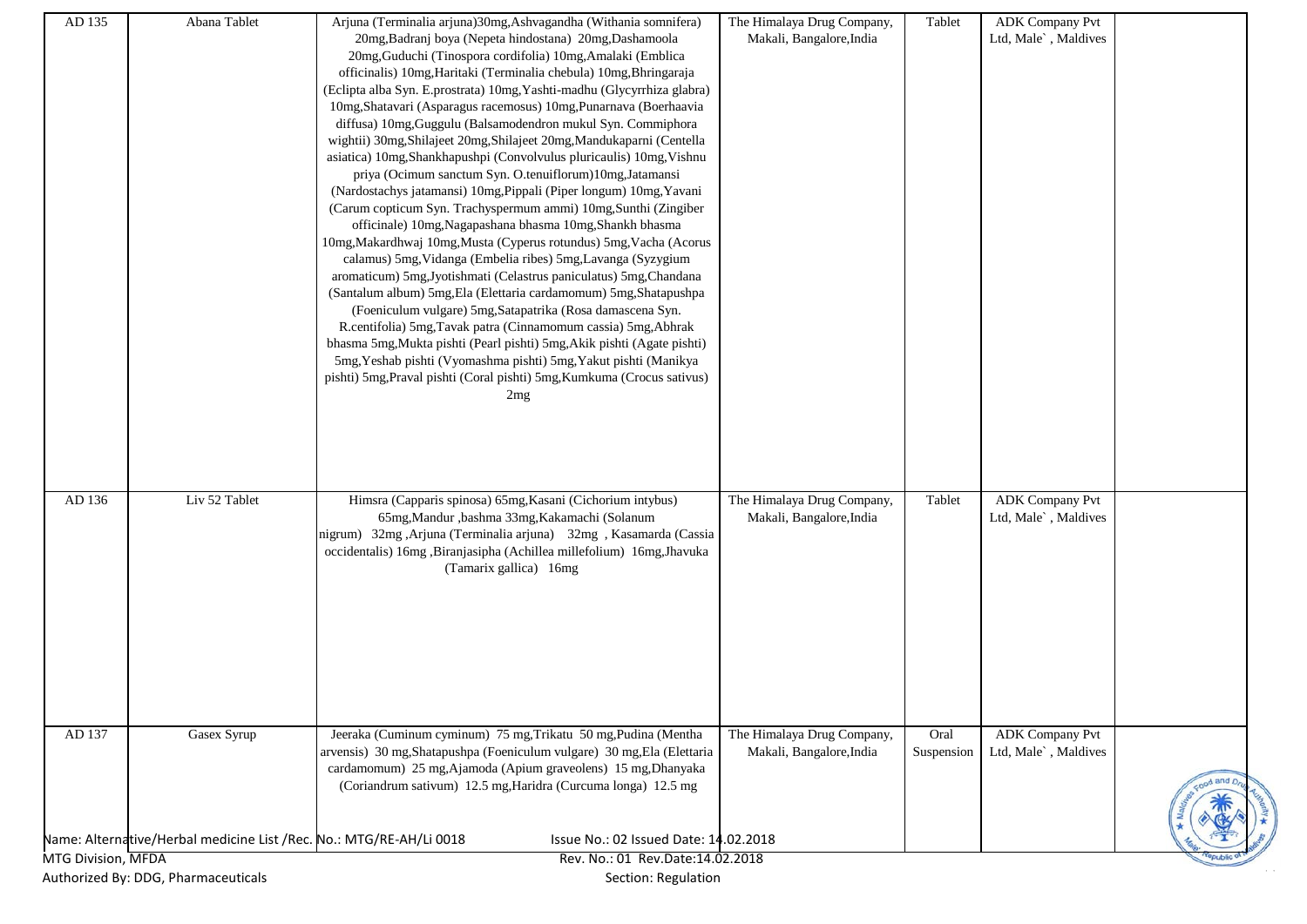| AD 138 | Ophthacare eye Oral liquids           | Each 5 ml of Gasex syrup contains, Yawani (Carum copticum Syn.<br>Trachyspermum ammi) 6.00 %, Vibhitaki (Terminalia belerica Syn.<br>T.bellirica) 6.50%, Amalaki (Emblica officinalis) 13.00%, Haridra<br>(Curcuma longa) 13.00%, Vishnu priya (Ocimum sanctum Syn.<br>O.tenuiflorum) 13.00%, Satapatri (Rosa damascena Syn. R.centifolia)<br>11.00%, Karpoora (Cinnamomum camphora) 0.50%, Madhu<br>(Meldespumatum Syn. Mel depuratum) (Purified) 37.00%, Contains<br>0.002% w/v phenyl mercuric nitrate as preservative                                       | The Himalaya Drug Company,<br>Makali, Bangalore, India    | Eye Oral<br>liquid | <b>ADK</b> Company Pvt<br>Ltd, Male`, Maldives |  |
|--------|---------------------------------------|-----------------------------------------------------------------------------------------------------------------------------------------------------------------------------------------------------------------------------------------------------------------------------------------------------------------------------------------------------------------------------------------------------------------------------------------------------------------------------------------------------------------------------------------------------------------|-----------------------------------------------------------|--------------------|------------------------------------------------|--|
| AD 139 | Picrolax capsules                     | Katuka (Picrorhiza kurroa) 150 mg                                                                                                                                                                                                                                                                                                                                                                                                                                                                                                                               | The Himalaya Drug Company,<br>Makali, Bangalore, India    | Capsule            | <b>ADK Company Pvt</b><br>Ltd, Male`, Maldives |  |
| AD 140 | Serpina Tablet                        | Sarpagandha (Rauwolfia serpentina) 4mg                                                                                                                                                                                                                                                                                                                                                                                                                                                                                                                          | The Himalaya Drug Company,<br>Makali, Bangalore, India    | Tablet             | <b>ADK Company Pvt</b><br>Ltd, Male`, Maldives |  |
| AD 141 | Bonnisan Oral liquids, 15 ml,<br>30ml | each ml of Bonnisan Oral liquids contain, Dill Oil (Anethum sowa)<br>0.00162ml, Guduchi (Tinospora cordifolia) 0.45mg, Himsra (Capparis<br>spinosa) 0.45mg, Pippali (Piper longum) 0.45mg, Amalaki (Emblica<br>officinalis) 0.45mg, Kasani (Cichorium intybus) 0.45mg, Kasamarda<br>(Cassia occcidentalis) 0.45mg, Haritaki (Terminalia chebula) 0.45mg, Ela<br>(Elettaria cardamonum) 0.45mg, Biranjasipha (Achillea millefolium)<br>0.45mg, Jhavuka (Tamarix gallica) 0.45mg, Gokshura (Tribulus terrestris)<br>0.45mg, Punarnava (Boerhaavia diffusa) 0.45mg | The Himalaya Drug Company,<br>Makali, Bangalore, India    | Oral Liquid        | <b>ADK Company Pvt</b><br>Ltd, Male`, Maldives |  |
| AD 142 | Bonnisan Liquid, 120 ml               | each teaspoon of Bonnisan liquid contains, Dill Oil (Anethum sowa)<br>0.0018ml, Guduchi (Tinospora cordifolia) 0.5mg, Himsra (Capparis<br>spinosa) 0.5mg, Pippali (Piper longum) 0.5mg, Amalaki (Emblica<br>officinalis) 0.5mg, Kasani (Cichorium intybus) 0.5mg, Kasamarda (Cassia<br>occcidentalis) 0.5mg, Haritaki (Terminalia chebula) 0.5mg, Ela (Elettaria<br>cardamonum) 0.5mg, Biranjasipha (Achillea millefolium) 0.5mg, Jhavuka<br>(Tamarix gallica) 0.5mg, Gokshura (Tribulus terrestris) 0.5mg, Punarnava<br>(Boerhaavia diffusa) 0.5mg             | The Himalaya Drug Company,<br>Makali, Bangalore, India    | Oral Liquid        | <b>ADK Company Pvt</b><br>Ltd, Male`, Maldives |  |
| AD 143 | Musk Hemorrhoid Suppository           | Man made Musk, Man Made Cowbezoar, Pearl, Amber, Gallnut, Root of<br>pseudo ginseng                                                                                                                                                                                                                                                                                                                                                                                                                                                                             | Wuhan Mayinglong<br>Pharmaceutical Group Co.Ltd,<br>China | Suppository        | Natural Care, Male',<br>Maldives               |  |

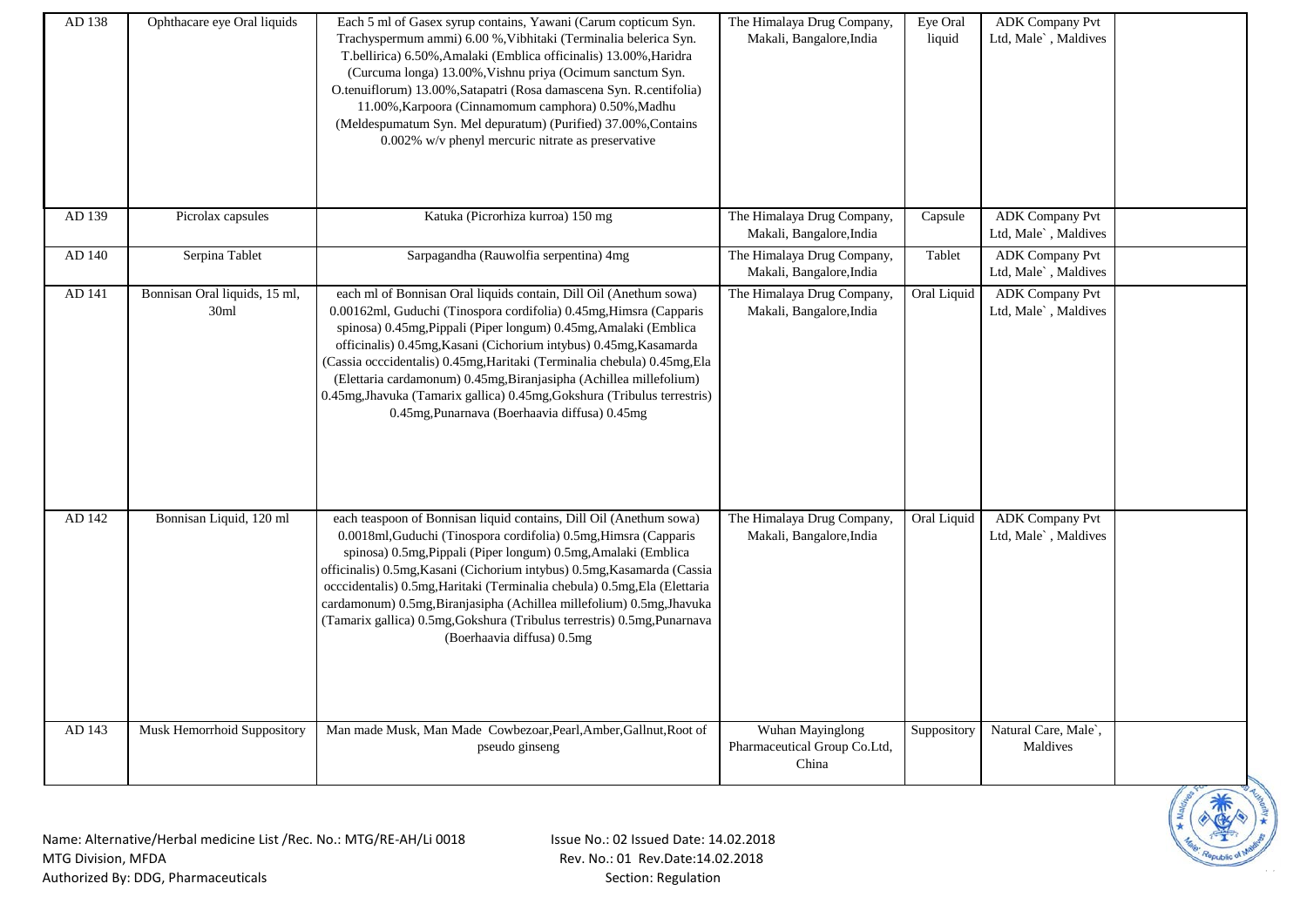| AD 144 | Seadog Pills              | Cordycps, Fructus Cornl, Radix Morindae, Herba Epimedii, Yam, Cortex<br>Eucommiae, Radix Rehamannise, Cortex Cinnamomi, Radix<br>Polygalae, Radix astragati                                                                                                                                                                                                                                                         | Shanxi Guang Yu Yuan Limited<br>Company of Chinese Medicine,<br>China                | Pill      | Natural Care, Male',<br>Maldives        |  |
|--------|---------------------------|---------------------------------------------------------------------------------------------------------------------------------------------------------------------------------------------------------------------------------------------------------------------------------------------------------------------------------------------------------------------------------------------------------------------|--------------------------------------------------------------------------------------|-----------|-----------------------------------------|--|
| AD 145 | Renshen Guipi Wan         | Radix panax Ginseng 347.97mg, Rhizoma Atractylodis Macrocephalae.<br>Macrocephala 667.64mg, Radix Glycyrrhiza Uralensis 183.13 mg, Radix<br>Astragalus Membranaceus 347.97mg, Radix Angelica Sinesis 695.97<br>mg, Radix Polygala Tenuifolia Wild 695 .97mg, Dimocarpus Longan 695.<br>97mg, Semen Ziziphi Jujaba 347.97mg                                                                                          | <b>Beijing Tongret Tang</b><br>Technologies Co,LTD,<br>Pharmaceutical Factory, China | Capsule   | Chinese Health Care,<br>Male`, Maldives |  |
| AD 146 | Liuwei Dihuang Wan        | Radix Rehamannise Glutinosa 1300mg, Fructus Comus Officinallis<br>700mg, Poria Cocos 500mg, Cortex Moutan Radiicis Paeonia<br>Suffruticosa 500mg, Rhizoma Discoreania Opposita 700mg, Rhizoma<br>Alisma Oreintale 500mg                                                                                                                                                                                             | <b>Beijing Tongret Tang</b><br>Technologies Co,LTD,<br>Pharmaceutical Factory, China | Tablet    | Chinese Health Care,<br>Male`, Maldives |  |
| AD 147 | Wuzi Yanzong Wan          | Fructus Lycium Barbarum 1391.30mg, Semen Cuscutae Chainesis<br>139.30 mg, Fructus Rubus Chinese 695.65mg, Fructus Schisandrae<br>Chinense 173.91 mg, Semen Plantaginis 347 mg                                                                                                                                                                                                                                       | <b>Beijing Tongret Tang</b><br>Technologies Co,LTD,<br>Pharmaceutical Factory, China | Tea pills | Chinese Health Care,<br>Male`, Maldives |  |
| AD 148 | Yang xue Shengfa Jiaonang | Prepared rehmannia root 10.8%, Angelica sinesis 6.12%, Notopterygium<br>Root 3.58%, Pawpaw 6.1%, Hemlock parsley root 5.45%, Herb aceouse<br>peony 9.68%, Dodder seed 6.8%, Rhizome gastrodiae 7.5%, Radix<br>polygoni multiflori 10.5%, Flees flower root system 7.64%, Olden landia<br>4.8%, Rose mallow root 5.4%, Wild tung 5.64%, Dowen rose myrtle root<br>3.5%, Wild cress 3.5%, Leather leaf milletia 2.99% | <b>Beijing Tongret Tang</b><br>Technologies Co,LTD,<br>Pharmaceutical Factory, China | Capsule   | Chinese Health Care,<br>Male`, Maldives |  |
| AD 149 | Clove oil                 | Clove oil                                                                                                                                                                                                                                                                                                                                                                                                           | Kausaliya LTD, India                                                                 | Oil       |                                         |  |
| AD 150 | Naturolex Powder          | Isapgol Husk IP 3.5g/ 5.6g                                                                                                                                                                                                                                                                                                                                                                                          | Zuche pharmaceuticals Private<br>limited, India                                      | Powder    |                                         |  |

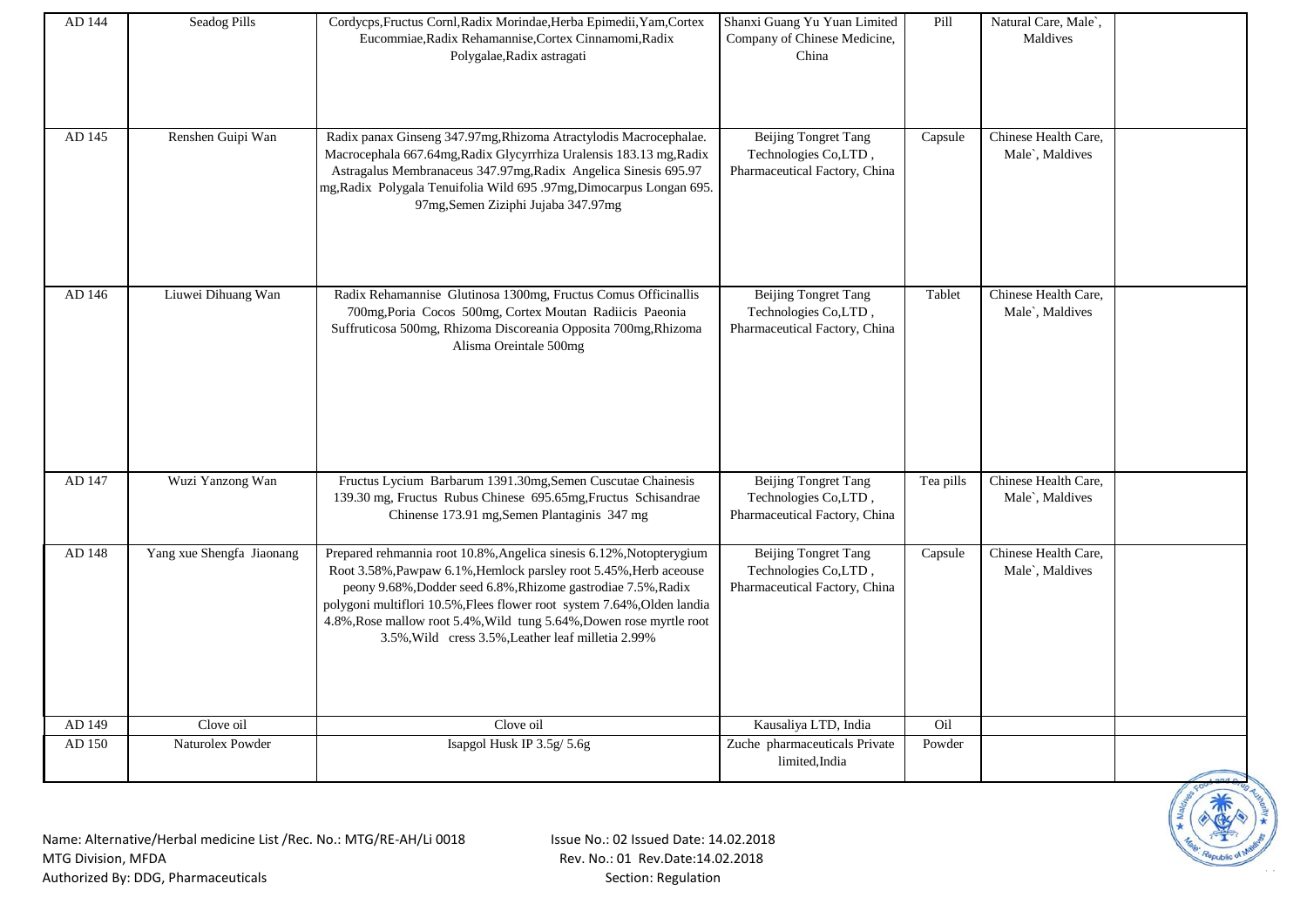| AD 151 | 21 Super- Vita Tablets                                              | Vitamine A 2500 IU, Vitamine D2 200IU, Vitamine E 5MG, Vitamine B2<br>2.5MG, Vitamine B12 5MG, Vitamine B6 0.25MG, Vitamine C<br>25MG, Calcium Pantothenate 2.5MG, Choline Bitartrate 7.5MG, Inositol<br>25MG, Iron 5MG, Iodine 50MG                               | Beijine Tong Ren Tang<br>Co.LTD,China                             | Tablet      | Chinese Health Care.<br>Male`, Maldives                     | 04.09.2011                   |
|--------|---------------------------------------------------------------------|--------------------------------------------------------------------------------------------------------------------------------------------------------------------------------------------------------------------------------------------------------------------|-------------------------------------------------------------------|-------------|-------------------------------------------------------------|------------------------------|
| AD 152 | Jin Gu Tong Xiao Wan                                                | Radix Selviae Mitiorrhizae 15.68%, Caulis Spatholobi 13.6%, Rhizome<br>Cyperi 13.6%, Radix Linderae 13.6%, Radix Clematidis 18.68%, Ramulus<br>Cinnamomi 16.88%, Radix Gentiannae macrophyllae 7.96%                                                               | Luozheng Pharmaceutical<br>Factory, China                         | Capsule     | Chinese Health Care,<br>Male`, Maldives                     | 27.10.2011                   |
| AD 153 | San Qi Hua Zhi Pills                                                | Fructus Mume 18.66%, Rhizoma Zingiberis 24.44%, Rhixoma Cotidis<br>13.24%, Percarpim Papaveris 13.24%, Radix Aucklandia 15.38%, Rhisoma<br>Copydalis 15.04%                                                                                                        | Guangzhou Zhongyi<br>Pharmaceiutical Company<br>Limited, China    | Pill        | Chinese Health Care,<br>Male`, Maldives                     | 27.10.2011                   |
| AD 154 | Gu Jin Wan Jiao Nang capsule                                        | Fraxinus Bungeana 12.65%, Heracleum Hemsleyanum Michaux<br>12.65%, Panax Pseudo-Ginseng 24.48%, Myrrh 8.28%, Carthamus<br>Tinctorious 7.48%, Rhizoma Polygoni Paleacei 15.26%, Radix Paeoniae<br>Alba 7.48%, Radix Achyranthis Bidentatae 7.48%, Cassia Twig 4.24% | Shanxi Yellow River Traditional<br>Chinese Medicine Co.Ltd, China | Capsule     | Chinese Health Care,<br>Male`, Maldives                     | 27.10.2011                   |
| AD 155 | Amrutarishtam Liquid for inter<br>nal use. In Choornam              | Trachyspermum ammi(L), Cynodon dactylon, Piper nigrum, Zingiber<br>officinale, Cyprus routundus, Piper longum                                                                                                                                                      | Sri Dhanwantari Matam<br>Ayuruvedics Pvt. Ltd.India               | Oral Liquid | Four season<br>Maldives@Ladagiraava                         |                              |
|        |                                                                     |                                                                                                                                                                                                                                                                    |                                                                   |             | ru Pvt Ltd, Maldives                                        |                              |
| AD 156 | Balarishtam Liquid for inter nal<br>use. In Choornam                | Holostemma annulare, Tinospora cordifolia, Mesuaferra lin, Vetiveria<br>zizanoides, Tribulus terrestris, Woodfordia fruiticosa                                                                                                                                     | Sri Dhanwantari Matam<br>Ayuruvedics Pvt. Ltd, India              | Oral Liquid | Four season<br>Maldives@Ladagiraava<br>ru Pvt Ltd, Maldives |                              |
| AD 157 | Dasamoolarishtam Liquid for<br>inter nal use. In Choornam           | Nardostachys jatamansi, Angelica glauca, Glycyrrhizsa glabra, Coleus<br>vetiveroides, Hemidesmus indicus, Kaempferria galanga, Vitis<br>vinifera, Cyperus routundus, Piper longum, Embilica officinalis<br>gaertn, Coscinium fenestratum, Aerua lanata             | Sri Dhanwantari Matam<br>Ayuruvedics Pvt. Ltd, India              | Oral Liquid | Four season<br>Maldives@Ladagiraava<br>ru Pvt Ltd, Maldives |                              |
| AD 158 | Lohasavam Liquid for inter nal<br>use. In Choornam                  | Zingiber officenale, Pipper longum, Embilica officinalis gaertn, Coscinium<br>fenestratum, Aerua lanata                                                                                                                                                            | Sri Dhanwantari Matam<br>Ayuruvedics Pvt. Ltd,<br>India           | Oral Liquid | Four season<br>Maldives@Ladagiraava<br>ru Pvt Ltd, Maldives |                              |
| AD 159 | Shatavarigulam, For internal use.<br>In Choornam                    | Zingiber officinale, Piper longum, Glycyrrihaglabra, Tribulus terrestris<br>,Hemidismus indicus,Lopomoca palmate                                                                                                                                                   | Sri Dhanwantari Matam<br>Ayuruvedics Pvt. Ltd, India              | Tablet      | Four season<br>Maldives@Ladagiraava<br>ru Pvt Ltd, Maldives |                              |
| AD 160 | Glenseng, Oral Liquid                                               | Ginseng                                                                                                                                                                                                                                                            | nmark Pharmaceuticals Limited, In Oral Liquid                     |             | Four season<br>Maldives@Ladagiraava<br>ru Pvt Ltd, Maldives | sood and Dr<br>$\rightarrow$ |
|        | Name: Alternative/Herbal medicine List /Rec. No.: MTG/RE-AH/Li 0018 | Issue No.: 02 Issued Date: 14.02.2018                                                                                                                                                                                                                              |                                                                   |             |                                                             |                              |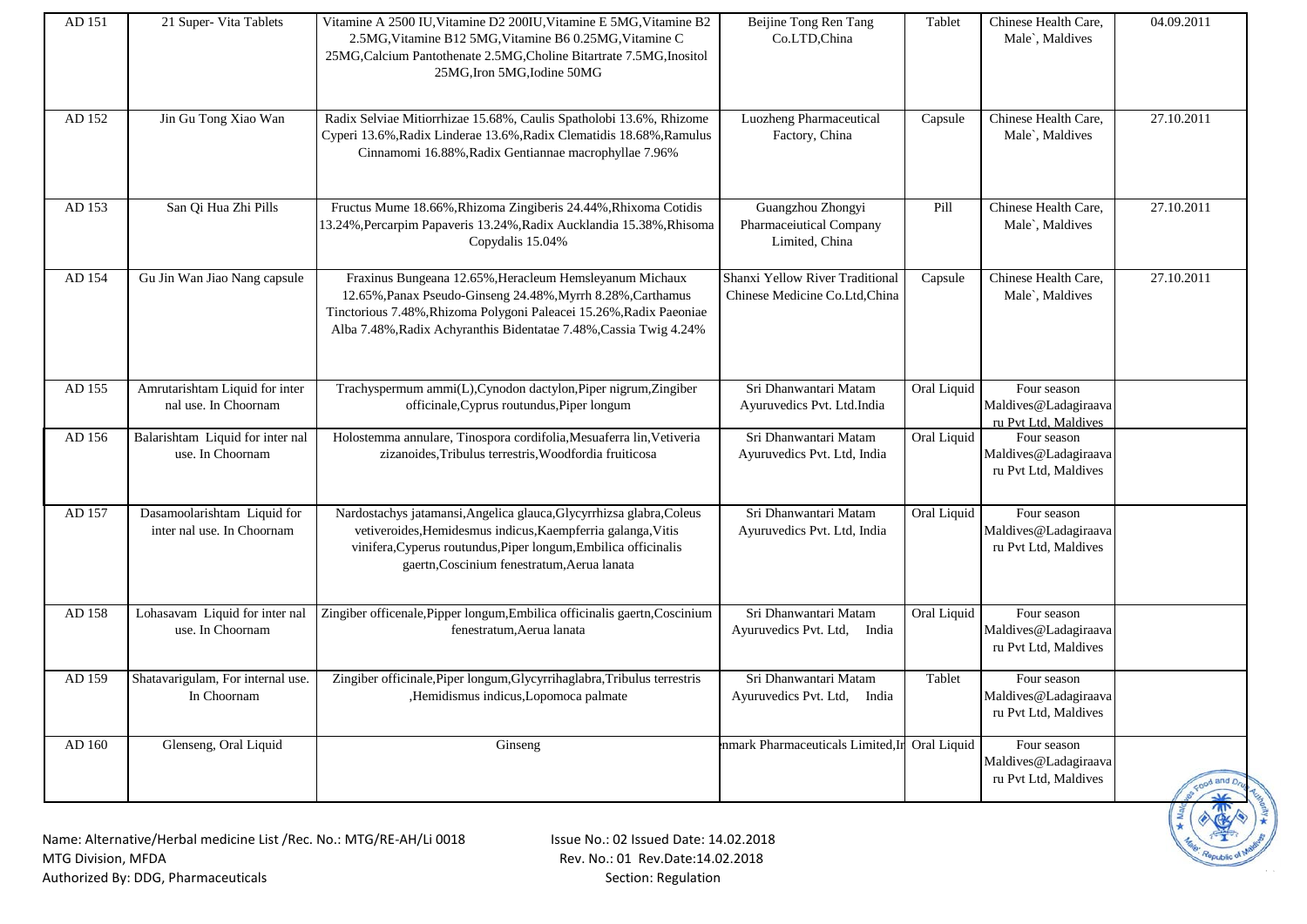| Glenseng, Capsule                 | Ginseng 500mg                                                                                                                                                                            | nmark Pharmaceuticals Limited, In                          | Capsule    | Four season                                                 |                                      |
|-----------------------------------|------------------------------------------------------------------------------------------------------------------------------------------------------------------------------------------|------------------------------------------------------------|------------|-------------------------------------------------------------|--------------------------------------|
|                                   |                                                                                                                                                                                          |                                                            |            | ru Pvt Ltd, Maldives                                        |                                      |
| Moov Ointment                     | Oil of Wintergreen 15% w/w, Menthol 5% w/w, Turpentine Oil 3%<br>w/w, Eucalyptus Oil 2% w/w, Ointment Base Qs to 100% w/w                                                                | Reckitt Benckiser Healthcare<br>International Ltd, UK      | Ointment   | Four season<br>Maldives@Ladagiraava<br>ru Pvt Ltd, Maldives |                                      |
| <b>Garlic Pearls</b>              | Garlic Oil 0.25% w/w                                                                                                                                                                     | Cipla India/Ranbaxy<br>Laboratories Pvt Ltd, India         | $C$ apsule |                                                             |                                      |
| <b>Karvol Plus</b>                | Camphor USP 25mg, Chlorothymol 5 mg, Eucalyptol USP<br>125mg, Menthol IP 55mg, Terpineol BP 120mg                                                                                        | Indico Remedies Ltd, India                                 | Capsule    |                                                             |                                      |
| <b>Buchang Naoxintong Capsule</b> | Astragalus root 16%, Radix Salviae Miltiorrhizae 16%, Ligusticum<br>Wallichii 25%, Angelica Sinesis 16%, Radix Paeoniae Rubra<br>5.25%, Safflower 5.25%, Frankincense 5.25%, Myrrh 5.25% | Shaanxi Buchang<br>Pharmaceutical Co. Ltd.Chaina           | Capsule    | Natural Care, Male`,<br>Maldives                            |                                      |
| Moov Spray                        | Oil of Wintergreen 15% w/w,Pudinha ka phool 5.0% w/w,Tarpin katel<br>3.0% w/w, Nilgiri Tel 2.0% w/w, Base Q.S                                                                            | Paras Pharmaceuticals Limited,<br>India                    | Spray      |                                                             |                                      |
| Champs Emulsion Cod Liver Oil     | each 15ml contains codliver oil 450mg, Vitamin A 850 iu 424 mg,<br>Vitamin D 85 450mg, Calcium Hypophosphite e.q. calcium 100 mg                                                         | CCM Upharmacuticals MFG<br>(M) SDN, Malaysia               | Capsule    | Dial Trade and<br>Travels Pvt Ltd, Male`<br>Maldives        |                                      |
| A - Bruzzy Gel                    | Arnica Montana Flower Extract 2% w/w and CalendulaOfficinalis<br>Flower extract 2% w/w and aloe Barbadensis Leaf Juice 0.25% w/w Gel                                                     | Hovid Pharmacy Sdn Bhd,<br>Malysia                         | Gel        | Dial Trade and<br>Travels Pvt Ltd, Male`<br>Maldives        |                                      |
| Fish Oil                          | Each soft capsuls contain1000mg fish oil (18% Eicoapentaenoic /EPA<br>12% DHA Docosahexaenoic acid DHA)                                                                                  | <b>UPH Pharmacuticals MFG</b><br>CCM Pharmacuticals, India |            | Dial Trade and<br>Travels Pvt Ltd, Male`<br>Maldives        | od and n                             |
|                                   |                                                                                                                                                                                          |                                                            |            |                                                             | Maldives@Ladagiraava<br>Soft Capsule |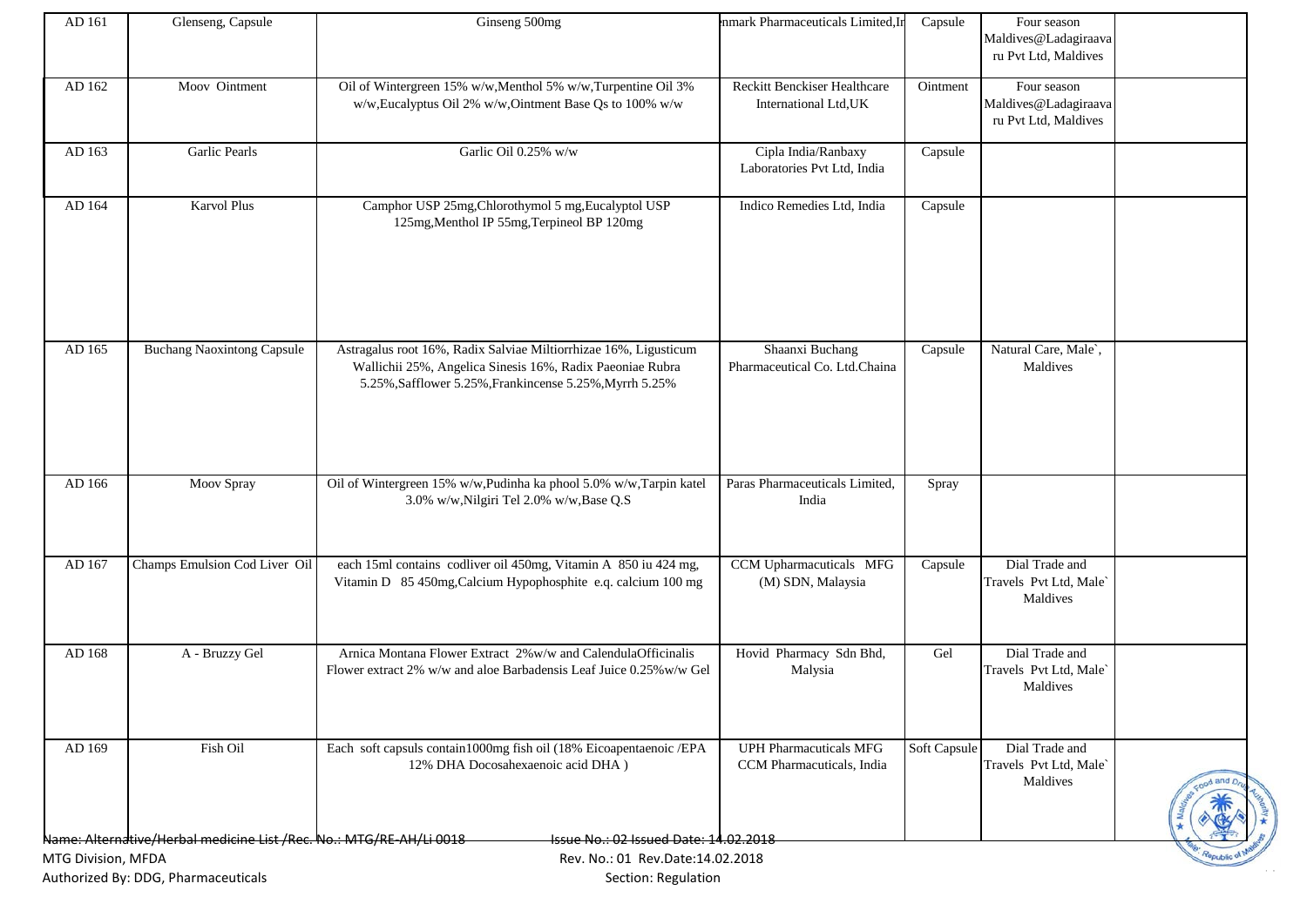| AD 170 | Hovid Omega -3 1000mg | Omega -3 marine Triglycerides fish oil1000mg (18% EPA and 12%<br>DHA)                                                                                                                                                                                                 | Iovid Pharmacy Sdn Bhd, Malysi                                                               | Fish Oil | Dial Trade and<br>Travels Pvt Ltd, Male`<br>Maldives |  |
|--------|-----------------------|-----------------------------------------------------------------------------------------------------------------------------------------------------------------------------------------------------------------------------------------------------------------------|----------------------------------------------------------------------------------------------|----------|------------------------------------------------------|--|
| AD 171 | Triphala Capsule      | Triphala 250mg                                                                                                                                                                                                                                                        | Himalaya Herbal Health Care,<br>India                                                        | Capsule  | <b>ADK</b> Company Pvt<br>Ltd, Male`, Maldives       |  |
| AD 172 | Tagara Capsule        | Tagara 250mg                                                                                                                                                                                                                                                          | Himalaya Herbal Health Care,<br>India                                                        | Capsule  | <b>ADK Company Pvt</b><br>Ltd, Male`, Maldives       |  |
| AD 173 | Ashvagandha Capsule   | Ashvagandha 250mg                                                                                                                                                                                                                                                     | Himalaya Herbal Health Care,<br>India                                                        | Capsule  | <b>ADK</b> Company Pvt<br>Ltd, Male`, Maldives       |  |
| AD 174 | Amalaki Capsule       | Amalaki 250 mg                                                                                                                                                                                                                                                        | Himalaya Herbal Health Care,<br>India                                                        | Capsule  | <b>ADK Company Pvt</b><br>Ltd, Male`, Maldives       |  |
| AD 175 | Haridra Capsule       | Haridra 400mg                                                                                                                                                                                                                                                         | Himalaya Herbal Health Care,<br>India                                                        | Capsule  | <b>ADK Company Pvt</b><br>Ltd, Male`, Maldives       |  |
| AD 176 | Liv 52 Tablet         | Himsra (Capparis spinosa) 65mg, Kasani (Cichorium intybus)<br>65mg, Mandur , bashma 33mg, Kakamachi (Solanum<br>nigrum) 32mg ,Arjuna (Terminalia arjuna) 32mg , Kasamarda (Cassia<br>occidentalis) 16mg ,Biranjasipha (Achillea millefolium) 16mg,Jhavuka<br>(Tamarix | Himalaya Herbal Health Care,<br>India                                                        | Tablet   | <b>ADK Company Pvt</b><br>Ltd, Male`, Maldives       |  |
| AD 177 | Annabedhi Tablets     | Terminalia chebula 200mg, Ferrous sulphate 25mg.                                                                                                                                                                                                                      | Bipha Drug Laboratories,<br>13/804D, Pallipuratukavu. Jn,<br>Kottayam, 686039, Kerala India. | Tablet   | <b>ADK Company Pvt</b><br>Ltd, Male`, Maldives       |  |

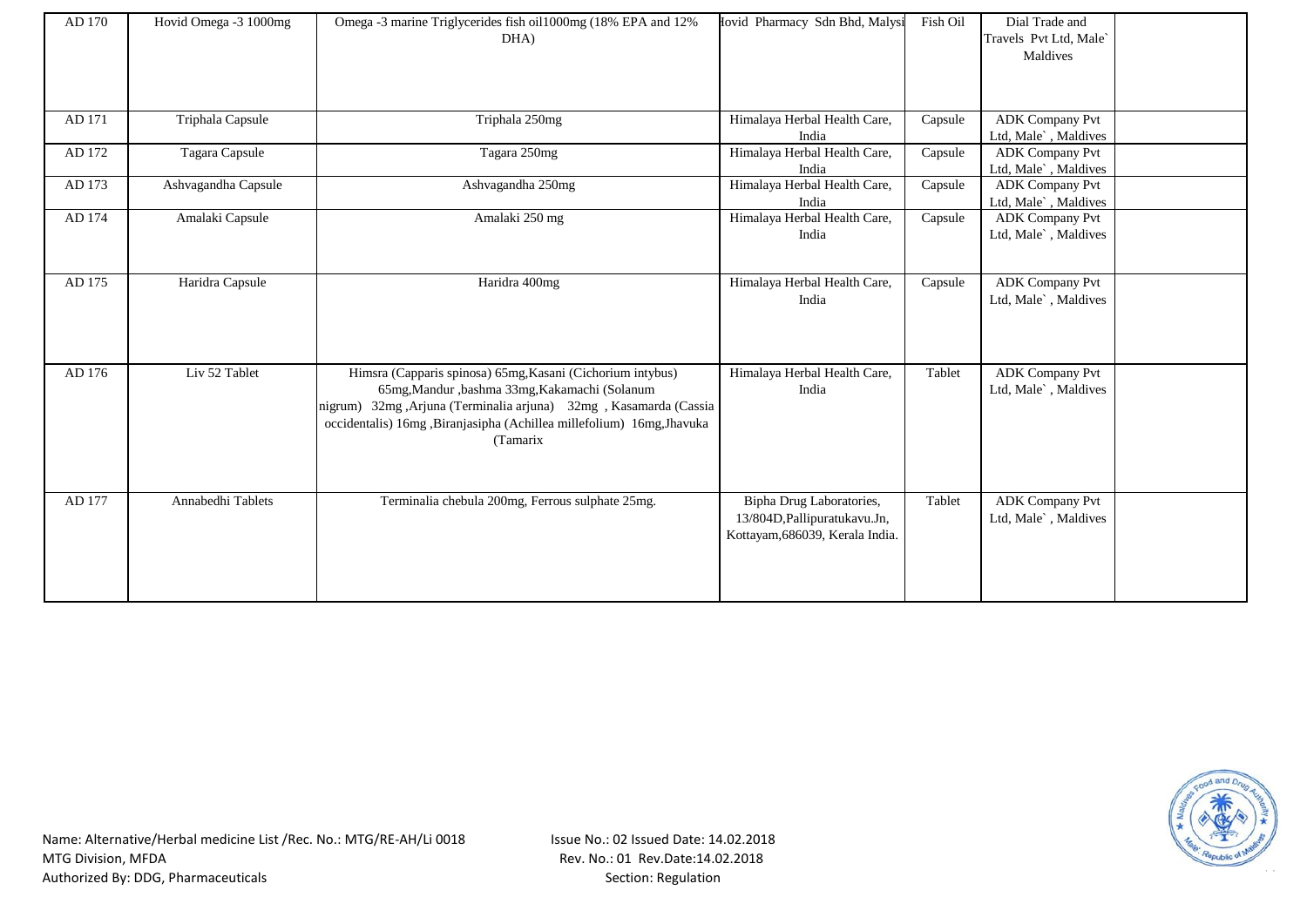| AD 178 | Arimedadi Thailam                                                   | Acacia nilotica 12mg, Ficus racemosa 3mg, Ficus lacor 3mg, Ficus       | Bipha Drug Laboratories,        | Oil     | <b>ADK Company Pvt</b> |            |
|--------|---------------------------------------------------------------------|------------------------------------------------------------------------|---------------------------------|---------|------------------------|------------|
|        |                                                                     | religiosa 3mg, Ficus benghalensis 3mg, Glycyrrhiza glabra 0.03mg,      | 13/804D, Pallipuratukavu. Jn,   |         | Ltd, Male`, Maldives   |            |
|        |                                                                     | Elettaria cardamomum 0.03mg, Cinnamomum zeylanicum 0.03mg,             | Kottayam, 686039, Kerala India. |         |                        |            |
|        |                                                                     | Cinnamomum tamala 0.03mg, Rubia cordifolia 0.03mg, Acacia catechu      |                                 |         |                        |            |
|        |                                                                     | 0.03mg, Symplococcus racemosa 0.03mg, Myrica esculenta 0.03mg,         |                                 |         |                        |            |
|        |                                                                     | Cyperus rotundus 0.03mg, Aquilaria agallocha 0.03mg, Santalum album    |                                 |         |                        |            |
|        |                                                                     | 0.03mg, Pterocarpus santalinus 0.03mg, Cinnamomum camphora             |                                 |         |                        |            |
|        |                                                                     | 0.03mg, Myristica fragrans 0.03mg, Illicum verum 0.03mg, Nardostachys  |                                 |         |                        |            |
|        |                                                                     | jatamansi 0.03mg, Aegle marmelos 0.03mg, Woodfordia fructicosa         |                                 |         |                        |            |
|        |                                                                     |                                                                        |                                 |         |                        |            |
|        |                                                                     | 0.03mg, Red Ochre 0.03mg, Asphaltum 0.03mg, Butea monosperma           |                                 |         |                        |            |
|        |                                                                     | 0.03mg, Coscinium fenestratum 0.03mg, Anisomeles malabarica 0.03mg,    |                                 |         |                        |            |
|        |                                                                     | Nelumbo nucifera 0.03mg, Anethum graveolens 0.03mg, Piper longum       |                                 |         |                        |            |
|        |                                                                     | 0.03mg, Crocus sativus 0.03mg, Cateria lacca 0.03mg, Solanum indicum   |                                 |         |                        |            |
|        |                                                                     | 0.03mg, Curcuma longa 0.03mg, Cedrus deodara 0.03mg, Pinus             |                                 |         |                        |            |
|        |                                                                     | roxaburghii 0.03mg, Callicarpa macrophylla 0.03mg, Emblica officinalis |                                 |         |                        |            |
|        |                                                                     | 0.03mg, Shorea robusta 0.03mg, Inula racemosa 0.03mg, Randia           |                                 |         |                        |            |
|        |                                                                     | dumentorum 0.03mg, Terminalia arjuna 0.03mg Terminalia chebula         |                                 |         |                        |            |
|        |                                                                     | 0.03mg, Calophyllum inophyllum 0.03mg, Terminalia bellerica 0.03mg,    |                                 |         |                        |            |
|        |                                                                     | Solanum melongena 0.03mg, Gingelly oil 10ml.                           |                                 |         |                        |            |
|        |                                                                     |                                                                        |                                 |         |                        |            |
|        |                                                                     |                                                                        |                                 |         |                        |            |
|        |                                                                     |                                                                        |                                 |         |                        |            |
|        |                                                                     |                                                                        |                                 |         |                        |            |
|        |                                                                     |                                                                        |                                 |         |                        |            |
| AD 179 | <b>Bigcig Tablets</b>                                               | Elettaria cardamomum 20mg, Zingiber officinale 22mg, Cinnamomum        | Bipha Drug Laboratories,        | Tablet  | <b>ADK Company Pvt</b> |            |
|        |                                                                     | zeylanicum 22mg, Syzygyum aromaticum 20mg, Oscimaum sanctum            | 13/804D, Pallipuratukavu. Jn,   |         | Ltd, Male`, Maldives   |            |
|        |                                                                     | 22mg, Myristica fragrans 22mg, Acorus calamus 22mg.                    | Kottayam, 686039, Kerala India. |         |                        |            |
|        |                                                                     |                                                                        |                                 |         |                        |            |
|        |                                                                     |                                                                        |                                 |         |                        |            |
|        |                                                                     |                                                                        |                                 |         |                        |            |
|        |                                                                     |                                                                        |                                 |         |                        |            |
|        |                                                                     |                                                                        |                                 |         |                        |            |
| AD 180 | <b>Bipasil Plus Capsule</b>                                         | Rauwolfia serpentine 100mg, Phyllanthus niruri 30mg, Boerhaavia        | Bipha Drug Laboratories,        | Capsule | <b>ADK Company Pvt</b> |            |
|        |                                                                     | diffusa 30mg, Withania somnifera 30mg, Sida cordifolia 30mg, Tribulus  | 13/804D, Pallipuratukavu. Jn,   |         | Ltd, Male`, Maldives   |            |
|        |                                                                     | terrestris 30mg.                                                       | Kottayam, 686039, Kerala India. |         |                        |            |
|        |                                                                     |                                                                        |                                 |         |                        |            |
| AD 181 | Dasamoolakaduthrayam Tablets                                        | Gmelina arborea 35.8mg, Aegle marmelos 35.8mg, Steriospermum           | Bipha Drug Laboratories,        | Tablet  | <b>ADK Company Pvt</b> |            |
|        |                                                                     | personatum 35.8mg, Oroxylum indicum 35.8mg, Desmodium gangeticum       | 13/804D, Pallipuratukavu. Jn,   |         | Ltd, Male`, Maldives   |            |
|        |                                                                     | 35.8mg, Pseudarthria viscid 35.8mg, Premna corymbosa 35.8mg,           | Kottayam, 686039, Kerala India. |         |                        |            |
|        |                                                                     | Solanum jaquini 35.8mg, Solanum indicum 35.8mg, Tribulus terrrestris   |                                 |         |                        |            |
|        |                                                                     | 35.8mg, Zingiber officinalis 35.8mg, Piper nigrum 35.8mg, Piper longum |                                 |         |                        |            |
|        |                                                                     | 35.8mg, Adathoda beddomei 35.8mg                                       |                                 |         |                        |            |
|        |                                                                     |                                                                        |                                 |         |                        |            |
|        |                                                                     |                                                                        |                                 |         |                        |            |
|        |                                                                     |                                                                        |                                 |         |                        |            |
|        |                                                                     |                                                                        |                                 |         |                        | tood and D |
|        |                                                                     |                                                                        |                                 |         |                        |            |
|        |                                                                     |                                                                        |                                 |         |                        |            |
|        | Name: Alternative/Herbal medicine List /Rec. No.: MTG/RE-AH/Li 0018 | Issue No.: 02 Issued Date: 14.02.2018                                  |                                 |         |                        |            |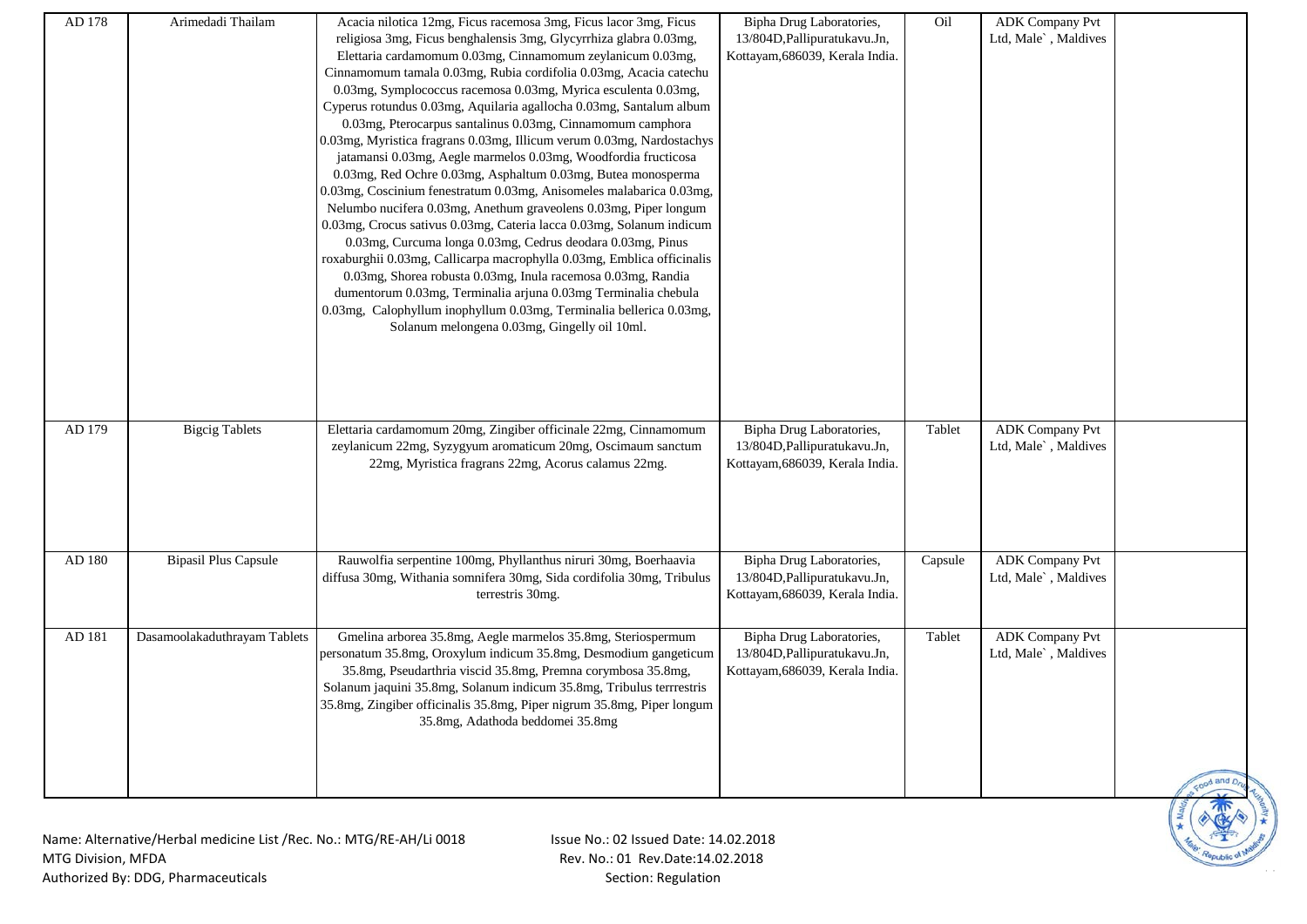| AD 182 | Deepani Tablets             | Allium sativum 80mg, Psychotis ajowan 40mg, Terminalia chebula<br>30mg, Ferula asafoetida 30mg, Zingiber officinale 25mg, Piper longum<br>20mg, Acorus calamus 25mg.                                                                                                                                                                                                                                                                                                                                                                                                                                                                                                                                                                                                                                                                                                                                                                                                                                                                                                                                                                                                                                                                                                               | Bipha Drug Laboratories,<br>13/804D, Pallipuratukavu. Jn,<br>Kottayam, 686039, Kerala India. | Tablet | <b>ADK</b> Company Pvt<br>Ltd, Male`, Maldives |  |
|--------|-----------------------------|------------------------------------------------------------------------------------------------------------------------------------------------------------------------------------------------------------------------------------------------------------------------------------------------------------------------------------------------------------------------------------------------------------------------------------------------------------------------------------------------------------------------------------------------------------------------------------------------------------------------------------------------------------------------------------------------------------------------------------------------------------------------------------------------------------------------------------------------------------------------------------------------------------------------------------------------------------------------------------------------------------------------------------------------------------------------------------------------------------------------------------------------------------------------------------------------------------------------------------------------------------------------------------|----------------------------------------------------------------------------------------------|--------|------------------------------------------------|--|
| AD 183 | Gokshurapunarnavadi Tablets | Tribulus Terrestris 100mg, Boerhaavia diffusa 100mg, Trichosanthes<br>cucumerina 10mg, Solanum indicum 10mg, Tinospora cordifolia 10mg,<br>Melia azedarach 10mg.                                                                                                                                                                                                                                                                                                                                                                                                                                                                                                                                                                                                                                                                                                                                                                                                                                                                                                                                                                                                                                                                                                                   | Bipha Drug Laboratories,<br>13/804D, Pallipuratukavu. Jn,<br>Kottayam, 686039, Kerala India. | Tablet | <b>ADK</b> Company Pvt<br>Ltd, Male`, Maldives |  |
| AD 184 | Gulgulupanchapalam Tablet   | Balsamodendron mukul 100mg, Piper longum 100mg, Emblica officinalis<br>50mg, Terminalia chebula 50mg, Terminalia bellerica 50mg, Elettaria<br>cardamomum 50mg.                                                                                                                                                                                                                                                                                                                                                                                                                                                                                                                                                                                                                                                                                                                                                                                                                                                                                                                                                                                                                                                                                                                     | Bipha Drug Laboratories,<br>13/804D, Pallipuratukavu. Jn,<br>Kottayam, 686039, Kerala India. | Tablet | <b>ADK</b> Company Pvt<br>Ltd, Male`, Maldives |  |
| AD 185 | Jeevaniya Tablets           | Holostemma ada-kodien 50mg, Withania somnifera 50mg, Ipomea<br>paniculata 30mg, Asparagul racemosus 30mg, Ricinus communis 30mg,<br>Boerhaavia diffusa 30mg, Solanum jaquini 30mg, Hemidesmus indicus<br>30mg, biotite 10mg, ferrous sulphate 5mg.                                                                                                                                                                                                                                                                                                                                                                                                                                                                                                                                                                                                                                                                                                                                                                                                                                                                                                                                                                                                                                 | Bipha Drug Laboratories,<br>13/804D, Pallipuratukavu. Jn,<br>Kottayam, 686039, Kerala India. | Tablet | <b>ADK Company Pvt</b><br>Ltd, Male`, Maldives |  |
| AD 186 | Mahamanjisthadi Tablet      | Rubia cordifolia 10.7mg, Cyperus rotundus 10.7mg, Holarrhena<br>antidysenterica 10.7mg, Tinospora cordifolia 10.7mg, Saussurea lappa<br>10.7mg, Zingiber officinale 10.7mg, Clerodendrum serratum 10.7mg,<br>Solanum xanthocarpum 10.7mg, Acorus calamus 10.7mg, Azadirachta<br>indica 10.7mg, Curcuma longa 10.7mg, Berberis aristata 10.7mg,<br>Terminalia chebula 10.7mg, Emblica officinalis 10.7mg, Terminalia<br>bellerica 10.7mg. Trichosanthes cucumerina 10.7mg, Picrorrhiza kurroa<br>10.7mg, Chonemorpha fragrans 10.7mg, Embelia ribes 10.7mg,<br>Pterocarpus marsupium 10.7mg, Plumbago rosea 10.7mg, Asparagus<br>racemosus 10.7mg, Bacopa monnieri 10.7mg, Piper longum 10.7mg,<br>Holorrhena antidysenterica 10.7mg, Adhatoda beddomei 10.7mg, Eclipta<br>alba 10.7mg, Acacia catechu 10.7mg, Santalum album 10.7mg,<br>Operculina turpethum 10.7mg, Craeteva magna 10.7mg, Solanum anguini<br>10.7mg, Psoralea corylifolia 10.7mg, Cassia fistula 10.7mg, Erythrima<br>variegata 10.7mg, Azadirachta indica 10.7mg, Pongamia pinnata 10.7mg,<br>Aconitum heterophyllum 10.7mg, Plectranthus vettiveroides 10.7mg,<br>Cucumis trigonas 10.7mg, Tragia involuctrata 10.7mg, Hemedesmus<br>indicus 10.7mg, Hedyotis corymbosa 10.7mg, Commiphora mukul<br>$10.7mg$ . | Bipha Drug Laboratories,<br>13/804D, Pallipuratukavu. Jn,<br>Kottayam, 686039, Kerala India. | Tablet | <b>ADK Company Pvt</b><br>Ltd, Male`, Maldives |  |

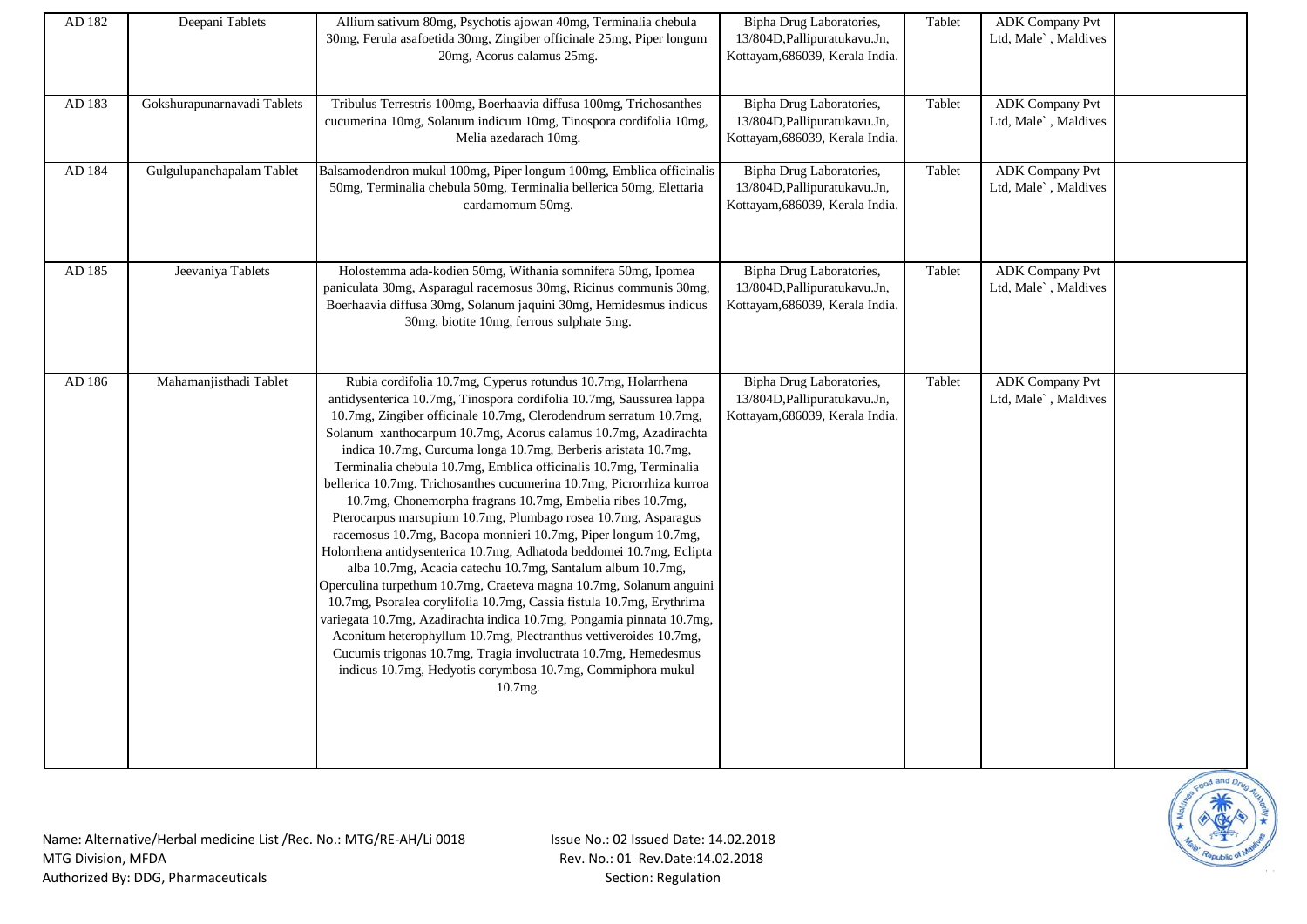| AD 187<br>Mahathikthakam Tablet | Alstonia scholaris 15.6mg, Hedyotis corymbosa 15.6mg, Picrorhiza<br>kurroa 15.6mg, Acorus calamus 15.6mg, Cassia fistula 15.6mg, Emblica<br>officinalis 15.6mg, Terminalia chebula 15.6mg, Terminalia bellerica<br>15.6mg, Prunus cerasoides 15.6mg, Cyclea peltata 15.6mg, Curcuma<br>longa 15.6mg, Berberis aristata 15.6mg, Hemedesmus indicus 15.6mg,<br>Ichnocarpus frutescens 15.6mg, Piper longum 15.6mg, Scindapsus<br>officinalis 15.6mg, Azadirachta indica 15.6mg, Santallum album 15.6mg,<br>Glycyrrhiza glabra 15.6mg, Cucumis trigonas 15.6mg, Holarrhena<br>antidysenterica 15.6mg, Tinospora cordifolia 15.6mg, Solanum anguini<br>15.6mg, Vetiveria zizanioides 15.6mg, Adhatoda beddomei 15.6mg,<br>Asparagus racemosus 15.6mg, Trichosanthes cucumerina 15.6mg,<br>Aconitum heterophyllum 15.6mg, Cyperus rotundus 15.6mg, Bacopa<br>monnieri 15.6mg, Tragia involuctrata 15.6mg.                                                                                                                                                                                                                     | Bipha Drug Laboratories,<br>13/804D, Pallipuratukavu. Jn,<br>Kottayam, 686039, Kerala India. | Tablet | <b>ADK Company Pvt</b><br>Ltd, Male`, Maldives |  |
|---------------------------------|--------------------------------------------------------------------------------------------------------------------------------------------------------------------------------------------------------------------------------------------------------------------------------------------------------------------------------------------------------------------------------------------------------------------------------------------------------------------------------------------------------------------------------------------------------------------------------------------------------------------------------------------------------------------------------------------------------------------------------------------------------------------------------------------------------------------------------------------------------------------------------------------------------------------------------------------------------------------------------------------------------------------------------------------------------------------------------------------------------------------------|----------------------------------------------------------------------------------------------|--------|------------------------------------------------|--|
| AD 188<br>MRY Compound Tablets  | Alpinia galanga 10mg, Tragia involuctrata 10mg, Sida cordifolia 10mg,                                                                                                                                                                                                                                                                                                                                                                                                                                                                                                                                                                                                                                                                                                                                                                                                                                                                                                                                                                                                                                                    | Bipha Drug Laboratories,                                                                     | Tablet | <b>ADK Company Pvt</b>                         |  |
|                                 | Abutilion indicum 10mg, Cedrus deodara 10mg, Kaempferia galanga<br>10mg, Acorus calamus 10mg, Cyperus rotundus 10mg, Adhatoda vasica<br>10mg, Boerhaavia diffusa 10mg, Operculina turpethum 10mg, Tribulus<br>terrestris 10mg, Tinospora cordifolia 10mg, Withania somnifera 10mg,<br>Solanum indicum 10mg, Coriandrum sativum 10mg, Nilagirianthus<br>ciliatus 10mg, Asparagus racemosus 10mg, Cassia fistula 10mg, {<br>Plumbago zeylanicum, Piper longum wild, Cuminum cyminum, Nigella<br>sativum, Embelia ribes, Trachyspermum ammi, Cedrus deodara, Piper<br>chaba, Elettaria cardamomum, rock salt, Saussurea lappa, Alpinia<br>galanga, Tribulus terrestris, Coriandrum sativum, Emblica officinalis,<br>Terminalia chebula, Terminalia bellerica, Cyperus rotundus, Zingiber<br>officinale, Piper nigrum, Piper longum, Cinnamomum zeylanicum,<br>Vetiveria zizanioids, Ash of barley, Abies webbiana, Syzygium<br>aromaticum, Sodium bicarbonate, Kaempferia galanga, Baliospermum<br>montanum, Tinospora cordifolia, Sphaeranthus indicus, Withania<br>somnifera, Asparagus racemosus, Commiphora mukul.}25mg | 13/804D, Pallipuratukavu. Jn,<br>Kottayam, 686039, Kerala India.                             |        | Ltd, Male`, Maldives                           |  |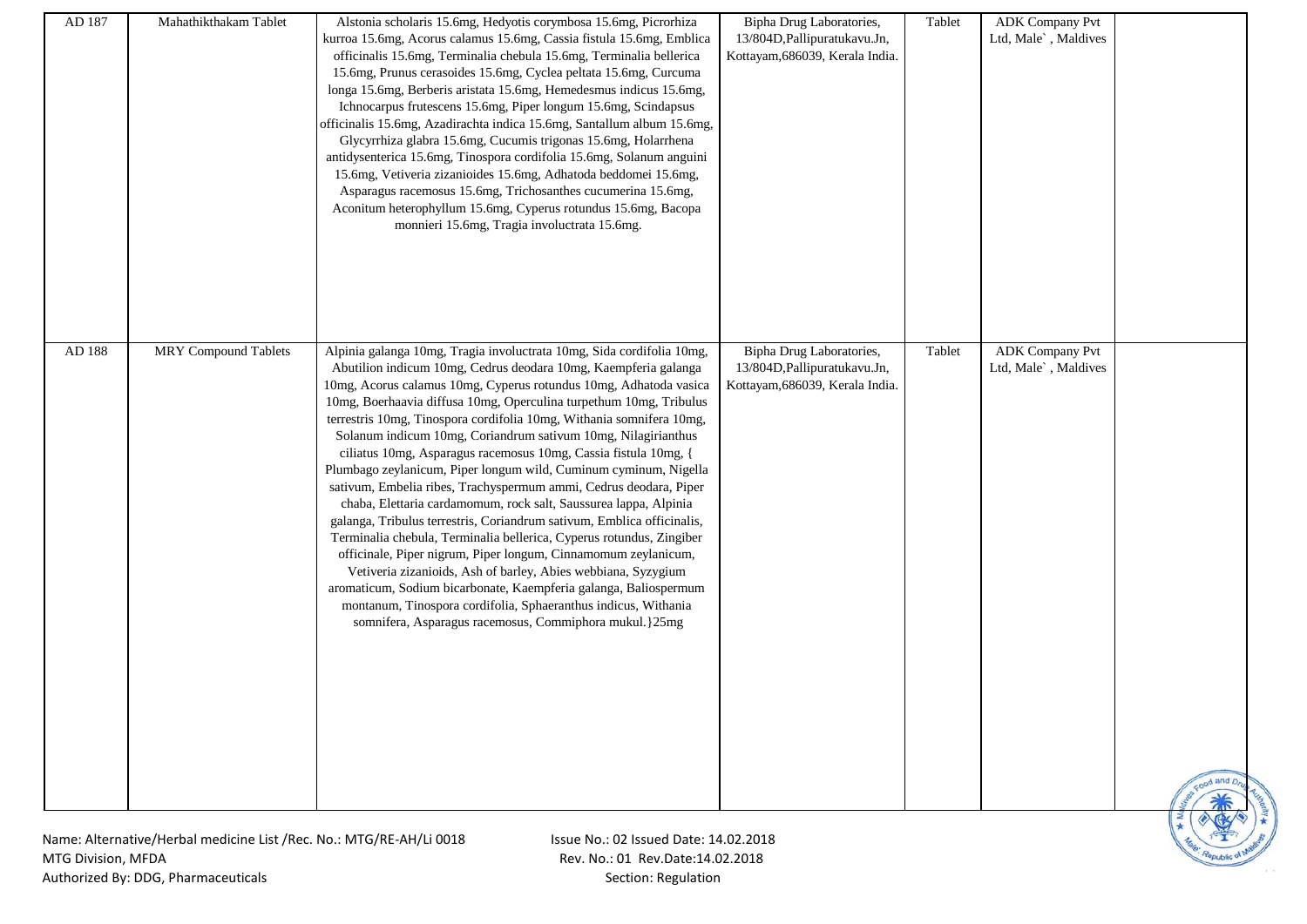| AD 189 | Nimbarajanyadi Tablets  | Curcuma longa 50mg, Piper nigrum 50mg, Azadirachta indica 50mg,<br>Abies webbiana 50mg.                                                                                                                                                                                           | Bipha Drug Laboratories,<br>13/804D, Pallipuratukavu. Jn,<br>Kottayam, 686039, Kerala India. | Tablet | Four season<br>Maldives@Ladagiraava<br>ru Pvt Ltd, Maldives |  |
|--------|-------------------------|-----------------------------------------------------------------------------------------------------------------------------------------------------------------------------------------------------------------------------------------------------------------------------------|----------------------------------------------------------------------------------------------|--------|-------------------------------------------------------------|--|
| AD 190 | Padhyashadangam Tablets | Emblica officinalis 50mg, Terminalia chebula 50mg, Azadirachta indica<br>50mg, Curcuma longa 50mg, Solanum indicum 50mg,                                                                                                                                                          | Bipha Drug Laboratories,<br>13/804D, Pallipuratukavu. Jn,<br>Kottayam, 686039, Kerala India. | Tablet | Four season<br>Maldives@Ladagiraava<br>ru Pvt Ltd, Maldives |  |
| AD 191 | Rajanyamalakadi Tablets | Curcuma longa 125mg, Emblica officinale 125mg, Salacia oblonga<br>250mg.                                                                                                                                                                                                          | Bipha Drug Laboratories,<br>13/804D, Pallipuratukavu. Jn,<br>Kottayam, 686039, Kerala India. | Tablet | Four season<br>Maldives@Ladagiraava<br>ru Pvt Ltd, Maldives |  |
| AD 192 | Saptasaram Tablets      | Boerhaavia diffusa 66.5mg, Aegle marmelos 66.5mg, Macrotyloma<br>uniflorum 66.5mg, Ricinus communis 66.5mg, Strobilanthus ciliatus<br>66.5mg, Zingiber officinale 66.5mg, Premna corymbosa 66.5mg, Piper<br>longum 8.6mg, Jaggery 8.6mg, Ferula asafoetida 8.6mg, Rock salt 8.6mg | Bipha Drug Laboratories,<br>13/804D, Pallipuratukavu. Jn,<br>Kottayam, 686039, Kerala India. | Tablet | Four season<br>Maldives@Ladagiraava<br>ru Pvt Ltd, Maldives |  |
| AD 193 | <b>Selip Tablets</b>    | Balsamodendron mukul 150mg, Elephantapus scaber 75mg,<br>Amorphophalus companulus 75mg, Terminalia chebula 75mg, Berberis<br>aristata 50mg, Mimosa pudica 50mg, Ipomoea turpethum 25mg.                                                                                           | Bipha Drug Laboratories,<br>13/804D, Pallipuratukavu. Jn,<br>Kottayam, 686039, Kerala India. | Tablet | Four season<br>Maldives@Ladagiraava<br>ru Pvt Ltd, Maldives |  |
| AD 194 | Thalisapathram Tablets  | Abies webbiana 50mg, Elattaria cardamomum 50mg, Piper nigrum 50mg,<br>Piper longum 50mg, Zingiber officinale 50mg.                                                                                                                                                                | Bipha Drug Laboratories,<br>13/804D, Pallipuratukavu. Jn,<br>Kottayam, 686039, Kerala India. | Tablet | Four season<br>Maldives@Ladagiraava<br>ru Pvt Ltd, Maldives |  |

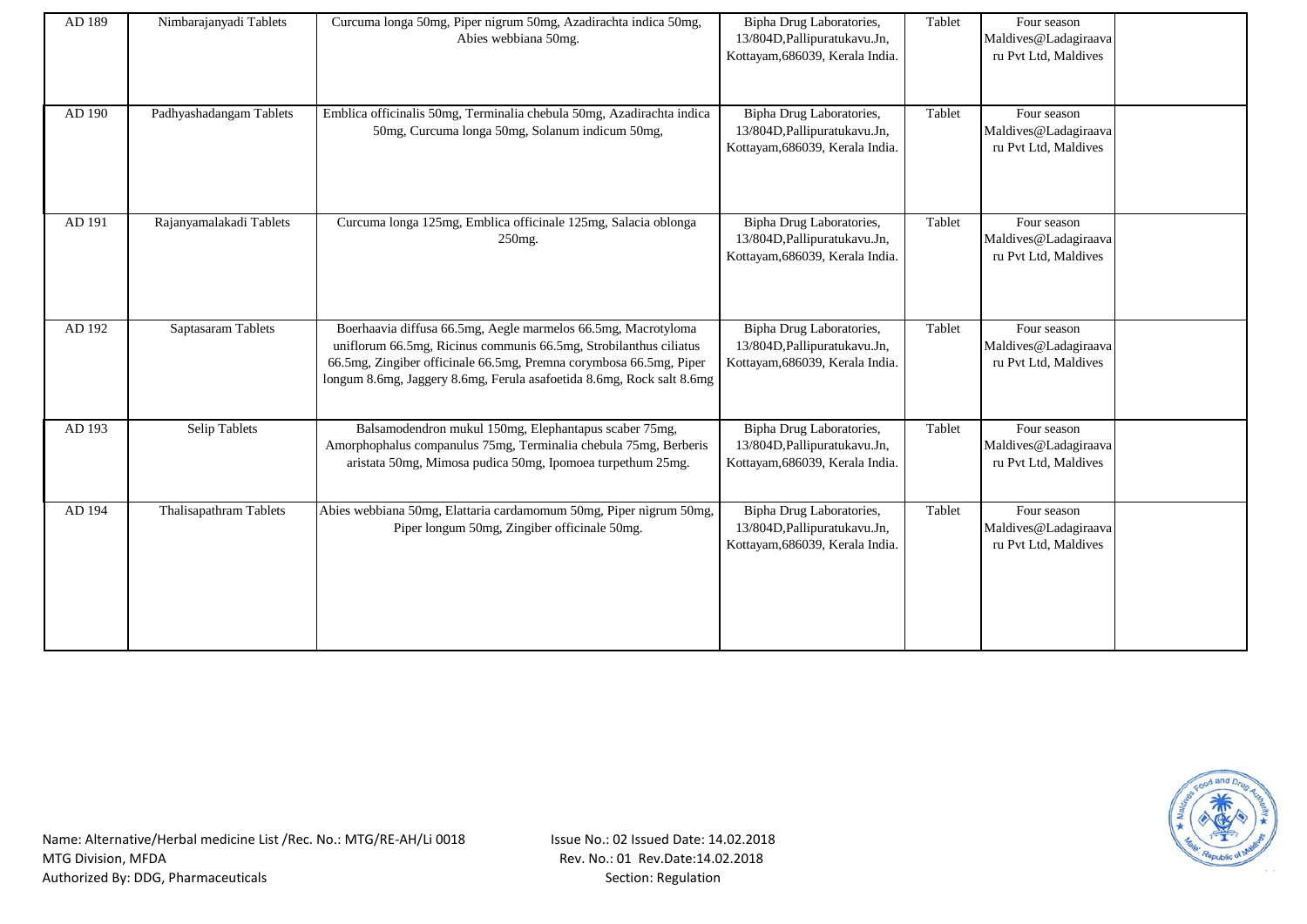| AD 195 | Varanadhi Tablets                                                  | Crataeva magna 29.41mg, Strobilanthes ciliatus 29.41mg, Nilgirianthus<br>ciliatus 29.41mg, Asparagus racemosus 29.41mg, Plumbago rosea<br>29.41mg, Chonemorpha fragrans 29.41mg, Aegle marmelos 29.41mg,<br>Aristolochia bracteolate 29.41mg, Solanum indicum 29.41mg, Solanum<br>jaquini 29.41mg, Pongamia pinnata 29.41mg, Holoptelia integrifolia<br>29.41mg, Premna corymbosa 29.41mg, Terminalia chebula 29.41mg,<br>Moringa oleifera 29.41mg, Desmostachya bipinnata 29.41mg,<br>Semecarpus anacardium 29.41mg | Bipha Drug Laboratories,<br>13/804D, Pallipuratukavu. Jn,<br>Kottayam, 686039, Kerala India. | Tablet      | Four season<br>Maldives@Ladagiraava<br>ru Pvt Ltd, Maldives |             |
|--------|--------------------------------------------------------------------|----------------------------------------------------------------------------------------------------------------------------------------------------------------------------------------------------------------------------------------------------------------------------------------------------------------------------------------------------------------------------------------------------------------------------------------------------------------------------------------------------------------------|----------------------------------------------------------------------------------------------|-------------|-------------------------------------------------------------|-------------|
| AD 196 | Akarakaraa Theyo                                                   | Anacyclus pyrethrum, Olea europaea                                                                                                                                                                                                                                                                                                                                                                                                                                                                                   | Dhivehi Beys Clinic, Hulhumale'<br>, Maldives                                                | Oil         | Dhivehi Beys Clinic,<br>Hulhumale, Maldives                 |             |
| AD 197 | Haimui Gulha                                                       | Aloe barbadensis, Zingiber officinale, Ferula foetida, Piper Nigrum,<br>Honey                                                                                                                                                                                                                                                                                                                                                                                                                                        | Dhivehi Beys Clinic, Hulhumale'<br>, Maldives                                                | Tablet      | Dhivehi Beys Clinic,<br>Hulhumale, Maldives                 |             |
| AD 198 | Lonumedhu Maujoon                                                  | Allium sativum, lacties, Honey, Zingiber officinale, Piper Nigrum,<br>Cinnamomum zeylanicum, Anacyclus pyrethrum, Alpinia galanga,<br>Myristica fragrans, Piper cubea, Crocus sativus                                                                                                                                                                                                                                                                                                                                | Dhivehi Beys Clinic, Hulhumale'<br>, Maldives                                                | Oral Liquid | Dhivehi Beys Clinic,<br>Hulhumale, Maldives                 |             |
| AD 199 | Saadhaa Veymui Sarubathu                                           | Glycyrrhiza glabra, Crocus sativus, sucrose. Citric acid.                                                                                                                                                                                                                                                                                                                                                                                                                                                            | Dhivehi Beys Clinic, Hulhumale'<br>, Maldives                                                | Oral Liquid | Dhivehi Beys Clinic,<br>Hulhumale, Maldives                 |             |
| AD 200 | Veymui Sarubathu                                                   | Glycyrrhiza glabra, Zingiber officinale, Alpinia galanga, Piper Longum Dhivehi Beys Clinic, Hulhumale'<br>, Syzygium Aromaticum, Honey, Citric acid, sucrose.                                                                                                                                                                                                                                                                                                                                                        | , Maldives                                                                                   | Oral Liquid | Dhivehi Beys Clinic,<br>Hulhumale, Maldives                 | tood and Dr |
|        | Name: Alternative/Herbal medicine List /Rec No : MTG/RF-AH/Li 0018 | $\frac{1}{2}$ Issue No $\cdot$ 02 Issued Date: 14 02 2018                                                                                                                                                                                                                                                                                                                                                                                                                                                            |                                                                                              |             |                                                             |             |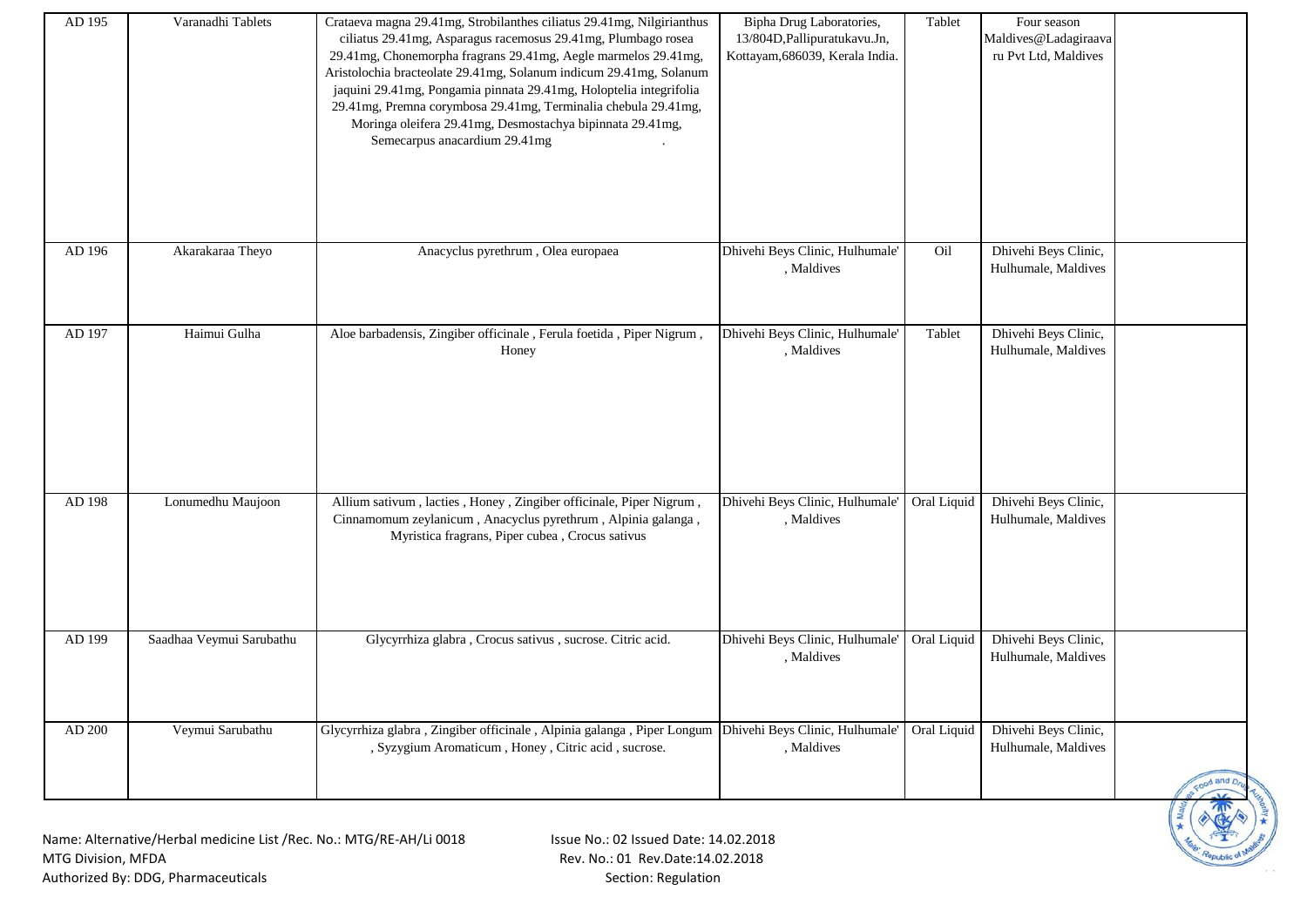| AD 201 | Thakooramui           | Myristica fragrans, Anacyclus pyrethrum, Cinnamomum zeylanicum<br>blume, Honey, sucrose.                                                                                               | Dhivehi Beys Clinic, Hulhumale'<br>, Maldives                                                | Oral Liquid | Dhivehi Beys Clinic,<br>Hulhumale, Maldives                 |                           |
|--------|-----------------------|----------------------------------------------------------------------------------------------------------------------------------------------------------------------------------------|----------------------------------------------------------------------------------------------|-------------|-------------------------------------------------------------|---------------------------|
| AD 202 | Kothabiri Sarubathu   | Coriandrum sativum, Tamarindus indica, Santalum album                                                                                                                                  | Dhivehi Beys Clinic, Hulhumale'<br>, Maldives                                                | Oral Liquid | Dhivehi Beys Clinic,<br>Hulhumale, Maldives                 |                           |
| AD 203 | Passion Fruit Syrup   | Pure passion fruit, sugar                                                                                                                                                              | M.M.M Clinic, Male`, Maldives Oral Liquid                                                    |             | M.M.M Clinic,<br>Male`, Maldives                            |                           |
| AD 204 | Mangaroove syrup      | puere mangaroove fruit, Sugar                                                                                                                                                          | M.M.M Clinic, Male`, Maldives Oral Liquid                                                    |             | M.M.M Clinic,<br>Male`, Maldives                            |                           |
| AD 205 | Cinna Ging Araq       | Oabaiy, Kalhudhiri, Hikand'dhifai, Soaniez Dhamui,                                                                                                                                     | M.M.M Clinic, Male`, Maldives Oral Liquid                                                    |             | M.M.M Clinic,<br>Male`, Maldives                            |                           |
| AD 206 | Huisun Araq           | Huisun, Kolizam, Kaashi fen                                                                                                                                                            | M.M.M Clinic, Male`, Maldives                                                                | Oral Liquid | M.M.M Clinic,<br>Male`, Maldives                            |                           |
| AD 207 | Kosh Capsules         | Ohbaiy, Kalhudhiri, Hikadhi fai, Soaniez Dhamui                                                                                                                                        | M.M.M Clinic, Male`, Maldives                                                                | Oral Liquid | M.M.M Clinic,<br>Male`, Maldives                            |                           |
| AD 208 | Satavari Tablet       | Centella asiatica, Bacopa monnieri , Dicalcium phosphate,                                                                                                                              | Bipha Drug Laboratories,<br>13/804D, Pallipuratukavu. Jn,<br>Kottayam, 686039, Kerala India. | Tablet      | Four season<br>Maldives@Ladagiraava<br>ru Pvt Ltd, Maldives | 04.09.2014                |
| AD 209 | Greycel + Tablet.     | Starch , Magnesium stearate, Centella asiatica, Bacopa monnieri                                                                                                                        | Bipha Drug Laboratories,<br>13/804D, Pallipuratukavu. Jn,<br>Kottayam, 686039, Kerala India. | Tablet      | Four season<br>Maldives@Ladagiraava<br>ru Pvt Ltd, Maldives | 04.09.2014                |
| AD 210 | <b>Eeezout Tablet</b> | Cassia senna, Magnesium stearate, Dicalcium phosphate, Starch                                                                                                                          | Bipha Drug Laboratories,<br>13/804D, Pallipuratukavu. Jn,<br>Kottayam, 686039, Kerala India. | Tablet      | Four season<br>Maldives@Ladagiraava<br>ru Pvt Ltd, Maldives | 04.09.2014                |
| AD 211 | Uri -B Capsules       | Terminalia alata, Sexifraga ligulata, Rubia cordifolia, Cyperus scarious<br>Achyranthes aspera, Onosma bracteatum, Vernonia cinerea, Dicalcium<br>phosphate ,Starch,Magnesium stearate | Bipha Drug Laboratories,<br>13/804D, Pallipuratukavu. Jn,<br>Kottayam, 686039, Kerala India. | Tablet      | Four season<br>Maldives@Ladagiraava<br>ru Pvt Ltd, Maldives | 04.09.2014<br>$1$ and $n$ |

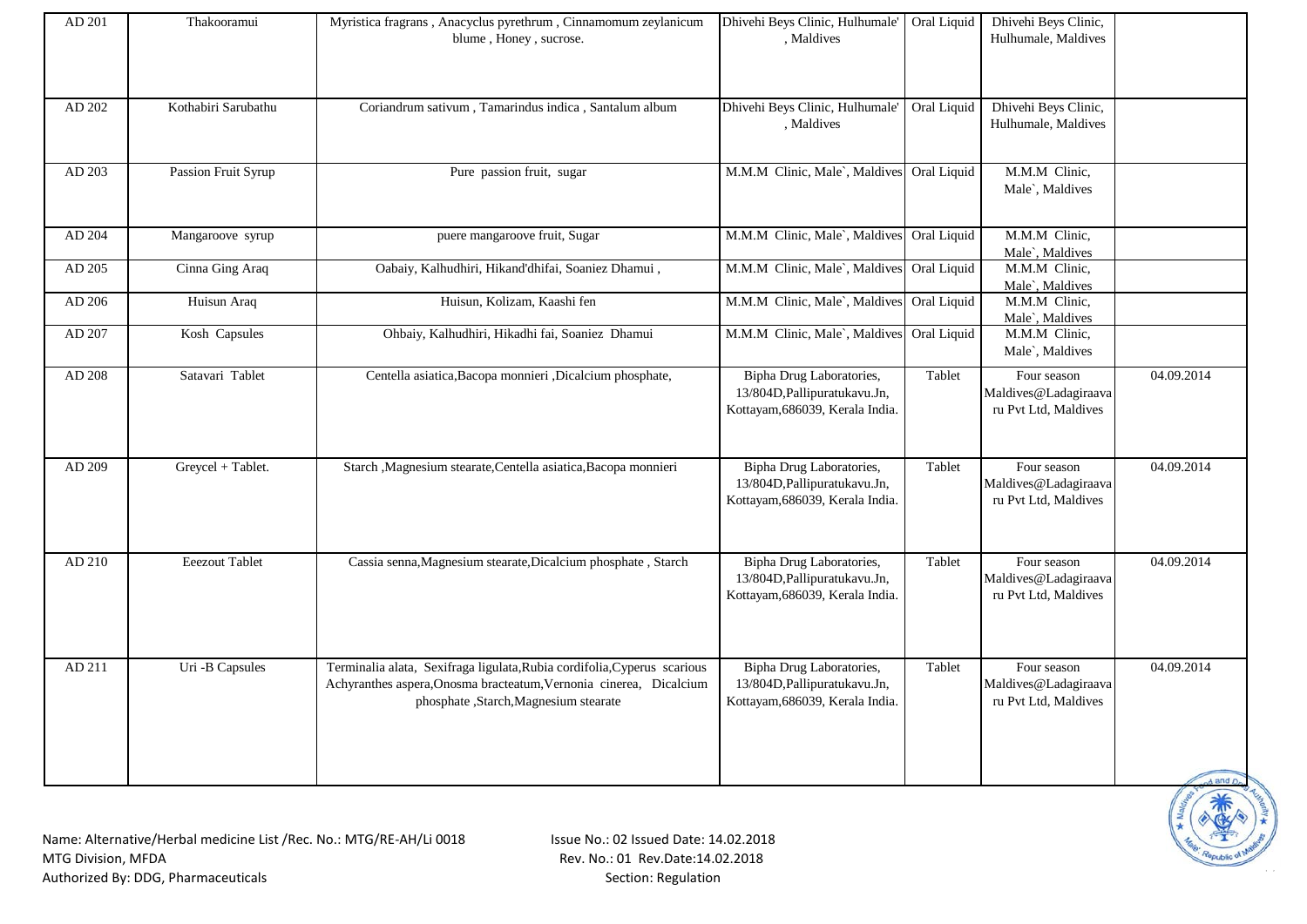| AD 212 | Aikout Capsules   | Boswellia serrata                                                                                                                                                                                                                         | Bipha Drug Laboratories,<br>13/804D, Pallipuratukavu. Jn,<br>Kottayam, 686039, Kerala India. | Capsule | Four season<br>Maldives@Ladagiraava<br>ru Pvt Ltd, Maldives | 04.09.2014                 |
|--------|-------------------|-------------------------------------------------------------------------------------------------------------------------------------------------------------------------------------------------------------------------------------------|----------------------------------------------------------------------------------------------|---------|-------------------------------------------------------------|----------------------------|
| AD 213 | Minuzit Capsules  | Withania Somnifera, Embelia ribes, Commiphora mukul, Plumbago<br>rosea, Boerhavia, diffusa, Tribulus terrestris, Garcinia cambogia, Emblica<br>officinalis, Starch, Dicalcium phosphate, Magnesium stearate                               | Bipha Drug Laboratories,<br>13/804D, Pallipuratukavu. Jn,<br>Kottayam, 686039, Kerala India. | Capsule | Four season<br>Maldives@Ladagiraava<br>ru Pvt Ltd, Maldives | 04.09.2014                 |
| AD 214 | Kaidaryadi Tablet | myrica nagii, Trichosanthes lobata ,Terminalia<br>chebula, ZingiberofficianleTalc, Gelatin, Starch, Dicalcium phosphate<br>,Magnesium stearate,                                                                                           | Bipha Drug Laboratories,<br>13/804D, Pallipuratukavu. Jn,<br>Kottayam, 686039, Kerala India. | Tablet  | Four season<br>Maldives@Ladagiraava<br>ru Pvt Ltd, Maldives | 04.09.2014                 |
| AD 215 | Tristrol Capsule  | Dasmodium genageticum, Piper longum, Nigella sativa, Allium sativum,<br>Starch, Dicalcium phosphate, Metyl paraben sodium, TalcMagnesium<br>stearate                                                                                      | Bipha Drug Laboratories,<br>13/804D, Pallipuratukavu. Jn,<br>Kottayam, 686039, Kerala India. | Capsule | Four season<br>Maldives@Ladagiraava<br>ru Pvt Ltd, Maldives | 04.09.2014                 |
| AD 216 | Prosta B Tablet   | Asteracantha longifolia, Mucuna prurita, Tribulus terrestris, Holostemma<br>adakodien. Starch Magnesium stearate, Dicalcium phosphate, Magnesium<br>stearate                                                                              | Bipha Drug Laboratories,<br>13/804D, Pallipuratukavu. Jn,<br>Kottayam, 686039, Kerala India. | Capsule | Four season<br>Maldives@Ladagiraava<br>ru Pvt Ltd, Maldives | 04.09.2014                 |
| AD 217 | Ovrital Capsules  | Cichorium intybus, Eclipta prostrata , Terminalia arjuna, Boerhavia difussa<br>Ipomoea turpenthum, Tribulus terrestris, niruri, Solanum nigrum, Triphala,<br>Dicalcium phosphate, Starch , Magnesium stearate                             | Bipha Drug Laboratories,<br>13/804D, Pallipuratukavu. Jn,<br>Kottayam, 686039, Kerala India. | Capsule | Four season<br>Maldives@Ladagiraava<br>ru Pvt Ltd, Maldives | 04.09.2014                 |
| AD 218 | Somna Tablet      | Withania Somnifera,: Cureuligo orchiode, Berberis aristatas , Acorus<br>calamus, plumbago zeylanica, Hemidesmus indicus, Di Calcium phosphate<br>, Starch , Methylparaben Sodium , Talc, Magnesium stearate, Methayl<br>paraben, Gelatin, | Bipha Drug Laboratories,<br>13/804D, Pallipuratukavu. Jn,<br>Kottayam, 686039, Kerala India. | Tablet  | Four season<br>Maldives@Ladagiraava<br>ru Pvt Ltd, Maldives | 04.09.2014<br>cood and Dru |

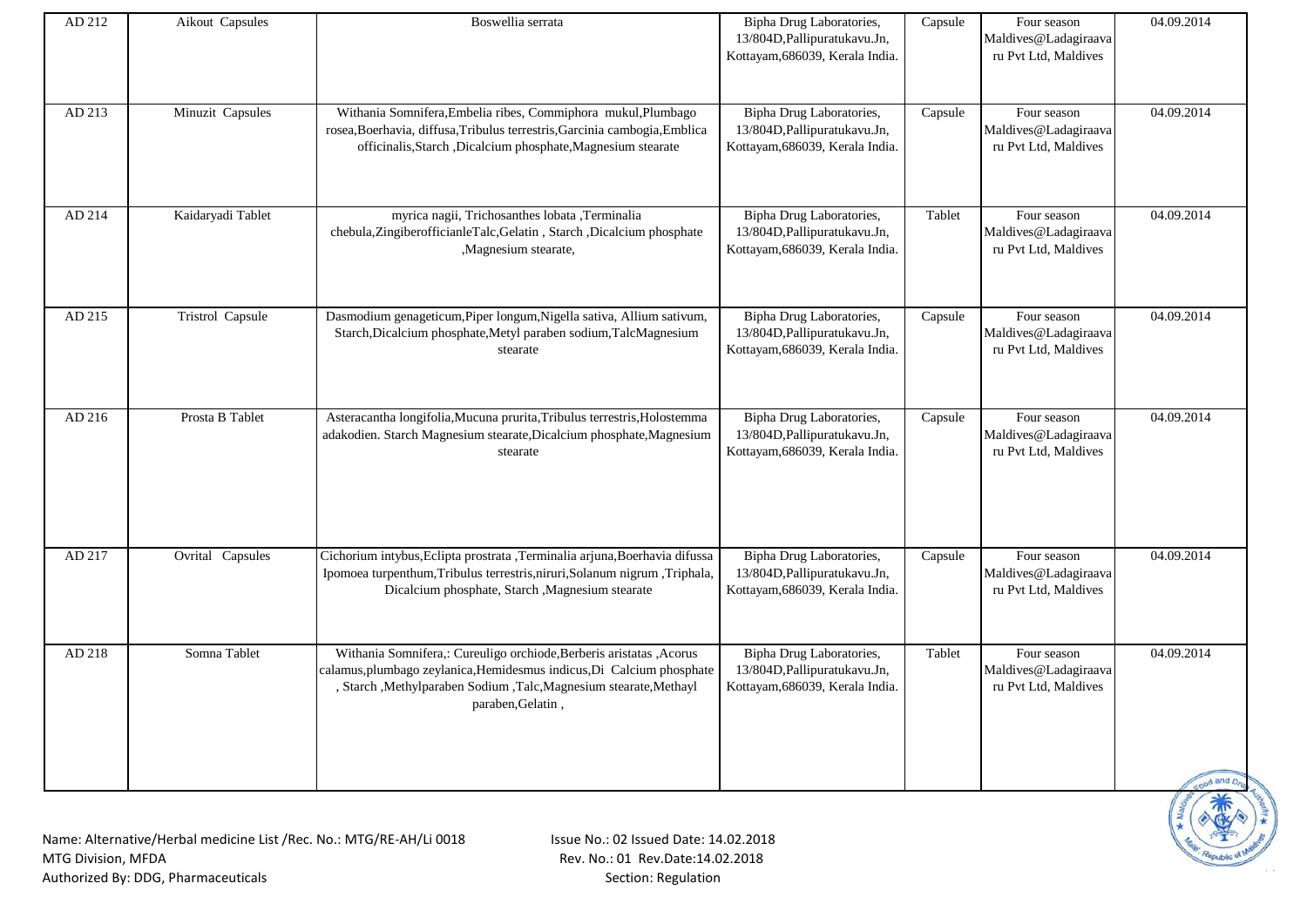| AD 219 | Asthmacure Tablet           | Piper longum, Balsamodendron myrrha, Adhatoda vasica, Ocimum<br>sanctum, Piperbetle, Starch. Di Calcium phosphate, Gelatin.                                                                                                                                         | Bipha Drug Laboratories,<br>13/804D, Pallipuratukavu. Jn,<br>Kottayam, 686039, Kerala India. | Tablet      | Registered by ADK<br>Company Pvt Ltd,<br>Male`, Maldives      | 01.09.2014                              |
|--------|-----------------------------|---------------------------------------------------------------------------------------------------------------------------------------------------------------------------------------------------------------------------------------------------------------------|----------------------------------------------------------------------------------------------|-------------|---------------------------------------------------------------|-----------------------------------------|
| AD 220 | Danwantharam Kashyam Tablet | Ferula assafoetide, Ferula , Acorus calamus, Aristolochia indica, Punica<br>granatum, ptychotis ajowan, Coriandrum sativum, Sphaeranthus<br>hirtus,plumbago rosaea,potassium carbonate ,sodium<br>bicarbonate, potassium chloride , Cuminum cyminum, Piper chaba,   | Bipha Drug Laboratories,<br>13/804D, Pallipuratukavu. Jn,<br>Kottayam, 686039, Kerala India. | Tablet      | Four season<br>Maldives@Ladagiraava<br>ru Pvt Ltd, Maldives   | 11.06.2014                              |
| AD 221 | Hinguvachadi Tablet         | ferula assafoetide, Ferula , Acorus calamus, Aristolochia indica, Punica<br>granatum, ptychotis ajowan, Coriandrum sativum, Sphaeranthus<br>hirtus, plumbago rosaea, potassium carbonate, sodium<br>bicarbonate, potassium chloride , Cuminum cyminum, Piper chaba, | Bipha Drug Laboratories,<br>13/804D, Pallipuratukavu. Jn,<br>Kottayam, 686039, Kerala India. | Tablet      | Four season<br>Maldives@Ladagiraava<br>ru Pvt Ltd, Maldives   |                                         |
| AD 222 | Punarnavadi Kashayam Tablet | Boerhavia diffusa .Azadirachta indica .Trichosanthes<br>curcumerina,zingiber officnale ,Solanaum anguivi ,Tinospora cordifolia<br>Berberis aristata, Starch, Dicalcium phosphate, Methylparaben Sodium,:<br>Talc                                                    | Bipha Drug Laboratories,<br>13/804D, Pallipuratukavu. Jn,<br>Kottayam, 686039, Kerala India. | Tablet      | Four season<br>Maldives@Ladagiraava<br>ru Pvt Ltd, Maldives   |                                         |
| AD 223 | Bofa cough syrup            | Pelargonium sidoides, Eucalyptus Oil, Sodium Alginate,<br>Monoammonium Glycyrrhizinate, Sodium Citrate, Liquid caramel,<br>Peppermint Oil, Menthol, Corn Syrup, Sodium Benzoate, Citric Acid<br>Anhydrous, propylene glycol, Purified water                         | <b>Hoe Pharmacuticals SDN</b><br>BHD, Malaysia                                               | Oral Liquid | Dial Trade Travel and<br>Travels Pvt Ltd, Male`<br>Maldives   |                                         |
| AD 224 | Goabili Shaandhaa           | Embilica officinalis, Sugar                                                                                                                                                                                                                                         | <b>Center for Traditional</b><br>Medicine, Male`, Maldives                                   | Oral Liquid | <b>Center for Traditional</b><br>Medicine, Male`,<br>Maldives | 18/4/2016 to<br>18/4/2021               |
| AD 225 | Veymui Syrup                | Glycyrrhiza glabra, Zingiber officinales, Alpinia galanga, Piper longum,<br>Syzygium aromaticum, sugar, honey, water.                                                                                                                                               | <b>Center for Traditional</b><br>Medicine, Male`, Maldives                                   | Oral Liquid | Center for Traditional<br>Medicine, Male`,<br>Maldives        | 18/4/2016 to<br>18/4/2021               |
| AD 226 | Thabiri Syrup               | Coriandrum sativum, Tamarindus indica, Santalum album, sugar, water                                                                                                                                                                                                 | Center for Traditional<br>Medicine, Male`, Maldives                                          | Oral Liquid | Center for Traditional<br>Medicine, Male`,<br>Maldives        | 18/4/2016 to<br>18/4/2021<br>od and Dry |

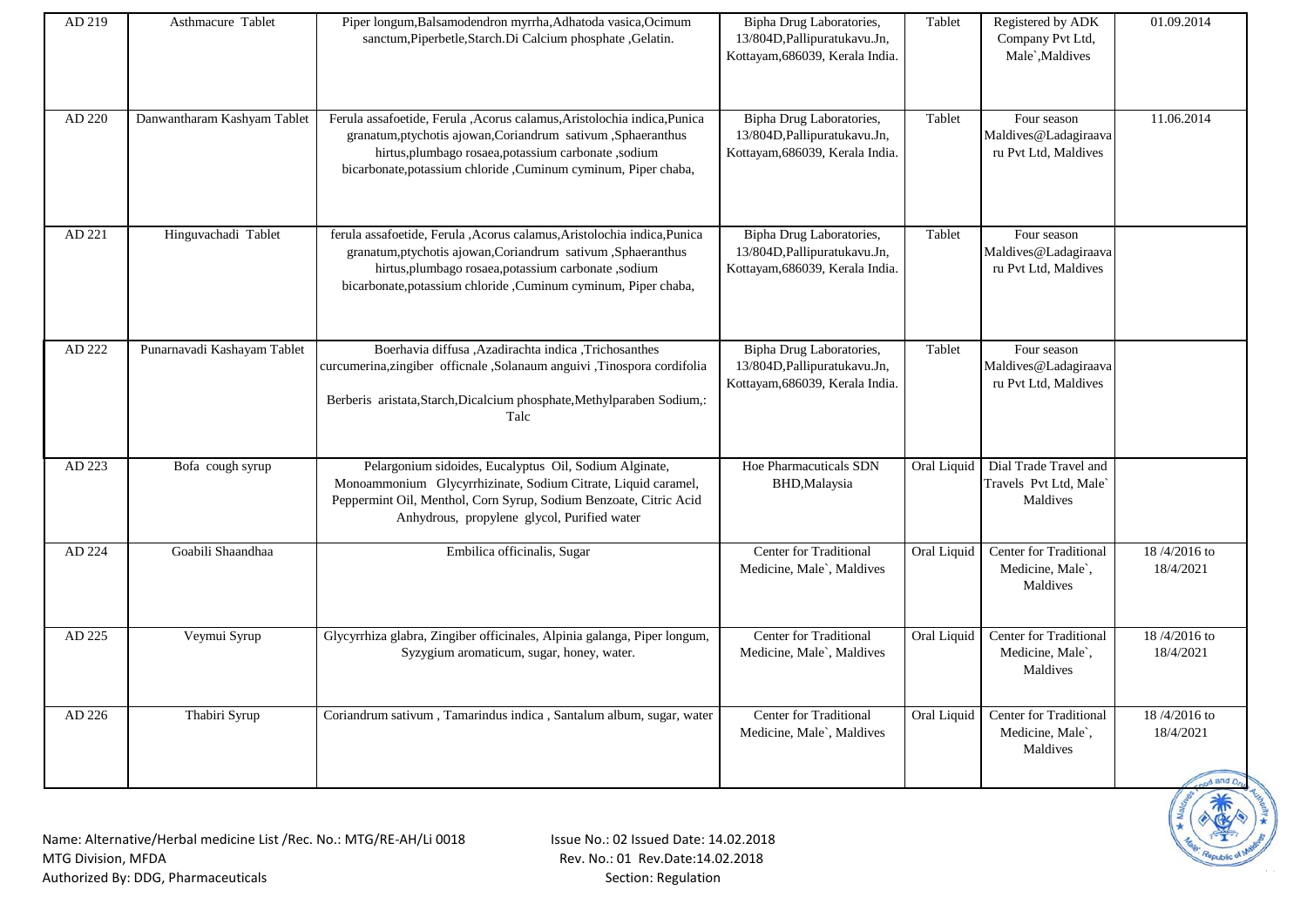| AD 227 | Thakooraa theyo   | Myristica fragrans, Anacyclus pyrethrum, Garcinia cambogia dess,<br>Cinnamomum zeylanicum blume, Turpentine oil, Olea europoea,<br>vinegar, Honey, sucrose. | <b>Center for Traditional</b><br>Medicine, Male`, Maldives | Oil         | <b>Center for Traditional</b><br>Medicine, Male`,<br>Maldives only | 18/4/2016 to<br>18/4/2021 |
|--------|-------------------|-------------------------------------------------------------------------------------------------------------------------------------------------------------|------------------------------------------------------------|-------------|--------------------------------------------------------------------|---------------------------|
| AD 228 | Thoonikaraa Theyo | Anacyclus pyrethrum, Olea europaea, Turpentine Oil, water                                                                                                   | Center for Traditional<br>Medicine, Male`, Maldives        | Oil         | Center for Traditional<br>Medicine, Male`,<br>Maldives             | 18/4/2016 to 18/4/2021    |
| AD 229 | Thanbihi Syrup    | Garcinia Indica fruit pulp, Myristica fragrans, sugar, water                                                                                                | Center for Traditional<br>Medicine, Male`, Maldives        | Oral Liquid | Center for Traditional<br>Medicine, Male`,<br>Maldives             | 18/4/2016 to 18/4/2021    |
| AD 230 | Zaimalhu Theyo    | Shorea robusta, Olea europaea                                                                                                                               | <b>Center for Traditional</b><br>Medicine, Male`, Maldives | Oil         | Center for Traditional<br>Medicine, Male`,<br>Maldives only        | 18/4/2016 to 18/4/2021    |
| AD 231 | Zaimoomi Theyo    | Asphaltum, Olea europaea, turpentine oil                                                                                                                    | Center for Traditional<br>Medicine, Male`, Maldives        | Oil         | Center for Traditional<br>Medicine, Male`,<br>Maldives             | 18/4/2016 to 18/4/2021    |
| AD 232 | Veymui Shaandhaa  | Glycyrrhiza glabra linn, Crocus Sativus, sugar, water                                                                                                       | Center for Traditional<br>Medicine, Male`, Maldives        | Oral Liquid | Center for Traditional<br>Medicine, Male`,<br>Maldives             | 18/4/2016 to 18/4/2021    |
| AD 233 | Thakoora Syrup    | Myristica fragrans, Anacyclus pyrethrum, Cinnamomum zeylanicum<br>blume, honey, sugar, water                                                                | Center for Traditional<br>Medicine, Male`, Maldives        | Oral Liquid | Center for Traditional<br>Medicine, Male`,<br>Maldives             | 18/4/2016 to 18/4/2021    |
| AD 234 | Sanaamui Gulha    | Cassia augustifolia, Pimpinella anisum, sugar, water                                                                                                        | <b>Center for Traditional</b><br>Medicine, Male`, Maldives | Tablet      | Center for Traditional<br>Medicine, Male`,<br>Maldives             | 18/4/2016 to 18/4/2021    |

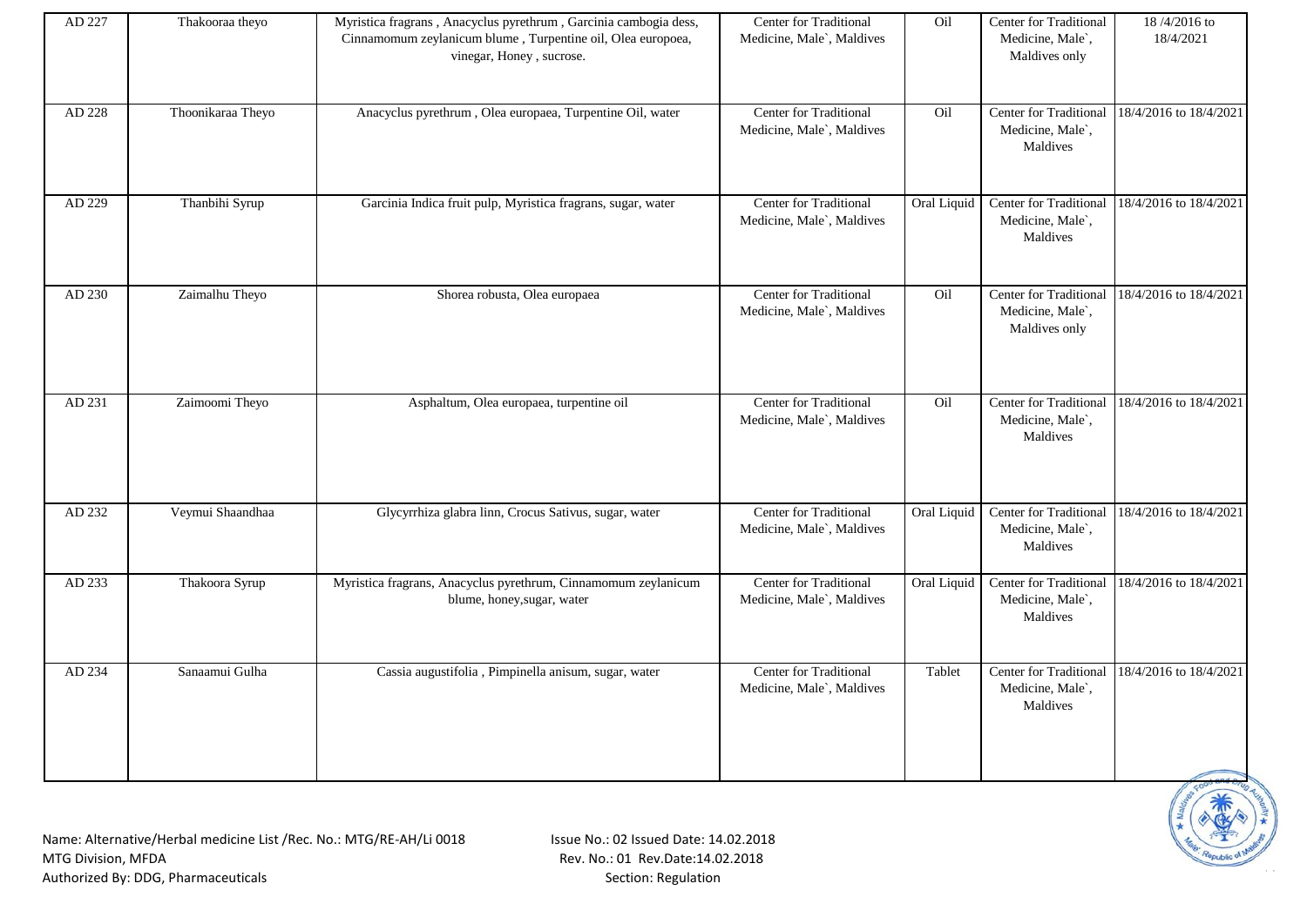| AD 235 | Sanaamakee Syrup  | Cassia augustifolia, Pimpinella anisum, sugar, water                                                 | Center for Traditional<br>Medicine, Male`, Maldives | Oral Liquid | Center for Traditional<br>Medicine, Male`,<br>Maldives        | 18/4/2016 to 18/4/2021 |
|--------|-------------------|------------------------------------------------------------------------------------------------------|-----------------------------------------------------|-------------|---------------------------------------------------------------|------------------------|
| AD 236 | Dhiri fini Theyo  | Nigella sativa, Prunus mahaleb, vinegar, rose water                                                  | Center for Traditional<br>Medicine, Male`, Maldives | Oil         | Center for Traditional<br>Medicine, Male`,<br>Maldives        | 18/4/2016 to 18/4/2021 |
| AD 237 | Gandhuraa Syrup   | Balsamo dendron mukul, water, Sugar,                                                                 | Center for Traditional<br>Medicine, Male`, Maldives | Oral Liquid | Center for Traditional<br>Medicine, Male`,<br>Maldives        | 18/4/2016 to 18/4/2021 |
| AD 238 | Feeni Theyo       | Castor oil, Turpentine Oil, Methyl Salicylate, Diethyl phthalate,<br>Cinnamomum Camphora Nees, Eberm | Center for Traditional<br>Medicine, Male`, Maldives | Oil         | <b>Center for Traditional</b><br>Medicine, Male`,<br>Maldives | 18/4/2016 to 18/4/2021 |
| AD 239 | Kulhugandhu Syrup | Withania somnifera, honey, water                                                                     | Center for Traditional<br>Medicine, Male`, Maldives | Oral Liquid | Center for Traditional<br>Medicine, Male`,<br>Maldives only   | 18/4/2016 to 18/4/2021 |
| AD 240 | Bazabaazu Syrup   | Myristica fragrans houtt, Sugar, Water                                                               | Center for Traditional<br>Medicine, Male`, Maldives | Oral Liquid | Center for Traditional<br>Medicine, Male`,<br>Maldives        | 07.01.2015             |
| AD 241 | Maakaraa Syrup    | Anacyclus pyrethrum, Honey, Sugar, Water                                                             | Center for Traditional<br>Medicine, Male`, Maldives | Oral Liquid | Center for Traditional<br>Medicine, Male`,<br>Maldives        | 07.01.2015             |
| AD 242 | kalhudhiri Theyo  | Nigella sativa 100%, Olea europaea                                                                   | Center for Traditional<br>Medicine, Male`, Maldives | Oil         | <b>Center for Traditional</b><br>Medicine, Male`,<br>Maldives | 07.01.2015             |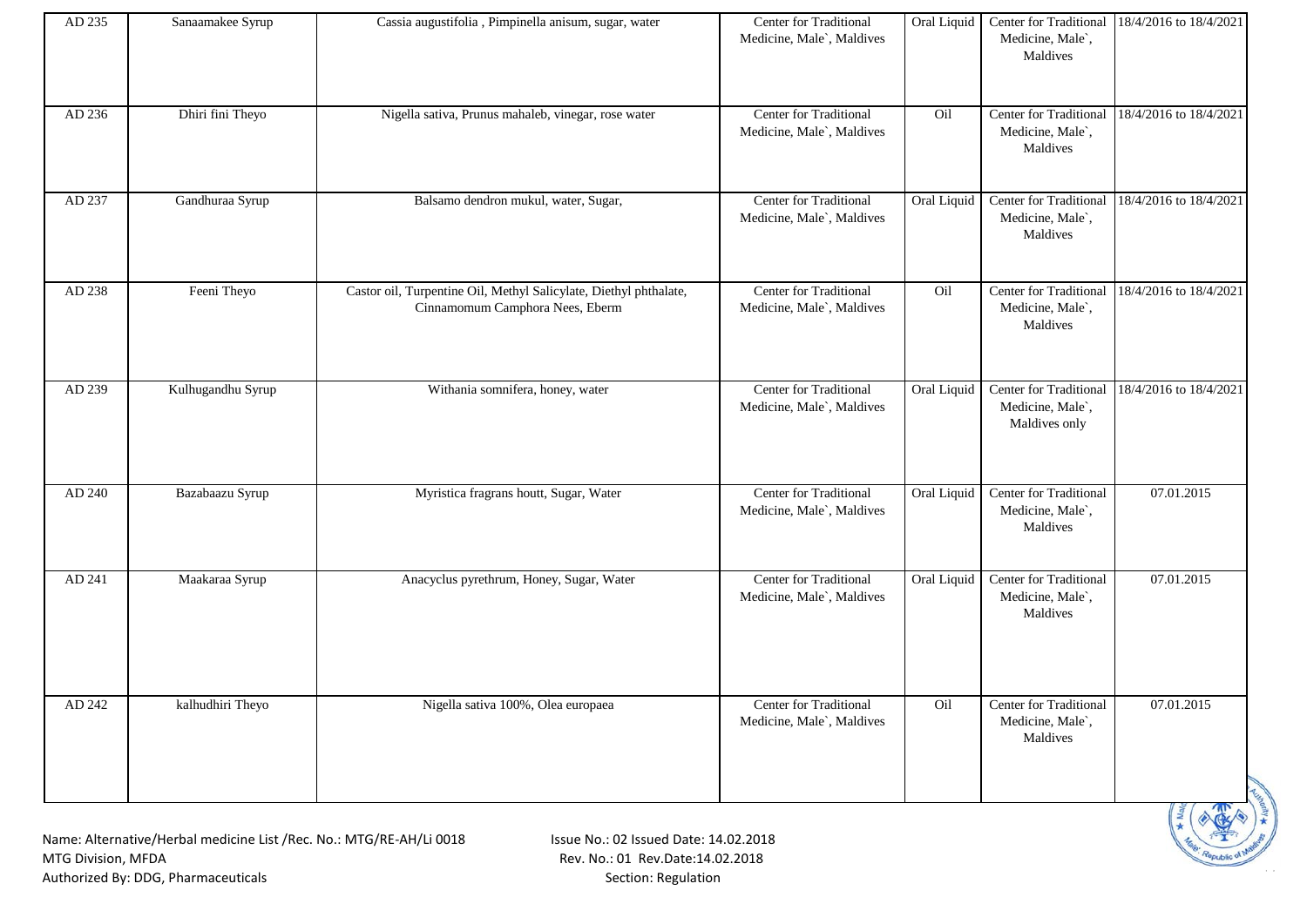| AD 243 | Hudhu huipilaa Saandhaa | Aerva lanata, honey, water                                                                                                                      | Center for Traditional<br>Medicine, Male`, Maldives | Oral Liquid | Center for Traditional<br>Medicine, Male`,<br>Maldives             | 07.01.2015 |
|--------|-------------------------|-------------------------------------------------------------------------------------------------------------------------------------------------|-----------------------------------------------------|-------------|--------------------------------------------------------------------|------------|
| AD 244 | Hithi Mui Syrup         | Swertia chirata, Glycyrrhiza glabra, Sugar, Water                                                                                               | Center for Traditional<br>Medicine, Male`, Maldives | Oral Liquid | <b>Center for Traditional</b><br>Medicine, Male`,<br>Maldives      | 07.01.2015 |
| AD 245 | Hudhumaa Syrup          | Strychnos potatorum, Aerva lanata, Emblica officinalis, Sugar, Water                                                                            | Center for Traditional<br>Medicine, Male`, Maldives | Oral Liquid | <b>Center for Traditional</b><br>Medicine, Male`,<br>Maldives      | 07.01.2015 |
| AD 246 | <b>Bukhaaree Syrup</b>  | Cordia dichotoma, Malus domestica, Ficus carica, Vitis vinifera, sugar,<br>water                                                                | Center for Traditional<br>Medicine, Male`, Maldives | Oral Liquid | Center for Traditional<br>Medicine, Male`,<br>Maldives             | 07.01.2015 |
| AD 247 | Arolhi Syrup            | Terminaliachebula49.9%, Glycyrrhizaglabra49.9%,                                                                                                 | Center for Traditional<br>Medicine, Male`, Maldives | Oral Liquid | Center for Traditional<br>Medicine, Male`,<br>Maldives             | 07.01.2015 |
| AD 248 | Akarakaraa Theyo        | Anacyclus pyrethrum, Olea europaea, water                                                                                                       | Center for Traditional<br>Medicine, Male`, Maldives | Oil         | <b>Center for Traditional</b><br>Medicine, Male`,<br>Maldives only | 07.01.2015 |
| AD 249 | Huisun Syrup            | Saussurea lappa Clarke, Nigella Sativa Seeds, Zingerber officinales,<br>Terminalia Chebula Water, Honey.                                        | Center for Traditional<br>Medicine, Male`, Maldives | Oral Liquid | Center for Traditional<br>Medicine, Male`,<br>Maldives             | 07.01.2015 |
| AD 250 | Heena Theyo             | Lawsonia Inermis, Pimpinella Anisum Terminalia Chebula, Emblica<br>Officinalis, Cascula Reflexa, Alum cepa Water, Olea europaea, Rose<br>water, | Center for Traditional<br>Medicine, Male`, Maldives | Oil         | Center for Traditional<br>Medicine, Male`,<br>Maldives             | 07.01.2015 |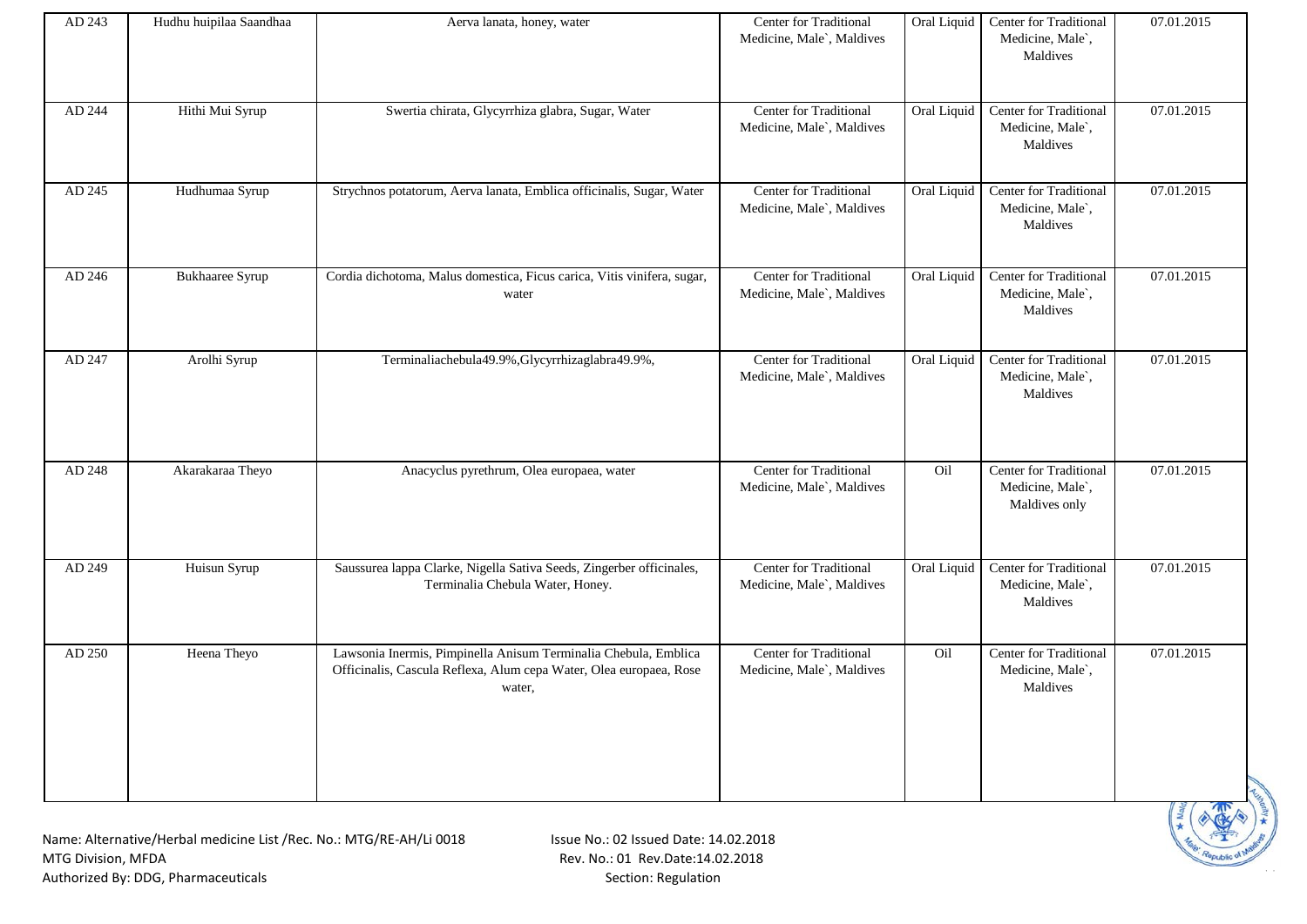| AD 251 | Lonumedhu Theyo               | Allium sativim, Olea Europea Camphor, Nigilla Sativa                                                                           | <b>Center for Traditional</b><br>Medicine, Male`, Maldives | Oil         | Center for Traditional<br>Medicine, Male`,<br>Maldives        | 07.01.2015             |
|--------|-------------------------------|--------------------------------------------------------------------------------------------------------------------------------|------------------------------------------------------------|-------------|---------------------------------------------------------------|------------------------|
| AD 252 | Vahtheen Syrup                | Olea Europaea, Dried Grapes, Cordia Dichotoma, Water Sugar.                                                                    | Center for Traditional<br>Medicine, Male`, Maldives        | Oral Liquid | Center for Traditional<br>Medicine, Male`,<br>Maldives        | 05.03.2015             |
| AD 253 | Iguru Syrup                   | Zinziber Officinale, Glycyrrhiza Glabr, Cinnamomum Cassia<br>,Blume,Crocus Sativus,Allium Sativum,Sugar.Water.                 | Center for Traditional<br>Medicine, Male`, Maldives        | Oral Liquid | Center for Traditional<br>Medicine, Male`,<br>Maldives        | 18/4/2016 to 18/4/2021 |
| AD 254 | Lansimoo Theyo                | AnOral liquidogon muricatus, Santalum powder, Anacyclus<br>pyrethrum, Rose water                                               | Center for Traditional<br>Medicine, Male`, Maldives        | Oil         | Center for Traditional<br>Medicine, Male`,<br>Maldives        | 18/4/2016 to 18/4/2021 |
| AD 255 | Medhumui Syrup                | Allium Sativum, Zinziber Officinale, Trigonelia foenumgraecum ,: Honey,                                                        | Center for Traditional<br>Medicine, Male`, Maldives        | Oral Liquid | <b>Center for Traditional</b><br>Medicine, Male`,<br>Maldives | 18/4/2016 to 18/4/2021 |
| AD 256 | Masthakaa Theyo               | Sesamum Indicum , Olea Europea Pistacia Lentiscus                                                                              | Center for Traditional<br>Medicine, Male`, Maldives        | Oil         | Center for Traditional<br>Medicine, Male`,<br>Maldives        | 18/4/2016 to 18/4/2021 |
| AD 257 | Kelaafini Syrup               | Santalum Album , CamphorRose wat, Water Sugar                                                                                  | Center for Traditional<br>Medicine, Male`, Maldives        | Oral Liquid | <b>Center for Traditional</b><br>Medicine, Male`,<br>Maldives | 18/4/2016 to 18/4/2021 |
| AD 258 | Dolo White Emulsion           | Aloevera, clerodendrumphlomidis, Cinnamomumcamphora,                                                                           | JKR'S Siddha Rearch and<br>Pharmacuticals PVT LTD, India   | Ointment    | <b>ADK Company Pvt</b><br>Ltd, Male`, Maldives                | 29/04/2015             |
| AD 259 | S.I.V.I.A. Herbal Oral liquid | Indigofera aspalathoids Celastrus paniculatusCorallocarpus<br>epigaeus, Cinnamomum, camphora, Solanum, trilobatum, Solanaceae. | JKR'S Siddha Rearch and<br>Pharmacuticals PVT LTD, India   | Oral Liquid | <b>ADK Company Pvt</b><br>Ltd, Male`, Maldives                | 29/04/2015             |

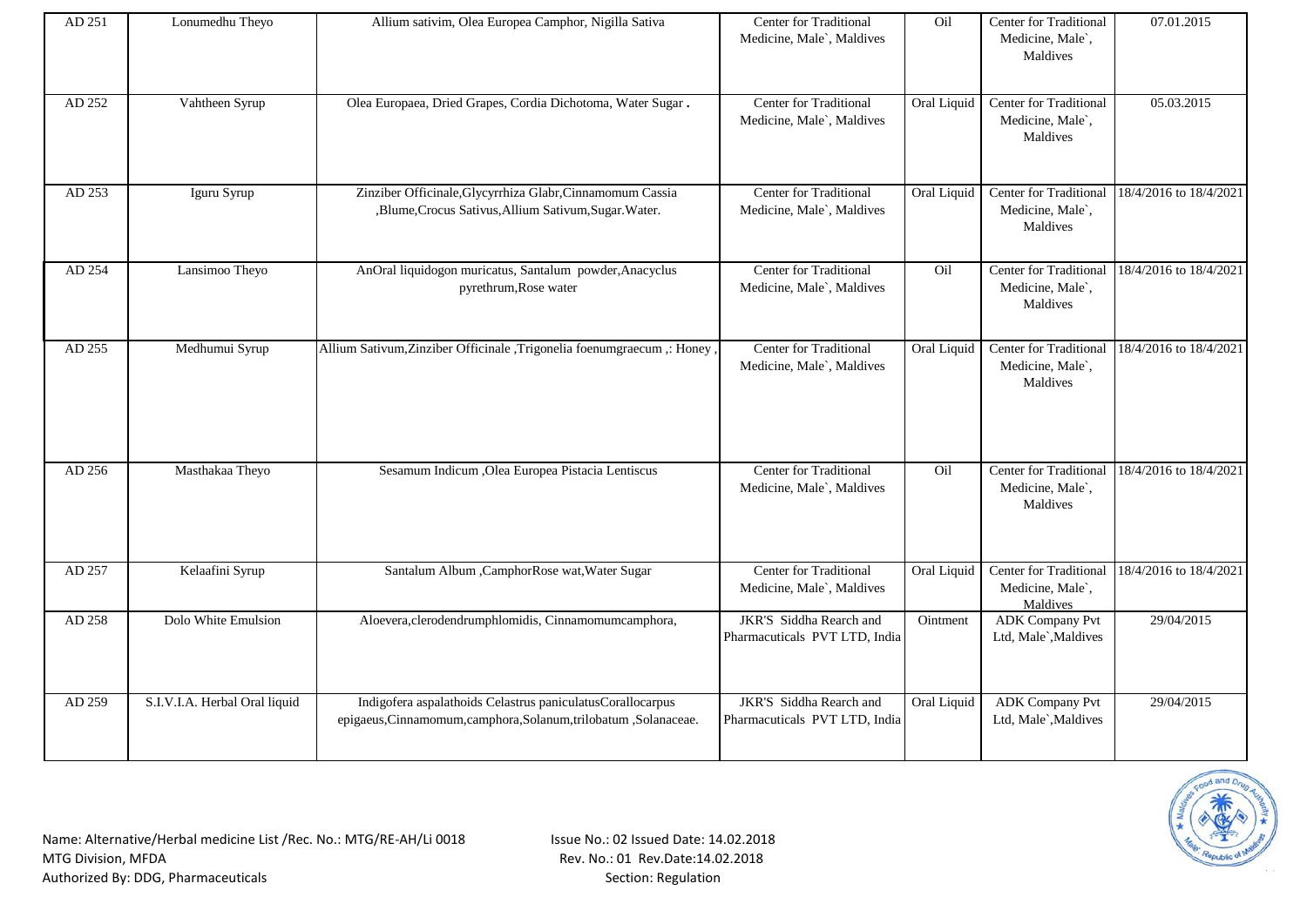| AD 260 | S.I.V.I.A. Herbal Tonic | Indigoferaaspalathodes, Clestrus<br>paniculatus, Corallacarpus, Paniculates, Solanum trilobatum, Ocimum<br>sanctum, Wrightia, tinctoria, Bacopa monnieri, Piper longum, Piper nigram<br>Zingber, officnale, Tinospora cordifolia, Leucas aspera. | JKR'S Siddha Rearch and<br>Pharmacuticals PVT LTD, India | Oral Liquid     | <b>ADK</b> Company Pvt<br>Ltd, Male`, Maldives | 29/04/2015 |
|--------|-------------------------|--------------------------------------------------------------------------------------------------------------------------------------------------------------------------------------------------------------------------------------------------|----------------------------------------------------------|-----------------|------------------------------------------------|------------|
| AD 261 | Psorolin Ointment       | Wrightia tinctoria Rbr Cynodon dactylon,                                                                                                                                                                                                         | JKR'S Siddha Rearch and<br>Pharmacuticals PVT LTD, India | Ointment        | <b>ADK</b> Company Pvt<br>Ltd, Male`, Maldives | 29/04/2015 |
| AD 262 | Lippu ointment          | Pungamia glabra, Oleum cocos nucifera,                                                                                                                                                                                                           | JKR'S Siddha Rearch and<br>Pharmacuticals PVT LTD, India | Ointment        | <b>ADK</b> Company Pvt<br>Ltd, Male`, Maldives | 29/04/2015 |
| AD 263 | Dolobalm pain balm      | Cinnamomum camphora, Gultheria fragrantissima,<br>Clerodendron, phlomoides, Cardiospermum, helicacabum, Mentha piperata, Pharmacuticals PVT LTD, India                                                                                           | JKR'S Siddha Rearch and                                  | Balm            | <b>ADK Company Pvt</b><br>Ltd, Male`, Maldives | 29/04/2015 |
| AD 264 | Thee Gel Ointment       | WrightiatinctoriaRb,Aloevera,Curcuma longa Terminalia ,chebula,                                                                                                                                                                                  | JKR'S Siddha Rearch and<br>Pharmacuticals PVT LTD, India | Gel<br>Ointment | <b>ADK</b> Company Pvt<br>Ltd, Male`, Maldives | 29/04/2015 |
| AD 265 | Tolenorm Ointment       | Wrightia tinctoria Rbr, Psorolea corylifoliaIndigofera tinctoria Oleum<br>cocos nucifera,                                                                                                                                                        | JKR'S Siddha Rearch and<br>Pharmacuticals PVT LTD, India | Ointment        | <b>ADK Company Pvt</b><br>Ltd, Male`, Maldives | 29/04/2015 |
| AD 266 | Arolhi Sarubath         | Terminalia chebula, Glycyrrhiza glabra, Crocus sativus                                                                                                                                                                                           | Dhivehi Beys Clinic, Hulhumale'<br>, Maldives            | Oral Liquid     | Dhivehi Beys Clinic,<br>Hulhumale, Maldives    |            |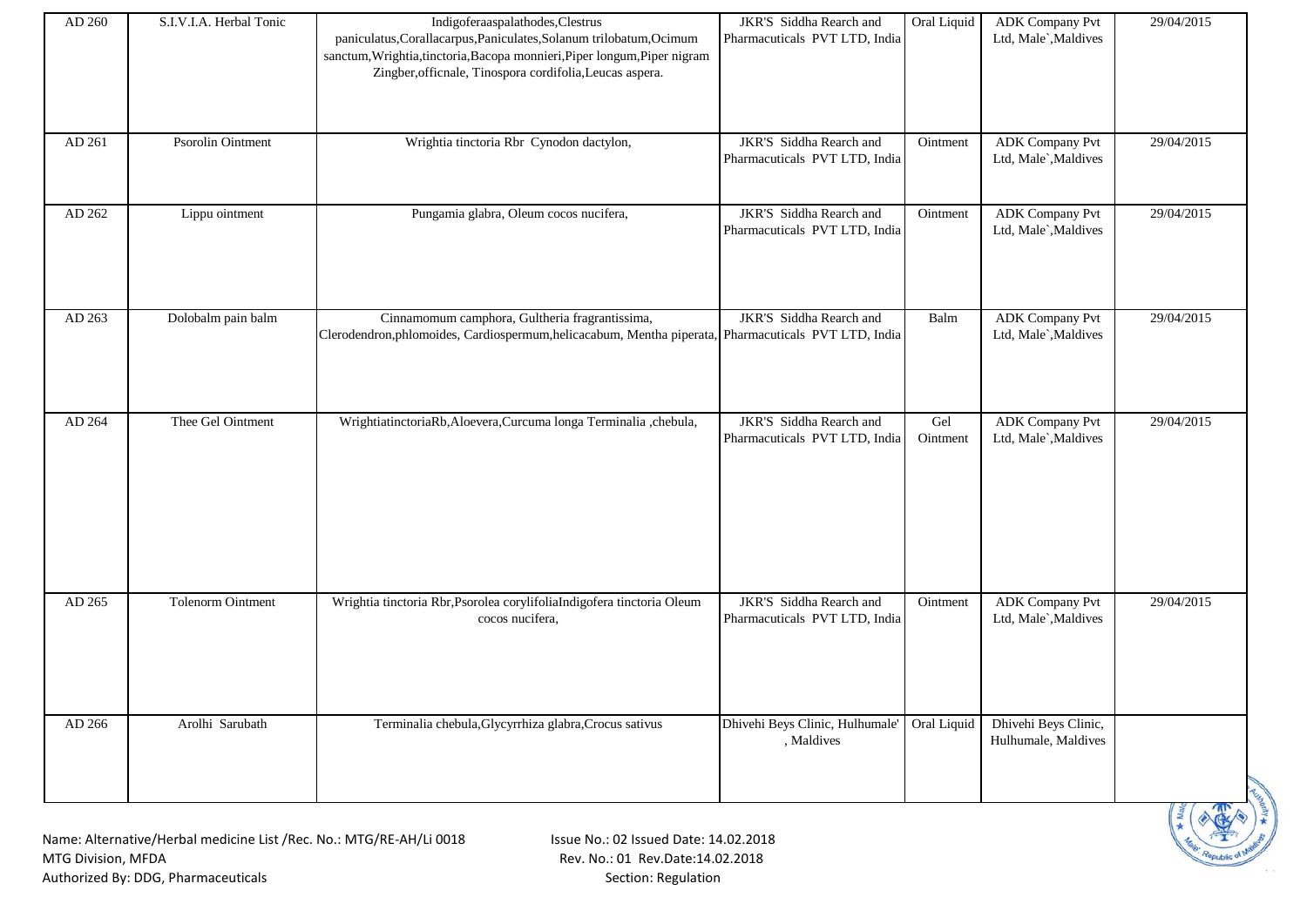| AD 267 | Buradha Sarubath   | Aerua Lanata, Boehaavia difussa,                                 | Dhivehi Beys Clinic, Hulhumale' Oral Liquid<br>, Maldives |             | Dhivehi Beys Clinic,<br>Hulhumale, Maldives            |            |
|--------|--------------------|------------------------------------------------------------------|-----------------------------------------------------------|-------------|--------------------------------------------------------|------------|
| AD 268 | Fonikuladumui      | Cinnamomum cassia blume, Withania somnifera,,                    | Dhivehi Beys Clinic, Hulhumale'<br>, Maldives             | Oral Liquid | Dhivehi Beys Clinic,<br>Hulhumale, Maldives            |            |
| AD 269 | Vahteeni Sarubath  | Ficus carica linn, Vitis vinefera, Cordia dichotoma,             | Dhivehi Beys Clinic, Hulhumale'<br>, Maldives             | Oral Liquid | Dhivehi Beys Clinic,<br>Hulhumale, Maldives            |            |
| AD 270 | Arolhi Sarubath    | Terminalia chebula, Glycyrrhiza glabra, Crocus sativus,          | Dhivehi Beys Clinic, Hulhumale'<br>, Maldives             | Oral Liquid | Dhivehi Beys Clinic,<br>Hulhumale, Maldives            |            |
| AD 271 | Huifila Sarubath   | Aerua Lanata, Nigilla Sativa , Prunus Mahaleb , Ptychotis, Honey | Dhivehi Beys Clinic, Hulhumale'<br>, Maldives             | Oral Liquid | Dhivehi Beys Clinic,<br>Hulhumale, Maldives            |            |
| AD 272 | Obathumui Syrup    | Trigonelia foenumgraecum, Honey, Water                           | Center for Traditional<br>Medicine, Male`, Maldives       | Oral Liquid | Center for Traditional<br>Medicine, Male`,<br>Maldives | 03.10.2015 |
| AD 273 | Kudheena Sarubath  | Mentha Spicate, Piper Long, Myristica Fragrans, Water,           | Dhivehi Beys Clinic, Hulhumale'<br>, Maldives             | Oral Liquid | Dhivehi Beys Clinic,<br>Hulhumale, Maldives            | 19.05.2015 |
| AD 274 | Kelaa Sarubath     | Santalum Album, Rose water, Cinnamomum camphora                  | Dhivehi Beys Clinic, Hulhumale'<br>Maldives               | Oral Liquid | Dhivehi Beys Clinic,<br>Hulhumale, Maldives            |            |
| AD 275 | Sanamakee Sarubath | Cassia angustifolia Rosa, Damasceana, Pimpine Anisum             | Dhivehi Beys Clinic, Hulhumale'<br>Maldives               | Oral Liquid | Dhivehi Beys Clinic,<br>Hulhumale, Maldives            | 09.06.2015 |
| AD 276 | Hithi sarubath     | Swertia chirata, Glycyrrhiza Glabra,                             | Dhivehi Beys Clinic, Hulhumale'<br>Maldives               | Oral Liquid | Dhivehi Beys Clinic,<br>Hulhumale, Maldives            |            |

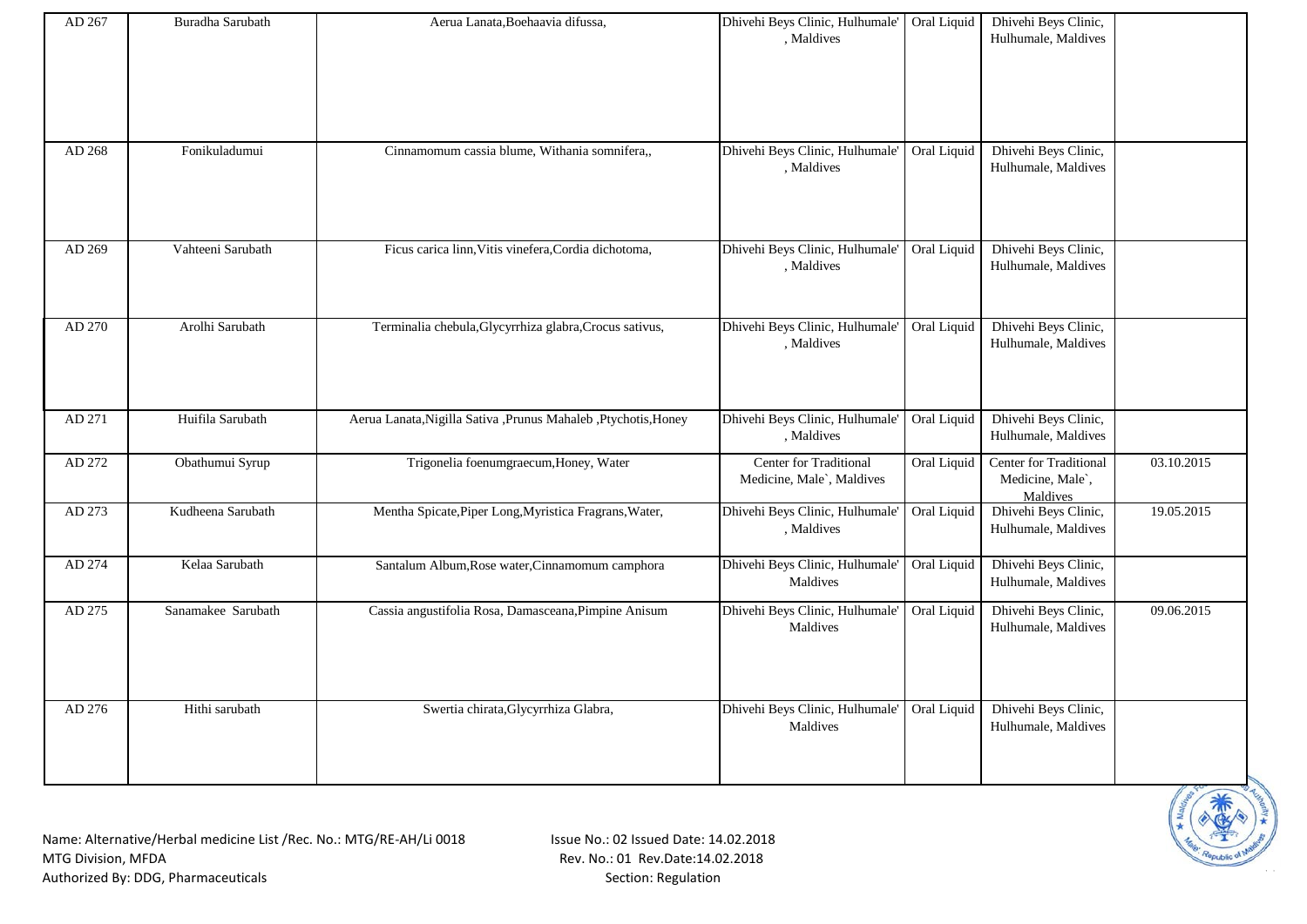| AD 277 | Vahteeni Sarubath                                                   | Ficus carica, Vitis vinifera, Cordia dichotoma,                                                                                                                                                                                                                                                    | Dhivehi Beys Clinic, Hulhumale' Oral Liquid<br>Maldives |             | Dhivehi Beys Clinic,<br>Hulhumale, Maldives |            |
|--------|---------------------------------------------------------------------|----------------------------------------------------------------------------------------------------------------------------------------------------------------------------------------------------------------------------------------------------------------------------------------------------|---------------------------------------------------------|-------------|---------------------------------------------|------------|
|        |                                                                     |                                                                                                                                                                                                                                                                                                    |                                                         |             |                                             |            |
|        |                                                                     |                                                                                                                                                                                                                                                                                                    |                                                         |             |                                             |            |
| AD 278 | Goabili Sarubath                                                    | Emblica Officinalis, Boswellia Serrata, Ptychotis, Hyoscyamus<br>Niger, Cuminum cyminum, Curcuma zedoaria, Coriandrum<br>sativum, Quercus infectoria, Cinnamomum cassia Blume , Glycyrrhiza<br>Glabra , Pimpinella Anisum, Santalum Album, Cinnamomum Camphora<br>,Garcinia Indica ,Curcuma longa. | Dhivehi Beys Clinic, Hulhumale'<br>Maldives             | Oral Liquid | Dhivehi Beys Clinic,<br>Hulhumale, Maldives | 09.06.2015 |
| AD 279 | Karaamui                                                            | Spilanthes oleracea, Honey,                                                                                                                                                                                                                                                                        | Dhivehi Beys Clinic, Hulhumale'<br>Maldives             | Tablet      | Dhivehi Beys Clinic,<br>Hulhumale, Maldives |            |
| AD 280 | Thakoora Sarubath                                                   | Glycyrrhiza glabra, Crocus sativus.                                                                                                                                                                                                                                                                | Dhivehi Beys Clinic, Hulhumale' Oral Liquid<br>Maldives |             | Dhivehi Beys Clinic,<br>Hulhumale, Maldives | 19.05.2015 |
| AD 281 | Bazabaazu Sarubath                                                  | Swertia Chirata, Buch ham, Glycyrrhiza glabra Linn.                                                                                                                                                                                                                                                | Dhivehi Beys Clinic, Hulhumale'<br>Maldives             | Oral Liquid | Dhivehi Beys Clinic,<br>Hulhumale, Maldives |            |
| AD 282 | Huifila Sarubath                                                    | Aerua Lanta, Prunus Mahaleb, plychotis,                                                                                                                                                                                                                                                            | Dhivehi Beys Clinic, Hulhumale'<br>Maldives             | Oral Liquid | Dhivehi Beys Clinic,<br>Hulhumale, Maldives |            |
| AD 283 | Anbihi Sarubath                                                     | Garcinia indica, Myristica Fragrans,                                                                                                                                                                                                                                                               | Dhivehi Beys Clinic, Hulhumale'<br>Maldives             | Oral Liquid | Dhivehi Beys Clinic,<br>Hulhumale, Maldives |            |
| AD 284 | Fonikuladumui                                                       | Cinnamomum cassia blume, Withania somnifera,                                                                                                                                                                                                                                                       | Dhivehi Beys Clinic, Hulhumale'<br>Maldives             | Oral Liquid | Dhivehi Beys Clinic,<br>Hulhumale, Maldives |            |
| AD 285 | Buradha Sarubath                                                    | Aerua Lanata, Boerhavia diffusa.                                                                                                                                                                                                                                                                   | Dhivehi Beys Clinic, Hulhumale'<br>Maldives             | Oral Liquid | Dhivehi Beys Clinic,<br>Hulhumale, Maldives |            |
| AD 286 | Medumui                                                             | Allium Sativum, Zinziber oficinale , Trigonelia foenumgraecum,                                                                                                                                                                                                                                     | Dhivehi Beys Clinic, Hulhumale'<br>Maldives             | Oral Liquid | Dhivehi Beys Clinic,<br>Hulhumale, Maldives |            |
|        | Name: Alternative/Herbal medicine List /Rec. No.: MTG/RE-AH/Li 0018 | Issue No.: 02 Issued Date: 14.02.2018                                                                                                                                                                                                                                                              |                                                         |             |                                             |            |

**Republic of**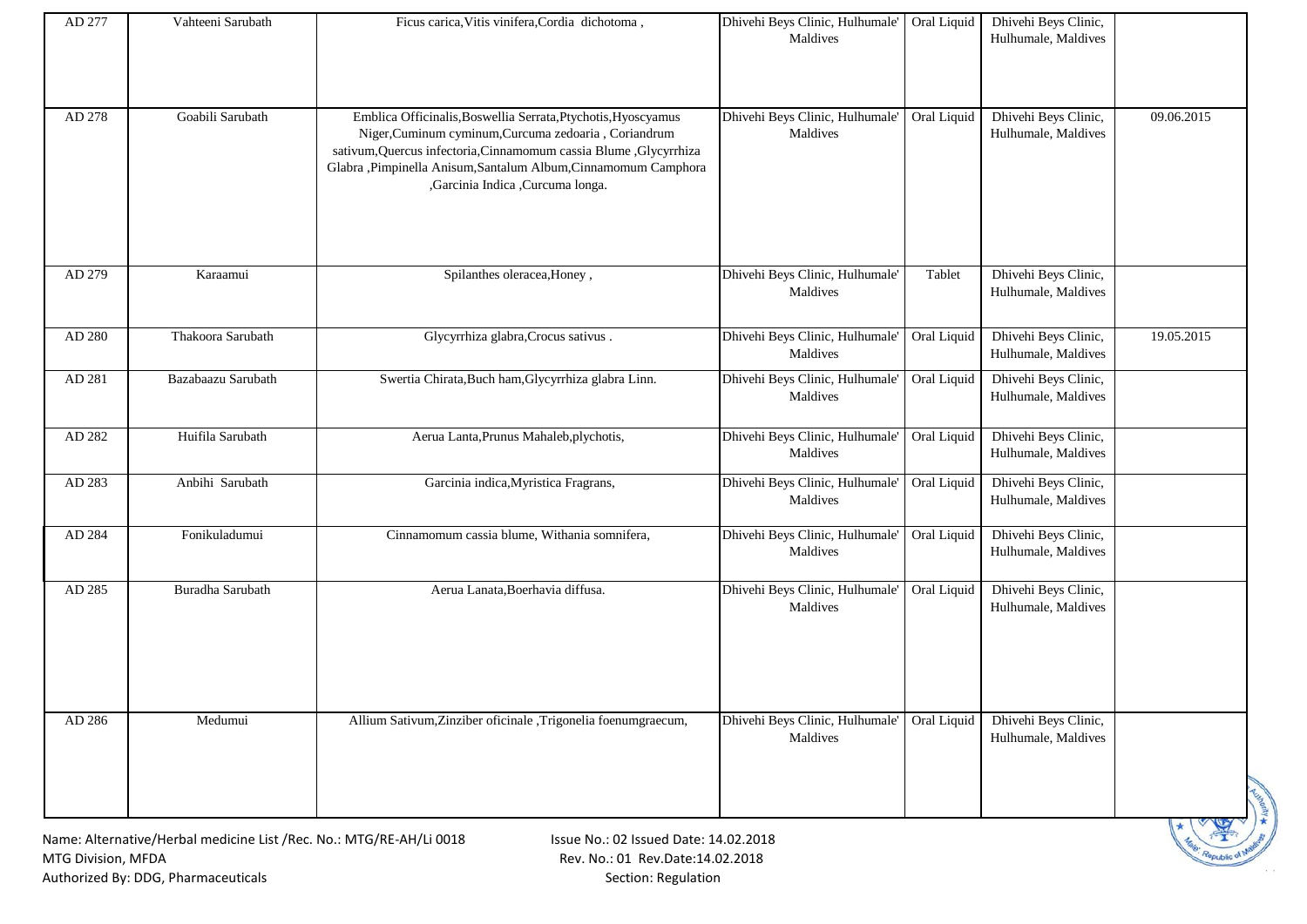| AD 287 | Asmalu Sarubath         | Strychnos potatorum, Aerua Lanata , Emblica officinalis,                                                           | Dhivehi Beys Clinic, Hulhumale' Oral Liquid<br>Maldives |             | Dhivehi Beys Clinic,<br>Hulhumale, Maldives | 09.06.2015 |
|--------|-------------------------|--------------------------------------------------------------------------------------------------------------------|---------------------------------------------------------|-------------|---------------------------------------------|------------|
| AD 288 | Iguru Sarubath          | Zinziber officinale, Glycyrrhiza glabra, Cinnamomum Cassia<br>Blume, Crocus sativus, Allium Sativum, Sugar, Water, | Dhivehi Beys Clinic, Hulhumale' Oral Liquid<br>Maldives |             | Dhivehi Beys Clinic,<br>Hulhumale, Maldives | 19.05.2015 |
| AD 289 | <b>Buharee Sarubath</b> | Cordia Dichotoma, Apple , Ficus carica, Vitis vinifera,                                                            | Dhivehi Beys Clinic, Hulhumale'<br>Maldives             | Oral Liquid | Dhivehi Beys Clinic,<br>Hulhumale, Maldives |            |
| AD 300 | Huisun sarubath         | Saussurea lappa, Nigilla Sativa , Zinziber officinale , Terminalia chebula<br>Water,                               | Dhivehi Beys Clinic, Hulhumale'<br>Maldives             | Oral Liquid | Dhivehi Beys Clinic,<br>Hulhumale, Maldives |            |
| AD 301 | Lonumasthakaa Theyo     | Sesamum Indicum Sesame oil Turpentine oil. Allium Sativium , Sodium<br>Chloride, Pistacia Lantiscus                | Dhivehi Beys Clinic, Hulhumale'<br>Maldives             | Oil         | Dhivehi Beys Clinic,<br>Hulhumale, Maldives | 25.10.2015 |
| AD 302 | Moomiyaa Theyo          | Olea Europea, Turpentine oil, Asphaltum                                                                            | Dhivehi Beys Clinic, Hulhumale'<br>Maldives             | Oil         | Dhivehi Beys Clinic,<br>Hulhumale, Maldives |            |
| AD 303 | Tharakaraa Theyo        | Anacyclus pyrethrum, Spilanthes oleracea Murr, Olea Europea                                                        | Dhivehi Beys Clinic, Hulhumale'<br>Maldives             | Oil         | Dhivehi Beys Clinic,<br>Hulhumale, Maldives |            |
| AD 304 | Lonumedhu Theyo         | Allium Sativum, Olea Europea, Nigilla Sativa, Cinnamomum, camphora Dhivehi Beys Clinic, Hulhumale'                 | Maldives                                                | Oil         | Dhivehi Beys Clinic,<br>Hulhumale, Maldives |            |
| AD 305 | Revi Ointment           | Brassica nigram, Curcurma Longa, Azdirachta<br>indica, Cinnamoum, Camphor                                          | Dhivehi Beys Clinic, Hulhumale'<br>Maldives             | Ointment    | Dhivehi Beys Clinic,<br>Hulhumale, Maldives |            |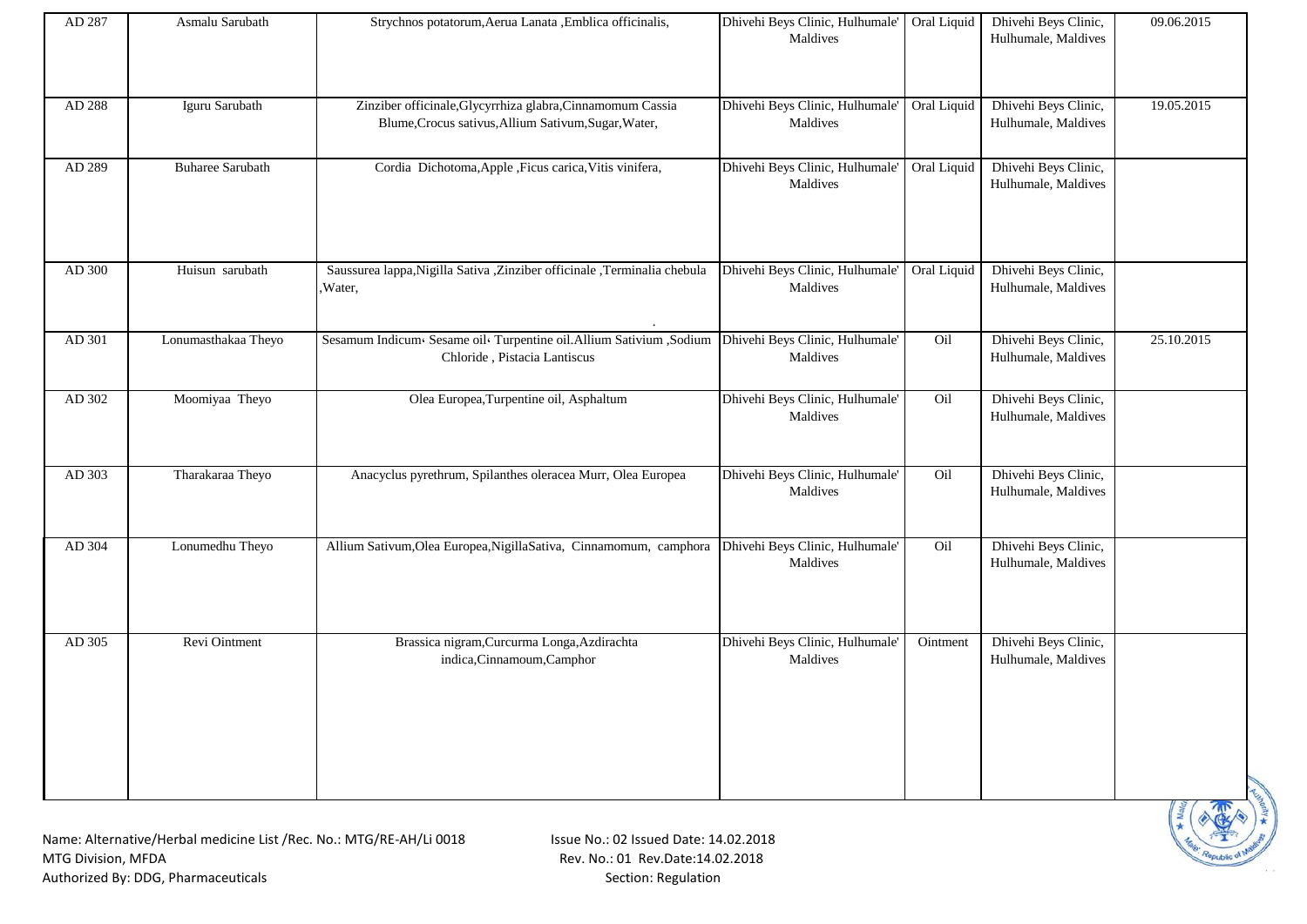| AD 306 | Maahithi Sarubath                                                   | Piper nigrum, Azadirachta indica                                                                                     | Dhivehi Beys Clinic, Hulhumale' Oral Liquid<br>Maldives |             | Dhivehi Beys Clinic,<br>Hulhumale, Maldives |             |
|--------|---------------------------------------------------------------------|----------------------------------------------------------------------------------------------------------------------|---------------------------------------------------------|-------------|---------------------------------------------|-------------|
|        |                                                                     |                                                                                                                      |                                                         |             |                                             |             |
| AD 307 | Thakoora Theyo                                                      | Anacyclus pyrethrum Myristica Fragrans, C innamomum, Camphora,<br>Olea Europea, Turpentine oil, Cinnamomum Zeylancum | Dhivehi Beys Clinic, Hulhumale'<br>Maldives             | Oil         | Dhivehi Beys Clinic,<br>Hulhumale, Maldives | 05.11.2015  |
| AD 308 | Vai Theyo                                                           | Turpentine oil, Cinnamomum, Camphora, Ricinus Communis Linn                                                          | Dhivehi Beys Clinic, Hulhumale'<br>Maldives             | Oil         | Dhivehi Beys Clinic,<br>Hulhumale, Maldives | 05.11.2015  |
| AD 309 | Huluhu Theyo                                                        | Cinnamomum, Camphora, Brassica Nigra                                                                                 | Dhivehi Beys Clinic, Hulhumale'<br>Maldives             | Oil         | Dhivehi Beys Clinic,<br>Hulhumale, Maldives | 05.11.2015  |
| AD 310 | Assi Theyo                                                          | Saussurea Lappa, Piper Nigrum, Sesamum Indicum                                                                       | Dhivehi Beys Clinic, Hulhumale'<br>Maldives             | Oil         | Dhivehi Beys Clinic,<br>Hulhumale, Maldives | 05.11.2015  |
| AD 311 | Ruvaa Theyo                                                         | Calotropis Zinziber Hyoscyamus Niger Officinale Colchicuni Autumnale Dhivehi Beys Clinic, Hulhumale'                 | Maldives                                                | Oil         | Dhivehi Beys Clinic,<br>Hulhumale, Maldives | 05.11.2015  |
| AD 312 | Kalhudhiri Maujoon                                                  | Nigilla Sativa, Trigonelia foenumgraecum, Ptychotis                                                                  | Dhivehi Beys Clinic, Hulhumale'<br>Maldives             | Oral liquid | Dhivehi Beys Clinic,<br>Hulhumale, Maldives | 25.10.2015  |
| AD 313 | Kulhugadhu mui                                                      | Withania somnifera, Honey                                                                                            | Dhivehi Beys Clinic, Hulhumale'<br>Maldives             | Oral liquid | Dhivehi Beys Clinic,<br>Hulhumale, Maldives |             |
| AD 314 | <b>Bekay Capsules</b>                                               | Eclipta Alba prostrate,: Ferrum, Citrus bergamia.                                                                    | Dhivehi Beys Clinic, Hulhumale'<br>Maldives             | Capsule     | Dhivehi Beys Clinic,<br>Hulhumale, Maldives |             |
| AD 315 | Kalhudhiri Theyo                                                    | Nigilla Sativa, Olea Europea                                                                                         | Dhivehi Beys Clinic, Hulhumale'<br>Maldives             | Oil         | Dhivehi Beys Clinic,<br>Hulhumale, Maldives | tood and Dr |
|        | Name: Alternative/Herbal medicine List /Rec. No.: MTG/RE-AH/Li 0018 | Issue No.: 02 Issued Date: 14.02.2018                                                                                |                                                         |             |                                             |             |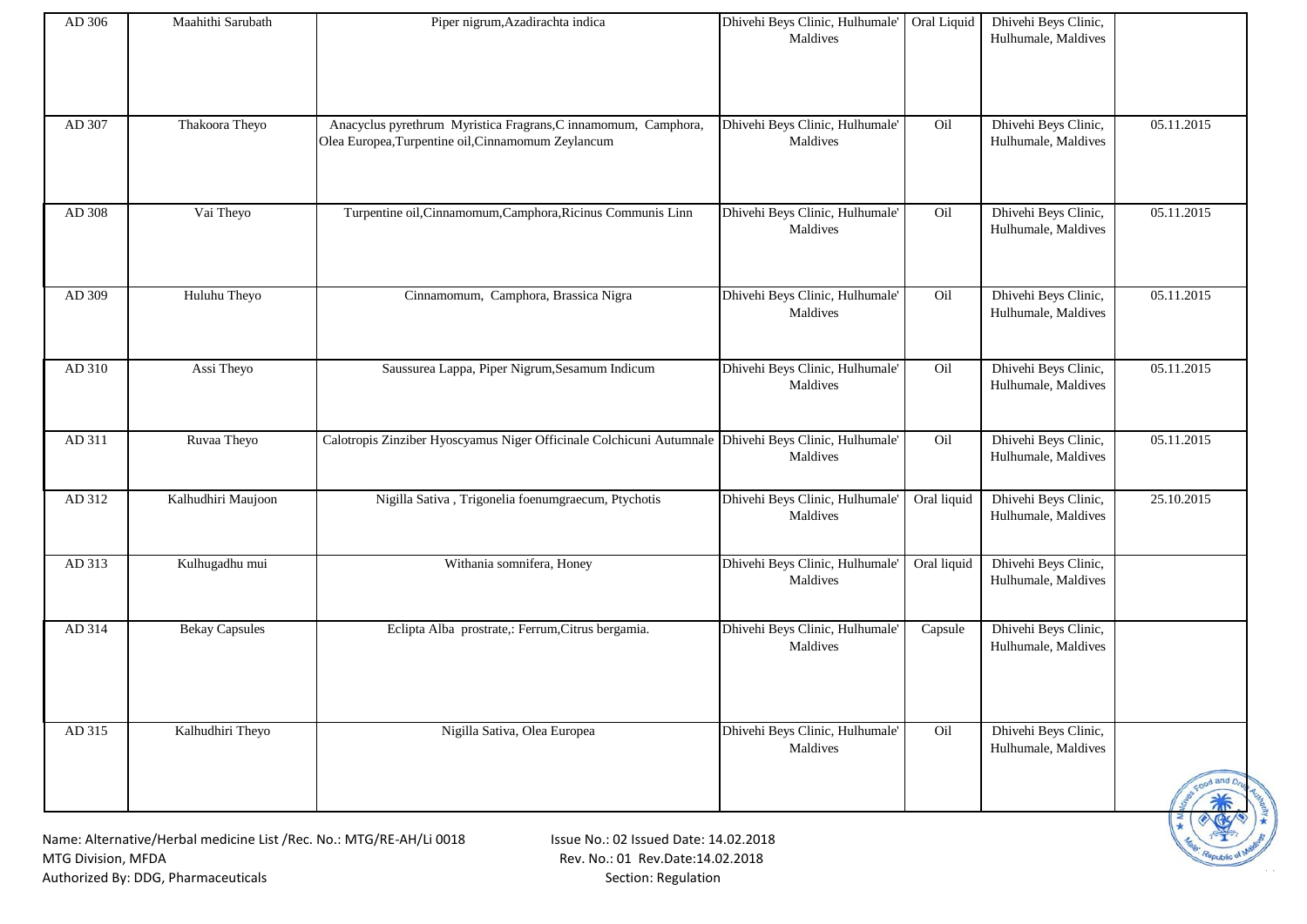| AD 316 | Masthakaa Theyo                                                     | Pistacia lentiscos, Sesamum indicum                                                                                               | Dhivehi Beys Clinic, Hulhumale'<br>Maldives | Oil         | Dhivehi Beys Clinic,<br>Hulhumale, Maldives |           |
|--------|---------------------------------------------------------------------|-----------------------------------------------------------------------------------------------------------------------------------|---------------------------------------------|-------------|---------------------------------------------|-----------|
| AD 317 | Hudhumalhu Theyo                                                    | Shorea Robusta Rsin, Olea Europea                                                                                                 | Dhivehi Beys Clinic, Hulhumale'<br>Maldives | Oil         | Dhivehi Beys Clinic,<br>Hulhumale, Maldives |           |
| AD 318 | Kandifaaru Theyo                                                    | Ferula Asafoetida, Cinnamomum camphora, Acacia catechu,<br>Cinnamomum Camphora, Rock salt, Curcuma longa, Aloevera,<br>Aervalanta | Dhivehi Beys Clinic, Hulhumale'<br>Maldives | Oil         | Dhivehi Beys Clinic,<br>Hulhumale, Maldives |           |
| AD 319 | Rahashaadhu                                                         | Commiphora Mukul,                                                                                                                 | Dhivehi Beys Clinic, Hulhumale'<br>Maldives | Oral liquid | Dhivehi Beys Clinic,<br>Hulhumale, Maldives |           |
| AD 320 | FiniSarubath                                                        | Santalum Album, Acacia Catechu, Cinnamomum, Camphora                                                                              | Dhivehi Beys Clinic, Hulhumale'<br>Maldives | Oral liquid | Dhivehi Beys Clinic,<br>Hulhumale, Maldives |           |
| AD 321 | Raaj Capsules                                                       | Castor oil, Cinnamomum camphora, Bees Wax,                                                                                        | Dhivehi Beys Clinic, Hulhumale'<br>Maldives | Capsule     | Dhivehi Beys Clinic,<br>Hulhumale, Maldives |           |
| AD 322 | Kafooru Theyo                                                       | Cinnamoum Camphor Nees & Eberm, Turpentine oil,                                                                                   | Dhivehi Beys Clinic, Hulhumale'<br>Maldives | Oil         | Dhivehi Beys Clinic,<br>Hulhumale, Maldives |           |
| AD 323 | Iguru Theyo                                                         | Zinziber Officinale, Nigilla Sativa, Piper nigrum, Cinnamomum<br>camphora, Olea Europea                                           | Dhivehi Beys Clinic, Hulhumale'<br>Maldives | Oil         | Dhivehi Beys Clinic,<br>Hulhumale, Maldives |           |
| AD 324 | Pandhaa Capsules                                                    | Withania somnifera, Alpinia Galangal, Pegamum Harmala Anacyclus<br>Pyrethrum                                                      | Dhivehi Beys Clinic, Hulhumale'<br>Maldives | Capsule     | Dhivehi Beys Clinic,<br>Hulhumale, Maldives | ood and D |
|        | Name: Alternative/Herbal medicine List /Rec. No.: MTG/RE-AH/Li 0018 | Issue No.: 02 Issued Date: 14.02.2018                                                                                             |                                             |             |                                             |           |

Republic of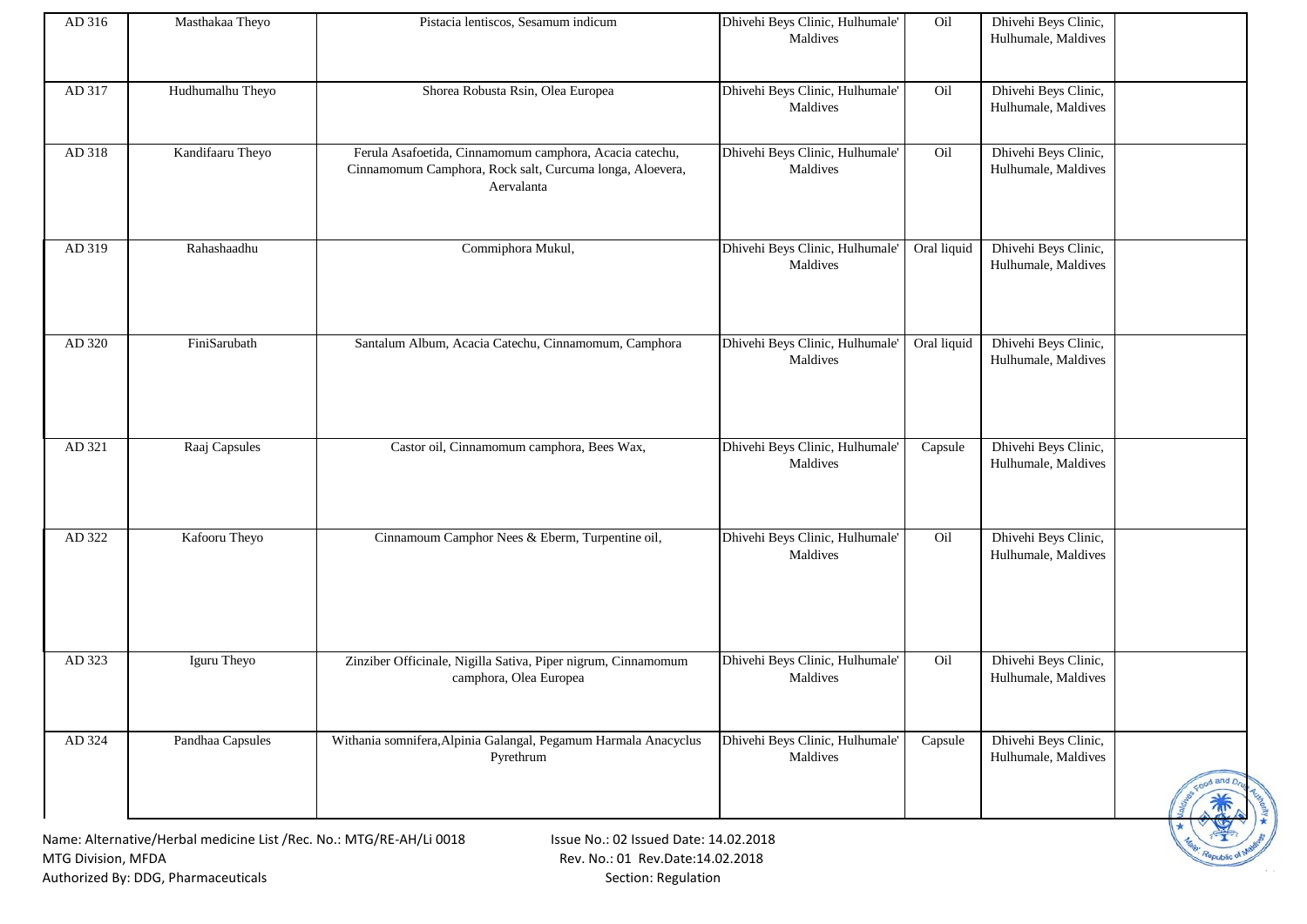| AD 325 | Huisun Theyo                                                       | Saussurea lappa, Sesamum Indicum,                                                    | Dhivehi Beys Clinic, Hulhumale'<br>Maldives | Oil         | Dhivehi Beys Clinic,<br>Hulhumale, Maldives |                          |
|--------|--------------------------------------------------------------------|--------------------------------------------------------------------------------------|---------------------------------------------|-------------|---------------------------------------------|--------------------------|
| AD 326 | Kudheena Theyo                                                     | Mentha viridis, Anacyclus pyrethrum, AnOral liquidogon<br>Muricatus, Saussurea lappa | Dhivehi Beys Clinic, Hulhumale'<br>Maldives | Oil         | Dhivehi Beys Clinic,<br>Hulhumale, Maldives |                          |
| AD 327 | Maahithi Capsules                                                  | Azdirachta indica, Piper nigrum,                                                     | Dhivehi Beys Clinic, Hulhumale<br>Maldives  | Capsule     | Dhivehi Beys Clinic,<br>Hulhumale, Maldives |                          |
| AD 328 | Arolhi Capsules                                                    | Zingiber officinale, Terminalia chebula                                              | Dhivehi Beys Clinic, Hulhumale<br>Maldives  | Capsule     | Dhivehi Beys Clinic,<br>Hulhumale, Maldives |                          |
| AD 329 | <b>Bavasee Theyo</b>                                               | Cinnamoum, Camphor, Castor oil                                                       | Dhivehi Beys Clinic, Hulhumale'<br>Maldives | Oil         | Dhivehi Beys Clinic,<br>Hulhumale, Maldives |                          |
| AD 330 | <b>Baasaa Capsules</b>                                             | Vasaka ,Piper longum                                                                 | Dhivehi Beys Clinic, Hulhumale<br>Maldives  | Capsule     | Dhivehi Beys Clinic,<br>Hulhumale, Maldives |                          |
| AD 331 | Bassa Syrup                                                        | Vasaka, Piper longum                                                                 | Dhivehi Beys Clinic, Hulhumale'<br>Maldives | Oral liquid | Dhivehi Beys Clinic,<br>Hulhumale, Maldives |                          |
| AD 332 | <b>Bavaasee Ointment</b>                                           | Castro oil, Borax, Alum Sulphate, Bee wax.                                           | Dhivehi Beys Clinic, Hulhumale'<br>Maldives | Ointment    | Dhivehi Beys Clinic,<br>Hulhumale, Maldives |                          |
| AD 333 | Hudhu Theyo                                                        | Turpentine oil ,Surgical Spirit, Cinnamoum Camphor                                   | Dhivehi Beys Clinic, Hulhumale'<br>Maldives | Oil         | Dhivehi Beys Clinic,<br>Hulhumale, Maldives |                          |
|        | Name: Alternative/Herbal medicine List /Rec No : MTG/RE-AH/Li 0018 | Isque No: O2 Issued Date: 14.02.2018                                                 |                                             |             |                                             | Food and D <sub>ry</sub> |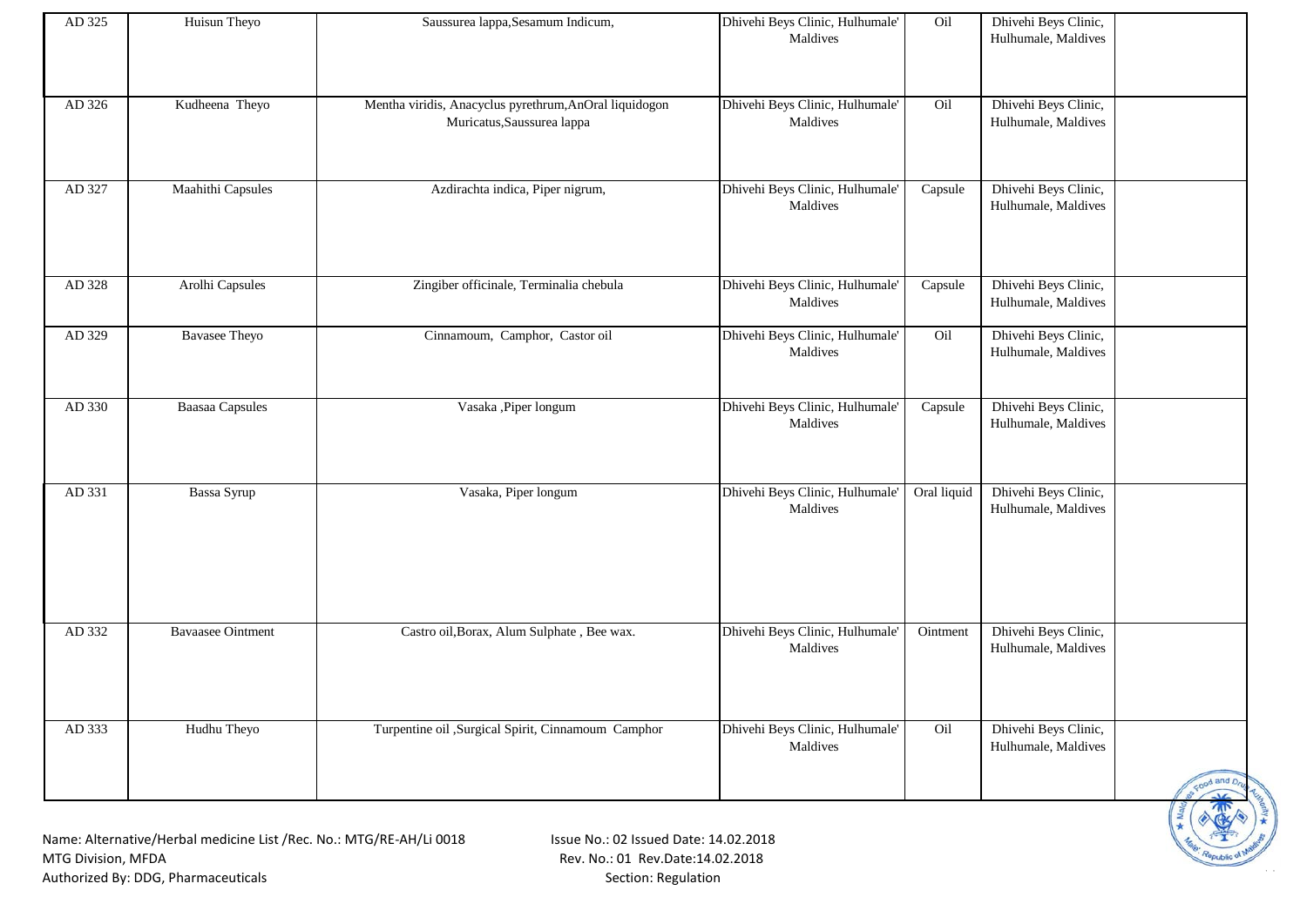| AD 334 | Theyodhiri (eye ointment) | Nigella Satiua, Veniga.                                                                                                                                              | Dhivehi Beys Clinic, Hulhumale' Eye ointment<br>Maldives                                     |        | Dhivehi Beys Clinic,<br>Hulhumale, Maldives                                             |                             |
|--------|---------------------------|----------------------------------------------------------------------------------------------------------------------------------------------------------------------|----------------------------------------------------------------------------------------------|--------|-----------------------------------------------------------------------------------------|-----------------------------|
| AD 335 | Midhu Majoon              | Allium sativim, Olea Europea, Camphor Piper Long, Clove, Cinnamon,<br>Anacyclus pyrethrum, Alpinia galangal, Piper Cubea, Crocus Sativus,                            | Center for Traditional<br>Medicine, Male`, Maldives                                          | Paste  | Center for Traditional<br>Medicine, Male`,<br>Maldives                                  | 01/03/2016 to<br>01/03/2021 |
| AD 336 | Farhilibeys               | Rice, Cinnamon, Withania somnifera, Clove, Zinziber Officinale, Nigilla<br>Sativa, Trigonelia foenumgraecum, Lepidium Sativa Hyoscyamus Niger,<br>Pistacia lentiscos | Center for Traditional<br>Medicine, Male`, Maldives                                          | Paste  | Center for Traditional<br>Medicine, Male`,<br>Maldives                                  | 01/03/2016 to<br>01/03/2021 |
| AD 337 | Fooru Theyo               | Cinnamoum Camphor, Turpentine oil,                                                                                                                                   | Center for Traditional<br>Medicine, Male`, Maldives                                          | Oil    | Center for Traditional<br>Medicine, Male`,<br>Maldives                                  | 01/03/2016 to<br>01/03/2021 |
| AD 338 | Sunn Theyo                | Saussurea Lappa, Sesamum Indicum,, Water                                                                                                                             | Center for Traditional<br>Medicine, Male`, Maldives                                          | Oil    | Center for Traditional<br>Medicine, Male`,<br>Maldives                                  | 01/03/2016 to<br>01/03/2021 |
| AD 339 | Karaa Theyo               | Anacyclus pyrethrum, olive oil, Water,<br>П.                                                                                                                         | Center for Traditional<br>Medicine, Male`, Maldives                                          | Oil    | Center for Traditional<br>Medicine, Male`,<br>Maldives                                  | 01/03/2016 to<br>01/03/2021 |
| AD 340 | Maaholhi Theyo            | Sesamum indicum, Myristica Fragrans Hoult, Syzygium Arromaticum                                                                                                      | Center for Traditional<br>Medicine, Male`, Maldives                                          | Oil    | Center for Traditional<br>Medicine, Male`,<br>Maldives                                  | 01/03/2016 to<br>01/03/2021 |
| AD 341 | Krimignavatika            | Butea Monosperma 3.7mg, Vertex Negundo18.8mg, Ferula foetida<br>1.9mg, Embelia ribes 39.6mg, Allium Sativum 39.6mg, Dicalsium<br>Phosphate 1.42                      | Bipha Drug Laboratories,<br>13/804D, Pallipuratukavu. Jn,<br>Kottayam, 686039, Kerala India. | Tablet | Can be Impoted Four<br>season<br>Maldives@Ladagiraava<br>ru Pvt Ltd, Male`,<br>Maldives | 01/03/2016 to<br>01/03/2021 |

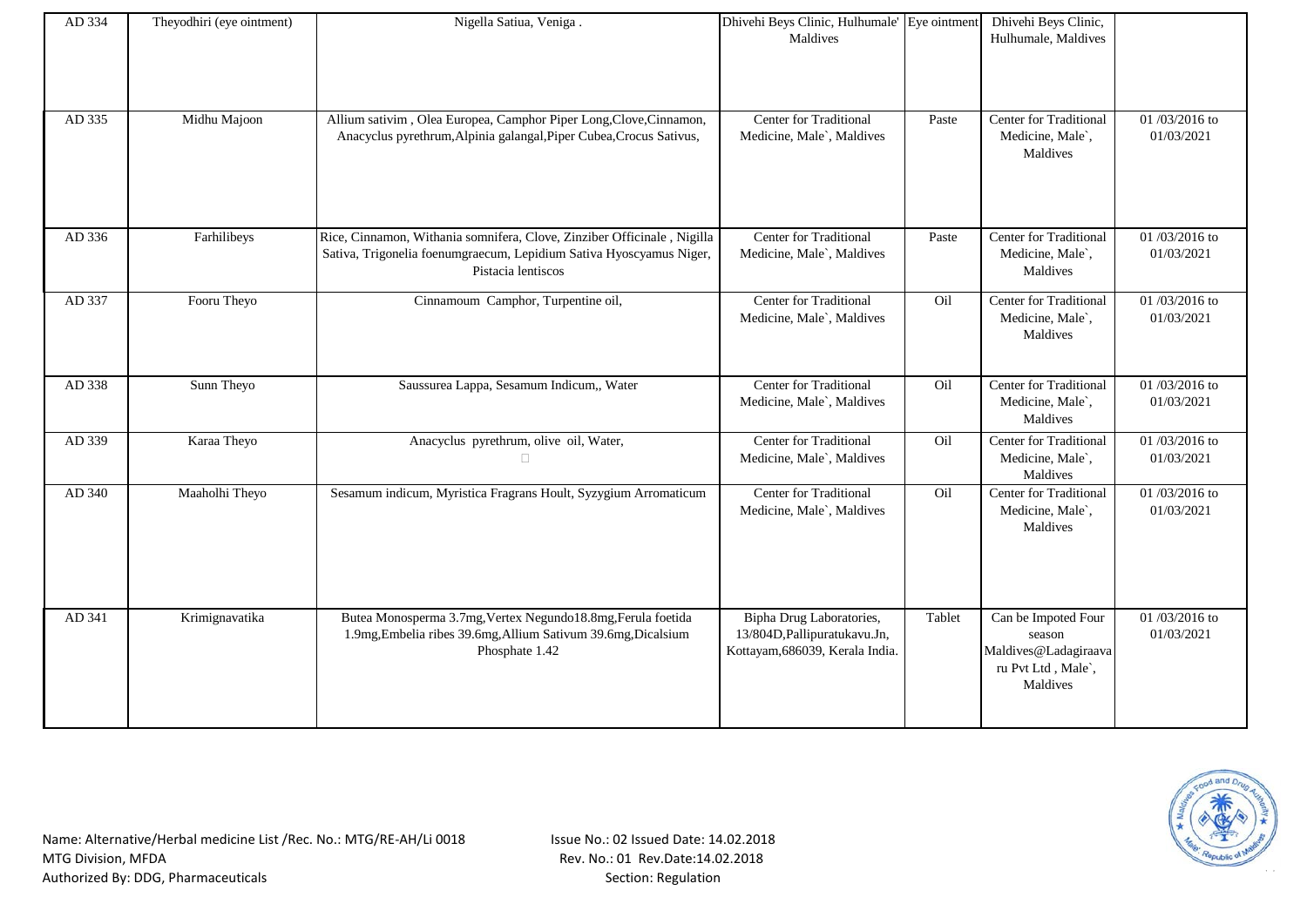| AD 342 | Shaddharanam | Berberies aristata 23mg, Holarrhena antidysenterica 23mg, Picrorrhiza<br>kurroa 23mg, Picrorrhiza Kurroa 23mg, Withania somnifera 23mg, Cyclea<br>peltata 23mg, Plumbago Zeylanica 23mg, Starch 34mg, Dicalcium<br>phosphate 90mg, Starch 73mg, Methyl Parben 0.85mg, Talc<br>38.7mg, Magnesium Stearatev3.87mg.                                                                                                                                                                                                                                                                                                                                                                                                                                                                                                                                                                                                                                                                                                                                                                                                                                                                                                                                                                                                                                                                                                                                                                                                                                         | Bipha Drug Laboratories,<br>13/804D, Pallipuratukavu. Jn,<br>Kottayam, 686039, Kerala India. | Tablet  | Can be Impoted Four<br>season<br>Maldives@Ladagiraava<br>ru Pvt Ltd, Male`,<br>Maldives | 19/112016 to<br>19/112021 |
|--------|--------------|----------------------------------------------------------------------------------------------------------------------------------------------------------------------------------------------------------------------------------------------------------------------------------------------------------------------------------------------------------------------------------------------------------------------------------------------------------------------------------------------------------------------------------------------------------------------------------------------------------------------------------------------------------------------------------------------------------------------------------------------------------------------------------------------------------------------------------------------------------------------------------------------------------------------------------------------------------------------------------------------------------------------------------------------------------------------------------------------------------------------------------------------------------------------------------------------------------------------------------------------------------------------------------------------------------------------------------------------------------------------------------------------------------------------------------------------------------------------------------------------------------------------------------------------------------|----------------------------------------------------------------------------------------------|---------|-----------------------------------------------------------------------------------------|---------------------------|
| AD 343 | Shilajith    | Standardized extract of Asphaltum 500MG, Magnesium Stearate 5mg                                                                                                                                                                                                                                                                                                                                                                                                                                                                                                                                                                                                                                                                                                                                                                                                                                                                                                                                                                                                                                                                                                                                                                                                                                                                                                                                                                                                                                                                                          | Bipha Drug Laboratories,<br>13/804D, Pallipuratukavu. Jn,<br>Kottayam, 686039, Kerala India. | Capsule | Can be Impoted Four<br>season<br>Maldives@Ladagiraava<br>ru Pvt Ltd, Male',<br>Maldives | 19/112016 to<br>19/112021 |
| AD 344 | Sudarasanam  | Emblica officinalis 2mg, Terminalia belerica 2mg, Terminalia Chebula<br>2mg, Curcuma longa 2mg, Cyperus rotundus 2mg, Solanum xanthocarpum<br>2mg, Solanum indicum 2mg, Kaempferia galangal 2mg, Zingiber officinale<br>2 mg, Piper nigrum 2mg, Piper longum wild 2mg, Piper Longum 2<br>mg, Marsdenia tenacissima 2mg, Tinospora cordifolia 2 mg, Tragia<br>involucrata 2 mg, Picrorrhiza kurroa 2mg, Fumaria parviflora 2<br>mg, Cyperus rotundus 2 mg, Bacopa monnieri 2 mg, Coleus vettiveroides 2<br>mg, Azadirachta indica 2 mg, Inular racemosa 2 mg, Glycyrrhiza glabra 2<br>mg, Holarrhena antidysenterica 2 mg, Cuminum cyminum 2<br>mg, Cuminum, Clerodendrum serratum 2 mgMoringa oleifera 2 mg, Piper<br>longum small 2 mg, Acorus calamus 2 mg, Cinnamomum zeylanicum 2<br>mg, Prunus calamus 2 mg, Vetiveria zizanoides 2 mg, Santalum album 2<br>mg, Aconitum heterophyllum 2 mg, Sida cordifolia 2 mg, Desmodium<br>gangeticum 2mg, Embeilia ribes 2 mg, Valeriana wallichii 2mg, Plumbago<br>zeylanica 2 mg, Cedrus deodara 2 mg, Piper Chaba 2 mg, Trichosanthes<br>lobata 2 mg, Malaxis acuminata 2 mg, Malaxis muscifera 2 mg, Embelia<br>ribes 2 mg, Bambusa arundinacea 2 mg, Nelumbo nucifera 2mg, Fritillaria<br>roylei 2 mg, Cinnamomum tamala 2 mg, Myristica fragrans 2 mg, Abies<br>webbiana 2 mg, Solanum indicum 102 mg, Starch IP 73.2 mg, Dicalcium<br>Phosphate IP 83.9 mg, Starch IP 4.855 mg, Methyl paraben IP<br>0.50mg, Strach IP 19.995 mg, Talc IP 3.85mg, Starch Ip 3.85<br>mg, Magnesium stearate IP 3.85 mg. | <b>Bipha Drug Laboratories</b><br>13/804D, Pallipuratukvu In<br>Kottayam686039, Kerela India | Tablet  | Can be Impoted Four<br>season<br>Maldives@Ladagiraava<br>ru Pvt Ltd, Male,<br>Maldives  | 19/112016 to<br>19/112021 |

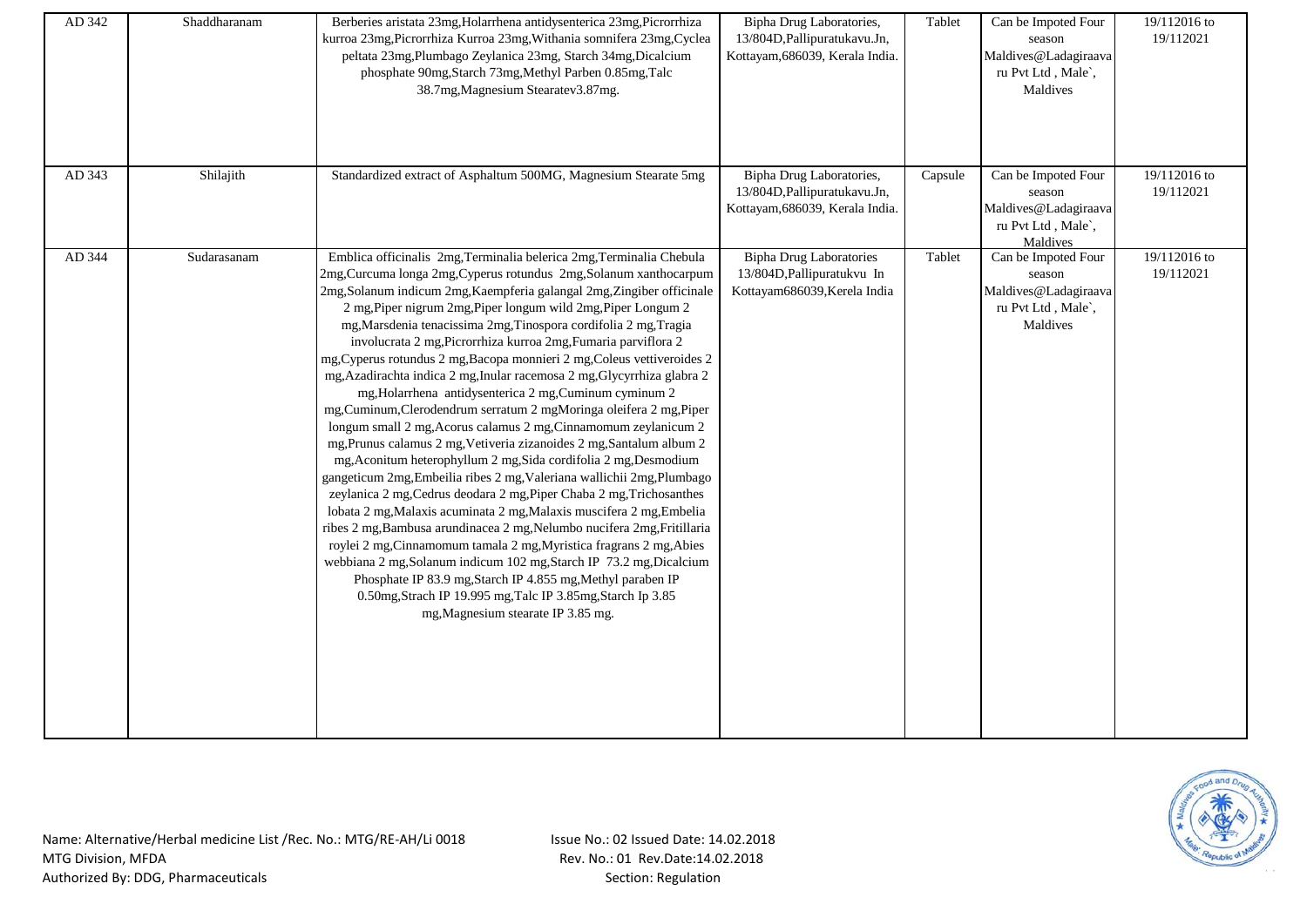| AD 345                    | Kudheena Theyo                  | Mentha viridis, Anacyclus pyrethrum, AnOral liquidogon                          | Dhivehi Beys Clinic, Hulhumale' | Oil         | Dhivehi Beys Clinic,           |                   |
|---------------------------|---------------------------------|---------------------------------------------------------------------------------|---------------------------------|-------------|--------------------------------|-------------------|
|                           |                                 | Muricatus, Saussurea lappa                                                      | Maldives                        |             | Hulhumale, Maldives            |                   |
|                           |                                 |                                                                                 |                                 |             |                                |                   |
|                           |                                 |                                                                                 |                                 |             |                                |                   |
|                           |                                 |                                                                                 |                                 |             |                                |                   |
|                           |                                 |                                                                                 |                                 |             |                                |                   |
|                           |                                 |                                                                                 |                                 |             |                                |                   |
|                           |                                 |                                                                                 |                                 |             |                                |                   |
| AD 346                    | Huisun Syrup                    | Saussurealappa, slarke, nigellasativa                                           | Central for Traditional Center, | Oral liquid | <b>Central for Traditional</b> | 03.02.2015        |
|                           |                                 | seeds, zingerber, Officinal, Terminalia, Chebule, Water, Honey                  | Male`, Maldives                 |             | Center, Male`,                 |                   |
|                           |                                 |                                                                                 |                                 |             | Maldives                       |                   |
|                           |                                 |                                                                                 |                                 |             |                                |                   |
|                           |                                 |                                                                                 |                                 |             |                                |                   |
|                           |                                 |                                                                                 |                                 |             |                                |                   |
| AD 347                    | Higuvachadi Tablet              | ferula assafoetide, Ferula , Acorus calamus, Aristolochia indica, Punica        | Bipha Drug Laboratories,        | Tablet      | <b>ADK Company Pvt</b>         | 01.09.2014        |
|                           |                                 | granatum, ptychotis ajowan, Coriandrum sativum, Sphaeranthus                    | 13/804D, Pallipuratukavu. Jn,   |             | Ltd, Male`, Maldives           |                   |
|                           |                                 | hirtus,plumbago rosaea,potassium carbonate ,sodium                              | Kottayam, 686039, Kerala India. |             |                                |                   |
|                           |                                 | bicarbonate, potassium chloride , Cuminum cyminum, Piper chaba,                 |                                 |             |                                |                   |
|                           |                                 |                                                                                 |                                 |             |                                |                   |
|                           |                                 |                                                                                 |                                 |             |                                |                   |
|                           |                                 |                                                                                 |                                 |             |                                |                   |
| AD 348                    | Punarnavadi Kashayam Tablet     | Boerhavia diffusa ,Azadirachta indica ,Trichosanthes                            | Bipha Drug Laboratories,        | Tablet      | Four season                    | 01.09.2014        |
|                           |                                 | curcumerina,zingiber officnale ,Solanaum anguivi ,Tinospora cordifolia          | 13/804D, Pallipuratukavu. Jn,   |             | Maldives@Ladagiraava           |                   |
|                           |                                 | ,Berberis aristata, ,Starch, Dicalcium,phosphate,,Methylparaben                 | Kottayam, 686039, Kerala India. |             | ru Pvt Ltd, Maldives           |                   |
|                           |                                 | Sodium, Talc                                                                    |                                 |             |                                |                   |
|                           |                                 |                                                                                 |                                 |             |                                |                   |
| AD 349                    | Karappan Tablet                 | Psoralea corylifolia, Piper nigrum, Holarrhena antidysentrica, Teminalia        | Bipha Drug Laboratories,        | Tablet      | Four season                    | 01.09.2014        |
|                           |                                 | chebula, Psoralea corylifolia, Piper nigrum, Holarrhena                         | 13/804D, Pallipuratukavu. Jn,   |             | Maldives@Ladagiraava           |                   |
|                           |                                 | antidysentrica, Embelia ribes, Glycrrhiza glabra, zingiber officianle, clitoria | Kottayam, 686039, Kerala India. |             | ru Pvt Ltd, Maldives           |                   |
|                           |                                 | ternatea, Cuminum Cyminum, Salacia reticulata, Spermacoce hispida               |                                 |             |                                |                   |
|                           |                                 |                                                                                 |                                 |             |                                |                   |
|                           |                                 |                                                                                 |                                 |             |                                |                   |
|                           |                                 |                                                                                 |                                 |             |                                |                   |
|                           |                                 |                                                                                 |                                 |             |                                |                   |
| AD 350                    | Sahacharadhi Kasheyam Tablet    | Strobilanthes ciliatus, Cedrus deodara, Zingiber officinale, Sida rhombifolia   | Bipha Drug Laboratories,        | Tablet      | Four season                    | 01.09.2014        |
|                           |                                 |                                                                                 | 13/804D, Pallipuratukavu. Jn,   |             | Maldives@Ladagiraava           |                   |
|                           |                                 |                                                                                 | Kottayam, 686039, Kerala India. |             | ru Pvt Ltd, Maldives           |                   |
|                           |                                 |                                                                                 |                                 |             |                                |                   |
| AD 351                    | Medumui                         | Allium Sativum, Zinziber oficinale, Trigonelia foenumgraecum,                   | Dhivehi Beys Clinic, Hulhumale' | Paste       | Dhivehi Beys Clinic,           | 01.09.2015        |
|                           |                                 |                                                                                 | Maldives                        |             | Hulhumale, Maldives            |                   |
|                           |                                 |                                                                                 |                                 |             |                                |                   |
|                           |                                 |                                                                                 |                                 |             |                                | tood and D        |
| AD 352                    | Hovid Omega -3 1000mg           | Omega -3 marine Triglycerides fish oil1000mg (18% EPA and 12%                   | Hovid Pharmacy Sdn Bhd,         | Capsule     | G.K.T Pharmacy,                | 14.0 <sup>o</sup> |
|                           |                                 | DHA)                                                                            | Malysia                         |             | Male`, Maldives                |                   |
|                           | tive/Herbal medicine List /Rec. |                                                                                 |                                 |             |                                |                   |
| <b>MTG Division, MFDA</b> |                                 | Rev. No.: 01 Rev.Date:14.02.2018                                                |                                 |             |                                |                   |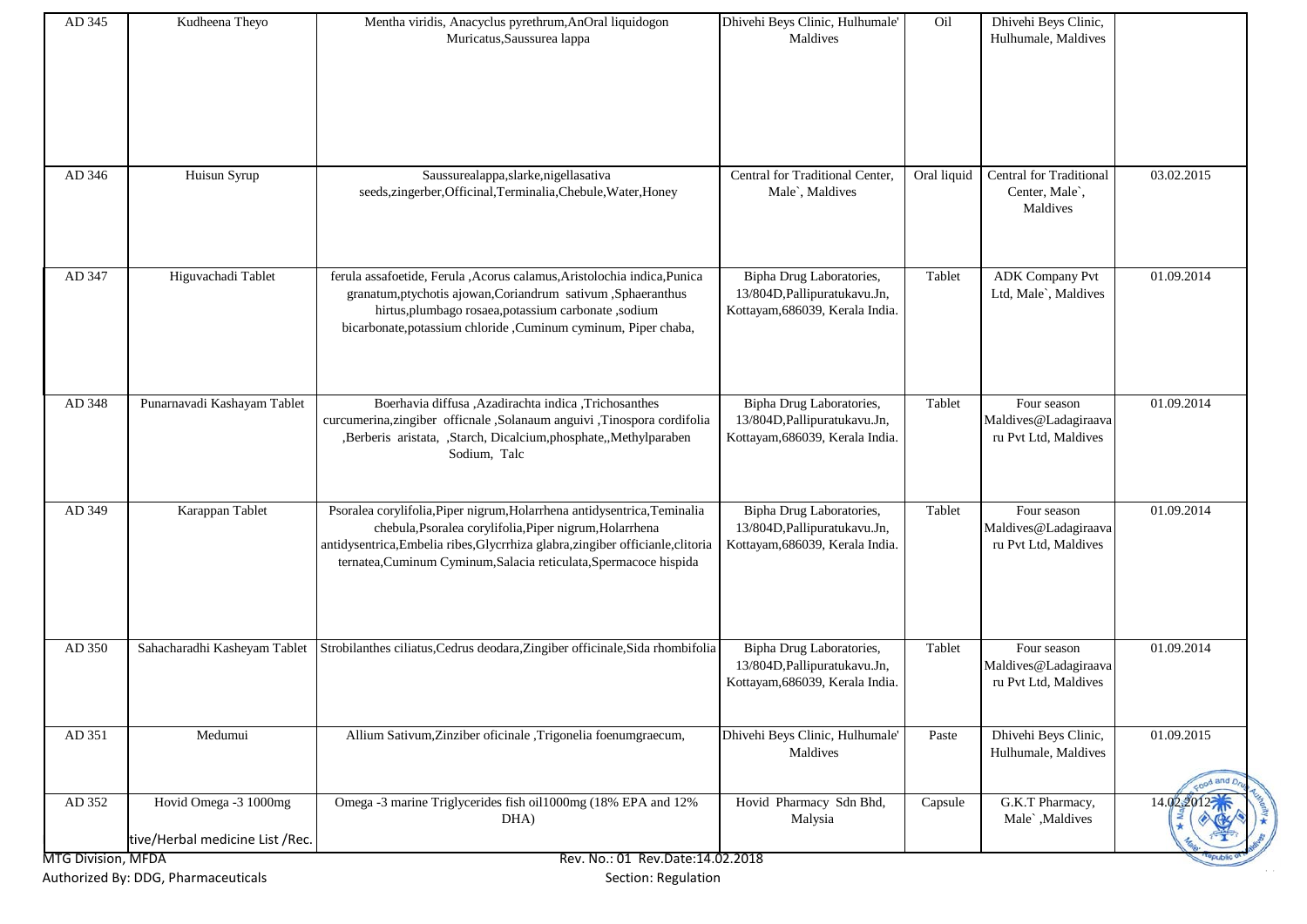| AD 353 | Karaa mui                                                           | Anacyclus Pyrethrum, Honey                                                                                                                                                                                                                                                                                                                                                                                                                                                                                                                                                     | Dhivehi Beys Clinic, Hulhumale'<br>Maldives                                          | Capsule     | Dhivehi Beys Clinic,<br>Hulhumale, Maldives           | 09.06.2015 |
|--------|---------------------------------------------------------------------|--------------------------------------------------------------------------------------------------------------------------------------------------------------------------------------------------------------------------------------------------------------------------------------------------------------------------------------------------------------------------------------------------------------------------------------------------------------------------------------------------------------------------------------------------------------------------------|--------------------------------------------------------------------------------------|-------------|-------------------------------------------------------|------------|
| AD 354 | Fonikulhadhu mui                                                    | Cinnamomum cassia blume, Withania somnifera, Allium Sativum<br>(Garlic), Syzygium Aromaticum, Amomum Subulatum, Srychnos<br>potatorum, Myristica Fragran (Thakoovah), Piper nigrum, Piper Long (<br>Vakifoo), Nigilla Sativa (Kalhudhiri), Lepidium Sativum, Hyoscyamus<br>Niger (Farihidhamui), Trigonelia foenumgraecum (Oabai), Honey, Suger                                                                                                                                                                                                                                | Dhivehi Beys Clinic, Hulhumale'<br>Maldives                                          | Oral liquid | Dhivehi Beys Clinic,<br>Hulhumale, Maldives           | 08.06.2015 |
| AD 355 | Bonnisan Liquid, 120 ml                                             | Each teaspoon of Bonnisan liquid contains Dill Oil (Anethum sowa)<br>0.0018ml<br>each teaspoon of Bonnisan Guduchi (Tinospora cordifolia) 0.5mg, Himsra<br>(Capparis spinosa) 0.5mg, Pippali (Piper longum) 0.5mg, Amalaki<br>(Emblica officinalis) 0.5mg, Kasani (Cichorium intybus)<br>0.5mg, Kasamarda (Cassia occcidentalis) 0.5mg, Haritaki (Terminalia<br>chebula) 0.5mg, Ela (Elettaria cardamonum) 0.5mg, Biranjasipha<br>(Achillea millefolium) 0.5mg, Jhavuka (Tamarix gallica) 0.5mg, Gokshura<br>(Tribulus terrestris) 0.5mg, Punarnava (Boerhaavia diffusa) 0.5mg | The Himalaya Drug Company,<br>Makali, Bangalore, India                               | Oral liquid | <b>ADK</b> Company Pvt<br>Ltd, Male`, Maldives        |            |
| AD 356 | Renshen Guipi Wan                                                   | Radix panax Ginseng 347.97mg, Rhizoma Atractylodis Macrocephalae.<br>Macrocephala 667.64mg, Radix Glycyrrhiza Uralensis 183.13 mg, Radix<br>Astragalus Membranaceus 347.97mg, Radix Angelica Sinesis 695.97<br>mg, Radix Polygala Tenuifolia Wild 695 .97mg, Dimocarpus<br>Long, Rhizoma Polygoni Paleacei 15.26%, Radix Paeoniae Alba<br>7.48%, Radix Achyranthis Bidentatae 7.48%, Cassia Twig 4.24                                                                                                                                                                          | Beijing Tong Ren Tang<br>Technologies Co.,<br>Ltd, Pharmaceutical Factotry,<br>China | Tablet      | Natural Care, Male`,<br>Maldives                      |            |
| AD 357 | Moov, Ointment                                                      | Oil of Wintergreen 15% w/w, Menthol 5% w/w, Turpentine Oil 3%<br>w/w, Eucalyptus 2% w/w, Ointment Base Qs to 100% w/w                                                                                                                                                                                                                                                                                                                                                                                                                                                          | Paras Pharmaceuticals Limited,<br>India                                              | Ointment    |                                                       |            |
| AD 358 |                                                                     | Chemps Emulsion Cod Live Oil each 15ml contains codliver oil 450mg, Vitamin A 850 iu 424 mg, Vitamin<br>D 85 450mg, Calcium Hypophosphite e.q. calcium 100 mg                                                                                                                                                                                                                                                                                                                                                                                                                  | Upharmacuticals MFG (M)<br>SDN BHD, Malaysia                                         | Capsule     | Dial Trade and Travels<br>Pvt Ltd, Male`,<br>Maldives |            |
|        | Name: Alternative/Herbal medicine List /Rec. No.: MTG/RE-AH/Li 0018 | Issue No.: 02 Issued Date: 14.02.2018                                                                                                                                                                                                                                                                                                                                                                                                                                                                                                                                          |                                                                                      |             |                                                       |            |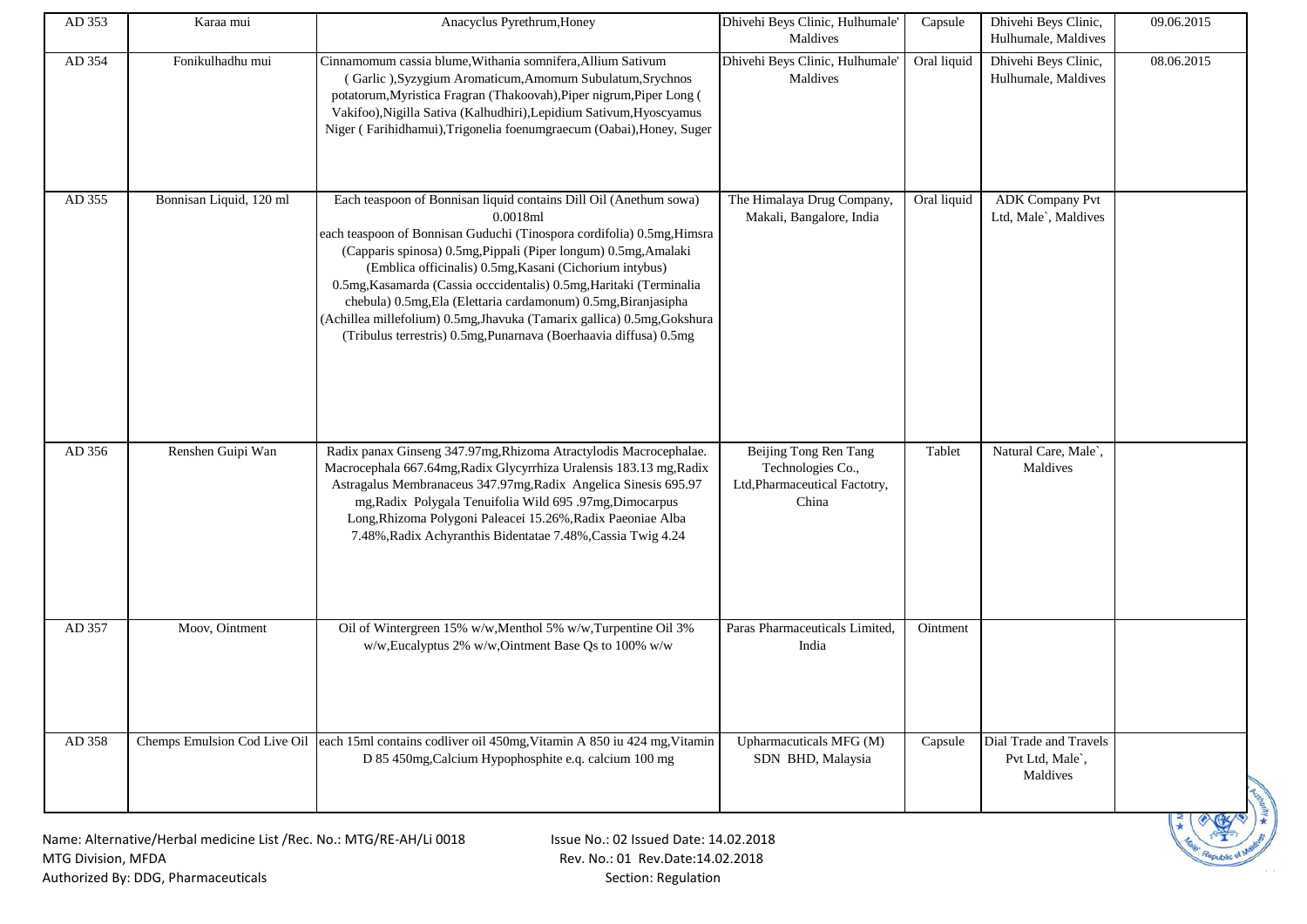| AD 359             | Tristrol caplet                                                     | Dasmodium genageticum, Piper longum, Nigella sativa, Allium sativum                                                                                                                                                                                                                                                                                                                                                                                                                                                                                                                                                                                                                                                                                    | Bipha Drug Laboratories,<br>13/804D, Pallipuratukavu. Jn,<br>Kottayam, 686039, Kerala India. |             | Four season<br>Maldives@Ladagiraava<br>ru Pvt Ltd, Maldives |                          |
|--------------------|---------------------------------------------------------------------|--------------------------------------------------------------------------------------------------------------------------------------------------------------------------------------------------------------------------------------------------------------------------------------------------------------------------------------------------------------------------------------------------------------------------------------------------------------------------------------------------------------------------------------------------------------------------------------------------------------------------------------------------------------------------------------------------------------------------------------------------------|----------------------------------------------------------------------------------------------|-------------|-------------------------------------------------------------|--------------------------|
| AD 360             | Parthalesunadi                                                      | "Starch, Dicalcium phosphate, Metyl paraben sodium, TalcMagnesium<br>stearate                                                                                                                                                                                                                                                                                                                                                                                                                                                                                                                                                                                                                                                                          | Bipha Drug Laboratories,<br>13/804D, Pallipuratukavu. Jn,<br>Kottayam, 686039, Kerala India. | Oral liquid | Four season<br>Maldives@Ladagiraava<br>ru Pvt Ltd, Maldives |                          |
| AD 361             | Prosta B                                                            | Asteracantha longifolia, Mucuna prurita, Tribulus terrestris, Holostemma<br>adakodien. Starch Magnesium stearate, Dicalcium phosphate, Magnesium<br>stearate                                                                                                                                                                                                                                                                                                                                                                                                                                                                                                                                                                                           | Bipha Drug Laboratories,<br>13/804D, Pallipuratukavu. Jn,<br>Kottayam, 686039, Kerala India. | Oral liquid | Four season<br>Maldives@Ladagiraava<br>ru Pvt Ltd, Maldives |                          |
| AD 362             | Danwantharam                                                        | Gmelina arborea, Aegle marmelos, Stereospermum colais, Oroxylum<br>indicum ,premna corymbosa ,Solanum Jacquini Dasmodium gangetium<br>,Pseudarthria viscidaTribulus terrestries,kaempferia galangal<br>,baliospermum montanum ,Cedrus deodara,Boerhavia diffusa,Calotropis<br>gigantean, Terminallia chebula, Anthocephalus cadamba, semecarpus<br>anacardium ,pongamia Pinnaata,Craeteva magna ,Piper longum ,Inula<br>racemosa, Hordeum vulgare, Ziziphus mauriiana, Macrotyloma<br>uniflorum, Scindapsus officinalis, Acorus calamus , Homonoia riparia,<br>Mallotus philippensis, Embelia aribes , lpomoea turpethum<br>,Cymboapogan maritinii Zingiber officinalale ,Gelatin,Starch ,Sida<br>cordifolia, Methylparaben Sodium, Calcium Phosphates | Bipha Drug Laboratories,<br>13/804D, Pallipuratukavu. Jn,<br>Kottayam, 686039, Kerala India. | Tablet      | <b>ADK Company Pvt</b><br>Ltd, Male`, Maldives              | 01.09.2014               |
| AD 363             | Bofa cough syrup                                                    | Pelargonium sidoides, Eucalyptus Oil, Sodium Alginate,<br>Monoammonium Glycyrrhizinate, Sodium Citrate, Liquid caramel,<br>Peppermint Oil, Menthol, Corn Syrup, Sodium Benzoate, Citric Acid<br>Anhydrous, propylene glycol, Purified water                                                                                                                                                                                                                                                                                                                                                                                                                                                                                                            | Hoe Pharmaceuticals, Malysia                                                                 | Oral liquid | Dial Trade and<br>Travels Pvt Ltd, Male`<br>Maldives        | 09.09.2017               |
| AD 364             | Goabili Shaandhaa                                                   | Embilica officinalis100%, Sugar                                                                                                                                                                                                                                                                                                                                                                                                                                                                                                                                                                                                                                                                                                                        | Center for Traditional<br>Medicine, Male`, Maldives                                          | Oral liquid | Center for Traditional<br>Medicine, Male`,<br>Maldives      | 07.01.2015<br>tood and D |
| MTG Division, MFDA | Name: Alternative/Herbal medicine List /Rec. No.: MTG/RE-AH/Li 0018 | Issue No.: 02 Issued Date: 14.02.2018<br>Rev. No.: 01 Rev.Date:14.02.2018                                                                                                                                                                                                                                                                                                                                                                                                                                                                                                                                                                                                                                                                              |                                                                                              |             |                                                             |                          |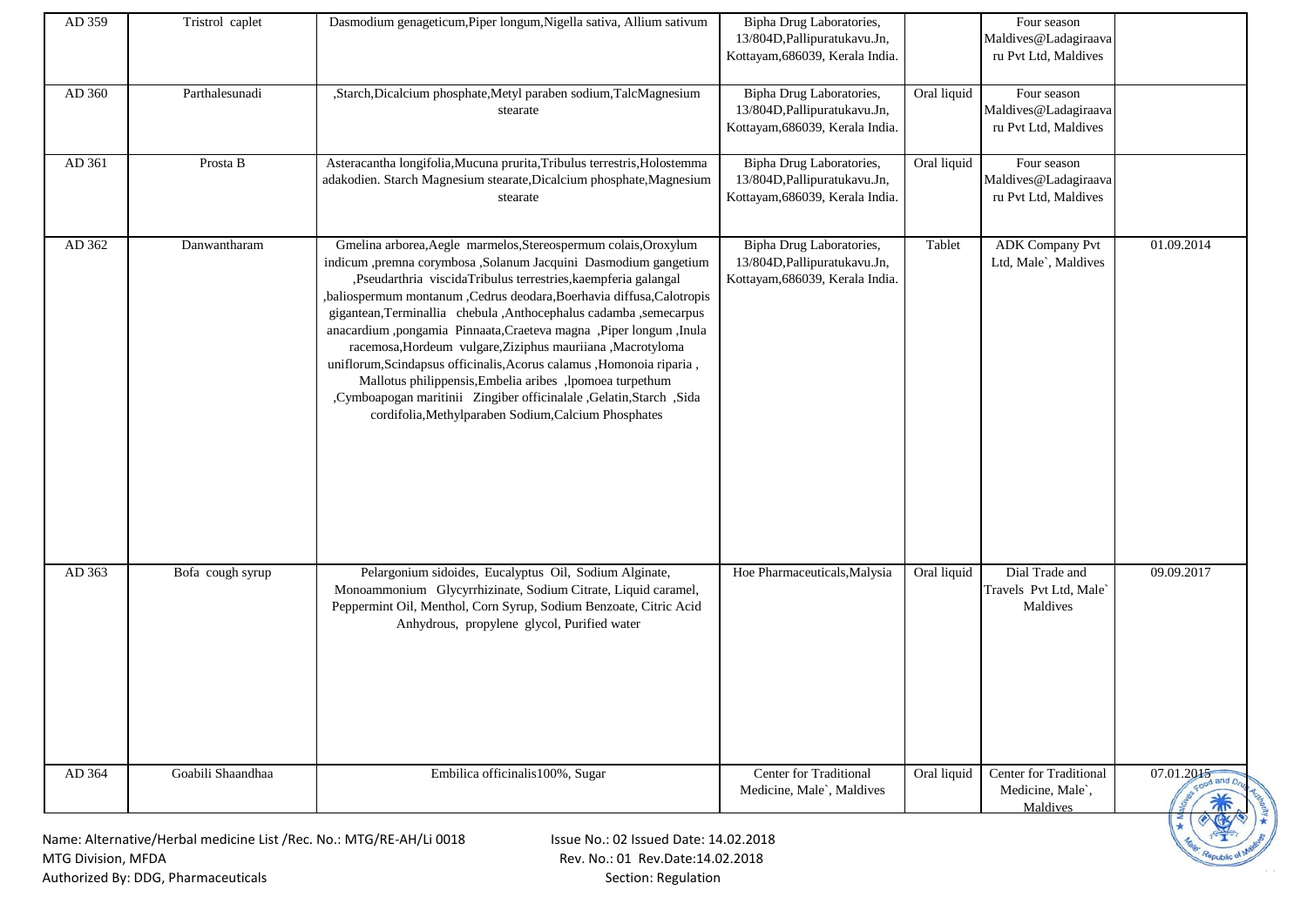| Center for Traditional<br>Center for Traditional<br>AD 366<br>Thabiri Syrup<br>Coriandrum sativum, Tamarindus indica, Santalum album, sugar, water<br>Oral liquid<br>07.10.2015<br>Medicine, Male`,<br>Medicine, Male`, Maldives<br>Maldives<br>AD 367<br>Myristica fragrans, Anacyclus pyrethrum, Garcinia cambogia dess,<br>Center for Traditional<br>Oil<br>Center for Traditional<br>07.10.2015<br>Thakooraa theyo<br>Cinnamomum zeylanicum blume, Turpentine oil, Olea europoea,<br>Medicine, Male`, Maldives<br>Medicine, Male`,<br>vinegar, Honey, sucrose.<br>Maldives<br>Thoonikaraa Theyo<br>Center for Traditional<br>Center for Traditional<br>07.10.2015<br>AD 368<br>Anacyclus pyrethrum, Olea europaea, Turpentine Oil, water<br>Oil<br>Medicine, Male`,<br>Medicine, Male`, Maldives<br>Maldives<br>Center for Traditional<br>07.10.2015<br>AD 369<br>Thanbihi Syrup<br>Center for Traditional<br>Garcinia Indica fruit pulp, Myristica fragrans, sugar, water<br>Oral liquid<br>Medicine, Male`,<br>Medicine, Male`, Maldives<br>Maldives<br>Center for Traditional<br>AD 370<br>Zaimoomi Theyo<br>Center for Traditional<br>Oil<br>07.10.2015<br>Asphaltum, Olea europaea, turpentine oil<br>Medicine, Male`,<br>Medicine, Male`, Maldives<br>Maldives<br>Veymui Shaandhaa<br>AD 371<br>Center for Traditional<br>Center for Traditional<br>07.10.2015<br>Oral liquid<br>Glycyrrhiza glabra linn 99%, Crocus Sativus 1%, Water<br>Medicine, Male`,<br>Medicine, Male`, Maldives<br>Maldives<br>Dhivehi Beys Clinic,<br>AD 372<br>Lonumasthakaa Oil<br>Sesamum Indicum, Sesame oil, Turpentine oil<br>Dhivehi Beys Clinic, Male`,<br>Oil<br>05.11.2015<br>Male`, Maldives<br>Maldives<br>Emblica Officinalis, Boswellia serrata, Ptychotis, Hyoscyamus<br>Dhivehi Beys Clinic,<br>AD 373<br>Goabili Sarubath<br>Dhivehi Beys Clinic, Male`,<br>19.05.2015<br>Oral liquid<br>Niger.Cuminum cyminum,Curcuma zedoaria ,: Coriandrum<br>Maldives<br>Male`, Maldives<br>sativum, Quercus infectoria, Cinnamomum cassia blume , Glycyrrhiza<br>glabra ,Pimpinella anisum,Santalum Album,Cinnamomum camphora<br>,Garcinia indica ,Curcuma longa<br>Dhivehi Beys Clinic, Male`,<br>Dhivehi Beys Clinic,<br>AD 374<br>Myristica Fragrans houtt.<br>19.06.2015<br>Bazabaaz sarubath<br>Oral liquid<br>Male`, Maldives<br>Maldives<br>Name: Alternative/Herbal medicine List /Rec.<br>MTG Division, MFDA | AD 365 | Veymui Syrup | Glycyrrhiza glabra, Zingiber officinales, Alpinia galanga, Piper longum,<br>Syzygium aromaticum, sugar, honey, water. | Center for Traditional<br>Medicine, Male`, Maldives | Oral liquid | Center for Traditional<br>Medicine, Male`,<br>Maldives | 07.10.2015 |
|----------------------------------------------------------------------------------------------------------------------------------------------------------------------------------------------------------------------------------------------------------------------------------------------------------------------------------------------------------------------------------------------------------------------------------------------------------------------------------------------------------------------------------------------------------------------------------------------------------------------------------------------------------------------------------------------------------------------------------------------------------------------------------------------------------------------------------------------------------------------------------------------------------------------------------------------------------------------------------------------------------------------------------------------------------------------------------------------------------------------------------------------------------------------------------------------------------------------------------------------------------------------------------------------------------------------------------------------------------------------------------------------------------------------------------------------------------------------------------------------------------------------------------------------------------------------------------------------------------------------------------------------------------------------------------------------------------------------------------------------------------------------------------------------------------------------------------------------------------------------------------------------------------------------------------------------------------------------------------------------------------------------------------------------------------------------------------------------------------------------------------------------------------------------------------------------------------------------------------------------------------------------------------------------------------------------------------------------------------------------------------------------------------------|--------|--------------|-----------------------------------------------------------------------------------------------------------------------|-----------------------------------------------------|-------------|--------------------------------------------------------|------------|
|                                                                                                                                                                                                                                                                                                                                                                                                                                                                                                                                                                                                                                                                                                                                                                                                                                                                                                                                                                                                                                                                                                                                                                                                                                                                                                                                                                                                                                                                                                                                                                                                                                                                                                                                                                                                                                                                                                                                                                                                                                                                                                                                                                                                                                                                                                                                                                                                                |        |              |                                                                                                                       |                                                     |             |                                                        |            |
|                                                                                                                                                                                                                                                                                                                                                                                                                                                                                                                                                                                                                                                                                                                                                                                                                                                                                                                                                                                                                                                                                                                                                                                                                                                                                                                                                                                                                                                                                                                                                                                                                                                                                                                                                                                                                                                                                                                                                                                                                                                                                                                                                                                                                                                                                                                                                                                                                |        |              |                                                                                                                       |                                                     |             |                                                        |            |
|                                                                                                                                                                                                                                                                                                                                                                                                                                                                                                                                                                                                                                                                                                                                                                                                                                                                                                                                                                                                                                                                                                                                                                                                                                                                                                                                                                                                                                                                                                                                                                                                                                                                                                                                                                                                                                                                                                                                                                                                                                                                                                                                                                                                                                                                                                                                                                                                                |        |              |                                                                                                                       |                                                     |             |                                                        |            |
|                                                                                                                                                                                                                                                                                                                                                                                                                                                                                                                                                                                                                                                                                                                                                                                                                                                                                                                                                                                                                                                                                                                                                                                                                                                                                                                                                                                                                                                                                                                                                                                                                                                                                                                                                                                                                                                                                                                                                                                                                                                                                                                                                                                                                                                                                                                                                                                                                |        |              |                                                                                                                       |                                                     |             |                                                        |            |
|                                                                                                                                                                                                                                                                                                                                                                                                                                                                                                                                                                                                                                                                                                                                                                                                                                                                                                                                                                                                                                                                                                                                                                                                                                                                                                                                                                                                                                                                                                                                                                                                                                                                                                                                                                                                                                                                                                                                                                                                                                                                                                                                                                                                                                                                                                                                                                                                                |        |              |                                                                                                                       |                                                     |             |                                                        |            |
|                                                                                                                                                                                                                                                                                                                                                                                                                                                                                                                                                                                                                                                                                                                                                                                                                                                                                                                                                                                                                                                                                                                                                                                                                                                                                                                                                                                                                                                                                                                                                                                                                                                                                                                                                                                                                                                                                                                                                                                                                                                                                                                                                                                                                                                                                                                                                                                                                |        |              |                                                                                                                       |                                                     |             |                                                        |            |
|                                                                                                                                                                                                                                                                                                                                                                                                                                                                                                                                                                                                                                                                                                                                                                                                                                                                                                                                                                                                                                                                                                                                                                                                                                                                                                                                                                                                                                                                                                                                                                                                                                                                                                                                                                                                                                                                                                                                                                                                                                                                                                                                                                                                                                                                                                                                                                                                                |        |              |                                                                                                                       |                                                     |             |                                                        |            |
|                                                                                                                                                                                                                                                                                                                                                                                                                                                                                                                                                                                                                                                                                                                                                                                                                                                                                                                                                                                                                                                                                                                                                                                                                                                                                                                                                                                                                                                                                                                                                                                                                                                                                                                                                                                                                                                                                                                                                                                                                                                                                                                                                                                                                                                                                                                                                                                                                |        |              |                                                                                                                       |                                                     |             |                                                        |            |
|                                                                                                                                                                                                                                                                                                                                                                                                                                                                                                                                                                                                                                                                                                                                                                                                                                                                                                                                                                                                                                                                                                                                                                                                                                                                                                                                                                                                                                                                                                                                                                                                                                                                                                                                                                                                                                                                                                                                                                                                                                                                                                                                                                                                                                                                                                                                                                                                                |        |              |                                                                                                                       |                                                     |             |                                                        |            |
|                                                                                                                                                                                                                                                                                                                                                                                                                                                                                                                                                                                                                                                                                                                                                                                                                                                                                                                                                                                                                                                                                                                                                                                                                                                                                                                                                                                                                                                                                                                                                                                                                                                                                                                                                                                                                                                                                                                                                                                                                                                                                                                                                                                                                                                                                                                                                                                                                |        |              | 167.11001 http://www.17.02.201                                                                                        |                                                     |             |                                                        |            |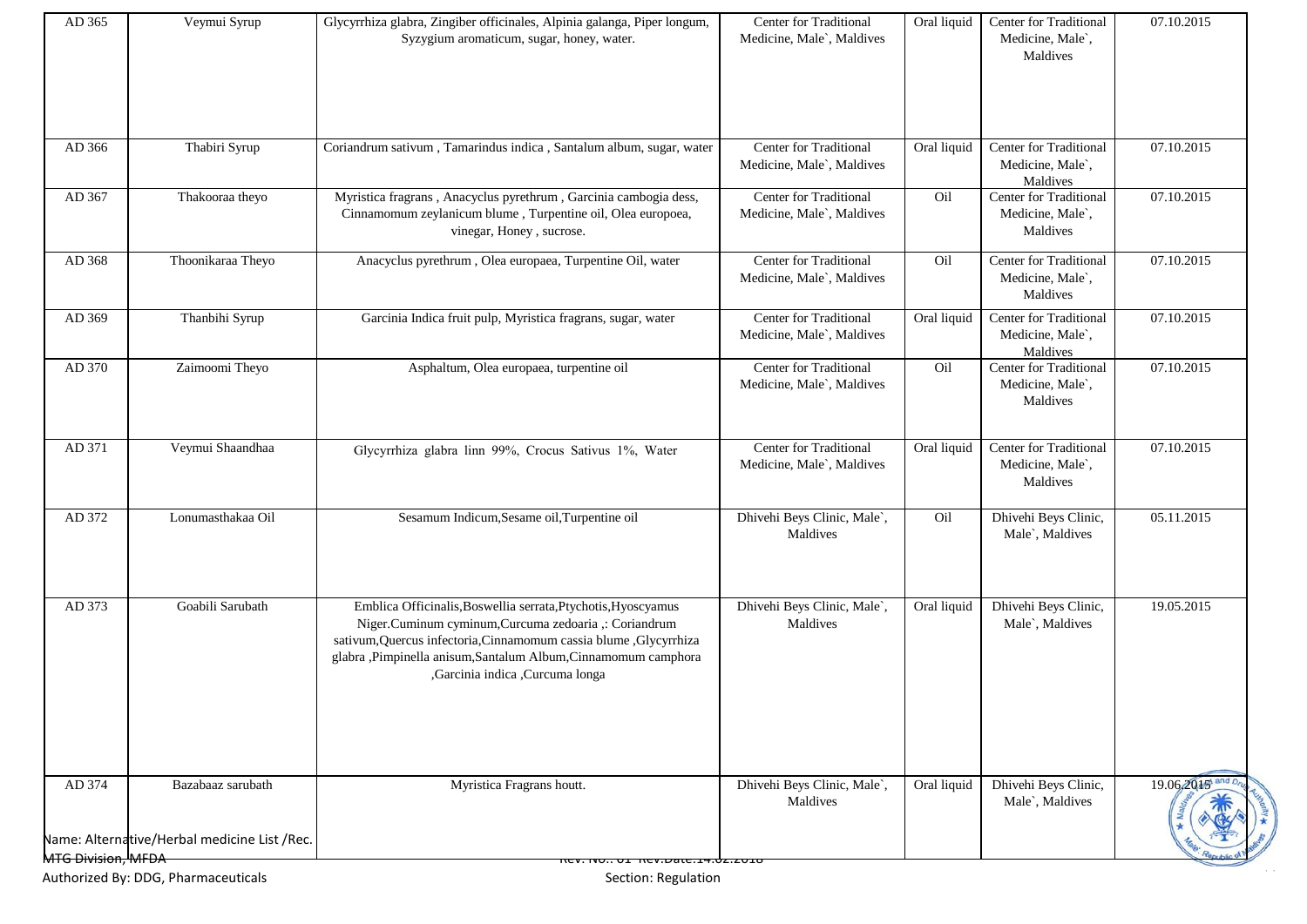| AD 375 | Thakooraa theyo   | Myristica fragrans, Anacyclus pyrethrum, Garcinia cambogia dess,<br>Cinnamomum zeylanicum blume, Turpentine oil, Olea europoea,<br>vinegar, Honey, sucrose.                                                                                 | <b>Center for Traditional</b><br>Medicine, Male`, Maldives | Oil         | Center for Traditional<br>Medicine, Male`,<br>Maldives            | 07.10.2015               |
|--------|-------------------|---------------------------------------------------------------------------------------------------------------------------------------------------------------------------------------------------------------------------------------------|------------------------------------------------------------|-------------|-------------------------------------------------------------------|--------------------------|
| AD 376 | Sanaamui Gulha    | Aloe barbadensis, Zingiber officinale, Ferula foetida, Piper Nigrum,<br>senna, Honey, vinegar                                                                                                                                               | Center for Traditional<br>Medicine, Male`, Maldives        | Tablet      | Center for Traditional<br>Medicine, Male`,<br>Maldives            | 07.10.2015               |
| AD 377 | Sanaamakee Syrup  | Cassia augustifolia, Pimpinella anisum, sugar, water                                                                                                                                                                                        | Center for Traditional<br>Medicine, Male`, Maldives        | Oral liquid | Center for Traditional<br>Medicine, Male`,<br>Maldives            | 10.01.2015               |
| AD 378 | Gandhuraa Syrup   | Balsamo dendron mukul, water, Sugar,                                                                                                                                                                                                        | Center for Traditional<br>Medicine, Male`, Maldives        | Oral liquid | <b>Center for Traditional</b><br>Medicine, Male`,<br>Maldives     | 07.01.2015               |
| AD 379 | Feeni Theyo       | Castor oil, Turpentine Oil, Methyl Salicylate, Diethyl phthalate,<br>Cinnamomum Camphora Nees, Eberm                                                                                                                                        | Center for Traditional<br>Medicine, Male`, Maldives        | Oil         | <b>Center for Traditional</b><br>Medicine, Male`,<br>Maldives     | 07.01.2015               |
| AD 380 | Bofa cough syrup  | Pelargonium sidoides, Eucalyptus Oil, Sodium Alginate,<br>Monoammonium Glycyrrhizinate, Sodium Citrate, Liquid caramel,<br>Peppermint Oil, Menthol, Corn Syrup, Sodium Benzoate, Citric Acid<br>Anhydrous, propylene glycol, Purified water | Hoe Pharmacuticals, Malyasia                               |             | Oral liquid Dial Trade and Travels<br>Pvt Ltd, Male`,<br>Maldives | 09.09.2014               |
| AD 381 | Kulhugandhu Syrup | Withania somnifera, honey, water                                                                                                                                                                                                            | Center for Traditional Medicine;<br>K.Male'                | Oral liquid | <b>Center for Traditional</b><br>Medicine, Male`,<br>Maldives     | 07.01.2015               |
| AD 382 | Lansimoo Theyo    | ral liquidogon muricatus, Santalum powder, Anacyclus pyrethrum, Rose wa Center for Traditional Medicine;                                                                                                                                    | K.Male'                                                    | Oil         | <b>Center for Traditional</b><br>Medicine, Male`,<br>Maldives     | 10.03.2015<br>cood and D |
|        |                   | Name: Alternative/Herbal medicine List /Rec. No : MTG/RF-AH/Li 0018<br>$\frac{1}{2}$ Issue No. 02 Issued Date: 14 02 2018                                                                                                                   |                                                            |             |                                                                   |                          |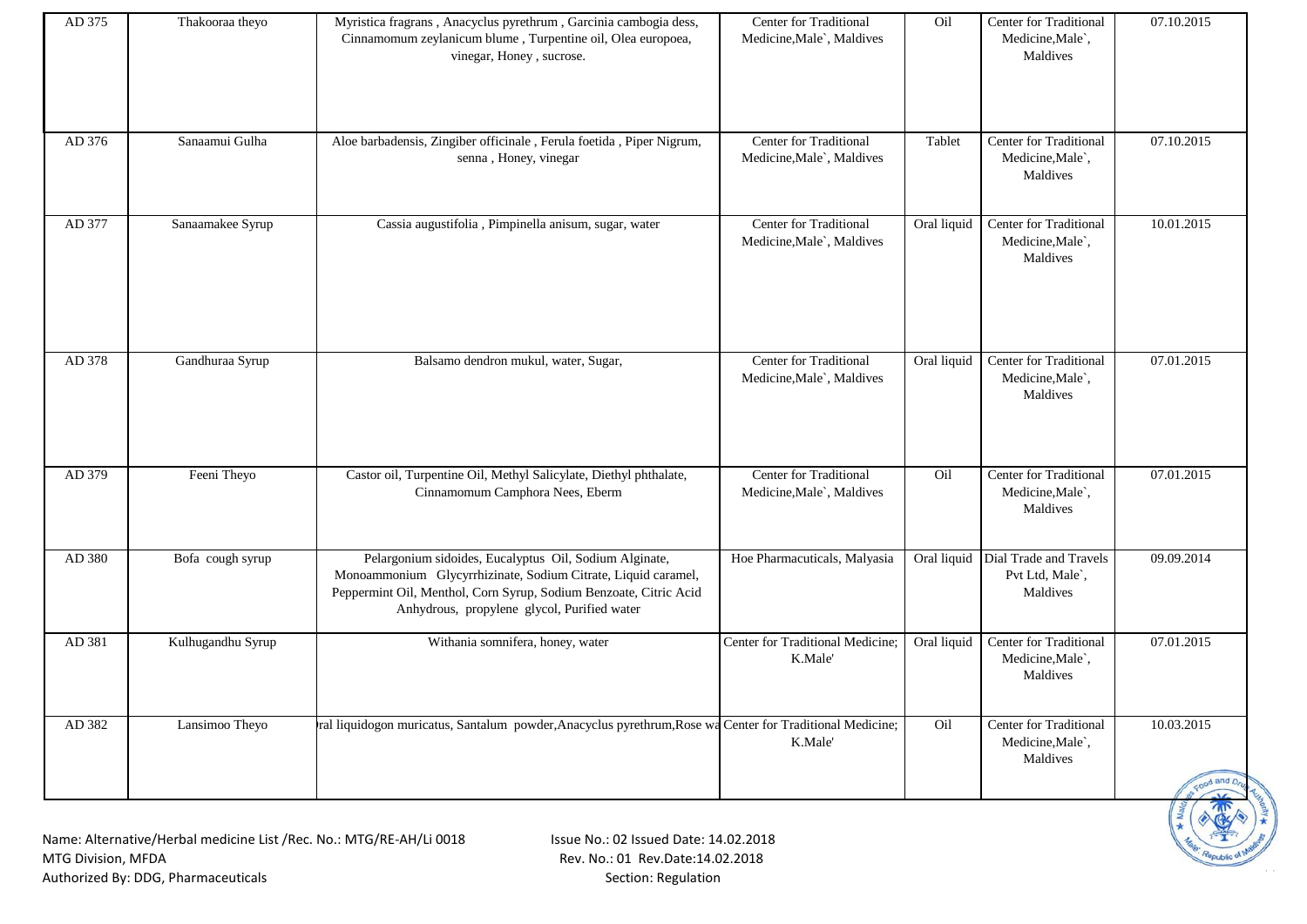|                  |                               |                                                                                                         |                                                                                  |                       |                                                                     | od and D                 |
|------------------|-------------------------------|---------------------------------------------------------------------------------------------------------|----------------------------------------------------------------------------------|-----------------------|---------------------------------------------------------------------|--------------------------|
| AD 389           | Hithi sarubath                | Swertia Chirata, Buch Ham, Glycyrrhiza glabra Linn                                                      | Dhivehi Beys Clinic, Hulhumale'<br>Maldives                                      | Oral liquid           | Dhivehi Beys Clinic,<br>Hulhumale, Maldives                         | 09.06.2015               |
| AD 388           | Sanamakee Sarubath            | Cassia angustifolia, Pimpinella anisumRosa damasceana,                                                  | Dhivehi Beys Clinic, Hulhumale'<br>Maldives                                      | Oral liquid           | Dhivehi Beys Clinic,<br>Hulhumale, Maldives                         | 19.05.2015               |
| AD 387           | Kelaa Sarubath                | Santalum Album, Rose water damascene, Cinnamomum camphora                                               | Dhivehi Beys Clinic, Hulhumale'<br>, Maldives                                    | Oral liquid           | Dhivehi Beys Clinic,<br>Hulhumale, Maldives                         | 09.06.2015               |
|                  |                               |                                                                                                         | , Maldives                                                                       |                       | Hulhumale, Maldives                                                 |                          |
| AD 385<br>AD 386 | Huifila Sarubath<br>Obathumui | Aeru lanata, Nigilla Sativa, Prunus Mahaleb Kernel, Ptychotis, Honey<br>Trigonelia foenumgraecum, Honey | Dhivehi Beys Clinic, Hulhumale'<br>, Maldives<br>Dhivehi Beys Clinic, Hulhumale' | Oral liquid<br>Powder | Dhivehi Beys Clinic,<br>Hulhumale, Maldives<br>Dhivehi Beys Clinic, | 09.06.2015<br>09.06.2015 |
| AD 384           | Arolhi Sarubath               | Terminalia chebula, Glycyrrhiza glabra, Crocus sativus                                                  | Dhivehi Beys Clinic, Hulhumale'<br>, Maldives                                    | Oral liquid           | Dhivehi Beys Clinic,<br>Hulhumale, Maldives                         | 09.06.2015               |
| AD 383           | Vahteeni Sarubath             | Sarubath Ficus carica linn, Vitis vinefera, Cordia dichotoma,                                           | Dhivehi Beys Clinic, Hulhumale'<br>, Maldives                                    | Oral liquid           | Dhivehi Beys Clinic,<br>Hulhumale, Maldives                         | 09.06.2015               |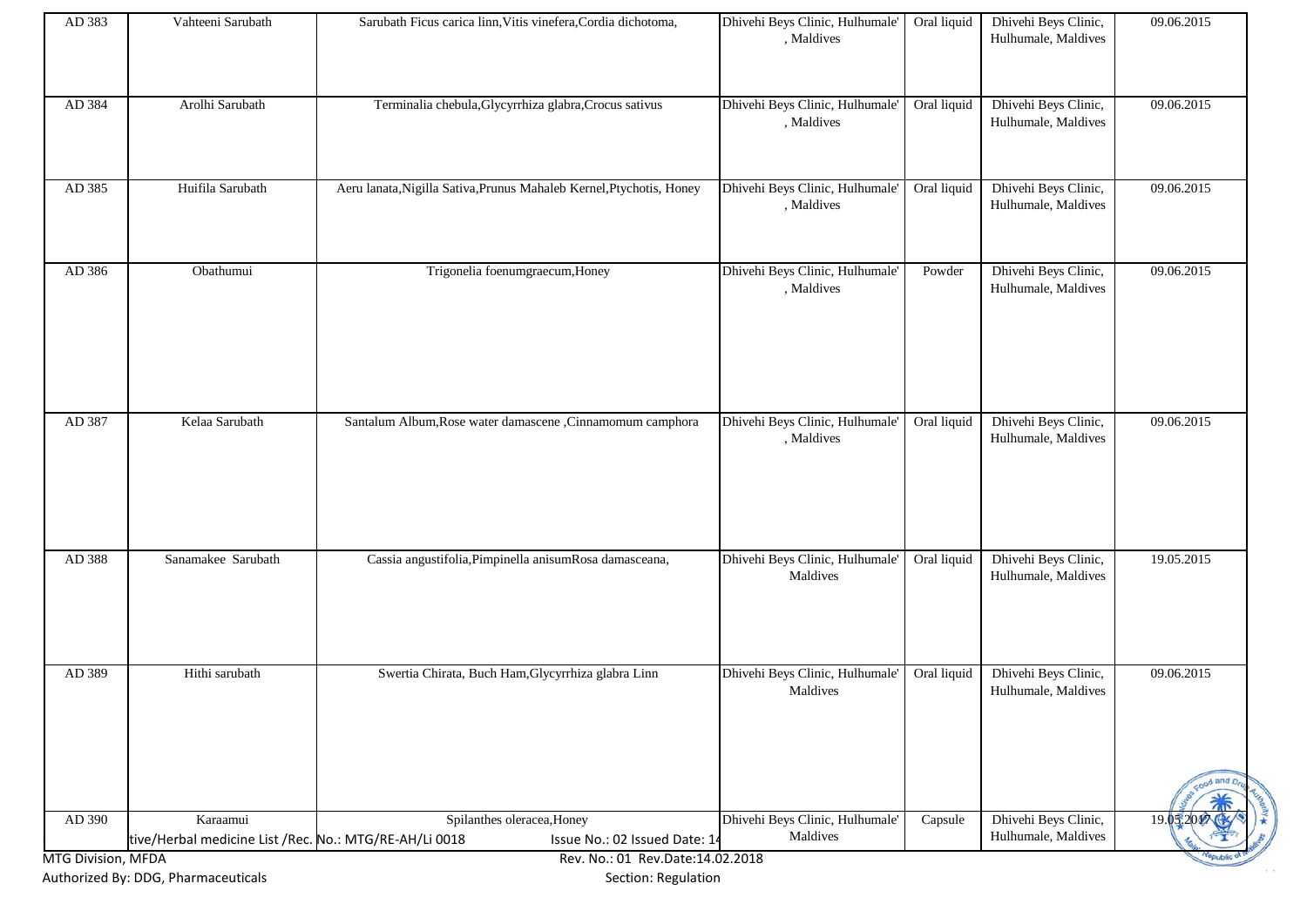| AD 391                   | Bazabaazu Syrup                                                          | Myristica Fragrans,                                                                                         | Dhivehi Beys Clinic, Hulhumale'               | Oral liquid | Dhivehi Beys Clinic,                        | 19.05.2017 |
|--------------------------|--------------------------------------------------------------------------|-------------------------------------------------------------------------------------------------------------|-----------------------------------------------|-------------|---------------------------------------------|------------|
|                          |                                                                          |                                                                                                             | Maldives                                      |             | Hulhumale, Maldives                         |            |
| AD 392                   | Anbihi Sarubath                                                          | Garcinia indica, Myristica Fragrans, Fruit Pulp, Ragrans                                                    | Dhivehi Beys Clinic, Hulhumale'<br>Maldives   | Oral liquid | Dhivehi Beys Clinic,<br>Hulhumale, Maldives | 09.06.2015 |
| AD 393                   | Medumui Syrup                                                            | Allium Sativum, Zinziber oficinale, Trigonelia foenumgraecum,                                               | Dhivehi Beys Clinic, Hulhumale'<br>Maldives   | Oral liquid | Dhivehi Beys Clinic,<br>Hulhumale, Maldives | 09.06.2015 |
| AD 394                   | Asmalu Sarubath                                                          | Strychnos Potatorum, Aerua Lanata, Emblica Officinalis                                                      | Dhivehi Beys Clinic, Hulhumale'<br>Maldives   | Oral liquid | Dhivehi Beys Clinic,<br>Hulhumale, Maldives | 09.06.2015 |
| AD 395                   | Iguru Sarubath                                                           | Zinzgiber Officinale, Glycyrrhizag Glabra, Linn, Cinnamomum cassia<br>Blume, Crocus sativus, Allium Sativum | Dhivehi Beys Clinic, Hulhumale'<br>Maldives   | Oral liquid | Dhivehi Beys Clinic,<br>Hulhumale, Maldives | 09.06.2015 |
| AD 396                   | <b>Buharee Sarubath</b>                                                  | Cordia Dichotoma, Apple , Ficus carica Linn, Vitis vinifera,                                                | Dhivehi Beys Clinic, Hulhumale'<br>Maldives   | Oral liquid | Dhivehi Beys Clinic,<br>Hulhumale, Maldives | 09.06.2015 |
| AD 397                   | Huisun sarubath                                                          | Saussurea lappa, Nigilla Sativa , Zinziber officinale , Terminalia chebula<br>, Water,                      | Dhivehi Beys Clinic, Hulhumale'<br>, Maldives | Oral liquid | Dhivehi Beys Clinic,<br>Hulhumale, Maldives | 09.06.2015 |
| AD 398                   | Lonumasthakaa Theyo                                                      | Sesamum Indicum« Sesame oil« Turpentine oil. Allium Sativium , Sodium<br>Chloride, Pistacia Lantiscus       | Dhivehi Beys Clinic, Hulhumale'<br>, Maldives | Oil         | Dhivehi Beys Clinic,<br>Hulhumale, Maldives | ood and D  |
| AD 399                   | Moomiyaa Theyo<br>tive/Herbal medicine List /Rec. No.: MTG/RE-AH/Li 0018 | Olea Europea, Turpentine oil, Asphaltum<br>Issue No.: 02 Issued Date: 14                                    | Dhivehi Beys Clinic, Hulhumale'<br>, Maldives | Oil         | Dhivehi Beys Clinic,<br>Hulhumale, Maldives | 05.1       |
|                          |                                                                          |                                                                                                             |                                               |             |                                             |            |
| <del>MTG אוסומוט פ</del> |                                                                          | Rev. No.: 01 Rev.Date:14.0z.zo18                                                                            |                                               |             |                                             |            |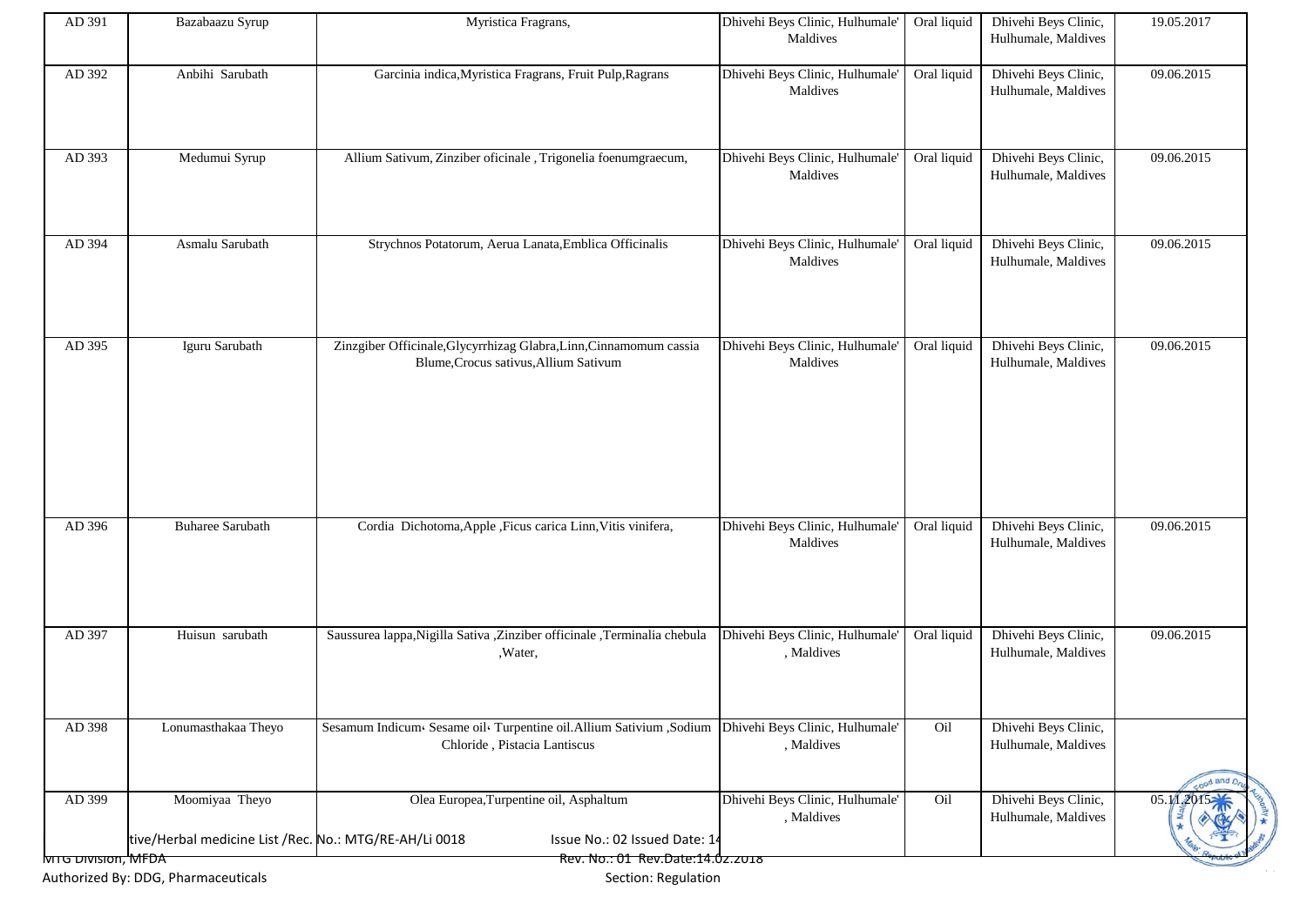| AD 400             | Tharakaraa Theyo                                                    | Anacyclus pyrethrum, Spilanthes oleracea Murr, Olea Europea□                                                                                                                                                                                     | Dhivehi Beys Clinic, Hulhumale'<br>, Maldives            | Oil         | Dhivehi Beys Clinic,<br>Hulhumale, Maldives                                         | 05.11.2015                  |
|--------------------|---------------------------------------------------------------------|--------------------------------------------------------------------------------------------------------------------------------------------------------------------------------------------------------------------------------------------------|----------------------------------------------------------|-------------|-------------------------------------------------------------------------------------|-----------------------------|
|                    |                                                                     |                                                                                                                                                                                                                                                  |                                                          |             |                                                                                     |                             |
| AD 401             | Lonumedhu Theyo                                                     | Allium Sativum, Olea Europea, Cinnamomum camphora <sup>[1]</sup>                                                                                                                                                                                 | Dhivehi Beys Clinic, Hulhumale'<br>, Maldives            | Oil         | Dhivehi Beys Clinic,<br>Hulhumale, Maldives                                         | 05.11.2015                  |
| AD 402             | Revi Ointment                                                       | Brassica nigram<br>Curcurma Longa<br>Azdirachta indica.<br>Cinnamoum Camphor                                                                                                                                                                     | Dhivehi Beys Clinic, Hulhumale<br>, Maldives             | Ointment    | Dhivehi Beys Clinic,<br>Hulhumale, Maldives                                         | 05.11.2015                  |
| AD 403             | Maahithi Sarubath                                                   | Piper nigrumAzadirachta indica□                                                                                                                                                                                                                  | Dhivehi Beys Clinic, Hulhumale'<br>, Maldives            | Oral liquid | Dhivehi Beys Clinic,<br>Hulhumale, Maldives                                         | 05.11.2015                  |
| AD 404             | Thakoora Sarubath                                                   | Glycyrrhiza glabra Linn, Crocus sativus.                                                                                                                                                                                                         | Dhivehi Beys Clinic, Hulhumale<br>, Maldives             | Oral liquid | Dhivehi Beys Clinic,<br>Hulhumale, Maldives                                         | 09.06.2015                  |
| AD 405             |                                                                     | Mentha Viridis, Piper long, Myristica Fragrance                                                                                                                                                                                                  | Dhivehi Beys Clinic, Hulhumale'<br>, Maldives            | Oral liquid | Dhivehi Beys Clinic,<br>Hulhumale, Maldives                                         | $09.06.2015=$               |
|                    | Kudheena Sarubath                                                   |                                                                                                                                                                                                                                                  |                                                          |             |                                                                                     |                             |
| AD 406             | Vaththeeni sarubath                                                 | Ficus Carica, Vitis Vinifera, Cordia dichotoma                                                                                                                                                                                                   | Dhivehi Beys Clinic, Hulhumale'<br>, Maldives            | Oral liquid | Dhivehi Beys Clinic,<br>Hulhumale, Maldives                                         | 08.06.2015                  |
| AD 407             | Bekay Capsules 500mg                                                | Bekay Capsule 500mg processed ferrum 5%, Citrus bergamia                                                                                                                                                                                         | JKR'S Siddha Rearch and<br>Pharmacuticals PVT LTD, India | Capsule     | Can be imorted by<br><b>ADK</b> Pharmaceuticals<br>Pvt Ltd, Male`,<br>Maldives Only | 25.11.2015 to<br>24.11.2020 |
| AD 408             | Midhu Majoon                                                        | Allium sativim, Olea Europea,, Camphor Piper Long, Clove, Cinnamon,<br>Anacyclus pyrethrum, Alpinia galangal, Piper Cubea, Crocus Sativus                                                                                                        | Dhivehi Beys Clinic, Hulhumale'<br>, Maldives            |             | Dhivehi Beys Clinic,<br>Hulhumale, Maldives                                         |                             |
| AD 409             | Erba Syrup 35mg/5ml (IVY<br>Leaf Syrup)                             | Each 5ml contains IVY Leaf Powder extractb 35mg, Vanilla Flavour<br>10.00mg, Sorbitol 70% solution1000.00mg, Citric Acid Anhydrous<br>4.00mg, Saccharin Sodium 5.00mg, Potassium Sorbate 6.70mg, Xanthan<br>Gum 7.00mg, Purified water qs to 5ml | Hovid Berhad, Malysia                                    | Oral liquid | Can be imorted by<br>GKT Pharmacy,<br>Male`, Maldives only                          | 26/04/2017 to<br>26/04/2021 |
|                    | Name: Alternative/Herbal medicine List /Rec. No.: MTG/RE-AH/Li 0018 | Issue No.: 02 Issued Date: 14.02.2018                                                                                                                                                                                                            |                                                          |             |                                                                                     |                             |
| MTG Division, MFDA |                                                                     | Rev. No.: 01 Rev.Date:14.02.2018                                                                                                                                                                                                                 |                                                          |             |                                                                                     |                             |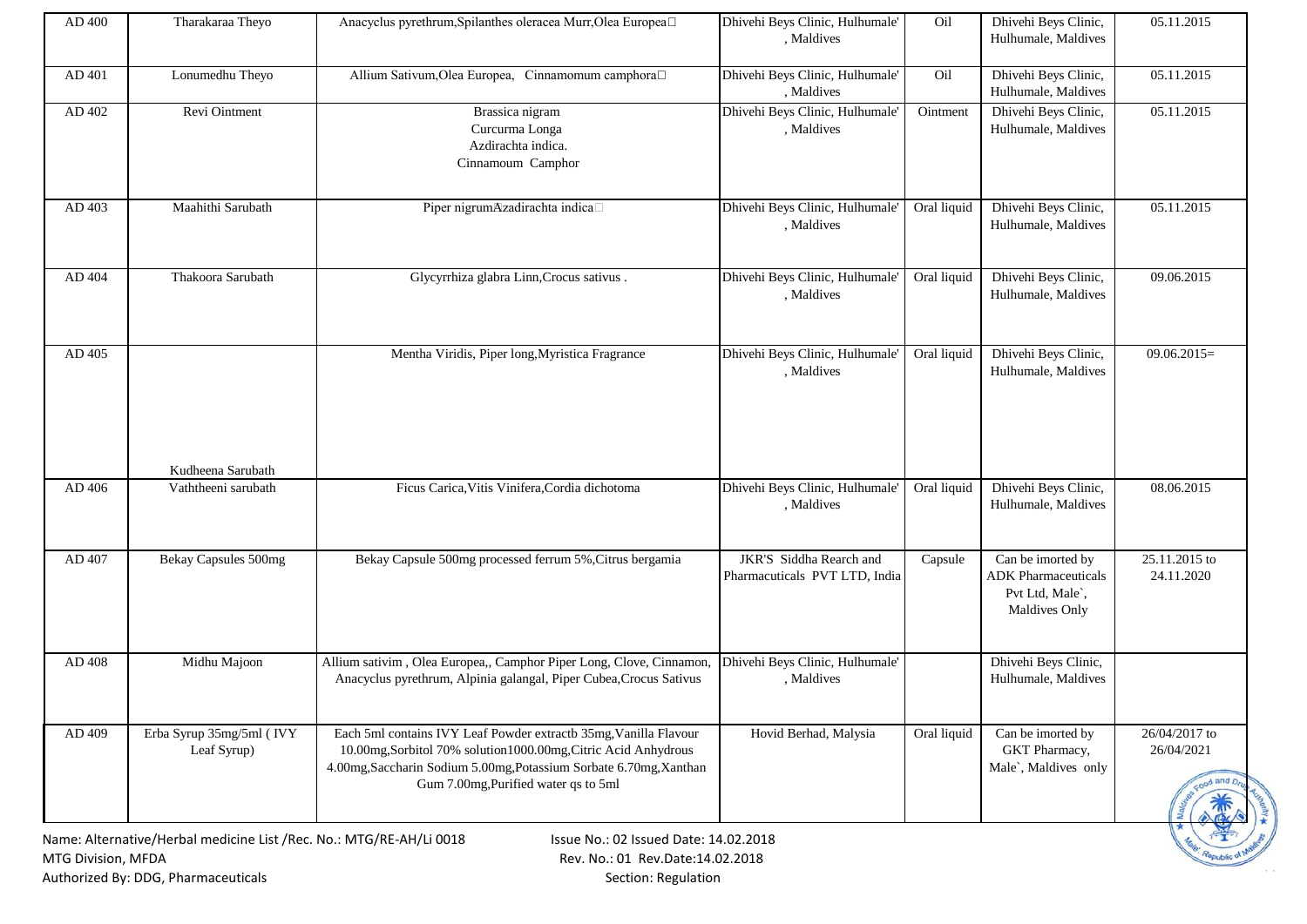| AD 410 | Ayur Slim             | Garcinia Garcunia cambogia Vrikshamala, Indian bedellium<br>Commiphora wightii Guggulu Gymnema Gymneama sylvestre,<br>Meshashringi, Chebulic Myrobalan (Terminalia chebula, Haritaki),<br>Fenugree (Trigonella foenum- graecum, Medhika).                                                                                               | Himalaya Herbal Health<br>Care, Inida                                                        | Capsule |                                                                          |                                                                         |
|--------|-----------------------|-----------------------------------------------------------------------------------------------------------------------------------------------------------------------------------------------------------------------------------------------------------------------------------------------------------------------------------------|----------------------------------------------------------------------------------------------|---------|--------------------------------------------------------------------------|-------------------------------------------------------------------------|
| AD 411 | Neem                  | Azadirachta indica 100mg                                                                                                                                                                                                                                                                                                                | Bipha Drug Laboratories,<br>13/804D, Pallipuratukavu. Jn,<br>Kottayam, 686039, Kerala India. | Tablet  |                                                                          |                                                                         |
| AD 412 | Cinna Ging            | Each Capsules Contain (Ginger 30% Cinnamon 20% Liqourieces<br>30% Galamga 20%                                                                                                                                                                                                                                                           | M.M.M. Clinic, Male` Maldives                                                                | Capsule | M.M.M. Clinic, Male<br>Maldives                                          |                                                                         |
| AD 413 | Dhanwantharam pills   | Eletteria cardamomum 50gm (2.4%), Zingiber officinale 50gm (2.4%),<br>Terminalia chebula 50gm (2.4%), Myristica fragrans 50gm (2.4%),<br>Solanum sp 50gm (2.4%), Andrographis paniculata 50gm (2.4%),<br>Cuminum cyminum 2000gm (81.63%), Cedrus deodara 50gm (2.4%),<br>Elaeocarpus ganiatrus 50gm (2.4%), Solanum indicum 50gm (2.4%) | Kerela Ayurveda Ltd, ATHANI<br>683 585, Aluva, Kerala, India.                                | Tablet  | Can be imported by<br>Synode Medical Pvt<br>Ltd, Male`, Maldives<br>only | 01/02/2018 to<br>31/01/2023                                             |
| AD 414 | Varanadi kwath tablet | Curative nurvala 44mg (10%), Strobilanthus sp 44mg (10%), Asparagus<br>racemosa 44mg (10%), Plumbago indica 44mg (10%), Aegle marmelos<br>44mg (10%), Solanum indica 44mg (10%), Premna latifolia 44mg (10%),<br>Terminalia chebula 44mg (10%), Moringa oleifera 44mg (10%), Imperata<br>cylindrical 44mg (10%)                         | Kerela Ayurveda Ltd, ATHANI<br>683 585, Aluva, Kerala, India.                                | Tablet  | Can be imported by<br>Synode Medical Pvt<br>Ltd, Male`, Maldives<br>only | 01/02/2018 to<br>31/01/2023<br>Food and D <sub>n</sub><br>$\frac{1}{2}$ |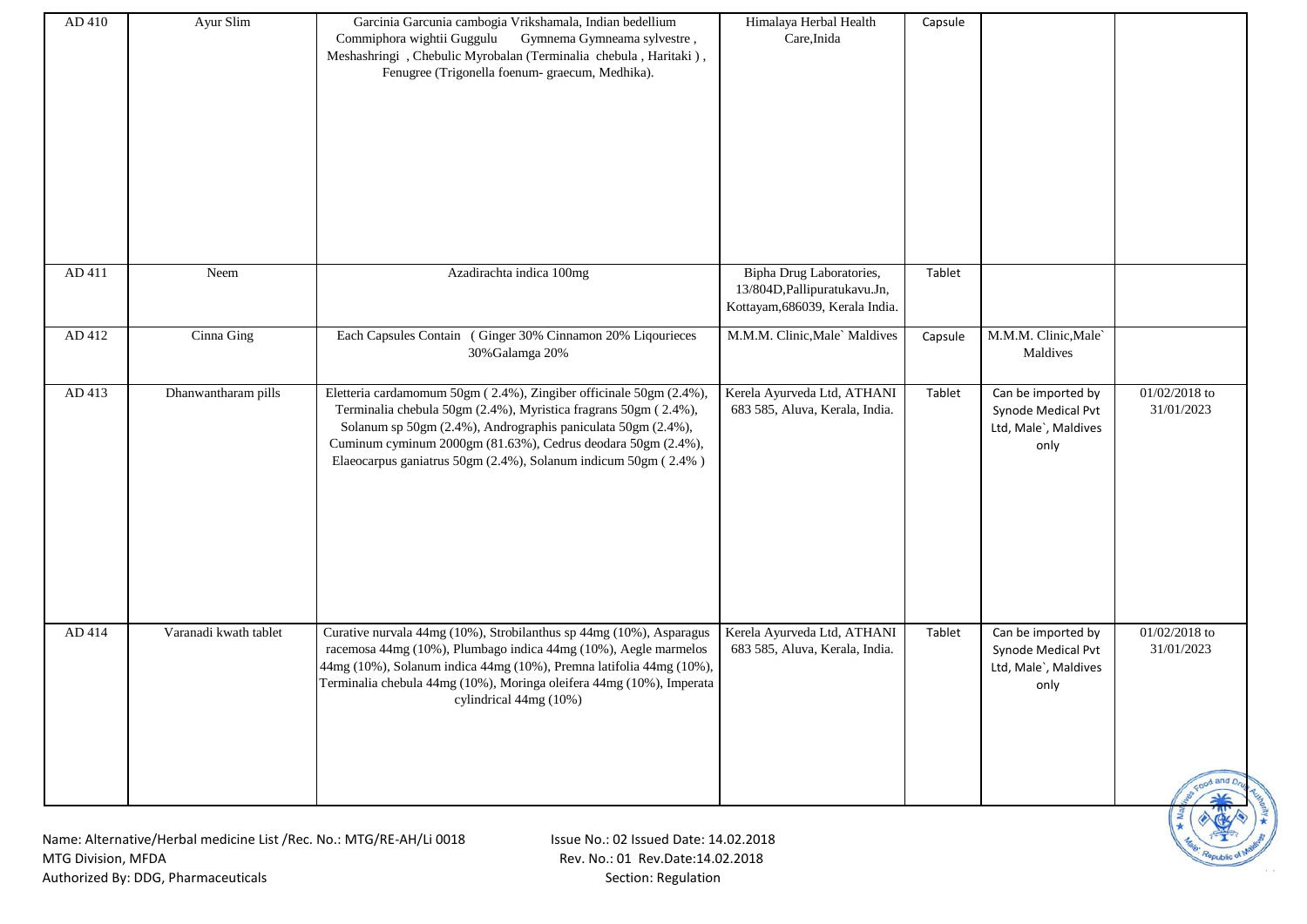| AD 415                       | Hinguvachadi pills          | Ferula foetida 200gm (3.39%), Terminalia chebula 200gm (3.39%),<br>Euphorbia hirta 200gm (3.39%), Punica granatum 3500kg (59.32%),<br>Trachyspermum ammi 200gm (3.39%), Coriander sativum 200gm<br>(3.39%), Cyclea peltata 200gm (3.39%), Plumbago indica 200gm<br>(3.39%), Zingiber officinale 200gm (3.39%), Piper nigrum 200gm (<br>3.39%), Piper longum 200gm (3.39%), Cuminum cyminum 200gm<br>(3.39%), Tamarindus indica 200gm (3.39%)                                                                                                                                                                                                                                                                                                                                                                     | Kerela Ayurveda Ltd, ATHANI<br>683 585, Aluva, Kerala, India. | Tablet      | Can be imported by<br>Synode Medical Pvt<br>Ltd, Male`, Maldives<br>only | 01/02/2018 to<br>31/01/2023 |
|------------------------------|-----------------------------|------------------------------------------------------------------------------------------------------------------------------------------------------------------------------------------------------------------------------------------------------------------------------------------------------------------------------------------------------------------------------------------------------------------------------------------------------------------------------------------------------------------------------------------------------------------------------------------------------------------------------------------------------------------------------------------------------------------------------------------------------------------------------------------------------------------|---------------------------------------------------------------|-------------|--------------------------------------------------------------------------|-----------------------------|
| AD 416                       | Mahathikthakam kwath tablet | Alstonia venenata 23mg (4.17%), Oldenlandia impellata 23mg (4.17%),<br>Cassiafistula 23mg (4.17%), Terminalia chebula 23mg (4.17%), Emblica<br>officinalis 23mg (4.17%), Terminalia belerica 23mg (4.17%), Prunus<br>puddam 23mg (4.17%), Cyclea peltata 23mg (4.17%), Berberis aristata<br>23mg (4.17%), Hemidesmus indicus 23mg (4.17%), Azadirachta indica<br>23mg (4.17%), Glycyrhizaq glabra 23mg (4.17%), Holarrhena<br>antydysenteria 23mg (4.17%), Solanum indicum 23mg (4.17%),<br>Tinospora cordifolia 23mg (4.17%), Vettiveria zizanioides 23mg (<br>4.17%), Adathoda vasaka 23mg (4.17%), Asparagus racemosa 23mg (<br>4.17%), Trichosanthes cuccumerina 23mg (4.17%), Cyperus rotundus<br>23mg (4.17%), Bacopa monnieri 23mg (4.17%), Tragia involucrata<br>23mg (4.17%), Piper longum 23mg (4.17%) | Kerela Ayurveda Ltd, ATHANI<br>683 585, Aluva, Kerala, India. | Tablet      | Can be imported by<br>Synode Medical Pvt<br>Ltd, Male`, Maldives<br>only | 01/02/2018 to<br>31/01/2023 |
| AD 417                       | Balaristham                 | Sida cordifolia 24.000kg (42.1%), Withania somnifera 24.000kg (<br>42.1%), Alpania galanga 1.000kg (1.8%), Elettaria cardamomum 1.000kg<br>(1.8%), Syzygium aromaticum 1.000kg (1.8%), Vettiveria zizanioides<br>1.000kg (1.8%), Tribulus terrestris 1.000kg (1.8%), Ricinus communis<br>2.000kg (3.5%), Holestemma adakodein 2.000kg (3.5%)                                                                                                                                                                                                                                                                                                                                                                                                                                                                     | Kerela Ayurveda Ltd, ATHANI<br>683 585, Aluva, Kerala, India. | Oral liquid | Can be imported by<br>Synode Medical Pvt<br>Ltd, Male`, Maldives<br>only | 01/02/2018 to<br>31/01/2023 |
| $AD$ 418                     | Yogarajaguggulu pills       | Plumbago indica 833g (8.33%), Pipper longum 833g (8.33%), Emblia Kerela Ayurveda Ltd, ATHANI<br>ribes 833g (8.33%), Cedrus deodara 833g (8.33%), Piper nigrum 833g (<br>8.33%), Elettaria cardamomum 833g (8.33%), Alpinia galanga 833g<br>(8.33%), Terminalia chebula 833g (8.33%), Terminalia belerica 833g (<br>8.33%), Tribulus terrestris 833g (8.33%), Cyperus rotundus 833g (<br>8.33%), Zingiber officinale 833g (8.33%)                                                                                                                                                                                                                                                                                                                                                                                 | 683 585, Aluva, Kerala, India.                                | Tablet      | Can be imported by<br>Synode Medical Pvt<br>Ltd, Male`, Maldives<br>only | 01/02/2018 to<br>31/01/2023 |
| <b>NITO DIVISION, IVIFUA</b> |                             | NEV. INU UI NEV.DAIE.14.UZ.ZU10                                                                                                                                                                                                                                                                                                                                                                                                                                                                                                                                                                                                                                                                                                                                                                                  |                                                               |             |                                                                          |                             |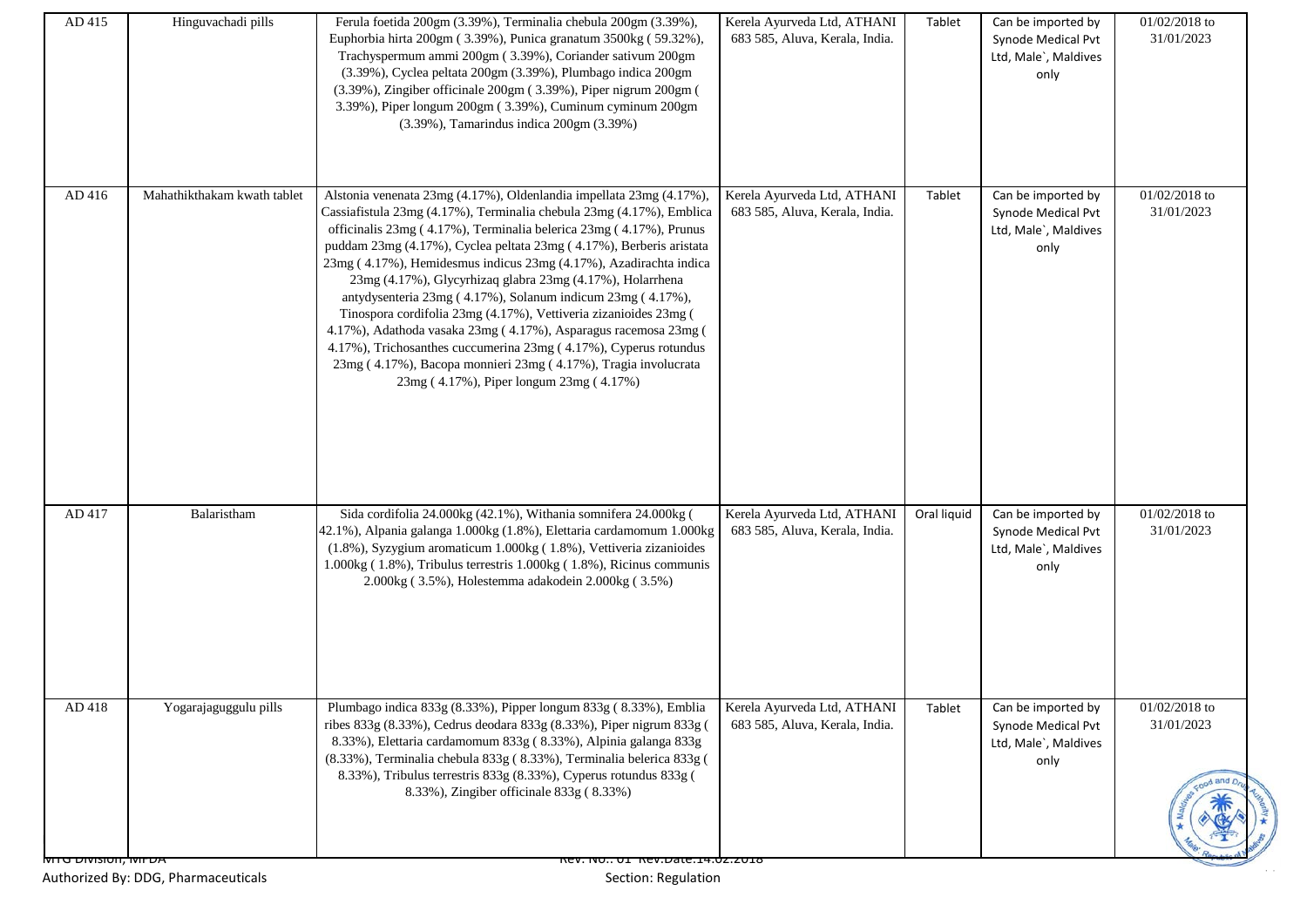| AD 419 | Chandraprabha pills | Cinnamomum camphora 50gm (3.23%), Cyperus rotundus 50gm (<br>3.23%), Solanium indicum 50gm (3.23%), Tinospora cordifolia 50gm (<br>3.23%), Cedrus deodara 50gm (3.23%), Curcuma longa 50gm (3.23%),<br>Plumbago indica 50gm (3.23%), Piper longum 50gm (3.23%),<br>Coriander sativum 50gm (3.23%), Terminalia chebula 50mg (3.23%),<br>Emblica officinalis 50gm (3.23%), Terminalia belerica 50gm (3.23%),<br>Piper nigrum 100gm (6.45%), Embelia ribes 50gm (3.23%), Zingiber<br>officinale 200gm (12.90%), Piper chabba 100gm (6.45%), Operculina<br>turpethum 200gm (12.90%), Cinnamomum zeylanicum 200gm (12.90%),<br>Elettaria cardamomum 200gm (12.90%)                                                                                                                                                                                                                                                                                                                                                                                                | Kerela Ayurveda Ltd, ATHANI<br>683 585, Aluva, Kerala, India. | Tablet | Can be imported by<br>Synode Medical Pvt<br>Ltd, Male`, Maldives<br>only | 01/02/2018 to<br>31/01/2023 |
|--------|---------------------|--------------------------------------------------------------------------------------------------------------------------------------------------------------------------------------------------------------------------------------------------------------------------------------------------------------------------------------------------------------------------------------------------------------------------------------------------------------------------------------------------------------------------------------------------------------------------------------------------------------------------------------------------------------------------------------------------------------------------------------------------------------------------------------------------------------------------------------------------------------------------------------------------------------------------------------------------------------------------------------------------------------------------------------------------------------|---------------------------------------------------------------|--------|--------------------------------------------------------------------------|-----------------------------|
| AD 420 | Sudarasana tablet   | Terminalia chebula 10mg (3.45%), Emblica officinalis 10mg (3.45%),<br>Terminalia belerica 10mg (3.45%), Curcuma longa 10mg (3.45%),<br>Berberis aristata 10mg (3.45%), Solanum indicum 10mg (3.45%),<br>Tribulus terrestris 10mg (3.45%), Zingiber officinale 10mg (3.45%),<br>Piper nigrum 10mg (3.45%), Piper longum 10mg (3.45%), Tinospora<br>cordifolia 10mg (3.45%), Plumbago indica 10mg (3.45%), Tragia<br>involucrate 10mg (3.45%), Oldenlandia umbellate 10mg (3.45%),<br>Cyperus rotundus 10mg (3.45%), Bacopa monnieri 10mg (3.45%),<br>Coleus vettiverioides 10mg (3.45%), Azadirachta indica 10mg (3.45%),<br>Holarrhena anydysentheria 10mg (3.45%), Glycyrhiza glabra 10mg (<br>3.45%), Cuminum cyminum 10mg (3.45%), Cinnamomum zeylanicum<br>10mg (3.45%), Prunus puddam 10mg (3.45%), Desmodium gangeticum<br>10mg (3.45%), Pseudarthria viscida 10mg (3.45%), Embelia ribes 10mg<br>(3.45%), Andrographis paniculata 10mg (3.45%), Cedrus deodara 10mg<br>(3.45%), syzygium aromatic 10mg (3.45%), Pogostemon paniculata<br>10mg (3.45%) | Kerela Ayurveda Ltd, ATHANI<br>683 585, Aluva, Kerala, India. | Tablet | Can be imported by<br>Synode Medical Pvt<br>Ltd, Male`, Maldives<br>only | 01/02/2018 to<br>31/01/2023 |